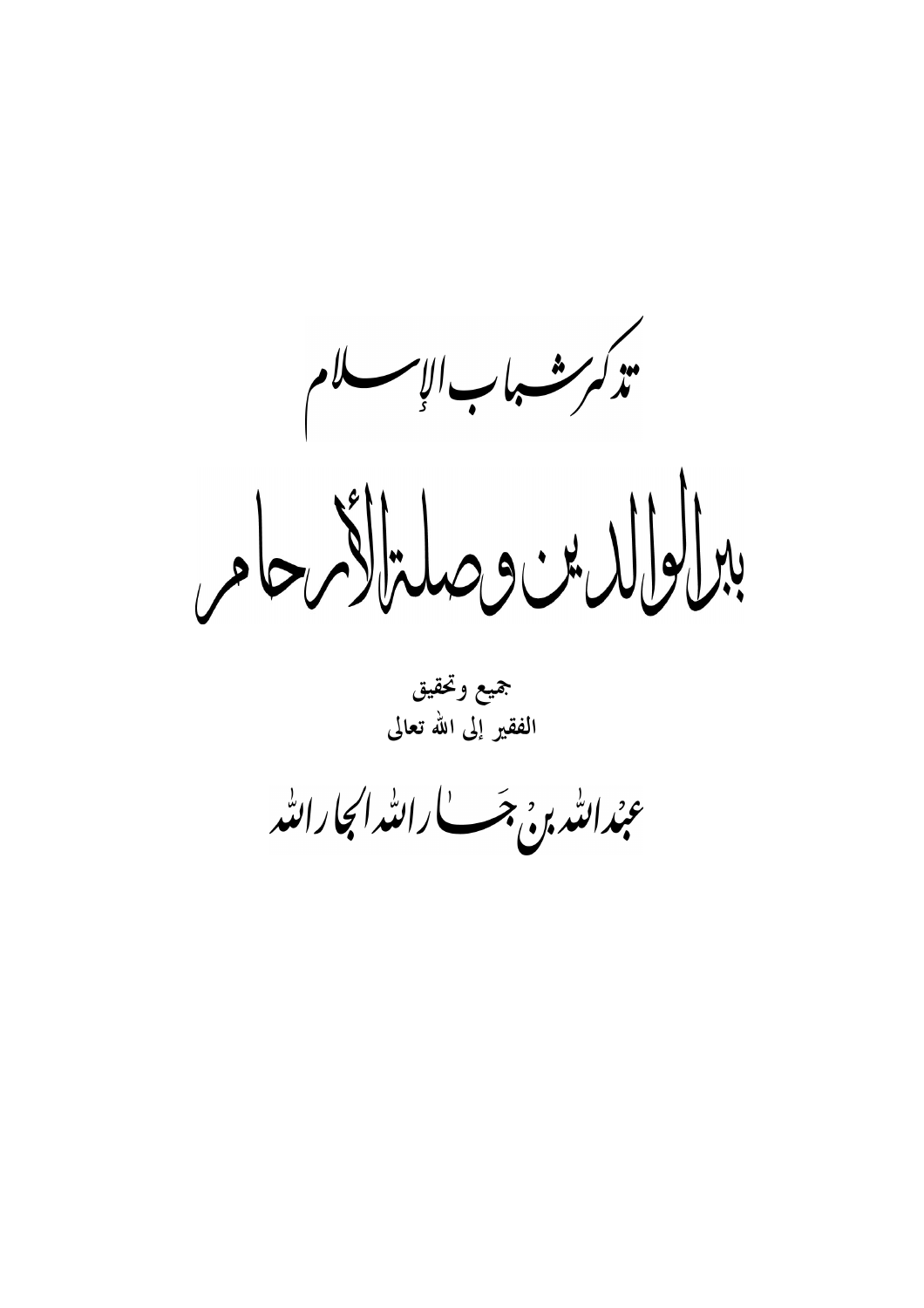بسم الله الرحمن الرحيم مقدمة

الحمد لله , ب العالمين وأشهد أن لا إلــه إلا الله وحـــده لا شريك له وأشهد أن محمداً عبده ورسوله ﷺ وعلى آله وأصـــحابه أجمعين ومن سلك طريقهم في العلم والعمل والدعوة إلى الله إلى يوم الدين.

وبد: فإن بر الوالدين وصلة الأرحام والإحسان إليهم من أهم المهمات وأوجب الواجبات وأعظم القربات ومن أفضل الأعمسال الصالحات لأن في ذلك طاعة لله ولرسوله وأداء لحسق الوالـــدين والأقارب الذي هو من آكد الحقوق بعد حق الله تعـــالي وحـــق , سوله ﷺ.

ولأن الله أمر بيرهم وصلتهم والإحسان إليهم ووعد علي ذلك جزيل الأجر والثواب. وفمي عن قطيعتهم والإســاءة إلـــيهم وتوعد على ذلك أليم العذاب.

وبناء على وجوب التعاون على البر والتقوى والتواصي بالحق فقد جمعت في هذه الرسالة ما تسير مما يتعلق هذا الموضــــوع مــــن الأدلة على وجوب بر الوالدين وصلة الأرحام، وتحب بم العقبوق وقطيعة الرحم، وبيان أنواع البر وفضله وذكر حقسوق الوالسدين والأقارب والآثار المرتبة على ذلك من ذكر فوائد ووصايا تتعلق بمذا الموضوع وهي مستفادة من كلام الله تعالى وكلا رسوله ﷺ وكلا المحققين من أهل العلم وسميتها (تذكير شباب الإسلام ببر الوالــــدين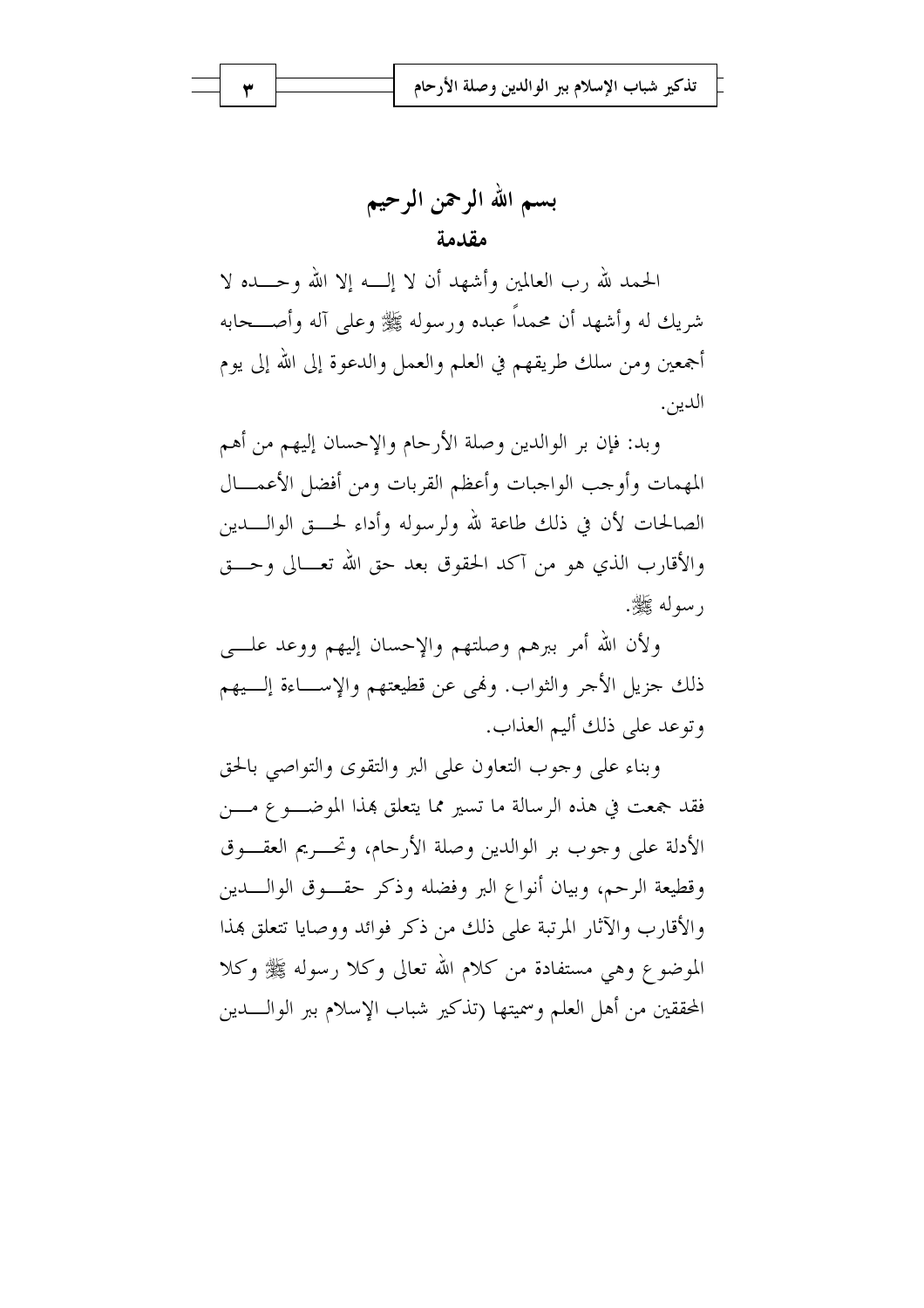وصلة الأرحام) والذكرى تنفع المؤمنين.

أسأل الله تعالى أن ينفع هما من كتبها أو طبعها أو قرأهــــا أو سمها فعمل هما. كما أسأله تعالى أن يوفق الأولاد لبر والــــديهم وأن يعيذهم من عقوقهم، وأ، يوفق المسلمين لصلة أقاربهم وأن يعيذهم من قطيعتهم.

وليعلم أن الجزاء من جنس العمل فمن بر والديه بسره أولاده (بروا آباءكم تبركم أبناؤكم)''.

ومن وصل رحمه وصله الله ومن قطعها قطعه الله جزاءً وفاقا ﴿وَمَا رَبُّكُ بِظَلامٍ لِلْعَبِيدِ﴾ (``.

اللهم وفقنا لبر والدينا وصلة أرحامنا. يا حي يا قــيم، رب اغفر لي ولوالدي إنك أنت الغفور الرحيم، رب ارحمهمـــا كمــــا ربياني صغيرا، ياذا الجلال والإكرام وصلى الله وسلم على نبينا محمد وعلى آله وأصحابه أجمعين.

المؤلف في ٩/١٢/١٢٠ : ١٤٠هـ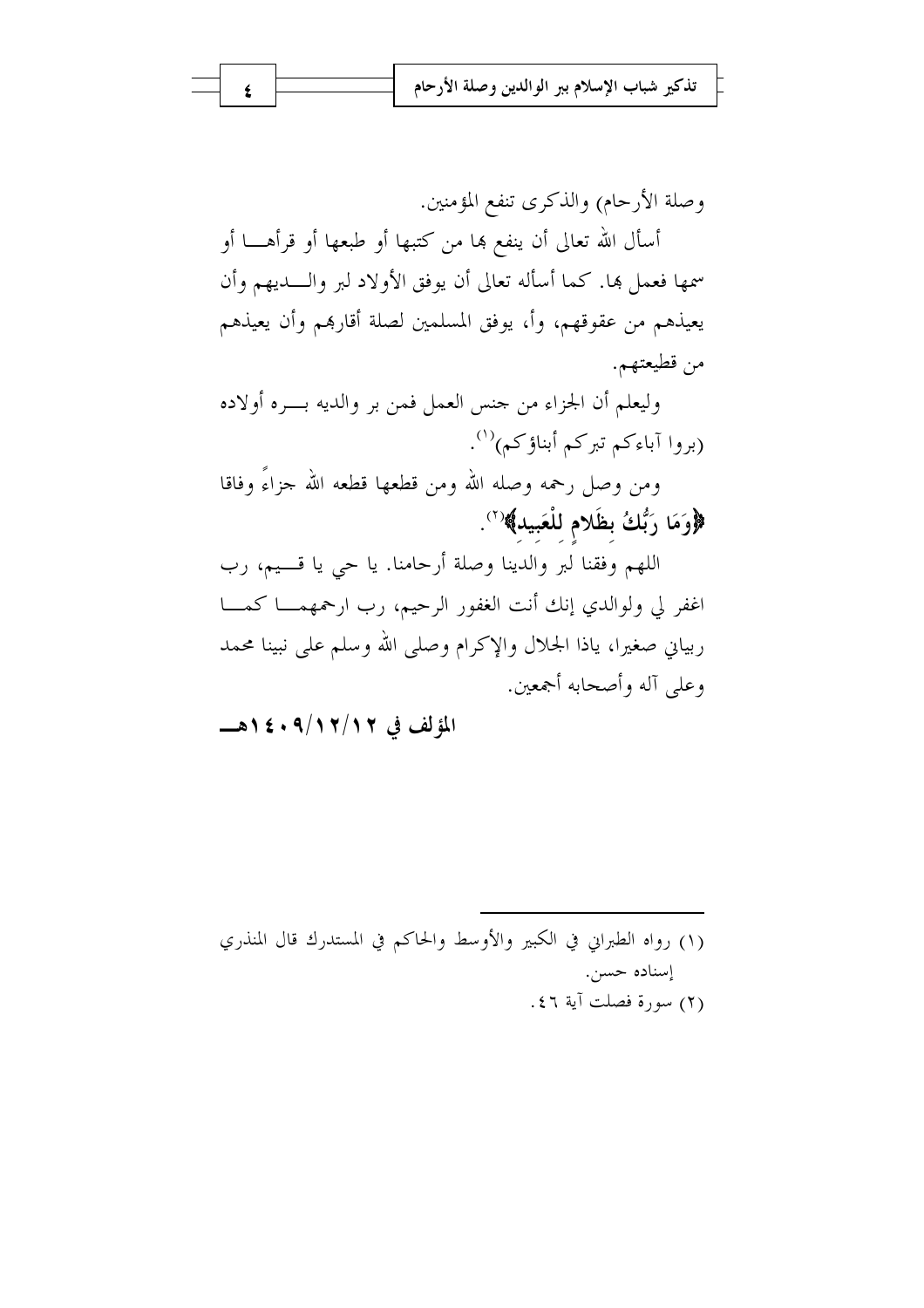بسم الله الرحمن الرحيم بر الوالدين وصلة الأرحام في الكتاب والسنة(`) قال الله تعالى: ﴿وَاعْبُدُوا اللَّهَ وَلا تُـــشْرِكُوا بِـــه شَـــيْتًا وَبالْوَالدَيْنِ إحْسَانًا وَبِذي الْقُرْبَى وَالْيَتَامَى وَالْمَسَاكين وَالْجَارِ ذي الْقُرْبَى وَالْجَارِ الْجُنُبِ وَالصَّاحبِ بِالْجَنْبِ وَابْنِ السَّبِيلِ وَمَا مَلَكَتْ أَيْمَانُكُمْ﴾ [النساء: ٣٦].

وقال تعالى: ﴿وَاتَّقُوا اللَّهُ الَّذي تَسَاءَلُونَ به وَالأَرْحَــامَ﴾ [النساء: ١].

وقال تعالى: ﴿وَالَّذِينَ يَصِلُونَ مَا أَمَرَ اللَّهُ بِهِ أَنْ يُوصَـــلَ﴾  $[12:17]$ .

وقال تعالى: ﴿وَوَصَّــيْنَا الإِنْــسَانَ بِوَاللَّهْــه حُــسْنًا﴾ [العنكبوت: ٨].

وقال تعالى: ﴿وَقَضَى رَبُّكَ أَلا تَعْبُدُوا إِلا إِيَّاهُ وَبِالْوَالِدَيْنِ إحْسَانًا إمَّا يَبْلُغَنَّ عِنْدَكَ الْكِبَرَ أَحَدُهُمَا أَوْ كلاهُمَا فَلا تَقُـــلْ لَهُمَا أُفٍّّ``) وَلا تَنْهَرْهُمَا وَقُلْ لَهُمَا قَوْلاً كَرِيمًا \* وَاخْفضْ لَهُمَا جَنَاحَ الذُّلِّ منَ الرَّحْمَة وَقُلْ رَبِّ ارْحَمْهُمَــا كَمَــا رَبَّيَــانى

- (١) رياض الصالحين من كلام سيد المرسلين ﷺ بتحقيق الأرنؤوط ص٤٧٤.
- (٢) هي كلمة تضجر وكراهة، "ولا تنهرهما" أي: لا تزجرهما عما يتعاطيانه مما لا يعجبك. "وقل لهما قولاً كريماً": حسناً جميلاً. "واخفض لهما جناح الذل من الرحمة" أي: تواضع لهما و شفقة عليهما.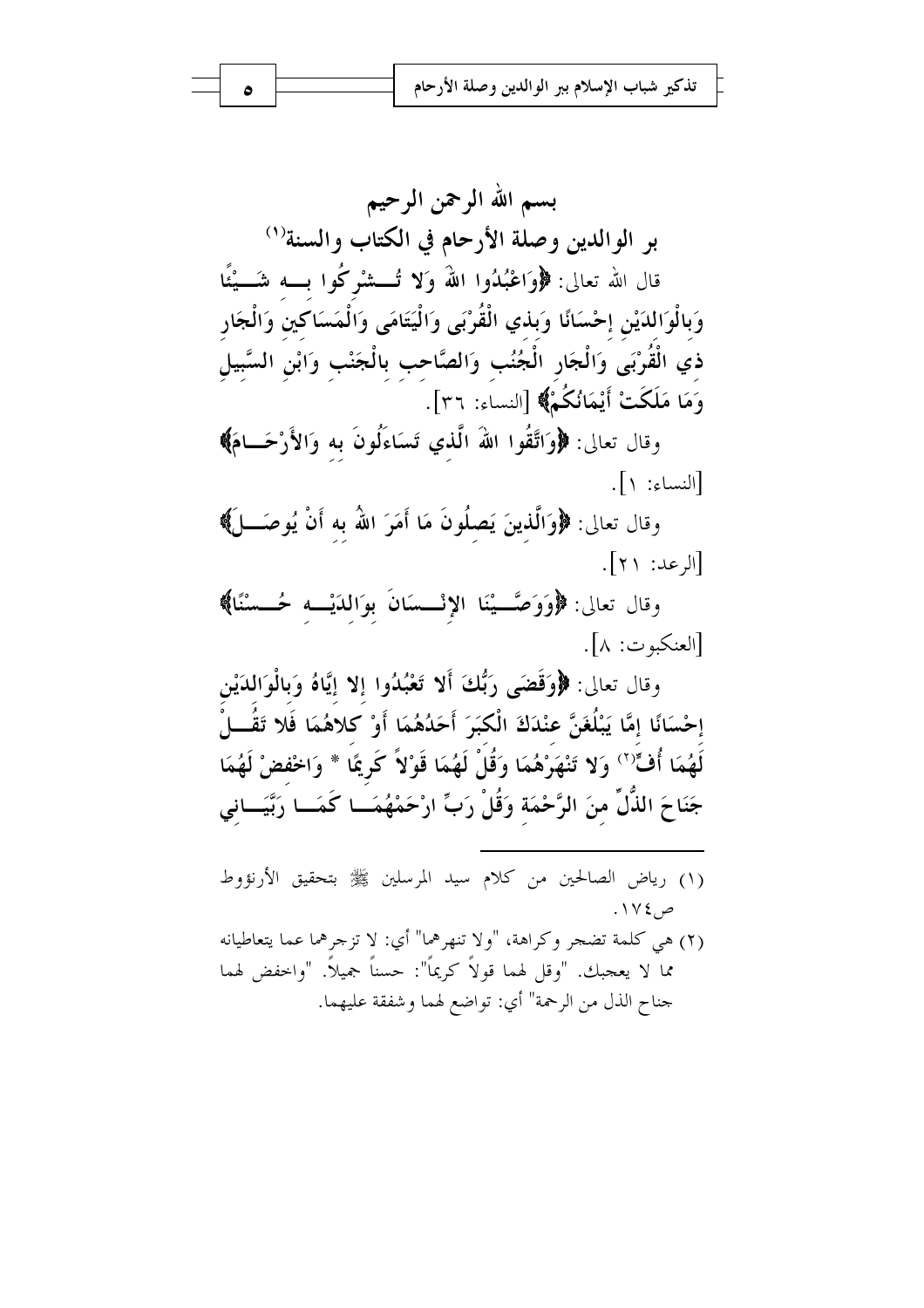صَغيرًا﴾ [الإسراء: ٢٤،٢٣]. وقال تعالى: ﴿وَوَصَّيْنَا الإِنْسَانَ بِوَاللَّهِ حَمَلَتْهُ أُمُّهُ وَهْنًــا عَلَى وَهْنٍ(`) وَفصَالُهُ في عَامَيْنِ أَن اشْكُرْ لَــي وَلوَالـــدَيْكَ﴾ [لقمان: ١٤].

عن أبي عبد الرحمن عبد الله بن مسعود رضــــى الله  $-1$ عنه قال: سألت النبي ﷺ: أي العمل أحب إلى الله تعـــالى؟ قــــال: "الصلاة على وقتها"<sup>(٢)</sup> فلت ثم أي؟ قال "بر الوالدين" قلــت: ثم أي؟ قال: "الجمهاد في سبيل الله" متفق عليه<sup>(٣)</sup>.

٢− وعن أبي هريرة رضي الله عنه قال: قال رسول الله ﷺ: "لا يجزى<sup>(٤)</sup> وللْهُ ولداً إلا أن يجده مملوكاً، فيشتريه، فيعتقـــه" رواه مسلم<sup>(٥)</sup>.

٣- وعنه أيضاً رضى الله عنه أن رسول الله ﷺ قـــال: "من كان يؤمن بالله واليوم الآخر، فليكرم ضيفه، ومن كان يؤمن بالله واليوم الآخر، فليصل رحمه، ومن كان يؤمن بالله واليوم الآخر، فليقل حيراً أو ليصمت" متفق عليه<sup>(٦)</sup>.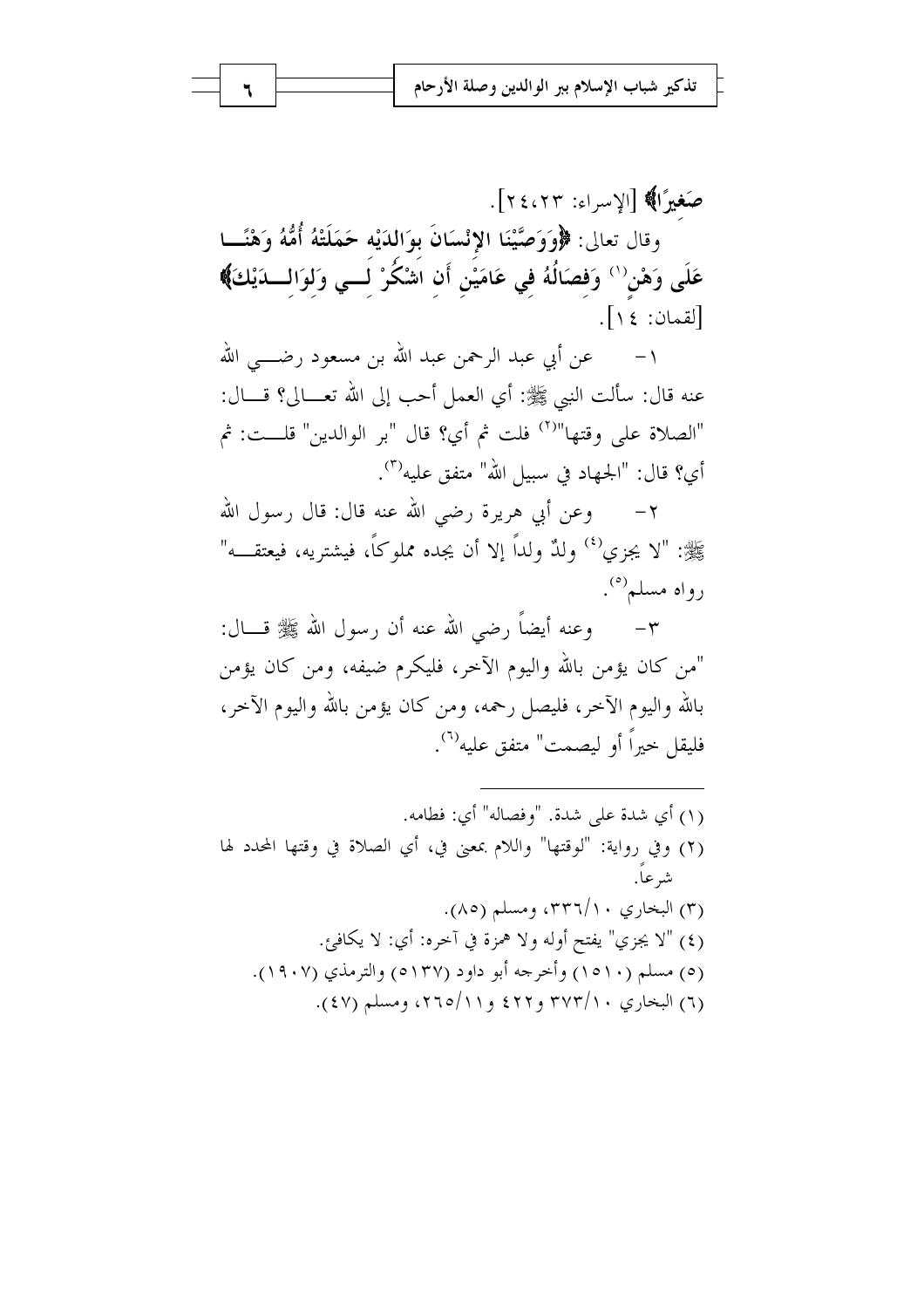وعنه قال: قال رسول الله ﷺ: "إن الله تعالى حلـــق  $-\xi$ الخلق حتى إذا فرغ منهم<sup>(١)</sup> قامت الرحم، فقالت: هذا مقام العائد بك من القطيعة، قال: نعم أما ترضين أن أصل من وصلك، وأقطع من قطعكِ؟ قالت: بلي، قال: فذلك لك، ثم قال رســـول الله ﷺ: "اقرؤوا إن شئتم: ﴿فَهَلْ عَسَيْتُمْ'') إِنْ تَوَلَّيْتُمْ أَنْ تُفْسِدُوا فَسَى الأَرْضِ وَتُقَطِّعُوا أَرْحَــامَكُمْ \* أُولَئــكَ الَّـــذينَ لَعَــنَهُمُ اللّهُ فَأَصَمَّهُمْ(") وَأَعْمَى أَبْصَارَهُمْ﴾ [محمد: ٢٣،٢٢] متفق عليه<sup>(٤)</sup>.

وفي رواية للبخاري: فقال الله تعالى: "من وصلك وصلته، ومن قطعك قطعته"<sup>(٥)</sup>.

٥– وعنه رضى الله عنه قال: جاء رحل إلى رسول الله ﷺ فقال: يا رسول الله من أحق الناس بحـــــــــن صــــحابتي؟ قــــال: "أمك" قال: ثم من؟ قال: "أمك" قال: ثم من؟ قال: "أمك" قــال: ثم من؟ قال: "أبوك" متفق عليه<sup>(٦)</sup>.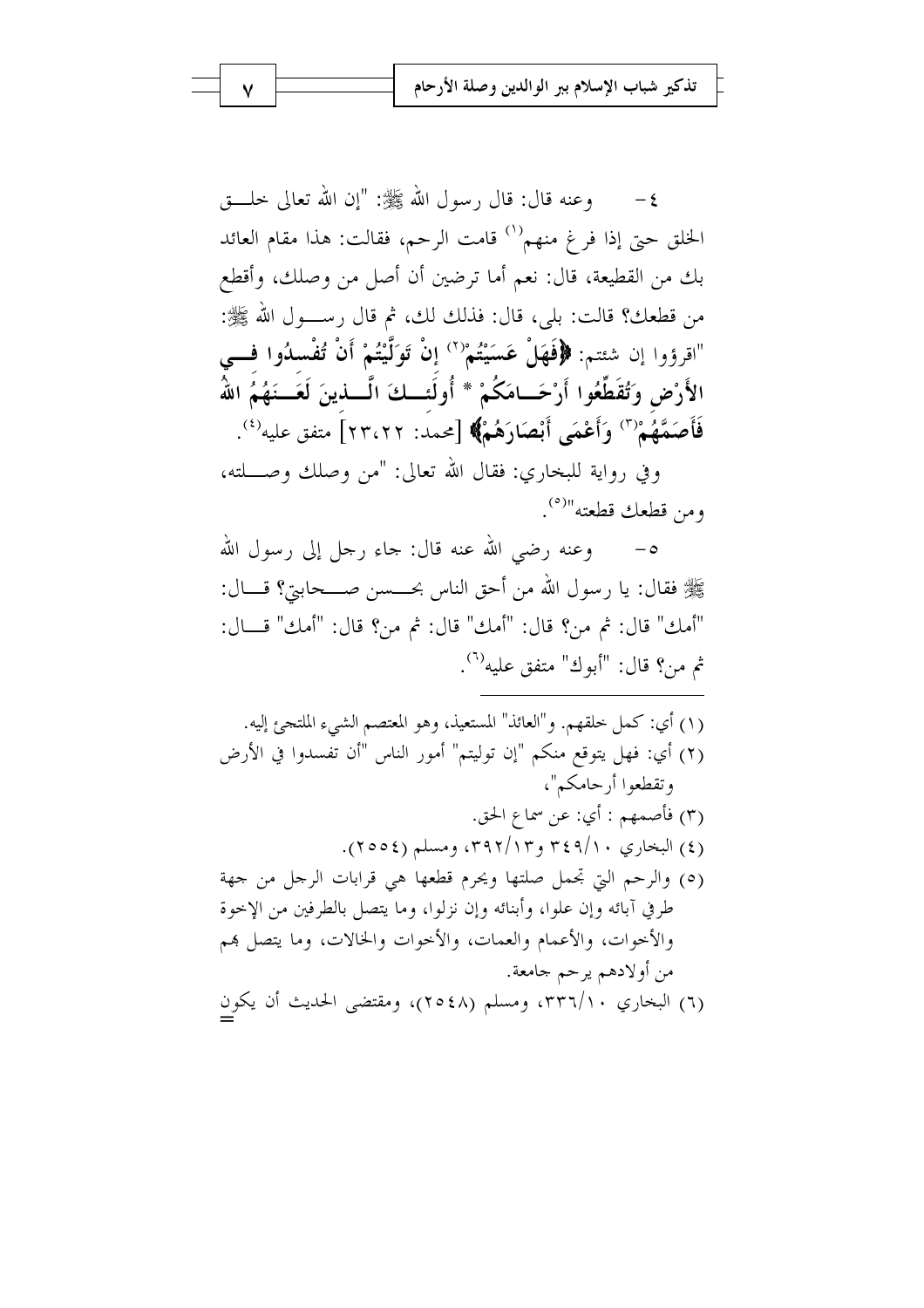وفي رواية: يا رسول الله من أحق بحسن الصحبة؟ قال: "أمك ثم أمك، ثم أمك، ثم أباك، ثم أدناك أدناك".

"والصحابة" بمعنى: الصحبة. وقوله: "ثم أباك" هكـــذا هـــو منصوب بفعل محذوف، أي: ثم أباك وفي رواية: "ثم أبوك"<sup>(١)</sup> وهذا واضح.

وعنه عن النبي ﷺ قال: "رغم أنسف<sup>(٢)</sup>، ثم رغسم  $-7$ أنف، ثم رغم أنف من أدرك أبويه عند الكبر، أحدهما أو كليهمـــا فلم يدحل الجنة" رواه مسلم<sup>(٣)</sup>.

٧– وعنه رشي الله عنه أن رحلاً قال: يا رسول الله إن لي قرابة أصلهم ويقطعوني، وأحسن إليهم ويسيئون إلى، وأحلـــم عنهم ويجهلون على، فقال: "لئن كنت كما قلت، فكأنما تـــسفهم الملل، ولا يزال معك من الله ظهير عليهم<sup>(٤)</sup> ما دمت على ذلـــك" رواه مسلم<sup>(٥)</sup>.

 $=$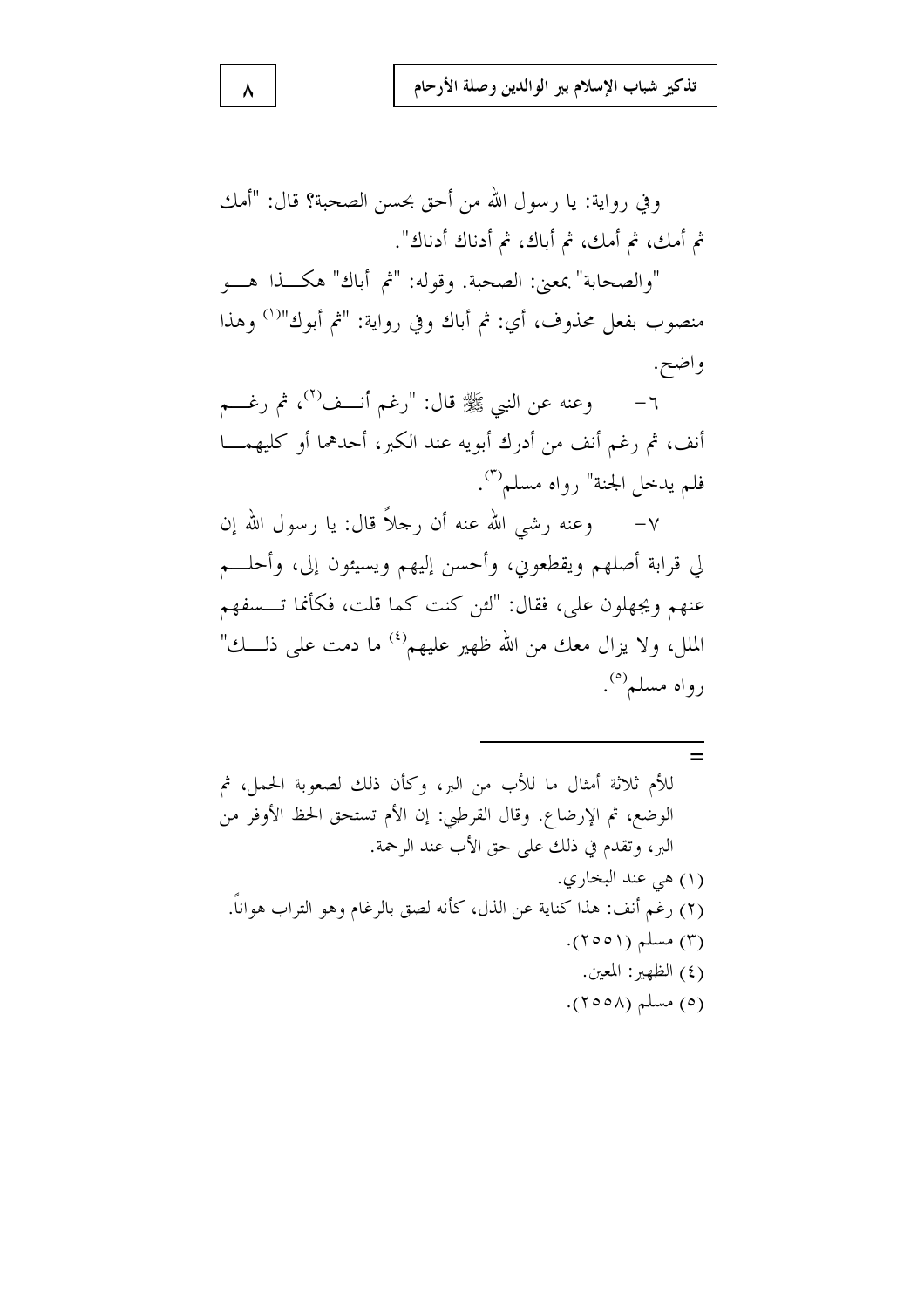"وتسفهم" بضم التاء وكسر السين المهملة وتسشديد الفساء "والملل" بفتح الميم، وتشديد اللام وهو الرماد الحسار: أي كأنمـــا تطعمهم الرماد الحار وهو تشبيه لما يلحقهم من الإثم بما يحلق آكل الرماد الحار من الألم، ولا شيء على هذا المحسن غليهم، لكن ينالهم إثم عظيم بتقصيرهم في حقه، وإدخالهم الأذى عليه، والله أعلم.

٨– وعن أنس رضى الله عنه أن رسول الله ﷺ قـــال: "من أحب أن يبسط له في رزقه، وينسأ له في أثره، فليصل رحمـــه" متفق عليه''.

ومعنى "ينسأ له في أثره": أي: يؤخر له في أجله وعمره.

وعنه قال: كان أبو طلحة أكثر الأنصار بالمدينة مالاً من نخل، وكان أحب أمواله إليه بيرحاء، وكانت مستقبلة المسجد، وكان رسول الله ﷺ يدخلها، ويشرب من ماء فيها طيب، فلمـــا نزلت هذه الآية: ﴿لَنْ تَنَالُوا الْبِرَّ حَتَّى تُنْفَقُوا ممَّا تُحبُّونَ﴾ [آل عمران: ٩٢] قام أبو طلحة إلى رسول الله ﷺ فقال: يا رسول الله إن الله تبارك وتعالى يقول: ﴿لَنْ تَنَالُوا الْبِرَّ حَتَّى تُنْفَقُــوا ممَّــا تُنْحَبُّونَ﴾ وإن أحب مالي إلى بيرحاء، وإنها صدقة لله تعالى، أرجــــو برها وذخرها عند الله تعالى، فضعها يا رسول الله حيث أراك الله. فقال رسول الله ﷺ: "بخ! ذلك مال رابح، ذلك مال رابح! وقـــد سمعت ما قلت، وإين أرى أن تجعلها في الأقربين" فقال أبو طلحة:

(۱) البخاري ۴٤٨/١٠، ومسلم (٢٥٥٧)، وأحرجه أبو داود (١٦٩٣).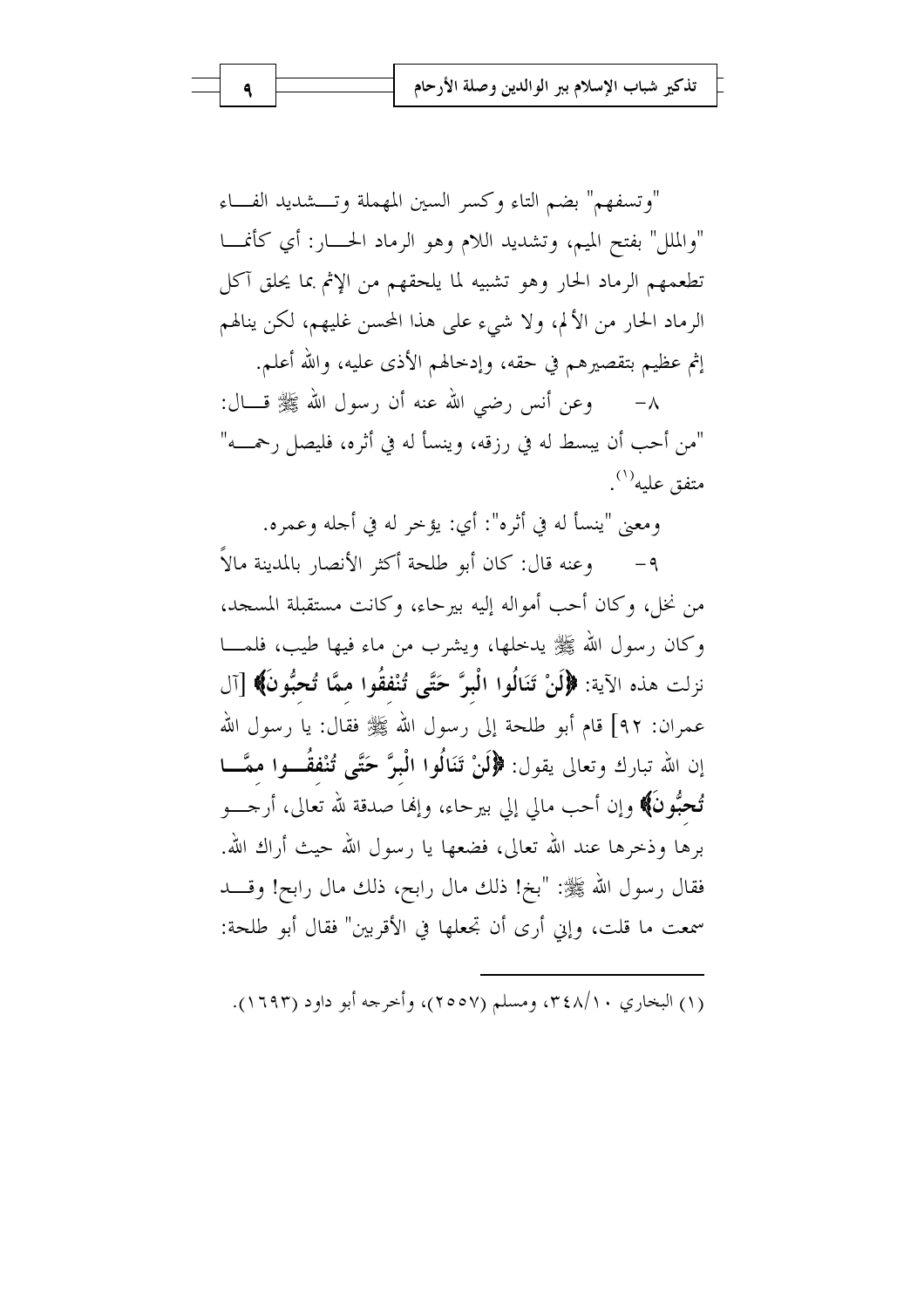| تذكير شباب الإسلام ببر الوالدين وصلة الأرحام |  |  |  |  |  |  |
|----------------------------------------------|--|--|--|--|--|--|
|----------------------------------------------|--|--|--|--|--|--|

أفعل يا رسول الله، فقسمها أبو طلحة في أقاربه وبني عمه. متفــق عليه''.

١٠– وعن عبد الله بن عمرو بن العاص رضى الله عنهما قال: أقبل رحل إلى نبي الله ﷺ، فقال: أبايعك على الهجرة والجهاد ابتغي الأجر من الله تعالى. قال: "فهل لك من والديك أحد حي؟" قال: نعم بل كلاهما قال: "فتبتغي الأجر من الله تعالى؟" قال: نعم. قال: "فارجع إلى والديك، فأحسن صحبتهما" متفق عليه<sup>(٢)</sup>. وهذا لفظ مسلم.

وفي رواية لهما: جاء رجل فاستأذنه في الجهاد فقال: "أحــــى والداك؟" قال: نعم، قال: "ففيهما فجاهد"(٣).

١١– وعنه عن النبي ﷺ قال: "ليس الواصـــل بالمكـــافيمَ ولكن الواصل الذي إذا قطعت رحمه وصلها" رواه البخاري<sup>(٤)</sup>.

و"قطعت" بفتح القف والطاء. و"الرحمة" مرفوع.

١٢– وعن عائشة قالت: قال رســــول الله ﷺ: "الــــرحم

- (۱) البخاري ۲۵۷/۳، ومسلم (۹۹۸). (٢) البخاري ٩٧/٦، ٩٨ و٣٣٨/١٠، ومسلم (٢٥٤٩)، وأحرجه أبو داود (۲۰۲۹)، والنسائي ۱۰/۲ و ۱٤۳/۷.
- (٣) المراد بالجهاد فيهما جهاد النفس في وصول البر إليهما، والتلطف بمما، وحسن الصحبة، والطاعة وغير ذلك، وفي الحديث دليل لعظم فضيلة بر الوالدين، وأنه آكد من الجهاد، إذا كان فرض كفاية، فيحرم عليه أن يحاهد إلا بإذهْما، أما إذا تعين فلا إذن. (٤) البخاري ٢٥٥/١٠، وأحرجه أبو داود (١٦٩٧) والترمذي (١٩٠٩).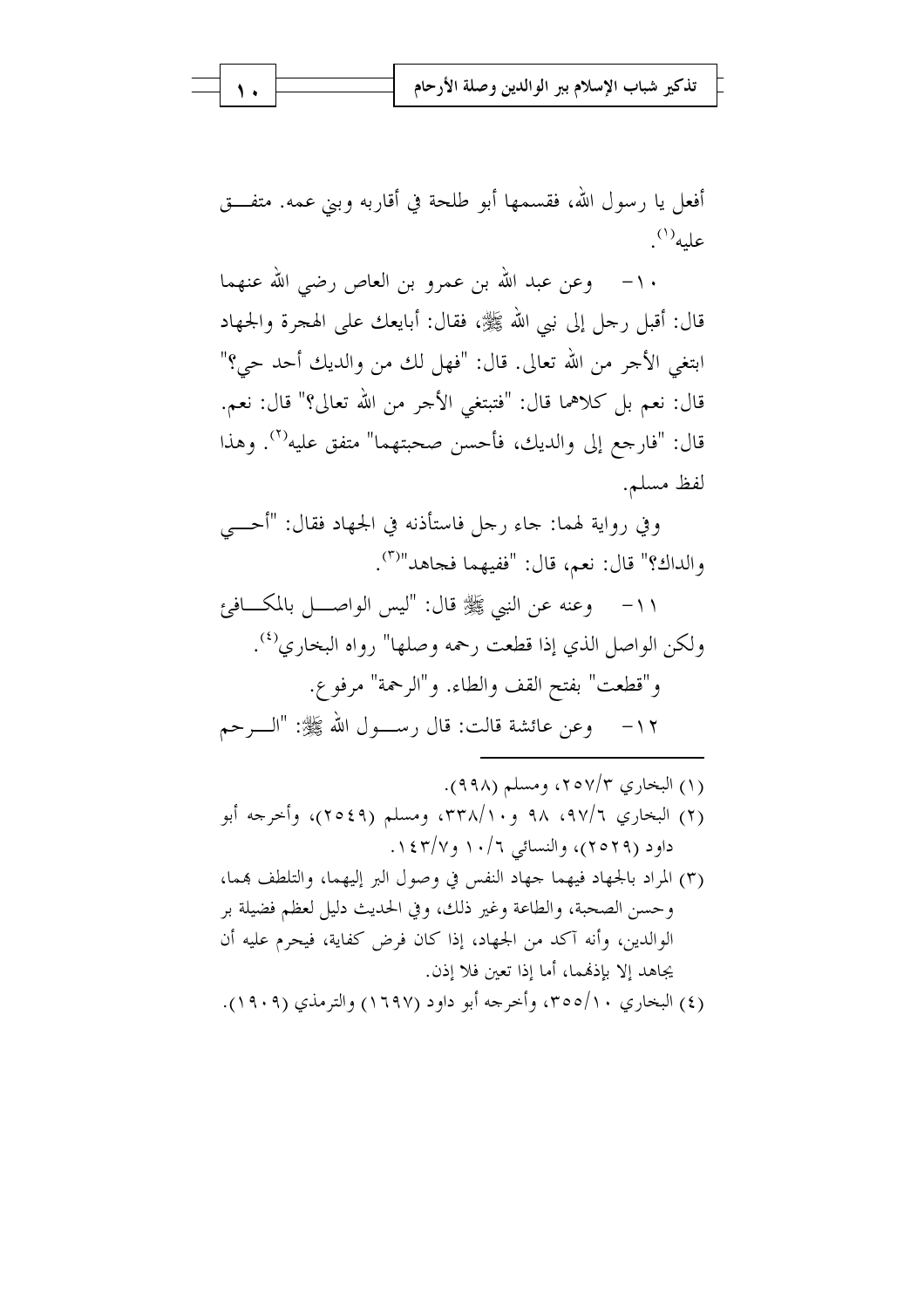| تذكير شباب الإسلام ببر الوالدين وصلة الأرحام |  |  |  |  |  |  |
|----------------------------------------------|--|--|--|--|--|--|
|----------------------------------------------|--|--|--|--|--|--|

معلقة بالعرش تقول: من وصلني، وصله الله، ومن قطعني، قطعه الله" متفق عليه<sup>(۱)</sup>.

١٣– وعن أم المؤمنين ميمونة بنت الحــــارث رضـــــى الله عنهما ألها أعتقت وليدة'' و لم تستأذن النبي ﷺ، فلما كان يومهـــا الذي يدور عليها فيه، قالت: أشعرت يا رســـول الله أبي أعتقـــت وليدني؟ قال: "أو فعلت؟" قالت: نعم. قال: "أما إنك لو أعطيتها أخوالك كان أعم لأجرك" متفق عليه<sup>(٣)</sup>.

١٤ - وعن أسماء بنت أبي بكر الصديق رضي الله عنــــهما قالت: قدمت على أمي وهي مشركة في عهد رســـول الله ﷺ ')، فاستفتيت رسول الله ﷺ قلت: قدمت على أمى وهـــي راغبـــة، أفأصل أمي؟ قال: "نعم صلى أمك" متفق عليه<sup>(٥)</sup>.

وقولها: "راغبة"، أي: طامعة فيما عندي تسألني شيئًا، قيــــل كانت أمها من النسب، وقيل: من الرضاعة والصحيح الأول.

١٥– وعن وينب الثقفية امرأة عبد الله بن مسعود رضي الله عنه وعنها قالت: قال رسول الله ﷺ "تصدقن يا معشر النـــساء ولو من حليكن" قال: فرجعت إلى عبد الله بن مسعود فقلت لــــه: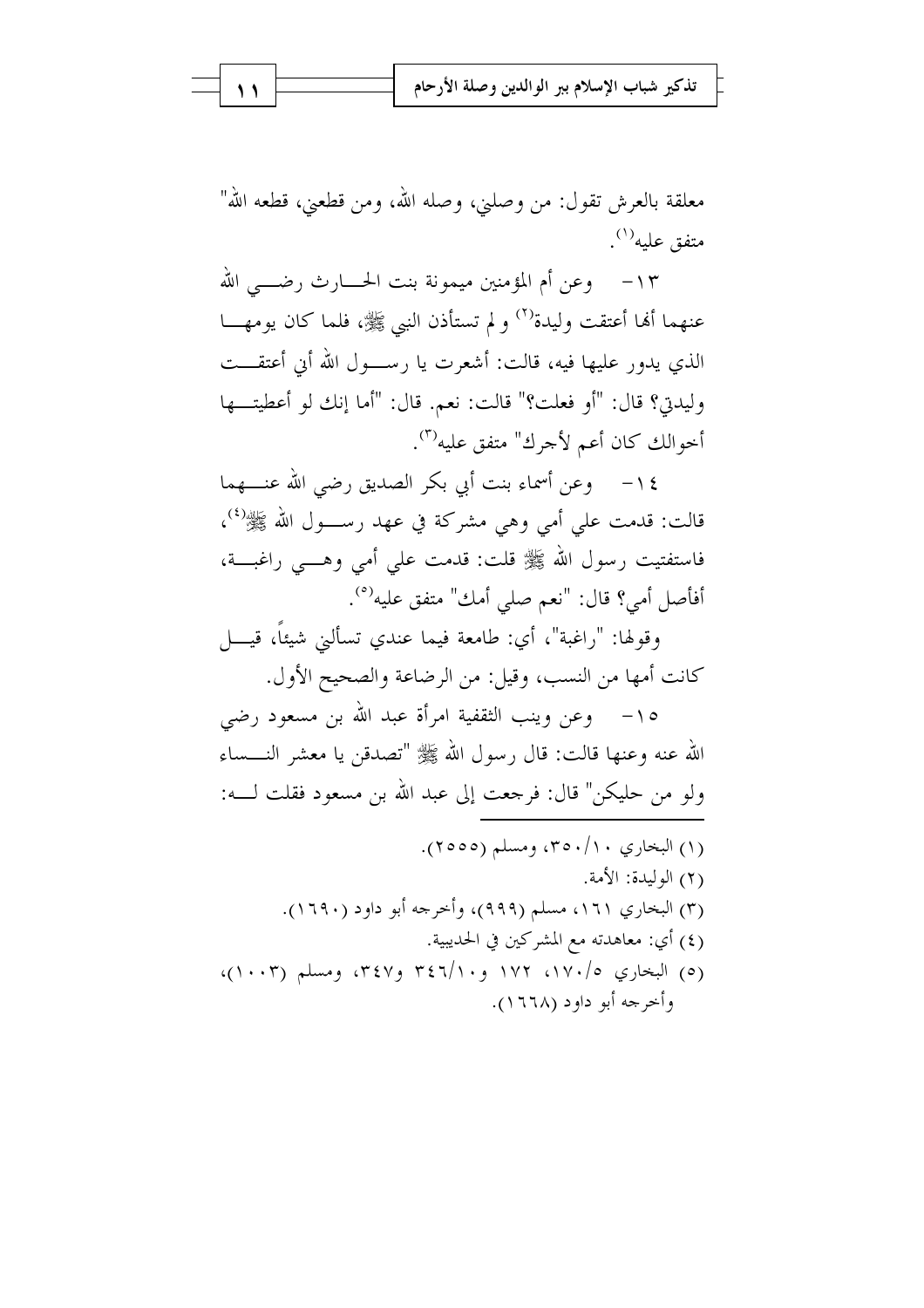إنك رحل خفيف ذات اليد<sup>(١)</sup> وإن رسول الله ﷺ قد أمرنا بالصدقة فأته، فاسأله، فإن كان ذلك يجزئ عنيْ<sup>(٢)</sup> وإلا صرفتها إلى غيركم. فقال عبد الله: بل ائتيه أنت، فانطلقت، فإذا امرأة من الأنصار بباب رسول الله ﷺ حاجتي حاجتها، وكان رسول الله ﷺ قد ألقيت عليه المهابة، فخرج علينا بلال، فقلنا له: ائت رسول الله ﷺ، فأحبره أن امرأتين بالباب تسألانك: أُتجزئ الصدقة عنهما علــي أزواجهمـــا وعلي أيتام في حجورهما<sup>(٣)</sup>؟ ولا تخبره من نحن، فدخل بلال علـــي رسول الله ﷺ، فسأله، فقال له رسول الله ﷺ "من هما"؟ قال: امرأة من الأنصار وزينب. فقال رسول الله ﷺ "أي الزيانب هي؟" قال: امرأة عبد الله، فقال رسول الله ﷺ: "لهما أجران: أجر القرابة وأجر الصدقة" متفق عليه<sup>(٤)</sup>.

١٦- \_ وعن أبي سفيان صخر بن حرب رضي الله عنـــه في حديثه الطويل في قصة هرقل قال لأبي سفيان: فماذا يأمركم بـــه؟ يعني النبي ﷺ قال: قلت: يقول: "اعبدوا الله وحده، ولا تشركوا به شيئاً، واتركوا ما يقول آباؤكم، ويأمرنـــا بالـــصلاة، والـــصدق، والعفاف، والصلة" متفق عليه<sup>(٥)</sup>.

١٧– وعن أبي ذر رضي الله عنه قال: قال رسول الله ﷺ:

(١) أي: قليل المال. (٢) أي: دفعتها لكم. (٣) أي: في ولايتهما. (٤) البخاري ٩/٣٥٩/٣، ٢٦٠، ومسلم (١٠٠٠). (٥) البخاري ٣٤/١، ومسلم (١٧٧٣).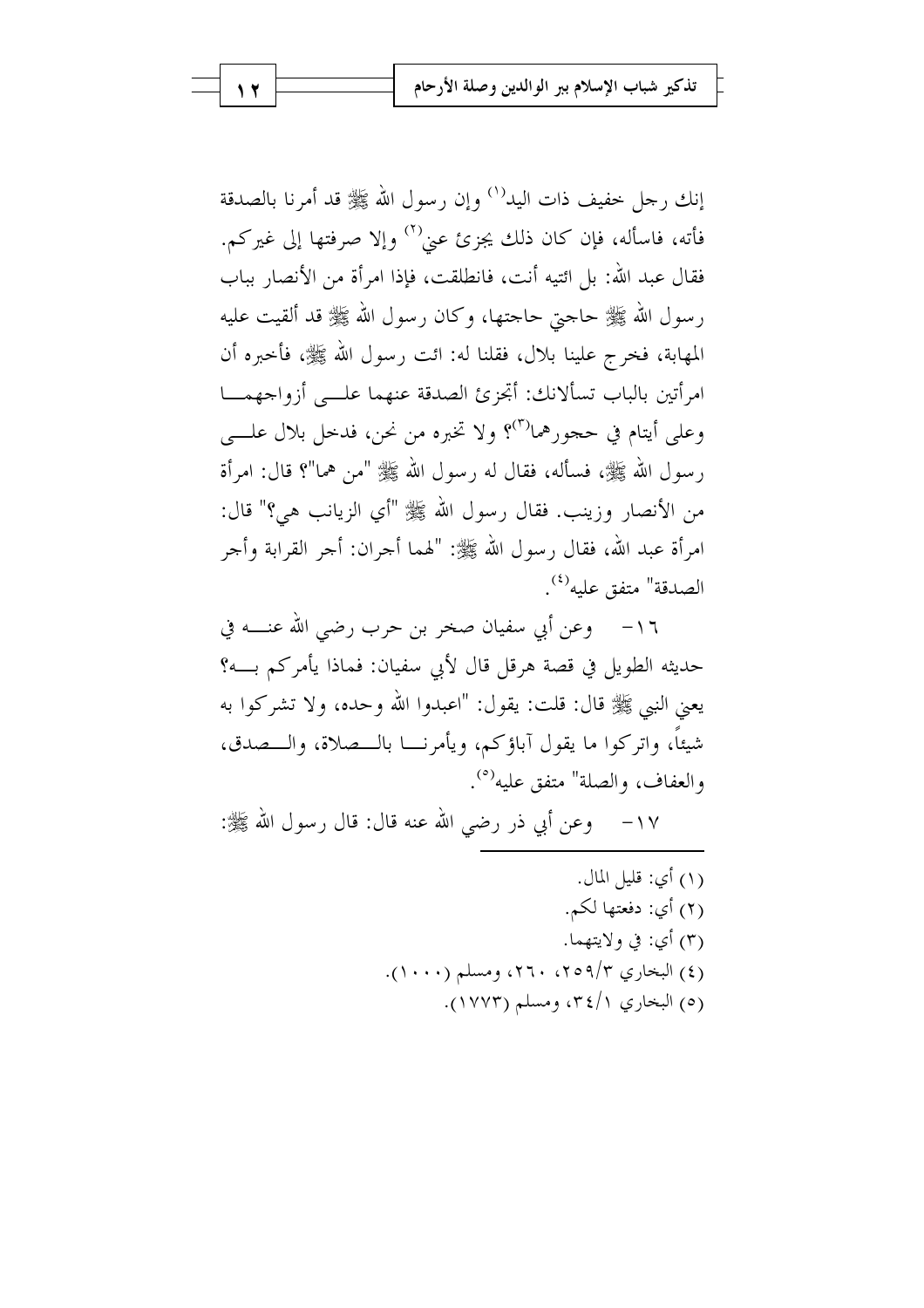"إنكم ستفتحون أرضاً يذكر فبها القيراط". وفي رواية: "ستفتحون مصر وهي أرض يسمى فيها القيراط، فاستوصوا بأهلها حيراً، فإن لهم ذمة ورحماً".

وفي رواية: "فإذا افتتحتموها، فأحسنوا إلى أهلها، فإن لهـــم ذمة ورحماً" أو قال: "ذمة وصهراً" رواه مسلم```.

قال العلماء: الرحم التي لهم كون هاجر أم إسماعيل ﷺ منهم "والصهر" كون مارية أم إبراهيم ابن رسول الله ﷺ منهم.

١٨– وعن أبي هريرة رضي الله عنه قال: لما نزلت هــــذه الآية: ﴿وَأَنْذُرْ عَشْيِرَتَكَ الأَقْرَبِينَ﴾ [الشعراء: ٢١٤] دعا رسول الله ﷺ قريشاً، فاجتمعوا فعم، وخص وقال: يا بني عبد شمس، يـــا بني كعب بن لؤي، أنقذوا أنفسكم من النار يا بني مرة بن كعب، أنقذوا أنفسكم من النار، يا بني عبد مناف، أنقذوا أنفسكم مـــن النار، يا بني هاشم أنقذوا أنفسكم من النار، يا بني عبـــد المطلـــب أنقذوا أنفسكم من النار، يا فاطمة أنقذي نفسك من النار، فإني لا أملك لكم من الله شيئاً، غير أن لكم رحماً ســــأبلها ببلاهــــا" رواه مسلم<sup>(٢)</sup>.

قوله ﷺ: "ببلاها" هو بفتح الباء الثانية وكسرها "والبلال": الماء. ومعنى الحديث: سأصلها، شبه قطيعتها بالحرارة تطفأ بالمـــاء وهذه تيرد بالصلة.

> (۱) مسلم (۲۶۵) (۲۲۲) و(۲۲۷).  $(7 \cdot 2)$  مسلم (٢٠٤).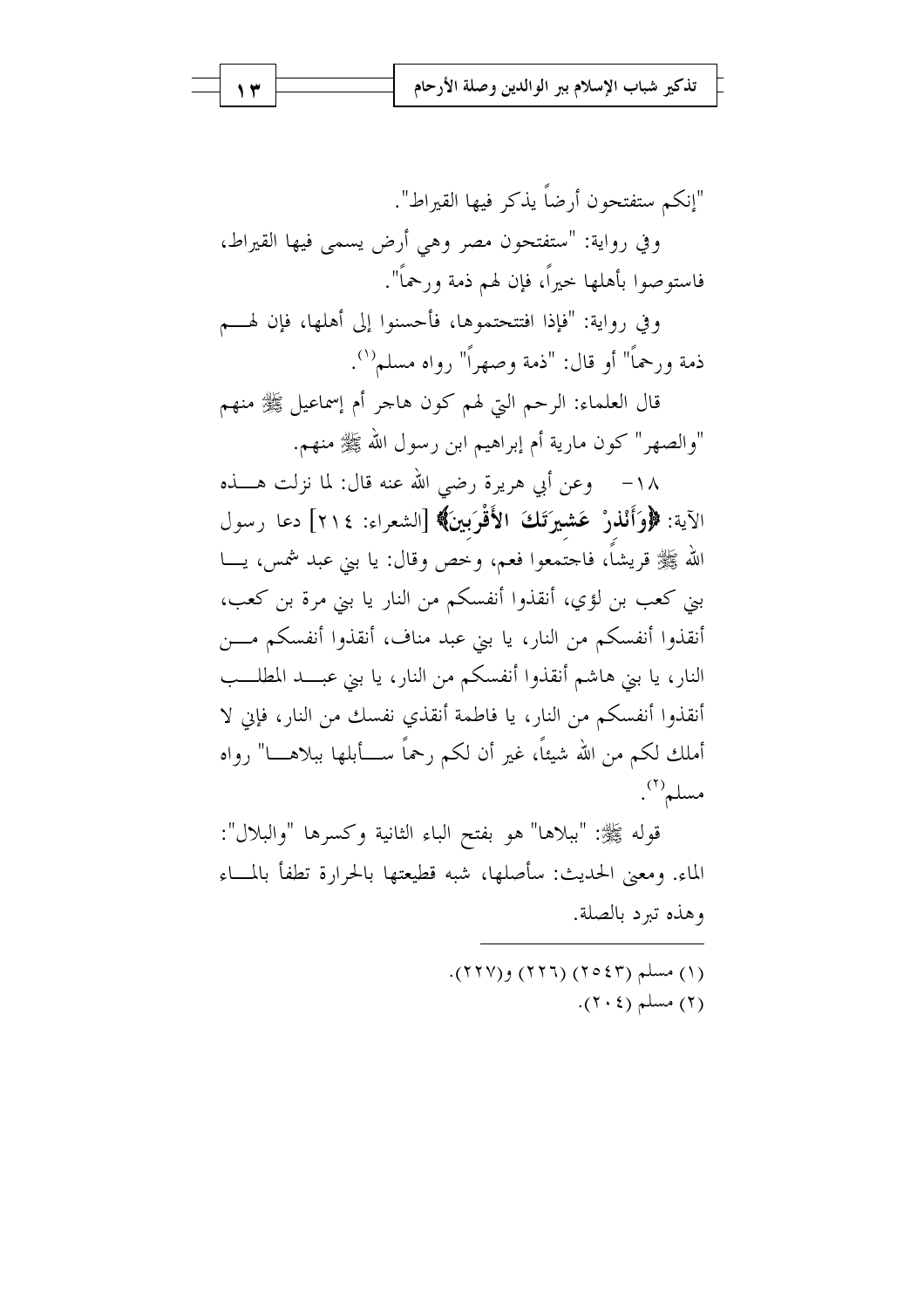١٩ - وعن أبي عبد الله عمرو بن العاص رضي الله عنهما قال: سمعت رسول الله ﷺ جهاراً غير سر يقول: "إن آل بني فلان ليسوا بأوليائي، إنما وليي الله وصالح المؤمنين، ولكن لهم رحم أبلاها ببلاها"، متفق عليه'''. واللفظ للبخاري.

٢٠ – وعن أبي أيوب خالد بن زيد الأنصاري رضــــي الله عنه أن رجلاً قال: يا رسول الله أحبرني بعمـــل يــــدحلبي الجنــــة، ويباعدني من النار. فقال النبي ﷺ: "تعبد الله، ولا تشرك به شــــيئاً، وتقيم الصلاة، وتؤتى الزكاة، وتصل الرحم" متفق عليه<sup>(٢)</sup>.

٢١– وعن سلمان بن عامر رضي الله عنه، عن الــــنبي ﷺ قال: "إذا أفطر أحكم، فليفطر على تمر، فإنه بركة، فإن لم يجد تمرًا، فالماء، فإنه طهور" وقال: "الصدقة على المسكين صدقة، وعلى ذي الرحم ثنتان: صدقة وصلة". رواه الترمذي<sup>(٣)</sup> وقال: حديث حسن.

٢٢- \_ وعن ابن عمر رضي الله عنها قال: كانـــت تحــــتي امرأة، وكنت أحبها، وكان عمر يكرهها، فقال لي: طلقها، فأبيت، فأتى عمر رضي الله عنه النبي ﷺ، فذكر ذلك له، فقال الــــنبي ﷺ: "طلقها" رواه أبو داود، والترمذي<sup>(٤)</sup> وقال: حديث حسن صحيح.

(۱) البخاري ۲۰/۰۰م، ۳۵٤، مسلم (۲۱٥). (٢) البخاري ٢٠٨/٣، ٢٠٩، ومسلم (١٣). (٣) الترمذي (٦٥٨)، وأحرجه أبو داود (٢٣٥٥)، والنسائي ٩٢/٥،وابن ماحة (١٨٤٤) وه كما قال الترمذي، وصححه ابن حبان (٨٩٢)، ويشهد له حديث زينب المتقدم برقم (٣٢٦). (٤) أبو داود (٥١٣٨)، والترمذي (١١٨٩)، وأحرجه أحمد (٤٧١١)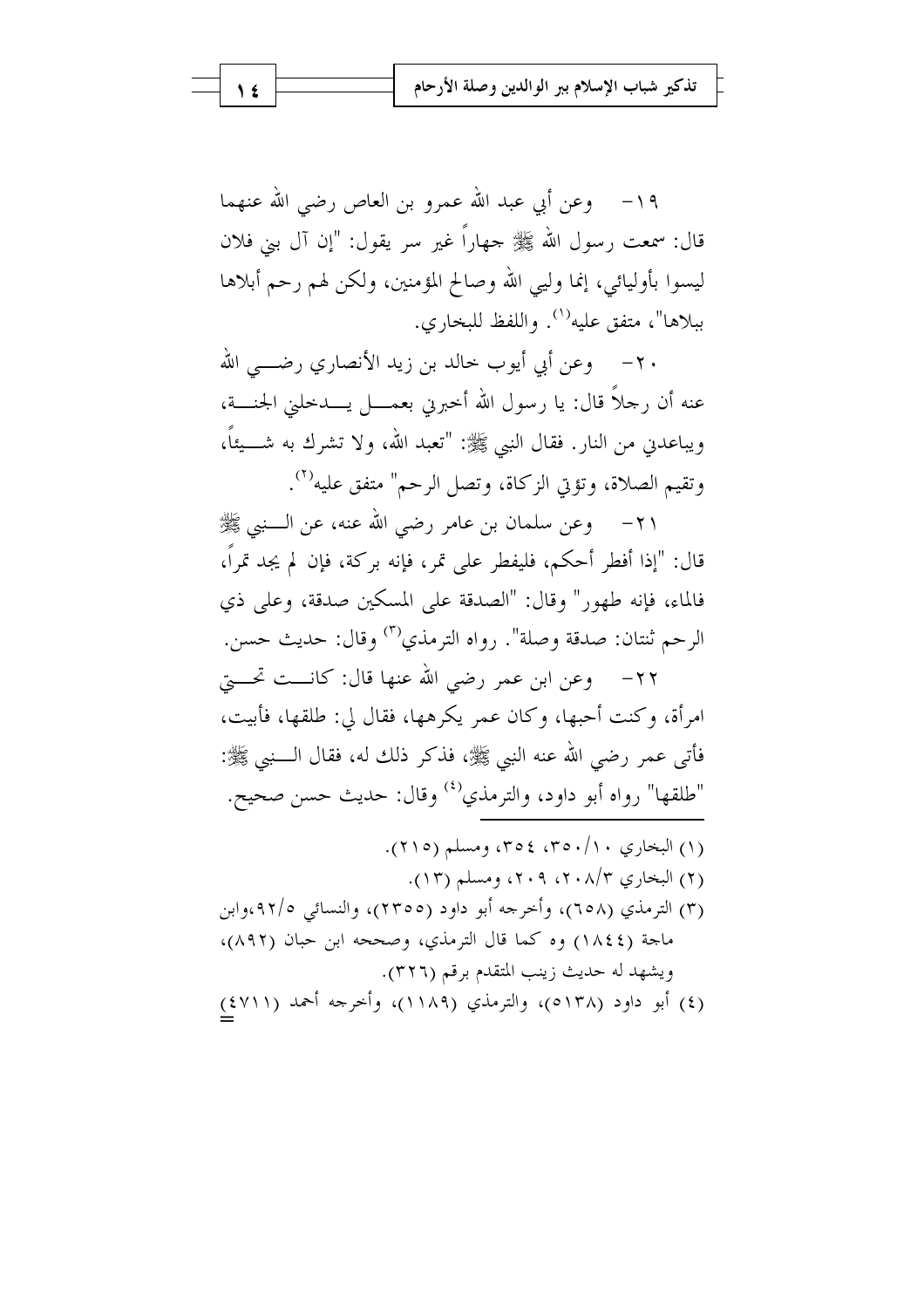٢٣– وعن أبي الدرداء رضي الله عنه أن رحلاً أتاه فقال: إن لي امرأة وإن أمي تأمرني بطلاقها؟ فقال: سمعت رســــول الله ﷺ يقول: "الوالد أوسط أبواب الجنة، فإن شئت، فأضع ذلك البــــاب، أو احفظه" رواه الترمذي'') وقال: حديث حسن صحيح.

٢٤– وعن البراء بن عازب رضي الله عنهما، عن النبي ﷺ قال: "الخالة بمترلة الأم" رواه الترمذي<sup>(٢)</sup> وقال: حـــديث حــــسن صحيح.

قال النووي وفي الباب أحاديث كثيرة في الصحيح مشهورة؛ منها حديث أصحاب الغر، وحديث حسريج وأمسه، وأحاديست مشهورة في الصحيح حذفتها اختصاراً، ومن أهمها حديث عمـــرو بن عبسة<sup>(٣)</sup> رضى الله عنه الطويل المشتمل على كثيرة من قواعــــد الاسلام وآدابه قال فيه:

دخلت على النبي ﷺ بمكة، يعني في أول النبوة، فقلت له: ما أنت؟ قال: "نبي" فقلت: وما نبي؟ قال: "أرسلني الله تعالى" فقلت: بأي شيء أرسلك؟ قال: "أرسلني بصلة الأرحام، وكسر الأوثـــان، وأن يوحد الله لا يشرك به شيء" وذكر تمام الحديث. والله أعلم.

ه ۱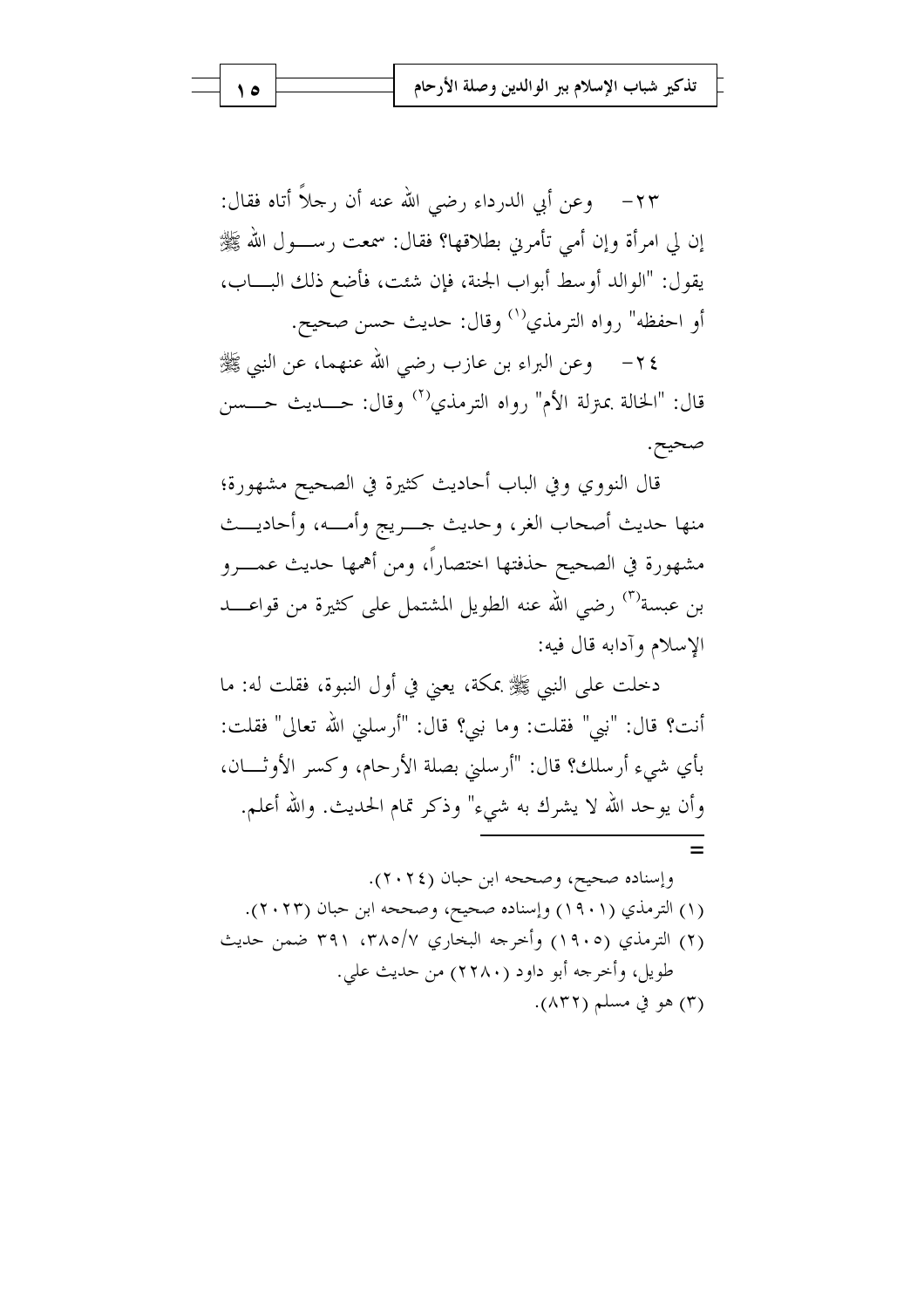تحريم العقوق وقطيعة الرحم (') قال الله تعالى: ﴿فَهَلْ عَسَيْتُمْ إِنْ تَوَلَّيْتُمْ أَنْ تُفْسِدُوا فِسِي الأَرْضِ وَتُقَطِّعُوا أَرْحَامَكُمْ \* أُولَئكَ الَّذينَ لَعَنَهُمُ اللَّهُ فَأَصَمَّهُمْ وَأَعْمَى أَبْصَارَهُمْ﴾ [محد: ٢٣،٢٢].

وقال تعالى: ﴿وَالَّذِينَ يَنْقُضُونَ عَهْدَ الله منْ بَعْدِ مِيثَاقِــهِ وَيَقْطَعُونَ مَا أَمَرَ اللّهُ به أَنْ يُوصَلَ وَيُفْــسدُونَ فـــي الأَرْض أُولَئِكَ لَهُمُ اللَّعْنَةُ وَلَهُمْ سُوءُ الدَّارِ﴾ [الرعد: ٢٥].

وقال تعالى: ﴿وَقَضَى رَبُّكَ أَلَّا تَعْبُدُوا إِلَّا إِيَّاهُ وَبِالْوَالِدَيْنِ إِحْسَانًا إِمَّا يَبْلُغَنَّ عِنْدَكَ الْكِبَرَ أَحَدُهُمَا أَوْ كِلاَهُمَا فَلا تَقُــالُ لَهُمَا أُفٍّ وَلا تَنْهَرْهُمَا وَقُلْ لَهُمَا قَوْلاً كَرِيمًا \* وَاحْفضْ لَهُمَا جَنَاحَ الذُّلِّ منَ الرَّحْمَة وَقُلْ رَبِّ ارْحَمْهُمَــا كَمَــا رَبَّيَــانى صَغيرًا﴾ [الإسراء:٢٤،٢٣].

عن أبي بكرة نفيع بن الحارث رضي الله عنه قـــال: قال , سول الله ﷺ: "ألا أنبئكم بأكبر الكبائر؟" – ثلاثًا – قلنا: بلي يا رسول الله ﷺ: قال: "الإشراك بالله، وعقوق الوالدين" وكـــان متكئاً فجلس، فقال: "ألا وقول الزور وشهادة الــزور" فمـــا زال يكررها حتى قلنا: ليته سكت. متفق عليه<sup>(٢)</sup>.

وعن عبد الله بن عمرو بن العاص رضي الله عنهما  $-7$ عن النبي ﷺ قال: "الكبائر: الإشراك بالله، وعقوق الوالدين، وقتل

> (١) المصدر السابق ص١٨٢ والعقوق.. المعصبة. (۲) البخاري ۳٤٢/۱۰، ۳٤٥، ومسلم (۸۷).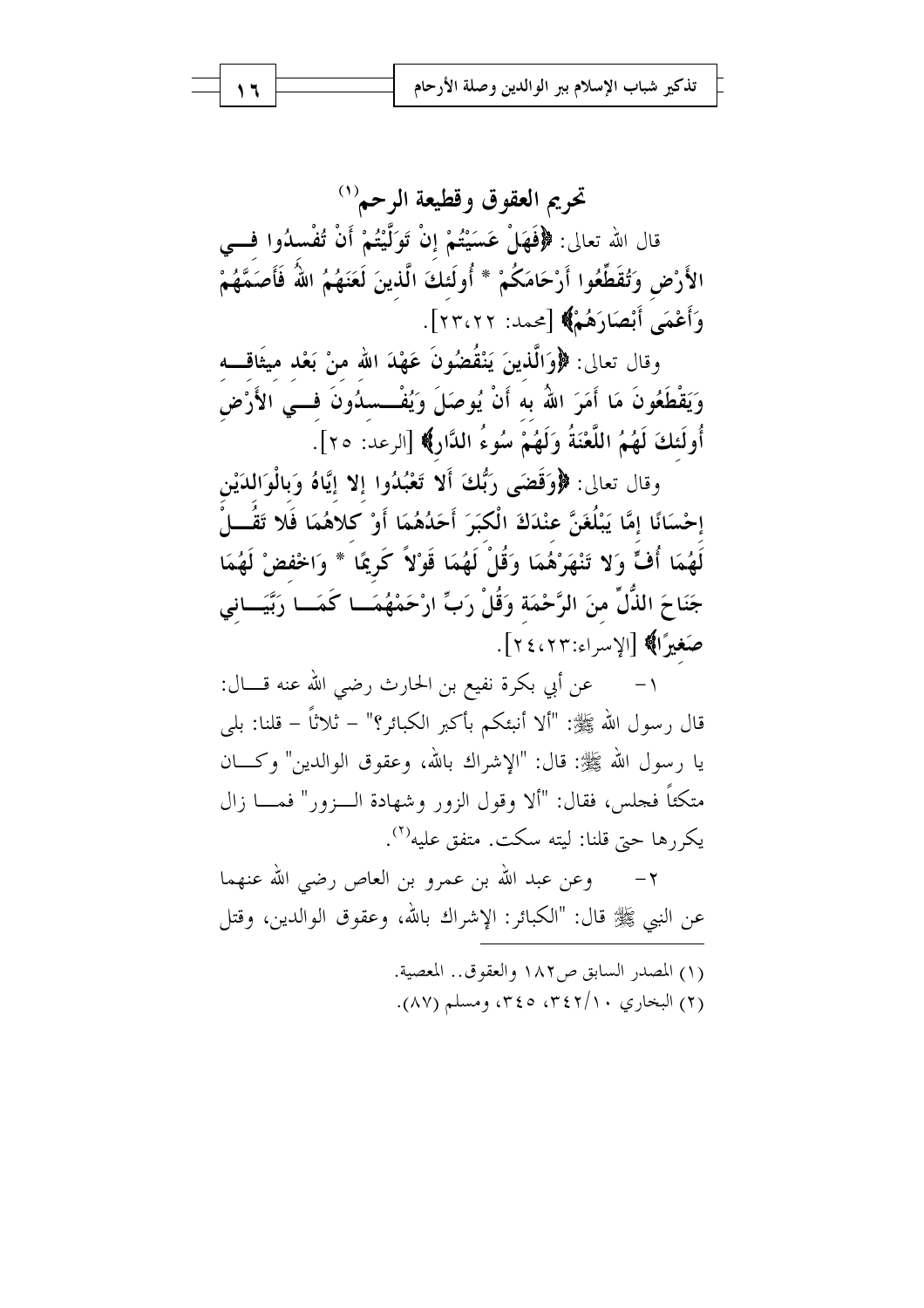النفس، واليمين الغموس" , واه البخاري<sup>(١</sup>). "اليمين الغموس" التي يحلفها كاذباً عامداً، سميت غموســـاً، لألها تغمس الحالف في الاثم.

وعنه أن رسول الله ﷺ قال: "من الكبـــائر شـــتم  $-\tau$ الرحل والديه!" قالوا: يا رسول الله وهل يشتم الرحل والديه؟ قال: "نعم؛ يسب أبا الرجل، فيسب أباه، ويسب أمه، فيسب أمه" متفق عليه''.

وفي رواية "إن من أكبر الكبائر أن يلعن الرجل والديه!" قيل: يا رسول الله كيف يلعن الرحل والديه؟! قال: "يسب أبا الرحــــــل، فيسب أباه، ويسب أمه، فيسب أمه".

وعن أبي محمد جبير بن مطعم رضـــي الله عنـــه أن  $-\xi$ رسول الله ﷺ قال: "لا يدخل الجنة قاطع" قال سفيان في روايتــــه: يعني: قاطع رحم. متفق عليه<sup>(٣)</sup>.

٥– وعن أبي عيسى المغيرة بن شعبة رضي الله عنه عــــن النبي ﷺ قال: "إن الله تعالى حرم عليكم عقوق الأمهات، ومنعـــاً وهات، ووأد البنات، وكره لكم قيل وقـــال، وكثـــرة الـــسؤال، وإضاعة المال" متفق عليه<sup>(٤)</sup>.

> (۱) البخاري ۶۸۳/۱۱. (٢) البخاري ٣٣٨/١٠، ومسلم (٩٠)،وأخرجه أحمد ١٦٤/٢. (۳) البخاري ۳٤٧/۱۰ ته ومسلم (۲۰۵۲). (٤) البخاري ١٥١/٥، ومسلم ١٣٤١/٣.

 $\sqrt{}$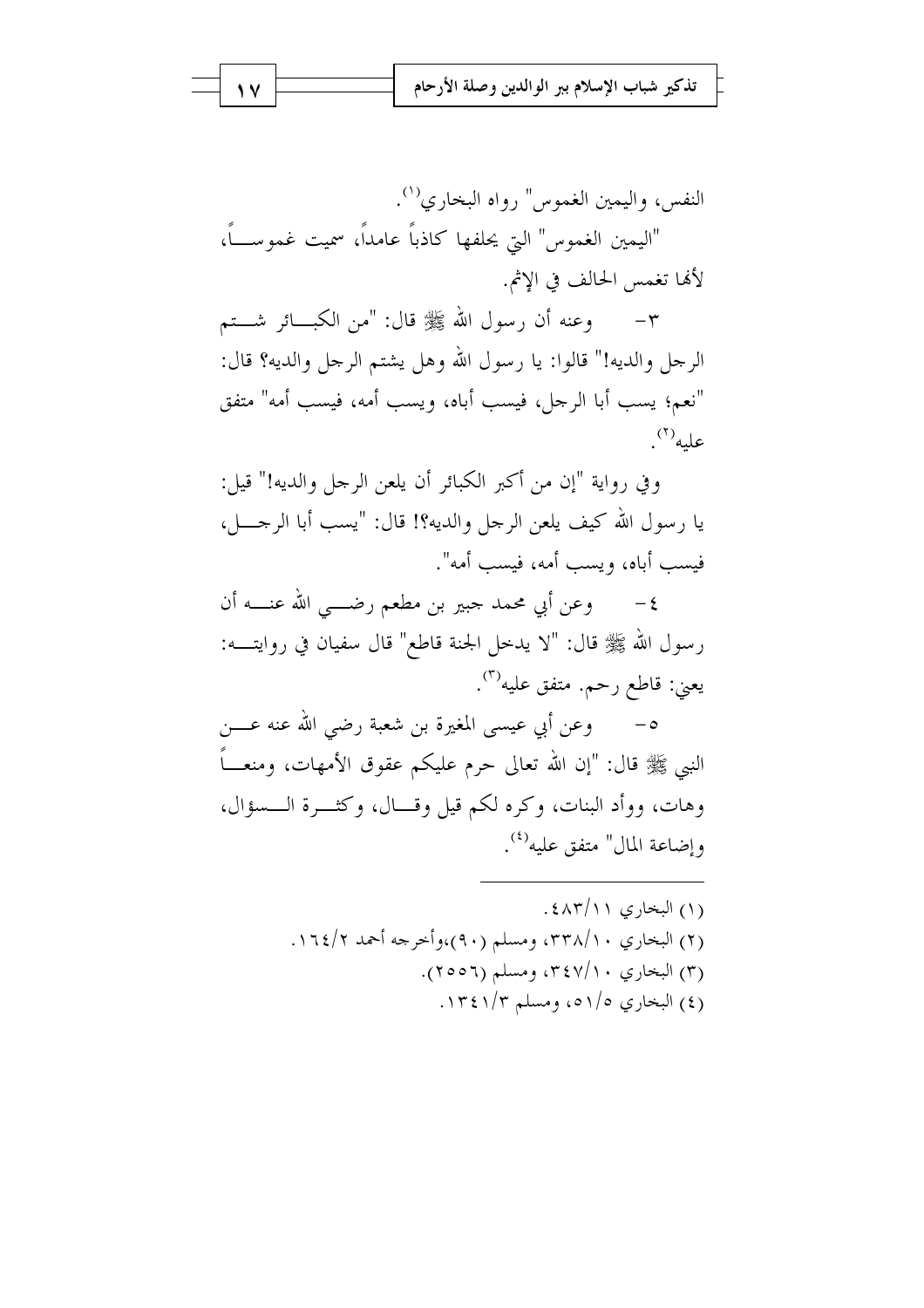قوله: "منعاً" معناه: منع ما وجب عليه و"هات": طلب مـــا ليس له. و"وأد البنات" معناه: دفنهن في الحياة، و"قيل وقال" معناه: الحديث بكل ما يسمعه، فيقول: كذا، وقال فلان كذا مما لا يعلم صحته، ولا يظنها، وكفى بالمرء كذباً أن يحدث بكل مـــا سمــــع. و"إضاعة المال": تبذيره وصرفه في غير الوجوه المأذون فيهـــا مــــن مقاصد الآخرة والدنيا، وترك حفظه مع إمكان الحفظ. و"كثـــرة السؤال": الإلحاح فيما لا حاجة إليه.

وفي الباب أحاديث سبقت في الباب قبله<sup>(١)</sup> كحديث "وأقطع من قطعك" وحديث "من قطعيٰ قطعه الله".

(١) انظر رقم (٤) و(١٢) في الباب الأول.

۱۸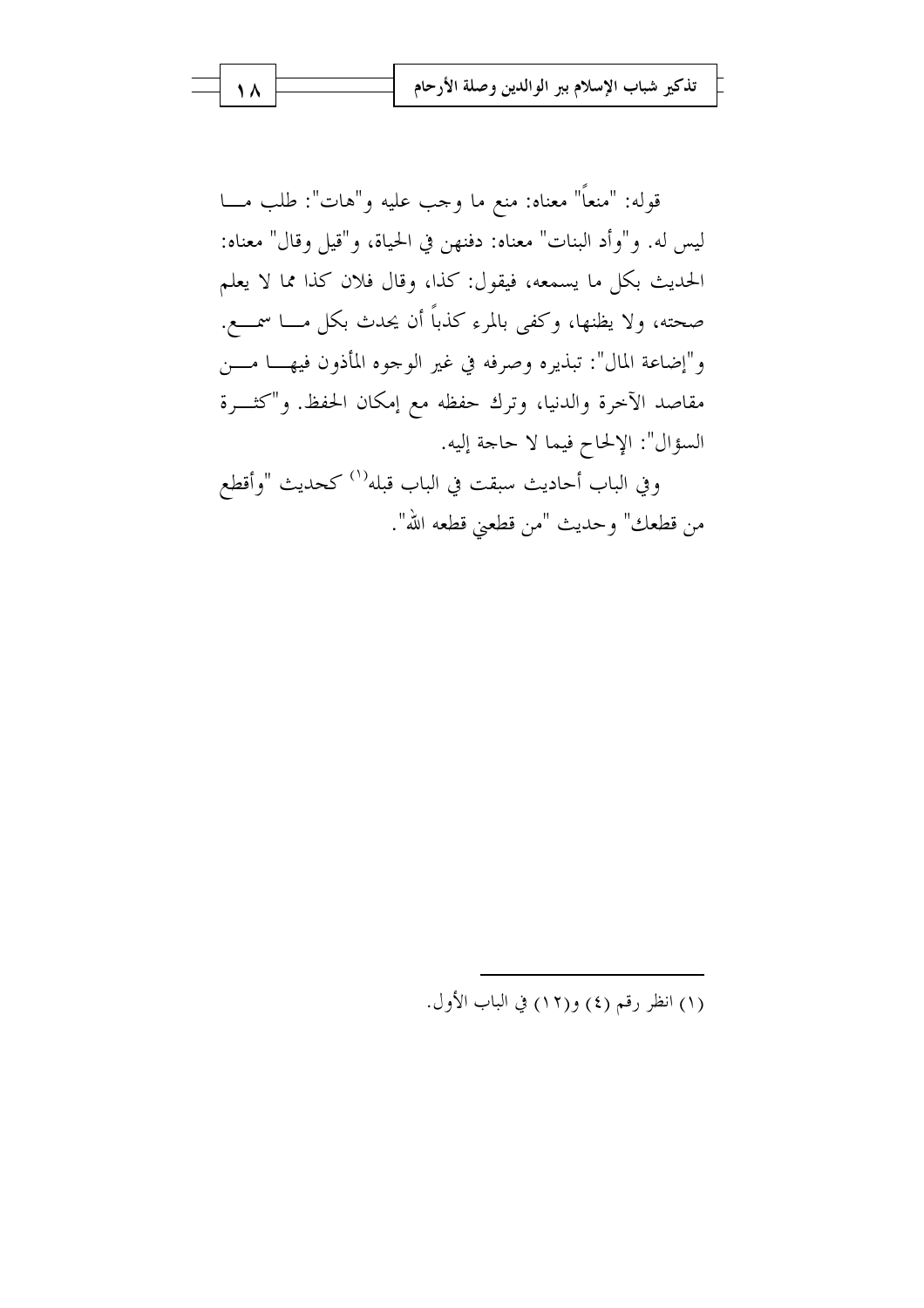بر أصدقاء الأب والأم والأقارب والزوجة وسائر من يندب إكرامه'``

عن ابن عمر رضي الله عنهما أن النبي ﷺ قال: "إن أبر البر أن يصل الرحل ود أبيه"<sup>(٢)</sup> رواه مسلم.

٢ – وعن عبد الله بن دينار عن عبد الله بن عمر رضــــى الله عنهما أن , حلاً عن الأعراب لقيه بطريق مكة، فسلم عليه عبد الله بن عمر، وحمله على حمارٍ كان يركبه، وأعطاه عمامة كانـــت على , أسه، وقال ابن دينا, : فقلنا له: أصلحك الله إفمم الأعـــراب وهم يرضون باليسير فقال عبد الله بن عمر: إن أبا هذا كـــان وداً لعمر بن الخطاب رضي الله عنه وإين سمعت رسول الله ﷺ يقــــول: "إن البر صلة الرجل ود أبيه".

وفي رواية عن ابن دينار عن ابن عمر أنه كان إذا حـــرج إلى مكة كان له حمار يتروح<sup>(٣)</sup> عليه إذا مل ركوب الراحلة، وعمامـــة يشد بما رأسه، فبينا هو يوماً على ذلك الحمار إذ مر به أعــــرابي، فقال: ألست فلان بن فلان؟ قال: بلي. فأعطاه الحمـــار ، فقـــال: اركب هذا، وأعطاه العمامة وقال: اشدد ها , أسك، فقال له بعض أصحابه: غفر الله لك أعطيت هذا الأعرابي حماراً كنت تروح عليه، وعمامة كنت تشد ها رأسك؟ فقال: إين سمعـــت , ســـول الله ﷺ

> (١) المصدر السابق ص١٨٥. (٢) ود أبيه – بضم الواو وتشديد الدال المهملة ـــ: أي: صديقه، (٣) أي: يستريح عليه إذا مل، أي: سئم ركوب الراحلة من الإبل.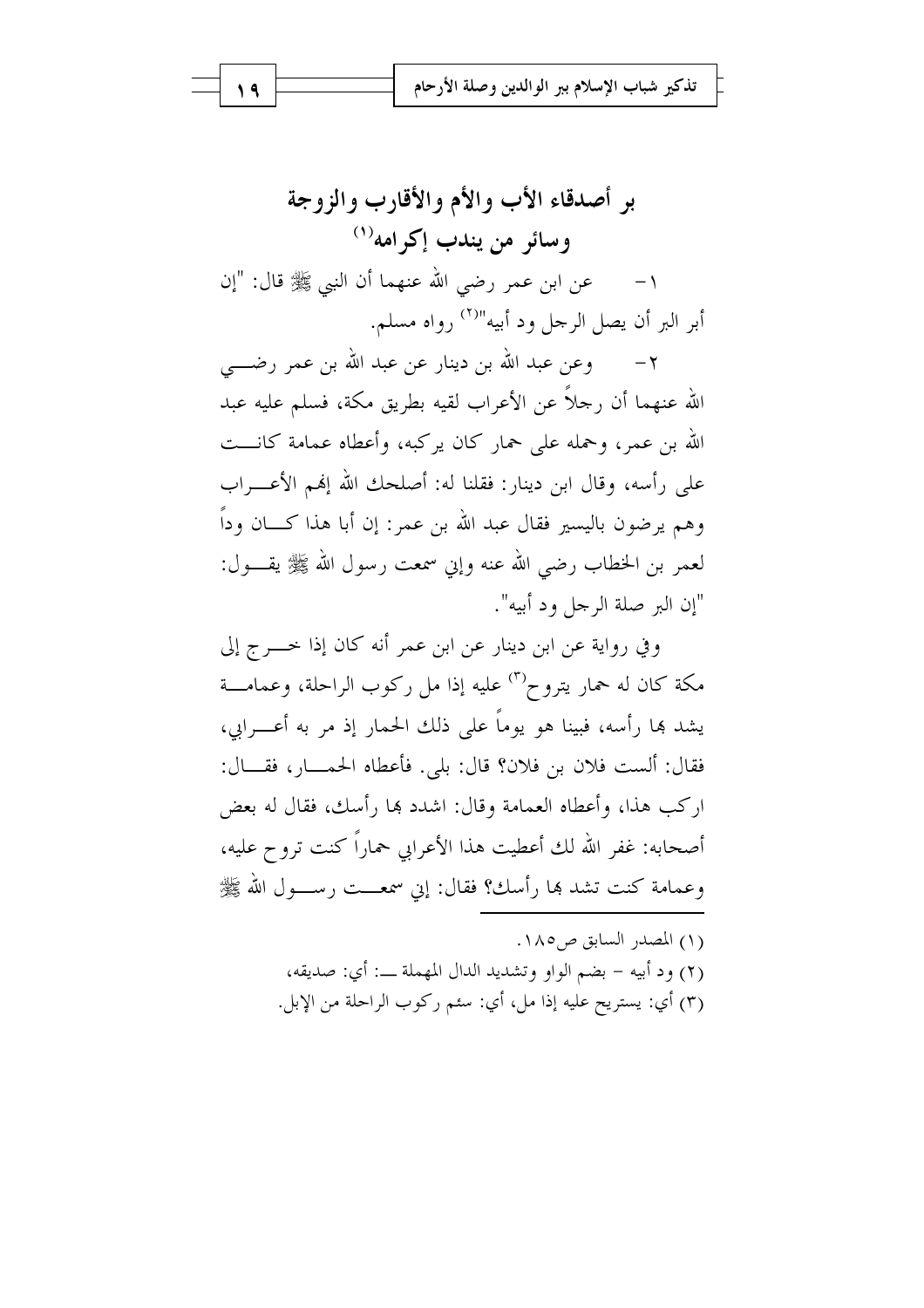يقول: "إن من أبر البر أن يصل الرجل أهل ود أبيه بعد أن يولى"<sup>(١)</sup> وإن أباه كان صديقاً لعمر رضي الله عنه، روى هذه الروايات كلها مسلم<sup>(٢)</sup>.

وعن أبي أسيد –بضم الهمزة وفتح السين– مالـــك  $-\tau$ ابن ربيعة الساعدي رضي الله عنه قال: بينا نحن حلوس عند رسول الله ﷺ إذ حاءه رحل م بني سلمة فقال: يا رسول الله هل بقى من بر أبوي شيء أبرهما به بعد موقمما؟ فقال: "نعم، الصلاة عليهما<sup>(٣)</sup>، والاستغفار لهما، وإنفاذ عهدهما من بعدهما، وصلة الرحم الـــتي لا توصل إلا هما، وإكرام صديقهما" رواه أبو داود<sup>(٤)</sup>.

وعن عائشة رضي الله عنها قال: ما غرت على أحد  $-\epsilon$ من نساء النبي ﷺ ما غرت على حديجة رضي الله عنها، وما رأيتها قط، ولكن يكثر ذكرها، وربما ذبح الشاة، ثم يقطعها أعـــضاء، ثم يبعثها في صدائق حديجة، فربما قلت له: كأن لم يكن في الــــدنيا إلا حديجة! فيقول: "إلها كانت وكانت<sup>(٥)</sup> وكان لي منها ولد" متفــق

(١) أي: بعد أن يموت. (٢) مسلم (٢٥٥٢) و(١٢) و(١٣)، وأخرجه الترمذي (١٩٠٤)، وأبو  $.(\circ$  ( 1 ٤ م). (٣) أي: الدعاء لهما. (٤) أبو داود (٥١٤٢)، وأخرجه ابن ماجة (٣٦٦٤)، وابن حبان (٢٠٣٠)، وفي سنده على بن عبيد الساعدي لم يوثقه غير ابن حبان، وباقى رحاله ثقات. (٥) أي: يثني عليها بأفعالها. و"كان لي منها ولد": أي: أولاد وكان جميع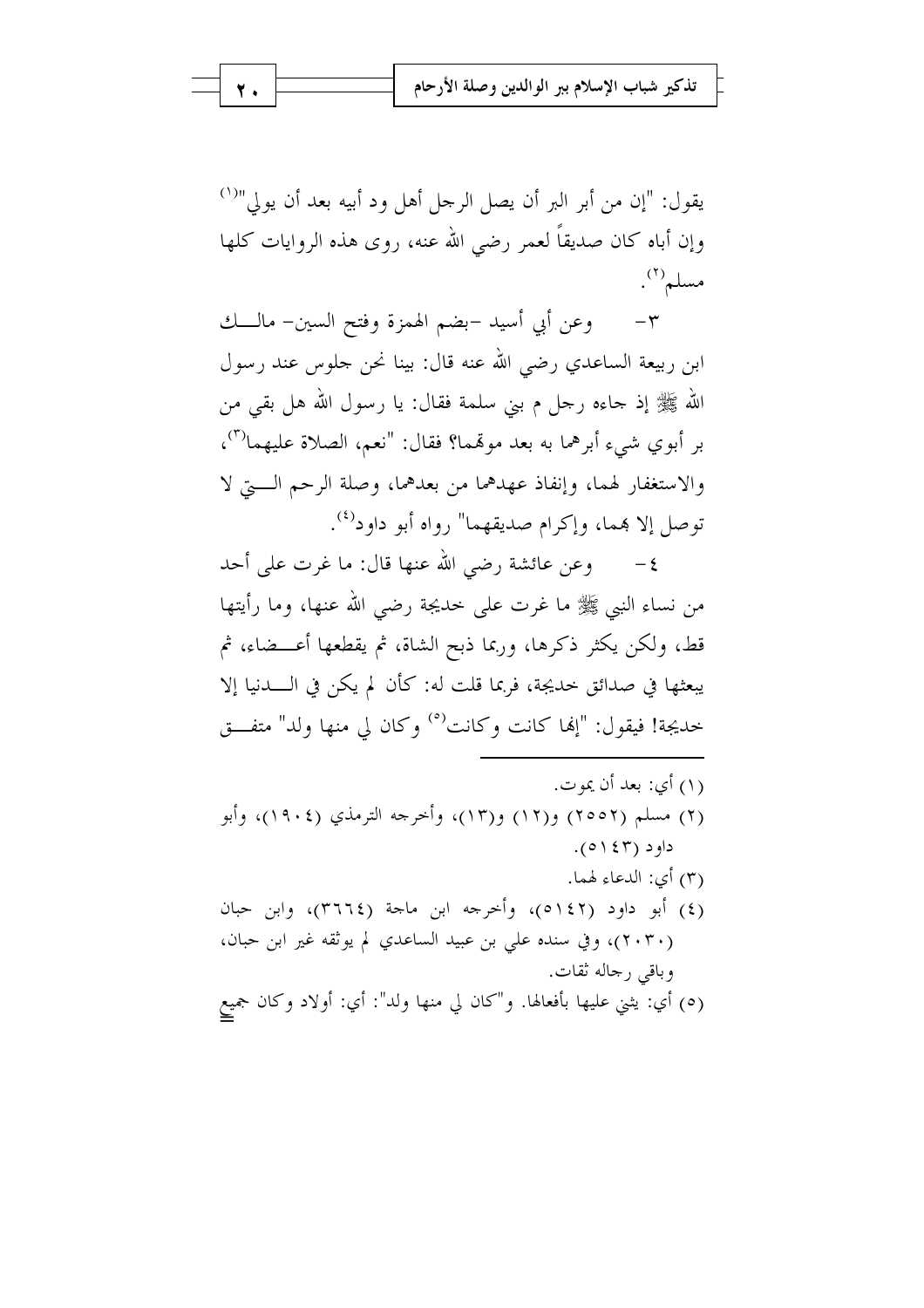عليه''.

وفي رواية وإن كان ليذبح الشاء، فيهدي في خلائلها<sup>(٢)</sup> منها ما يسعهن.

وفي رواية كان إذا ذبح الشاة يقول: "أرسلوا ها إلى أصدقاء خديحة".

وفي , واية قالت: استأذنت هالة بنت خويلد أحت حديجـــة على رسول الله ﷺ، فعرف استئذان حديجة<sup>(٣)</sup>، فارتاح لذلك فقال: "اللهم هالة بنت خويلد".

قولها: "فارتاح" هو بالحاء، وفي الجمـــع بـــين الـــصحيحين للحميدي: "فارتاع" بالعين ومعناه: اهتم به.

وعن أنس بن مالك رضي الله عنه قال: خرجت مع  $-\circ$ جرير بن عبد الله البجلي رضي الله عنه في سفر، فكان يخــــدمني<sup>(٤)</sup>

أولاد النبي ﷺ من خديجة إلا إبراهيم فإنه كان من مارية. (۱) البخاري ۰۱۰۲/۷، ۱۰۳، ومسلم (۲٤۳٥) و(۲٤۳۷) وفي الحديث دلالة لحسن العهد وحفظ الود ورعاية حرمة الصاحب والمعاشر حياً ومستاً وإكرام معارف ذلك الصاحب. (٢) جمع خليلة وهي الصديقة. (٣) أي: تذكر حديجة، لأن نغمتها تشبه نغمة حديجة. "فارتاح لذلك" أي: هش لمحيئها، وسر به لتذكره ها حديجة وأيامها.

(٤) أي: وهو أسن مني. وقوله: "شيئاً" أي: عظيماً لا تفي العبارة بتفصيله. وقوله: آليت... أي: أقسمت ألا أصحب أحداً منهم إلا خدمته إكراماً للنبي صلوات الله وسلامه عليه.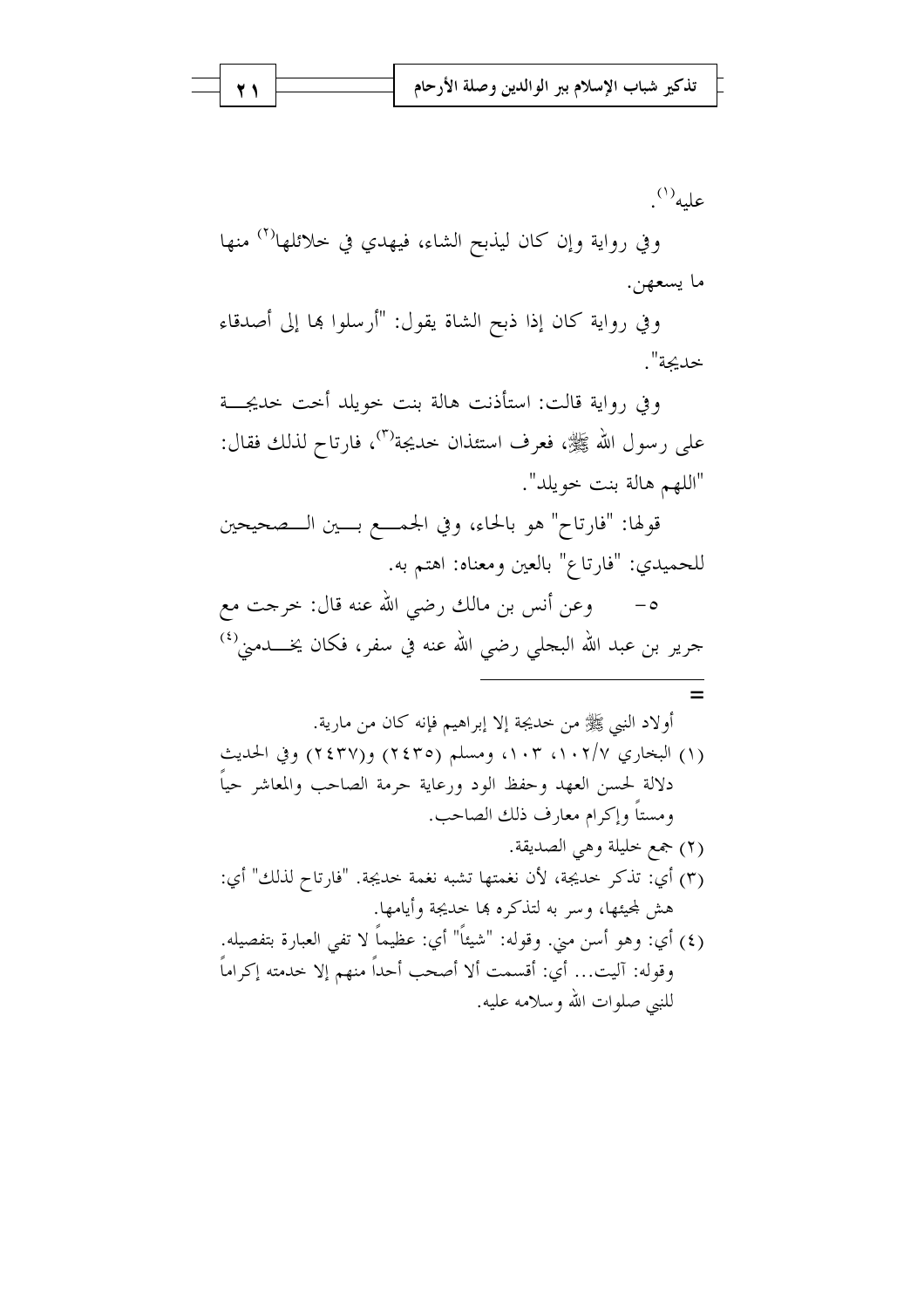| $\overline{\phantom{0}}$ $\overline{\phantom{0}}$ $\overline{\phantom{0}}$ $\overline{\phantom{0}}$ $\overline{\phantom{0}}$ $\overline{\phantom{0}}$ $\overline{\phantom{0}}$ $\overline{\phantom{0}}$ $\overline{\phantom{0}}$ $\overline{\phantom{0}}$ $\overline{\phantom{0}}$ $\overline{\phantom{0}}$ $\overline{\phantom{0}}$ $\overline{\phantom{0}}$ $\overline{\phantom{0}}$ $\overline{\phantom{0}}$ $\overline{\phantom{0}}$ $\overline{\phantom{0}}$ $\overline{\$ |  |  |
|---------------------------------------------------------------------------------------------------------------------------------------------------------------------------------------------------------------------------------------------------------------------------------------------------------------------------------------------------------------------------------------------------------------------------------------------------------------------------------|--|--|
|                                                                                                                                                                                                                                                                                                                                                                                                                                                                                 |  |  |
|                                                                                                                                                                                                                                                                                                                                                                                                                                                                                 |  |  |

فقلت له: لا تفعل، فقال: إني رأيت الأنصار تصنع برسول الله ﷺ شيئاً آليت على نفسي أن لا أصحب أحداً منهم إلا خدمته. متفق عليه''.

(۱) البخاري ٦٢/٦، ومسلم (٢٥١٣).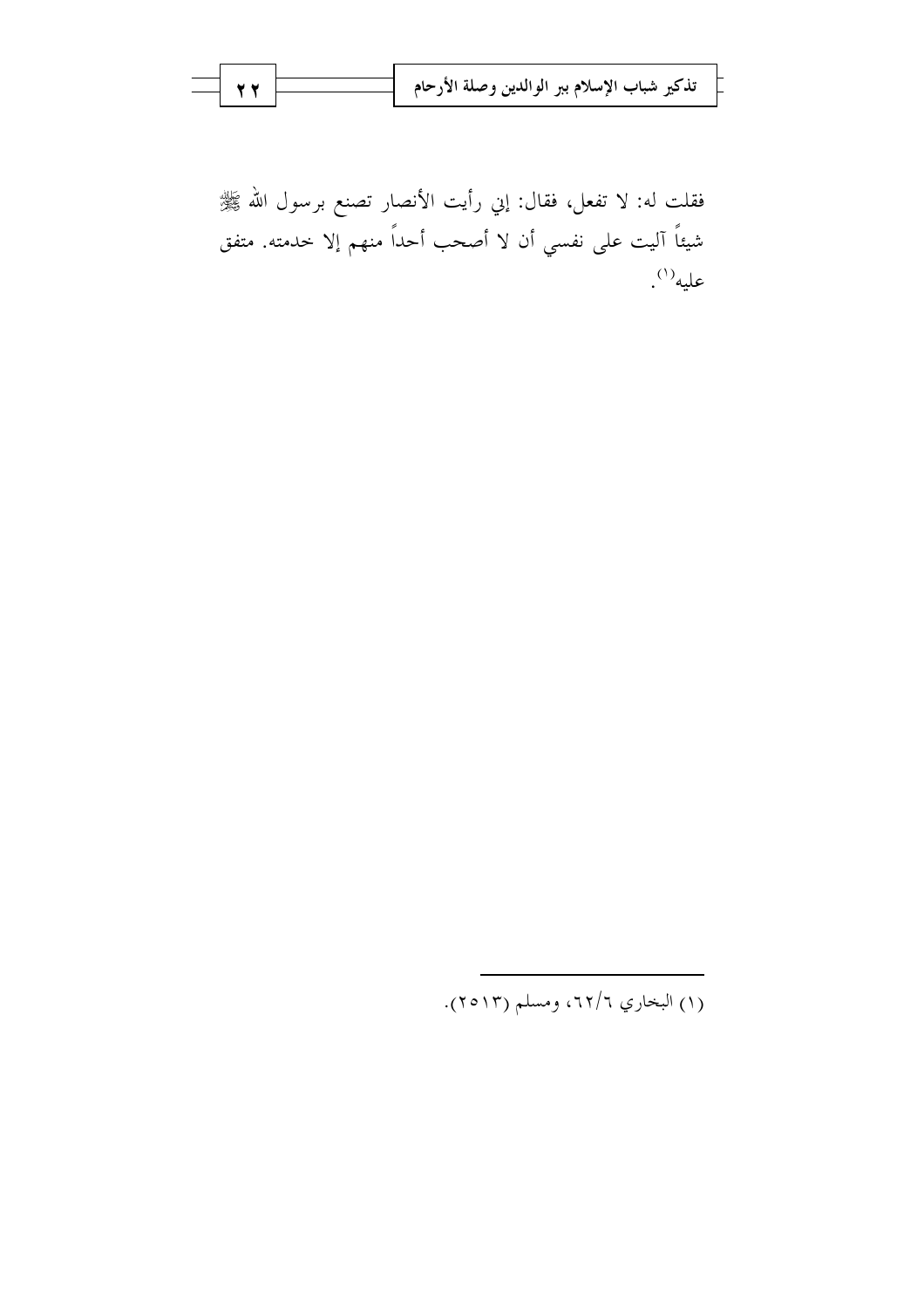أهمية بر الوالدين (١)

يقوم الإسلام علىي الرحمة والتكافل لين أفراده ولذلك يهتم ببر الوالدين والإحسان إليهما والعناية بمما، وهو بذلك يسبق الـنظم المستحدثة في الغرب مثل "عيد الأم" و"رعاية الأمومة والمــــسنين". وقد جاء الإسلام بأوامر صريحة تلزم المؤمن ببر والديه وطاعتهما ما لم بأمرا بمعصية قال تعالى:

﴿وَوَصَّيْنَا الإِنْسَانَ بِوَاللَّيْهِ إِحْسَانًا﴾ [الأحقاف: ١٥].

وقال: ﴿وَبِالْوَاللَّيْنِ إِحْسَانًا﴾ وقرن برهما بالأمر بعبادته في كثير من الآيات. برهان ذلك قوله تعالى:

﴿وَقَضَى رَبُّكَ أَلا تَعْبُدُوا إِلا إِيَّاهُ وَبِالْوَالِدَيْنِ إِحْسَانًا إِمَّا يَبْلُغَنَّ عِنْدَكَ الْكَبَرَ أَحَدُهُمَا أَوْ كلاهُمَا فَلا تَقُلْ لَهُمَا أُفٍّ وَلا تَنْهَرْهُمَا وَقُلْ لَهُمَا قَوْلاً كَرِيمًا﴾ [الإسراء: ٢٣].

وقوله: ﴿وَاعْبُدُوا اللَّهَ وَلا تُشْرِكُوا به شَيْئًا وَبِالْوَالِـــدَيْنِ إِحْسَانًا﴾ [النساء: ٣٦].

وعن أبي هريرة رضي الله عنه قال: "جاء رجل إلى رســـول الله ﷺ فقال يا رسول من أحق الناس بحسن صحابت؟ قال أمـــك. قال ثم من؟ قال أمك. قال ثم من؟ قال أمك. قال ثم مــــــن؟ قــــال أبوك" (رواه الشيخان). وما ذكر الله الإحسان إلى الوالدين بعـــد توحيده إلا لأن حقهما عظيم وبرهما واجب.

(١) أصول المنهج الإسلامي ص٢٢٥ – ٢٢٨.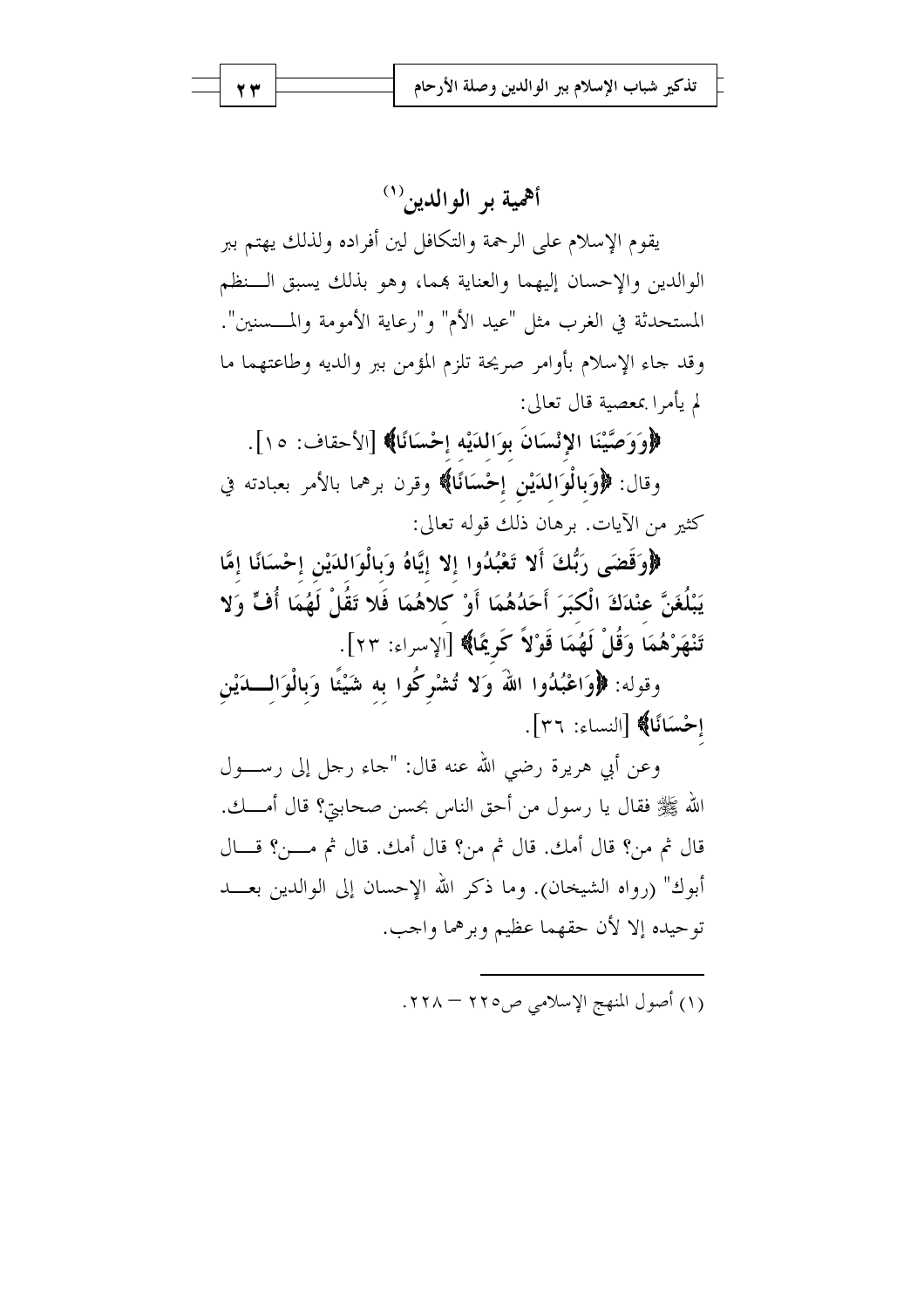أنواع البر: وأنواع البر كثيرة منها: ١– أن لا يتضجر منهما ولو بكلمـــة أف بـــل يجـــب الخضوع لأمرهما وخفض الجناح لهما ومعاملتهما باللطف.

٢ – شكرهما الذي جاء مقروناً بشكر الله والدعاء لهمســا لقوله تعالى: ﴿وَقُلْ رَبِّ ارْحَمْهُمَا كَمَا رَبَّيَانِي صَغِيرًا﴾.

٣- اختصاص الأم بمزيد البر لحاحتها وعظــم شـــألها وتعبها في الولادة والحل والرضاعة. والبر يكون بمعنى حسن الصحبة والعشرة وبمعنى الطاعة والصلة لقوله تعالى: ﴿وَوَصَّيْنَا الإِنْــسَانَ بوَالدَيْه حَمَلَتْهُ أُمُّهُ وَهْنًا عَلَى وَهْنِ وَفصَالُهُ فــي عَــامَيْنِ أَن اشْكُرْ لي وَلوَالدَيْكَ إِلَيَّ الْمَصِيرُ﴾ [لقمان: ١٤

٤ – الإحسان إليهما في القول والعمل والأخذ والعطساء وتفضيلهما على النفس والزوجة وتقديم أمرهما وطلبهما ومحاهــدة النفس برضاهما حيّ وإن كانا غير مسلمين لقولـــه تعـــالى: ﴿وَإِنْ جَاهَدَاكَ عَلَى أَنْ تُشْرِكَ بي مَا لَيْسَ لَكَ به علْمٌ فَلا تُطعْهُمَـــا وَصَاحِبْهُمَا فِي اللُّّنْيَا مَعْرُوفًا﴾ [لقمان: ١٥].

0- رعايتهما ولاسيما عند الكبر وملاطفتهما وإدحال السرور عليهما.

٦- الإنفاق عليهما عند الحاحة قال تعالى: ﴿ قُمَــا ۭ مَـــا أَنْفَقْتُمْ منْ خَيْرٍ فَللْوَاللَّيْنِ﴾ [البقرة: ٢١٥]. ٧– استئذالهما قبل السفر وأحذ موافقتهما إلا في حــــج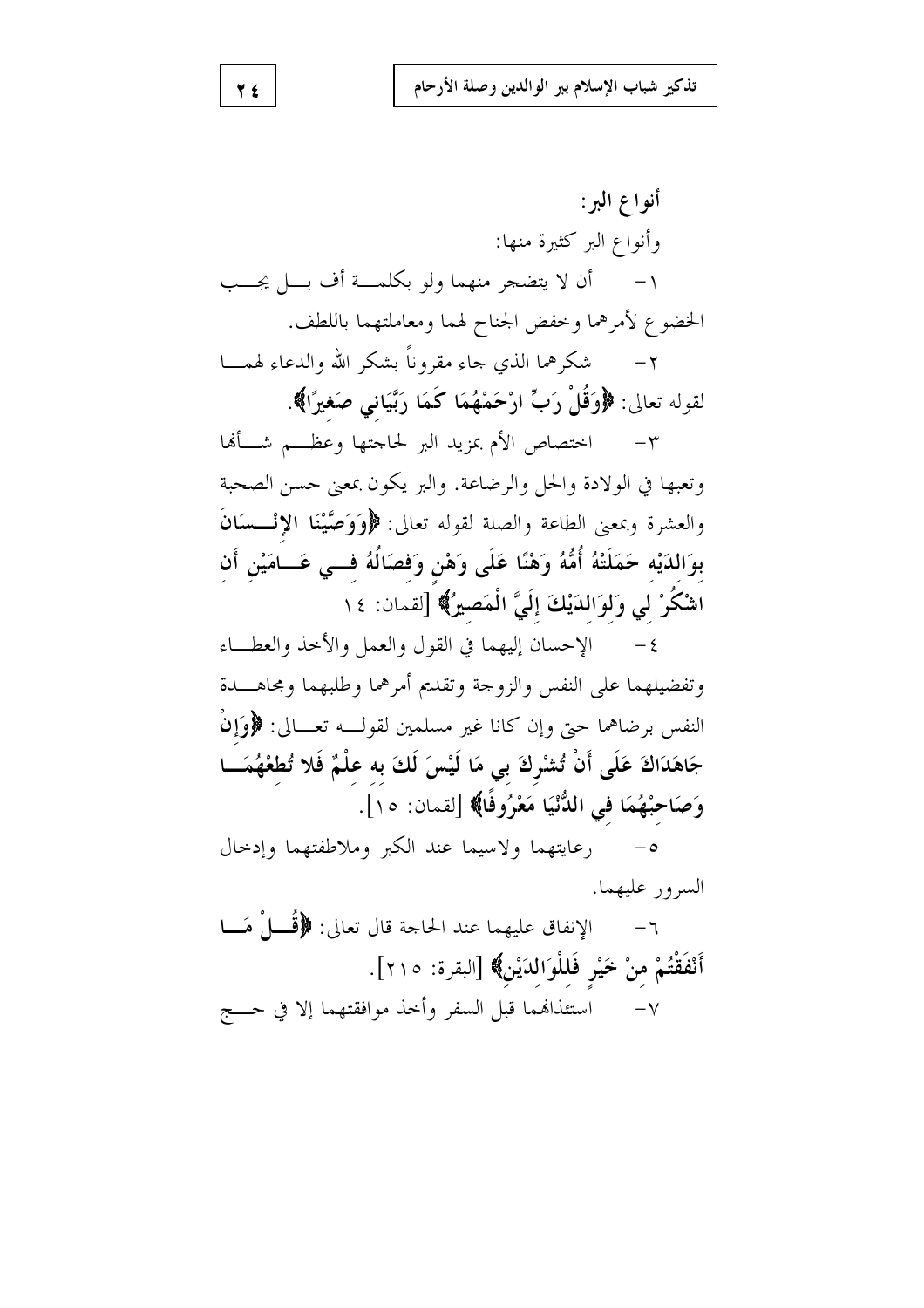فرض . الدعاء لهما بعد الموت وبسر صلويقهما وإنفاذ  $-\Lambda$ و صيتهما.

فضل بر الوالدين:

وفي فضل بر الوالدين وكونه مقدماً على الجهـــاد ومكفـــراً للذنوب ورد عن أبي هريرة رضي الله عنه عن النبي ﷺ قال: "رغم أنفه رغم أنفه رغم أنفه قيل من يا رسول الله؟ قـــال: مــــن أدرك والديه عند الكبر أحدهما أو كليهما ثم لم يدخل الجنة" (رواه مسلم والترمذي). وعن أبي عبد الرحمن عبد الله بن مسعود رضي الله عنه قال سألت النبي ﷺ أي العمل أحب إلى الله؟ "قال الـــصلاة علــــي وقتها. قلت ثم أي؟ قال بر الوالدين. قلت ثم أي؟ قال الجهـــاد في سببل الله" (متفق عليه).

وعن عبد الله بن عمرو بن العاص رضي الله عنهما قال أقبل رحل إلى النبي ﷺ فقال أبايعك على الهجرة والجهاد أبتغي الأحــــر من الله تعالى. فقال: هل من والديك أحد حي؟ قـــال نعــــم بــــل كلاهما. قال: فتبتغي الأجر من الله تعالى؟ قال: نعم. قال: فــــارجع فأحسن صحبتهما. (متفق عليه). وهذا لفظ مسلم وفي رواية لهما جاء رحل فاستأذنه في الجهاد. فقال أحي والداك قال: نعم. قـــال: ففيهما فجاهد. وعن عبد الله بن عمرو رضـــي الله عنــــهما عــــن النبي ﷺ قال: "رضا الرب في رضا الوالد وسخط الرب في سخط الوالد" (, واه الترمذي).

ه ۲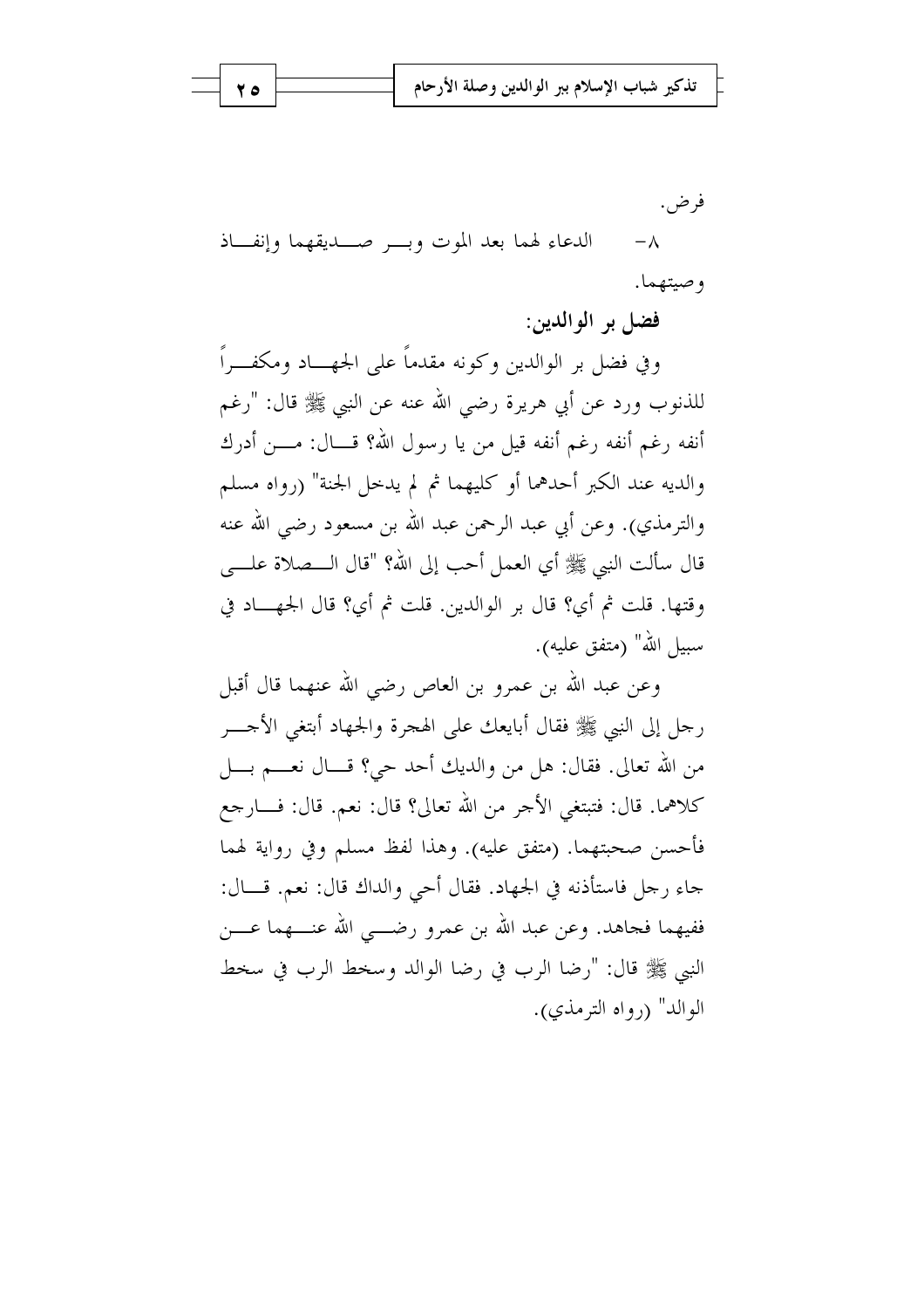وفي البر منجاة من مصائب السدنيا كمسا ورد في حسديث أصحاب الغار وكان أحدهم باراً بوالديه يقدمهما علـــي زوجتـــه وأولاده. وعكس البر هو العقوق ونتيجته الحرمان من الجنة لحديث أبي محمد جبير بن مطعم رضي الله عنه أن رسول الله ﷺ قال: "لا يدخل الجنة قاطع".

قال سفيان في روايته يعني قاطع رحم (رواه البخاري ومسلم) والعقوق هو العق والقطع وهو من الكبائر (بل كما وصفه الرسول ﷺ) من أكبر الكبائر – وفي الحديث المتفق عليه وجدت أن العقوق بأتي مباشرة بعد الاشراك بالله.

والعق لغة هو المخالفة وضابطه عند العلماء أن يفعــــل مــــع والديه ما يتأذيان منه تأذيا ليس بالهين وتوسيعاً لدائرة الـــــبر اعتـــــبر ر سول الله ﷺ الحالة بمترلة الأم لما ورد عن البراء بن عازب رضــــي الله عنه عن النبي ﷺ قال: "الخالة بمترلة الأم" (رواه الترمذي) وقال حديث صحيح.

وهذا في طلب إرضائها وصلتها وليس في تقسيم الميراث وفي الترمذي بإسناد صحيح حديث الرجل الذي أصاب ذنباً عظيمــاً وجاء يسأل هل له من توبة؟ وجواب النبي ﷺ هل لك من أم؟ قال لا ثم قال: هل لك من خالة؟ قال نعم قال: فيرها.

الہ بعد الموت:

وبر الوالدين لا يقتصر على فترة حيالهما بل يمتد إلى ما بعـــد مماهما ويتسع ليشمل ذوي الأرحام وأصدقاء الوالدين . فقد روى

27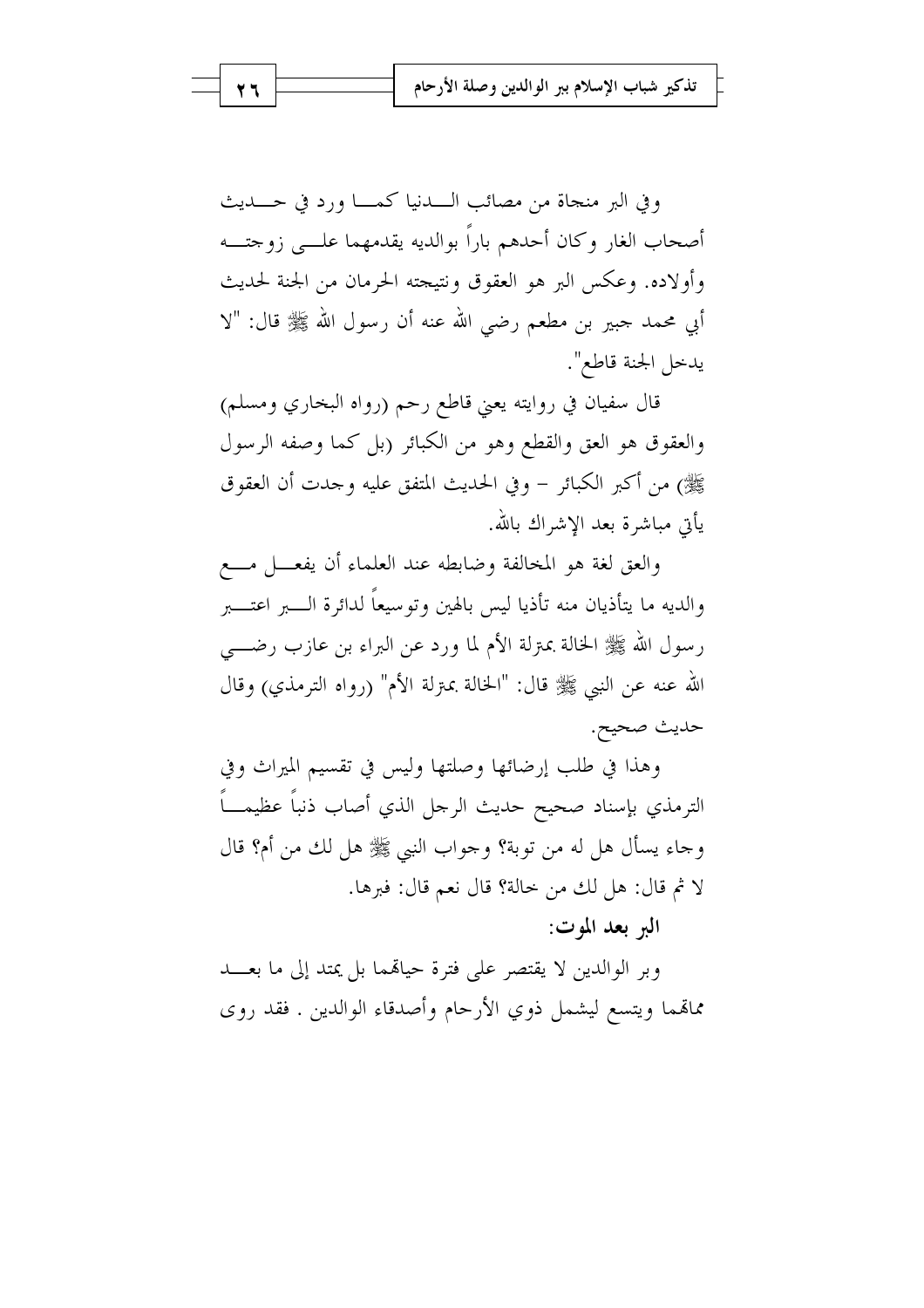أبو داود والبيهقي "جاء رجل من بني سلمة فقال: يا رسول الله هل بقي من بر أبوي شيء أبرهما بعد موقمما؟ قال: نعم الصلاة عليهما والاستغفار لهما وإنفاذ عهدهما بعدهما وصلة الرحم التي لا توصــــل إلا بهما وإكرام صديقهما".

Y Y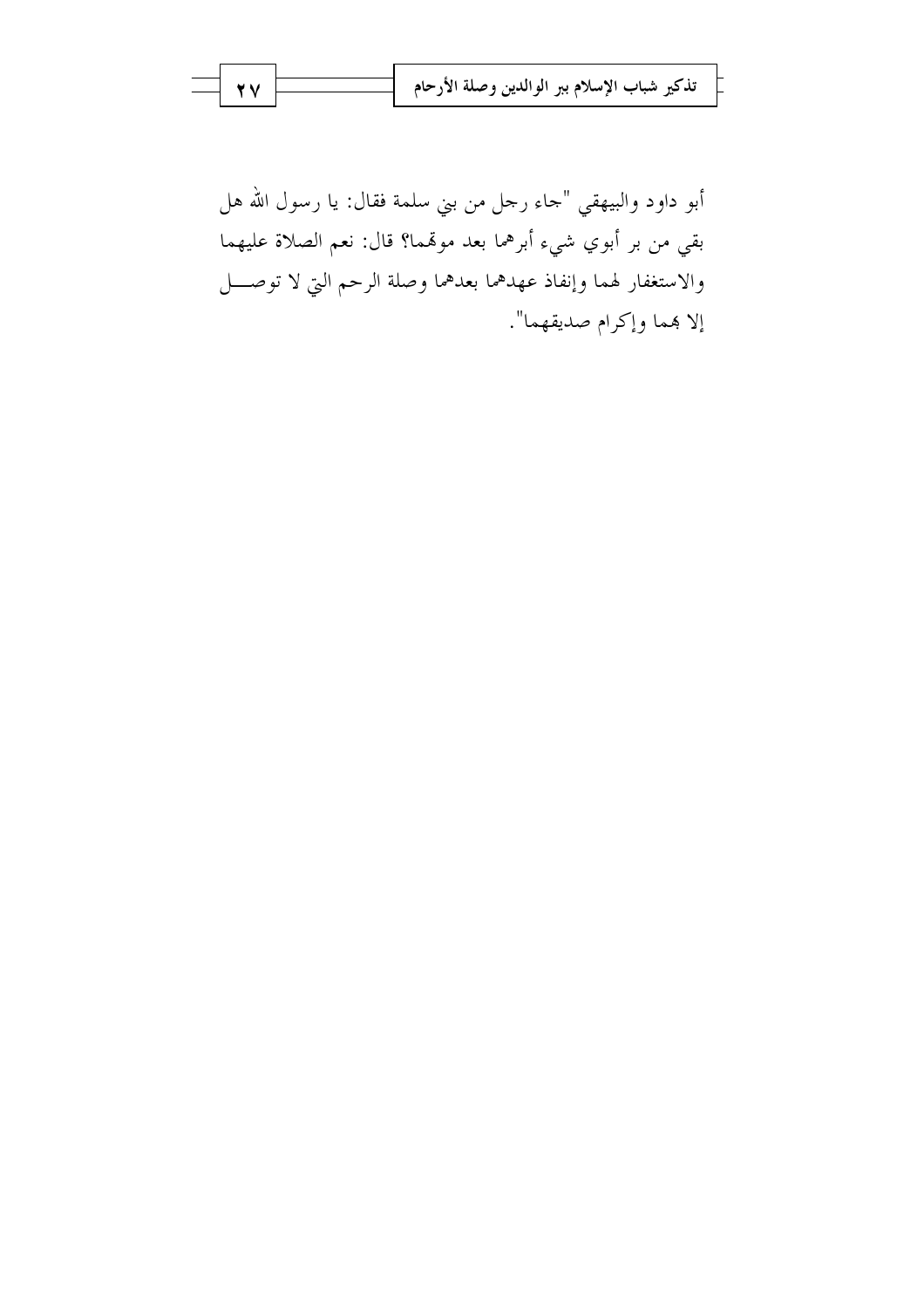واجبنا نحو الوالدين وبماذا يكون برهم؟

إن الحمد لله ونستعينه ونستغفره ونتوب إليه ونعوذ بالله مــــن شرور أنفسنا ومن سيئات أعمالنا من يهده الله فلا مضل له ومـــن يضلل فلا هادي له وأشهد أن لا إله إلا الله وحده لا شـــــريك لـــــه وأشهد أن محمداً عبده ورسوله صلى الله عليه وعلى آله وأصحابه ومن تبعهم بإحسان وسلم تسليماً كثيراً.

**أما بعد:** أيها المسلمون اتقوا الله تعالى وقوموا بما أوجب الله عليكم من حقه وحقوق عباده ألا وإن أعظم حقوق العباد التي تلي حق الله المتضمن لحقه وحق رسوله فقال تعالى: ﴿وَاعْبُلُوا اللَّهُ وَلَا تُشْرِكُوا به شَيْئًا وَبِالْوَالدَيْنِ إحْسَانًا وَبِذي الْقُرْبَى﴾(`'.

وقال تعالى: ﴿وَوَصَّيْنَا الإِنْسَانَ بِوَاللَّهَلَّهُمْ ۚ ( ۚ وبين العلـــة في ذلك إغراء للأولاد وحثاً لهم على الاعتناء بمذه الوصـــية فقـــال: ﴿حَمَلَتْهُ أُمُّهُ وَهْنًا عَلَى وَهْنٌ﴾("). أي ضعفاً على ضعف ومشقة على مشقة في الحمل وعند السولادة ثم في حـضنه في حجرهـــا وإرضاعه قبل انفصاله فقال تعالى: ﴿وَفَصَالُهُ في عَامَيْنِ أَنِ اشْكُرْ لى وَلوَالدَيْكَ إِلَيَّ الْمَصِيرُ﴾(<sup>٤)</sup> ولقد حعل النبي ﷺ بر الوالـــدين مقدماً على الجهاد في سبيل الله. ففي الصحيحين عن عبد الله بــــن

- (١) سورة النساء آية ٣٦. (٢) سورة لقمان آية ١٤.
- (٣) سورة لقمان آية ١٤.
- (٤) سورة لقمان آية ١٤.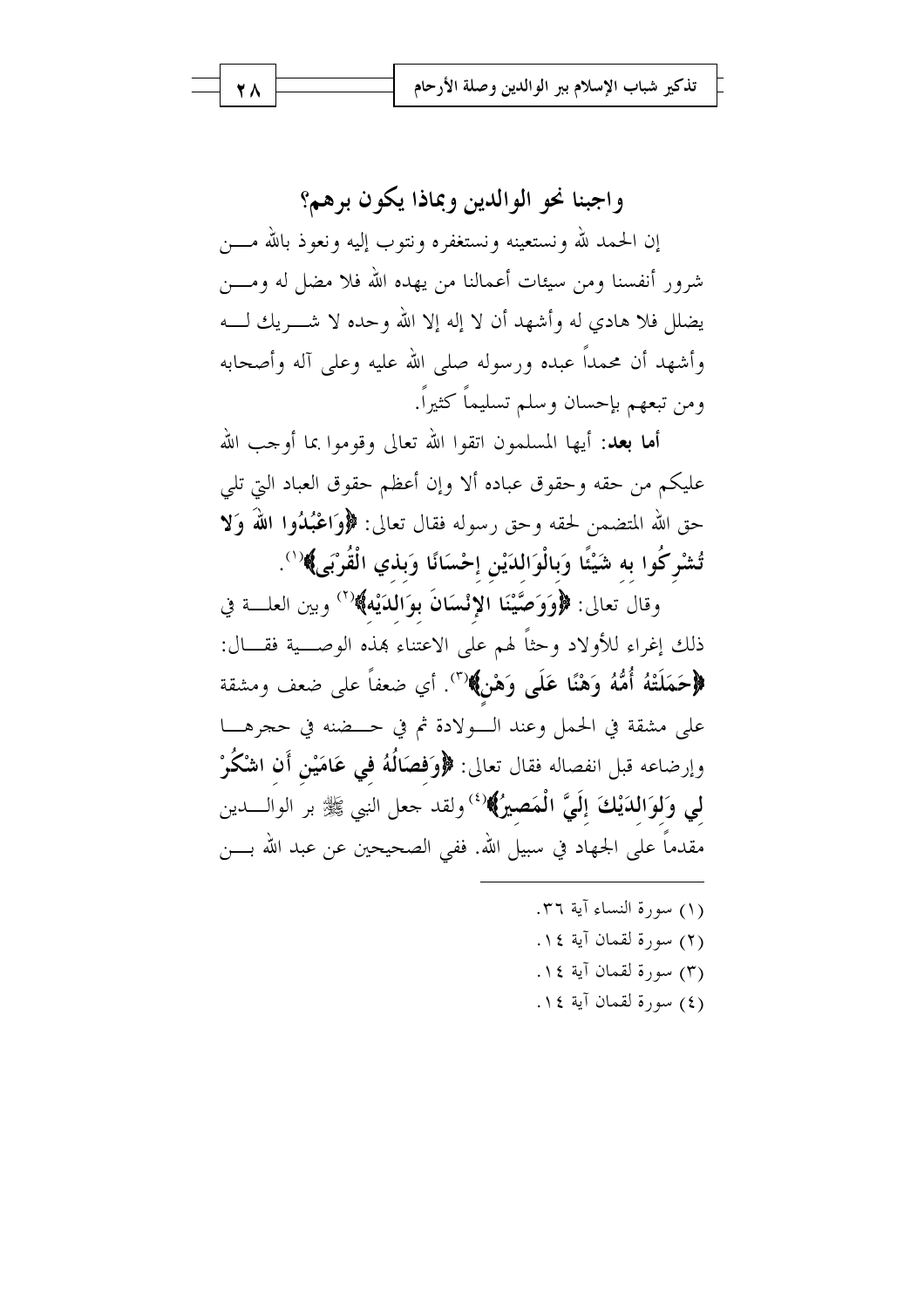مسعود رضي الله عنه قال سألت النبي ﷺ أي العمل أحب على الله تعالى قال الصلاة على وقتها قلت ثم أي قال: بر الوالدين قلـــت ثم أي قال الجهاد في سبيل الله. وفي صحيح مسلم أن رحلاً أتبي النبي ﷺ فقال أبايعك على الهجرة والجهاد أبتغي الأجر من الله قال فهل من والديك أحد حي قال نعم بل كلاهما قال فتبغي الأجر من الله قال نعم قال فارجع إلى والديك فأحسن صحبتهما. وفي حـــديث إسناده جيد أن رحلاً قال يا رسول الله إين اشتهى الجهاد ولا أقدر عليه قال هل بقى من والديك أحد قال نعم أمى قال قابــــل الله في برها فإذا فعلت ذلك فأنت حاج ومعتمر ومجاهد. وقد أوصـــي الله تعالى بصحبة المعروف للوالدين في الدنيا وإن كانا كافرين بل وإن كانا يأمران ولدهما المسلم أن يكفر بالله لكن لا يطيعهما في الكفر فقال تعالى: ﴿وَإِنْ جَاهَدَاكَ – أي بذلا حهـــدهما – عَلَـــمِ أَنْ تُشْرِكَ بِي مَا لَيْسَ لَكَ بِه عِلْمٌ فَلا تُطِعْهُمَا وَصَــاحِبْهُمَا فـــي الدُّنْيَا مَعْرُوفًا وَاتَّبعْ سَبيلَ مَنْ أَنَابَ إِلَيَّ﴾(``. وفي الــصحيحين عن أسماء بنت أبي بكر رضي الله عنهما قالت قدمت علـــي أمــــي وهي مشركة وكان أبو بكر قد طلقها في الجاهلية فقدمت علسى ابنتها أسماء في المدينة بعد صلح الحديبية قالت أسمـــاء فاســـتفتيت ر سول الله ﷺ فقلت يا رسول اله قدمت على أمى وهي راغبـــة – أي راغبة في أن تصلها ابنتها أسماء بشيء – أفأصل أمس يا رسول

(١) سورة لقمان آية ١٥.

29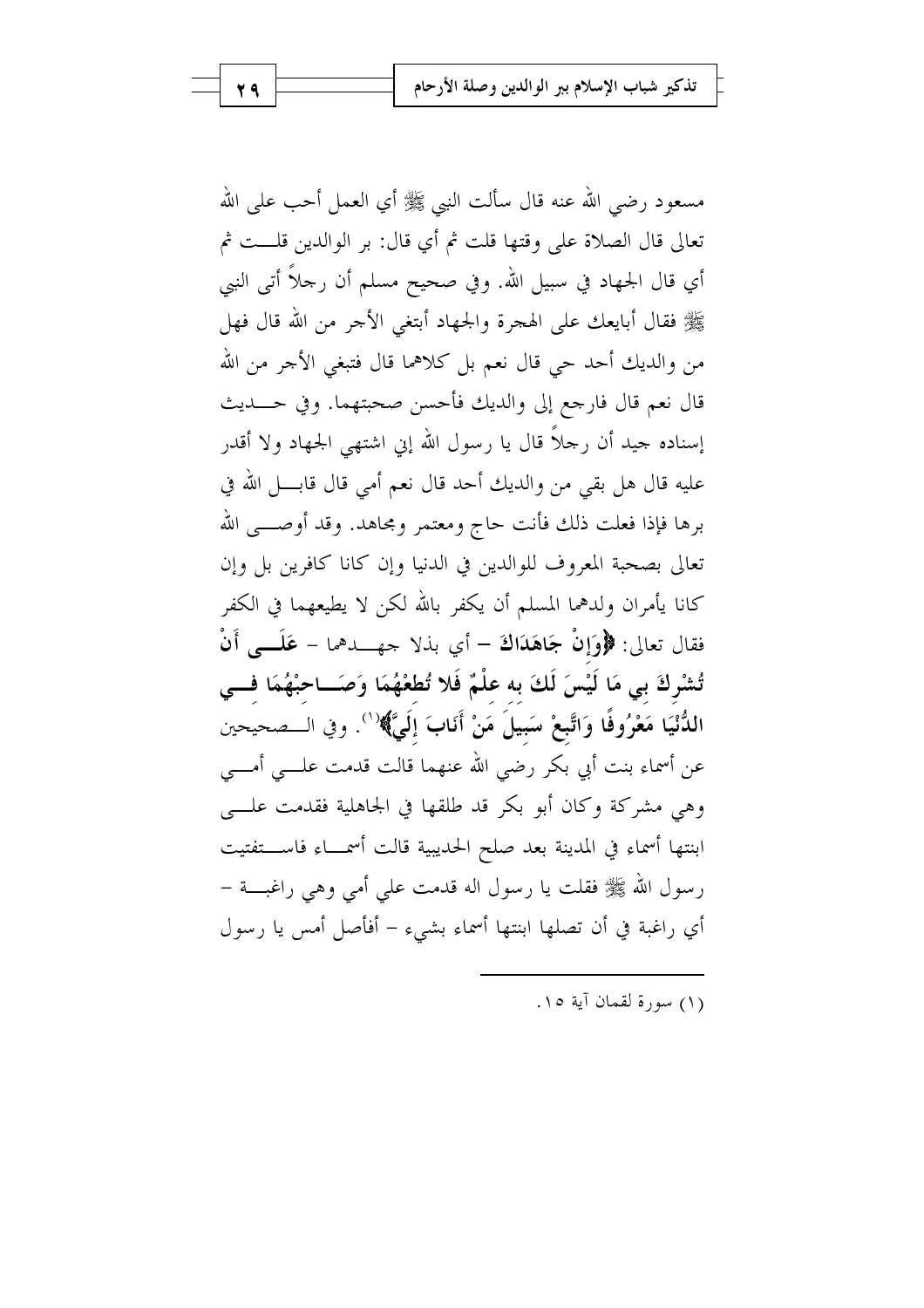الله قال: نعم صلى أمك.

أيها المسلمون إن بر الوالدين يكون ببذل المعروف والإحسان إليهما بالقول والفعل والمال أما الإحسان بالقول فسأن تخاطبهما باللين واللطف مستصحباً كل لفظ يدل على اللين والتكريم، وأمـــا الإحسان بالفعل فأن تخدمهما ببدنك ما استطعت من قضاء الحوائج والمساعدة على شؤءُهما وتيسير أمورهما وطاعتهما في غير ما يضرك في دينك أو دنياك والله أعلم بما يضرك في ذلك فلا تفت نفسك في شيء لا يضرك بأنه يضرك ثم تعصمهما في ذلك.

وأما الإحسان بالمال فأن تبذل لهما من غير متبع له بمنـــة ولا أذى بل تبذله وأنت ترى أن المنة لهما في ذلك في قبوله والانتفــاع به.

وإن بر الوالدين كما يكون في حيالهما يكون أيضاً بعد ممالهما فقد أتى رحل من بني سلمة إلى النبي ﷺ فقال يا رسول الله هل بقى من بر أبوي شيء أبرهما بعد موتَّىما قال نعم الصلاة عليهما – يعني الدعاء لها – والاستغفار لهما وإنفاذ عهدهما – أي وصيتهما – من بعدهما وصلة الرحم التي لا توصل إلا هما وإكرام صديقهما (رواه أبو داود). الله أكبر ما أعظم بر الوالدين وأشملــه حــــتي إكــــرام صديقهما وصلته من برهما.

وفي صحيح مسلم عن عبد الله بن عمر بن الخطاب رضي الله عنهما أنه كان يسير في طريق مكة راكباً على حمار يتروح عليه إذا مل الركوب على الراحلة فمر به أعرابي فقال أنت فلان بن فــــلان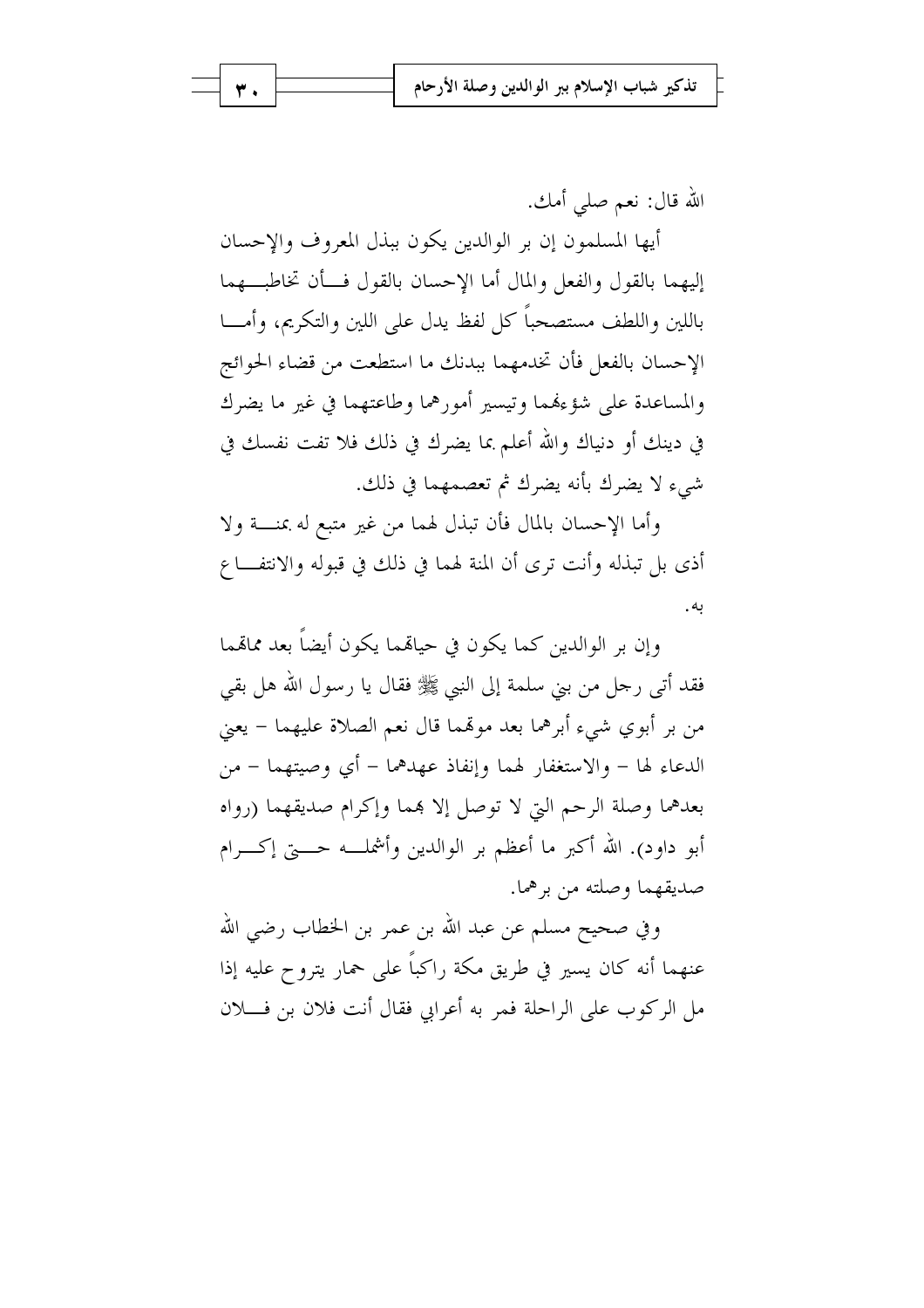قال بلي فأعطاه الحمار وقال اركب هذا وأعطاه عمامة كانت عليه وقال اشدد هما رأسك فقالوا لابن عمر غفر الله لك أعطيته حمساراً كنت تروح عليه وعمامة تشد هما رأسك فقال ابن عمر إن هــــذا كان صديقاً لعمر وإني سمعت رسول الله ﷺ يقول إن من أبر الــــبر صلة الرحل أهل ود أبيه.

۳١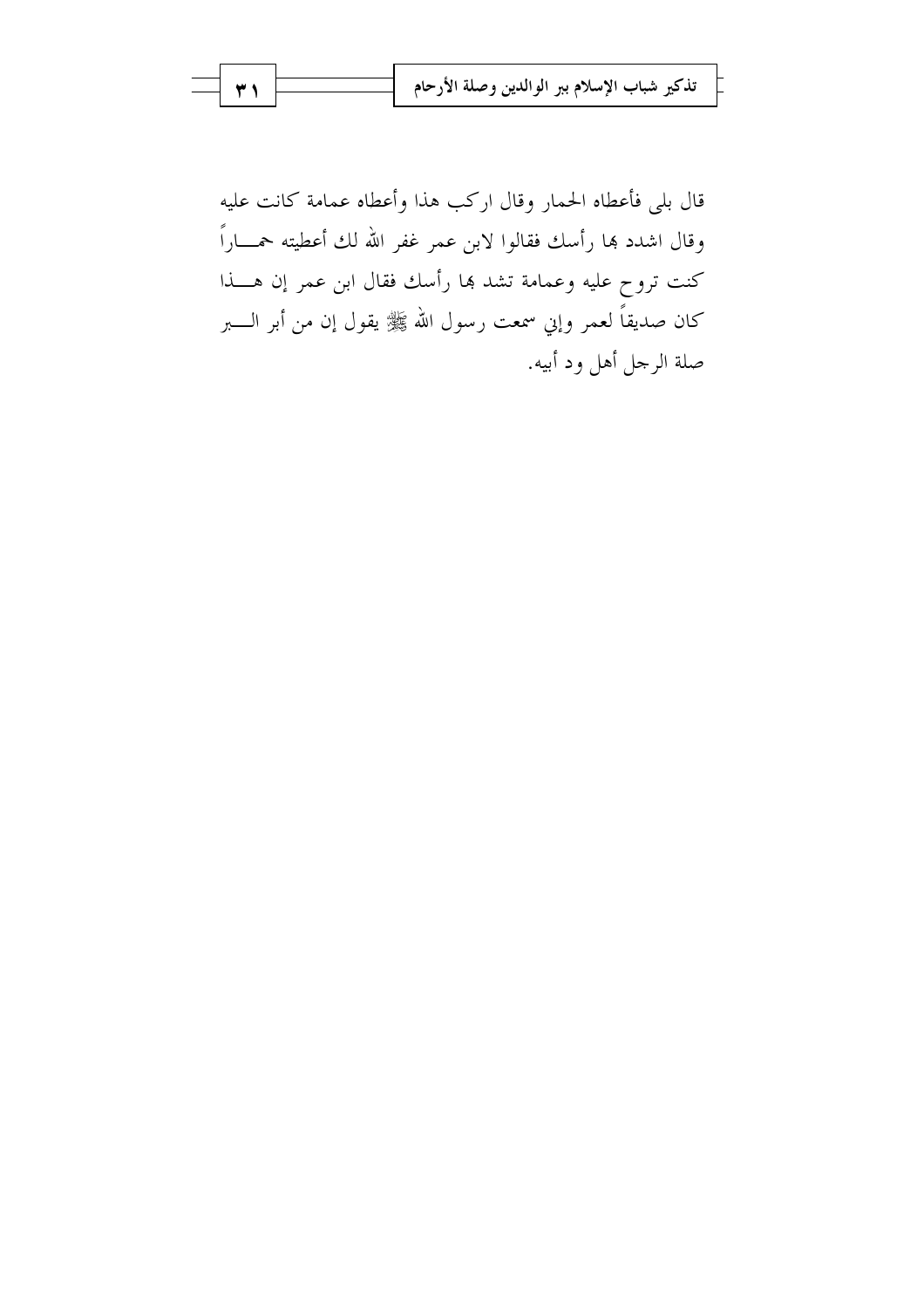آثار البر

أيها المسلمون هذا بيان متزلة البر وعظيم مرتبته أما آثاره فهي الثواب الجزيل في الآخرة والجزاء بمثله في الدنيا فإن من بر بوالديه بر به أولاده. وتفريج الكربات، ففي الصحيحين من حديث ابن عمر رضي الله عنهما في قصة الثلاثة الذين آواهم المبيت إلى غار فدخلوه فانطبقت عليهم صخرة فسدته عليهم فتوسلوا إلى الله تعالى بصالح أعمالهم أن يفرج عنهم فقال أحدهم اللهم إنــــه كــــان لي أبــــوان شيخان كبيران وكنت لا أغبق قبلهما أهلاً ولا مالاً فنأى بي طلب الشجر يوماً فلم أرح عليهما حتى ناما فحلبت غبوقهما فوجدتمما نائمين فلبثت والقدح على يدي أنتظر استيقاظهما حتى برق الفجر فاستيقظا فشربا غبوقهما اللهم إن كنت فعلت ذلك ابتغاء وجهك ففرج عنا ما نحن فيه من هذه الصخرة فانفجرت قلسيلاً وتوســـل صاحباه بصالح من أعمالهما فانفجرت كلها وخرجوا يمشون. وإن في بر الوالدين سعة الرزق وطول العمر وحسن الخاتمة فعن على بن أبي طالب رضي الله عنه أن النبي ﷺ قال: "من سره أن يمد لــــه في عمره ويوسع له في رزقه ويدفع عنه ميتة السوء فليتق الله وليـــصل رحمه". (إسناده جيد) وبر الوالدين أعلى صلة الرحم لأفمما أقـــرب الناس إلىك , حماً.

أيها المسلمون إنه لا يليق بعاقل مؤمن أن يعلم فـــضل بـــر الوالدين وآثاره الحميدة في الدنيا والآخرة ثم يعرض عنه ولا يقوم به أو يقوم بالعقوق والقطيعة فلقد فمي الله تعالى عن عقوق الوالدين في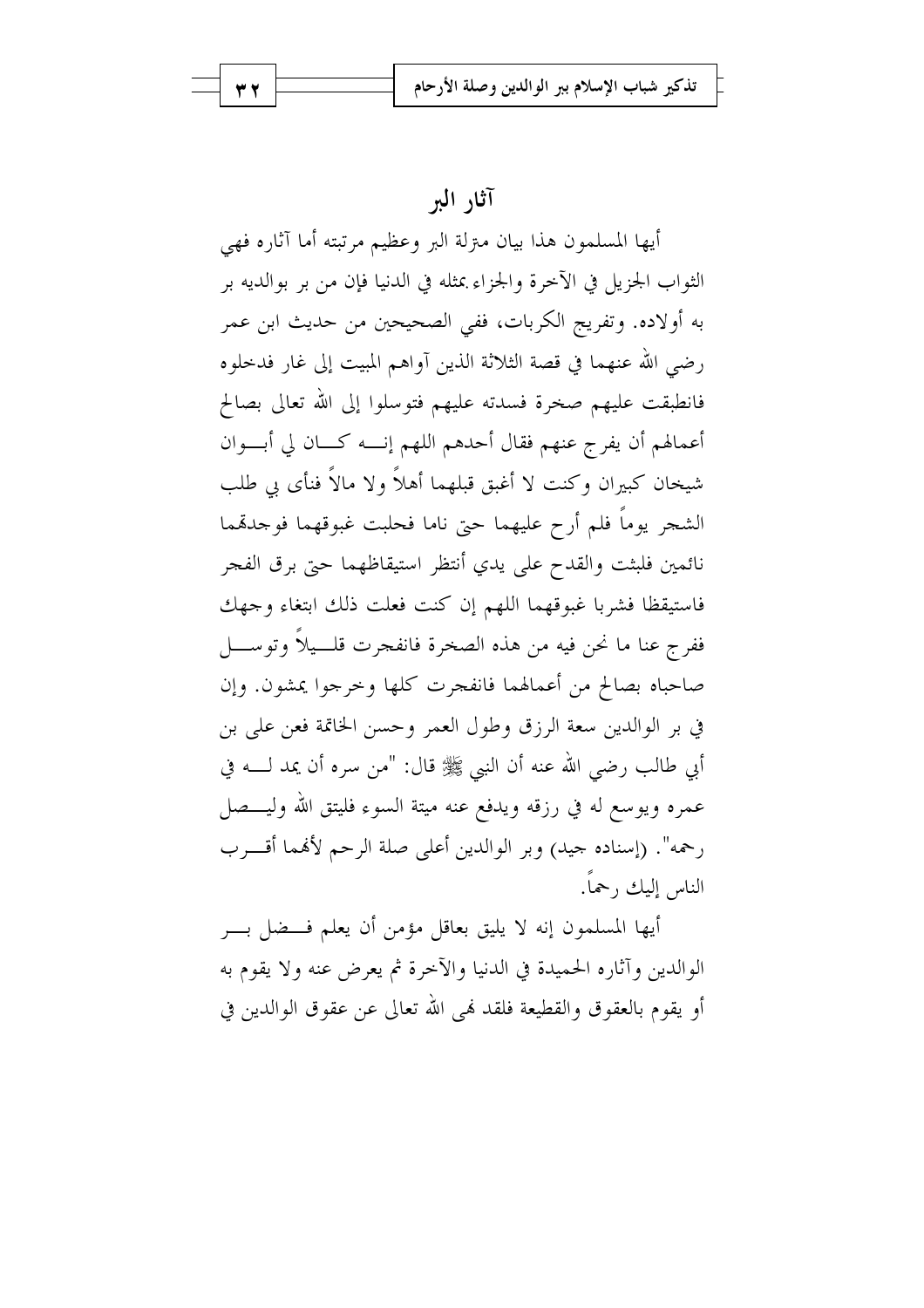أعظم حال يشف على الولد برهما في فيها فقال تعالى: ﴿إِمَّا يَبْلُغَنَّ عِنْدَكَ الْكِبَرَ أَحَدُهُمَا أَوْ كِلاهُمَا فَسِلا تَقُسِلْ لَهُمَسا أُفٍّ وَلا تَنْهَرْهُمَا وَقُلْ لَهُمَا قَوْلاً كَرِيمًا \* وَاخْفضْ لَهُمَا جَنَاحَ الذُّلِّ منَ الرَّحْمَة وَقُلْ رَبِّ ارْحَمْهُمَا كَمَا رَبَّيَاني صَغيرًا﴾(`'). ففي حال بلوغ الوالدين الكبر يكون الضعف البدين والعقلى منهما وربما وصلا إلى أرذل العمر الذي هو سبب للضجر والملسل منسهما وفي حال كهذه فمي الله الولد يتضجر أقل تضجر من والديه وأمـــره أن يقول لهما قولاً كريماً وأن يخفض لهما جناح الــــذل مــــن الرحمــــة فيخاطبهما مخاطبة من يستصغر نفسه أمامهما ويعاملهما معاملية الخادم الذي ذل أما سيده رحمة بمما وإحساناً إليهما ويدعو الله لهما بالرحمة كما رحماه في صغره ووقت حاجته فربياه صغيراً.

إن على المؤمن أن يقوم ببر والديه وأن لا ينسى إحسافهما إليه حين كان صغيراً لا يملك لنفسه نفعاً ولا ضراً وأمه تسهر الليالي من أجل نومه وترهق بدفما من أجل راحته وأبوه يجوب الفيافي ويتعب فكره وعقله وجسمه من أجل حصوله على معاشه والإنفاق عليه ولكل منهما بر بجزاء عمله. ففي الصحيحن عن أبي هريرة رضـــي الله عنه أن رحلاً قال يا رسول الله من أحق الناس بحسن صــــحبتي قال أمك. قال ثم من؟ قال أمك. قال ثم من؟ قال أمـــك. قـــال ثم من؟ قال أبوك.

(١) سورة الأسراء آية ٢٣ - ٢٤.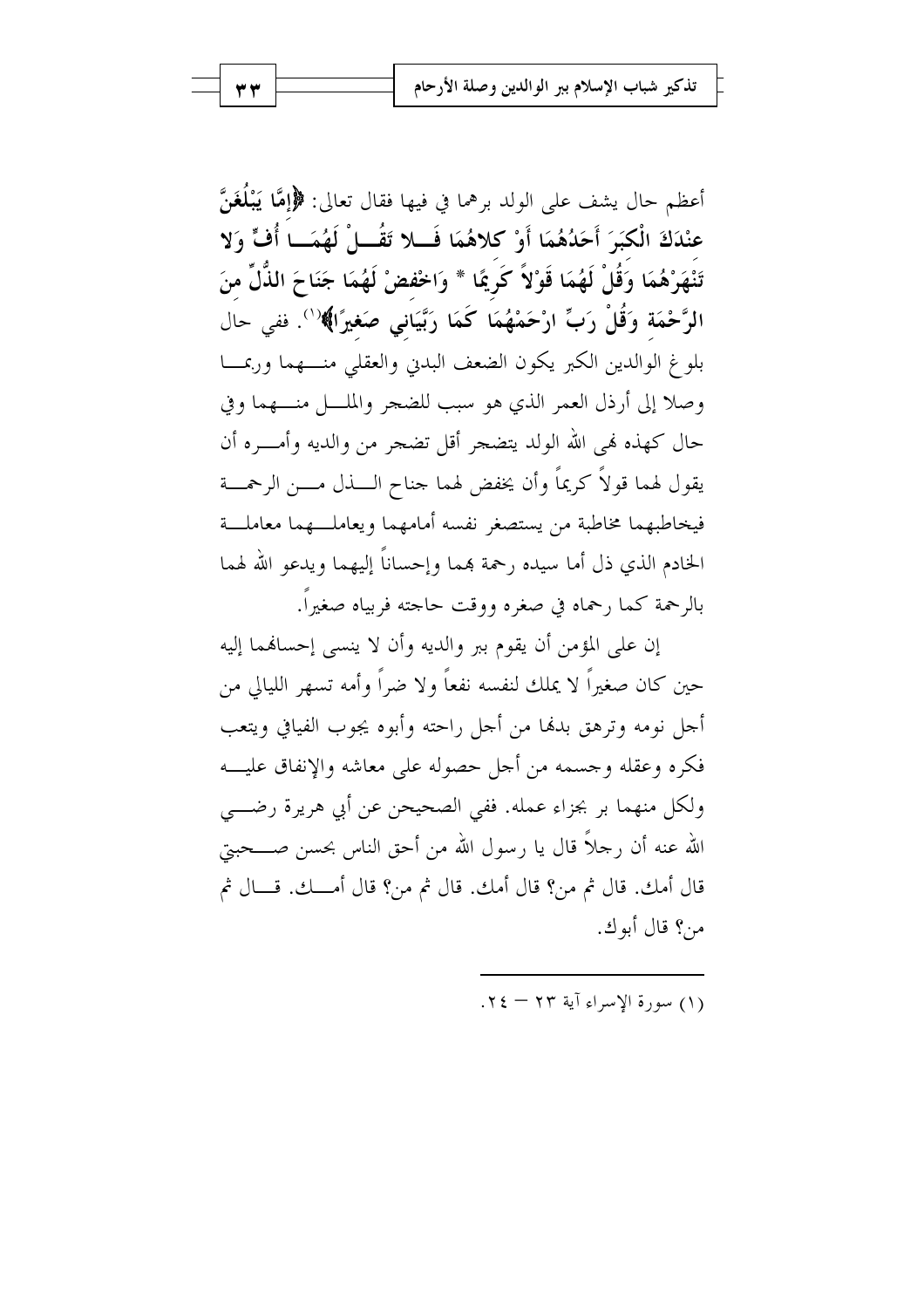| $ \forall$ $\epsilon$ | تذكير شباب الإسلام ببر الوالدين وصلة الأرحام |
|-----------------------|----------------------------------------------|
|                       |                                              |

وفقنا الله جيمعاً أمهاتنا وآبائنا ورزقنا في ذلـــك الإخــــلاص وحسن القصد والسداد إنه جواد كريم'''.

(١) خطب الشيخ محمد الصالح العثيمين ص١.٥.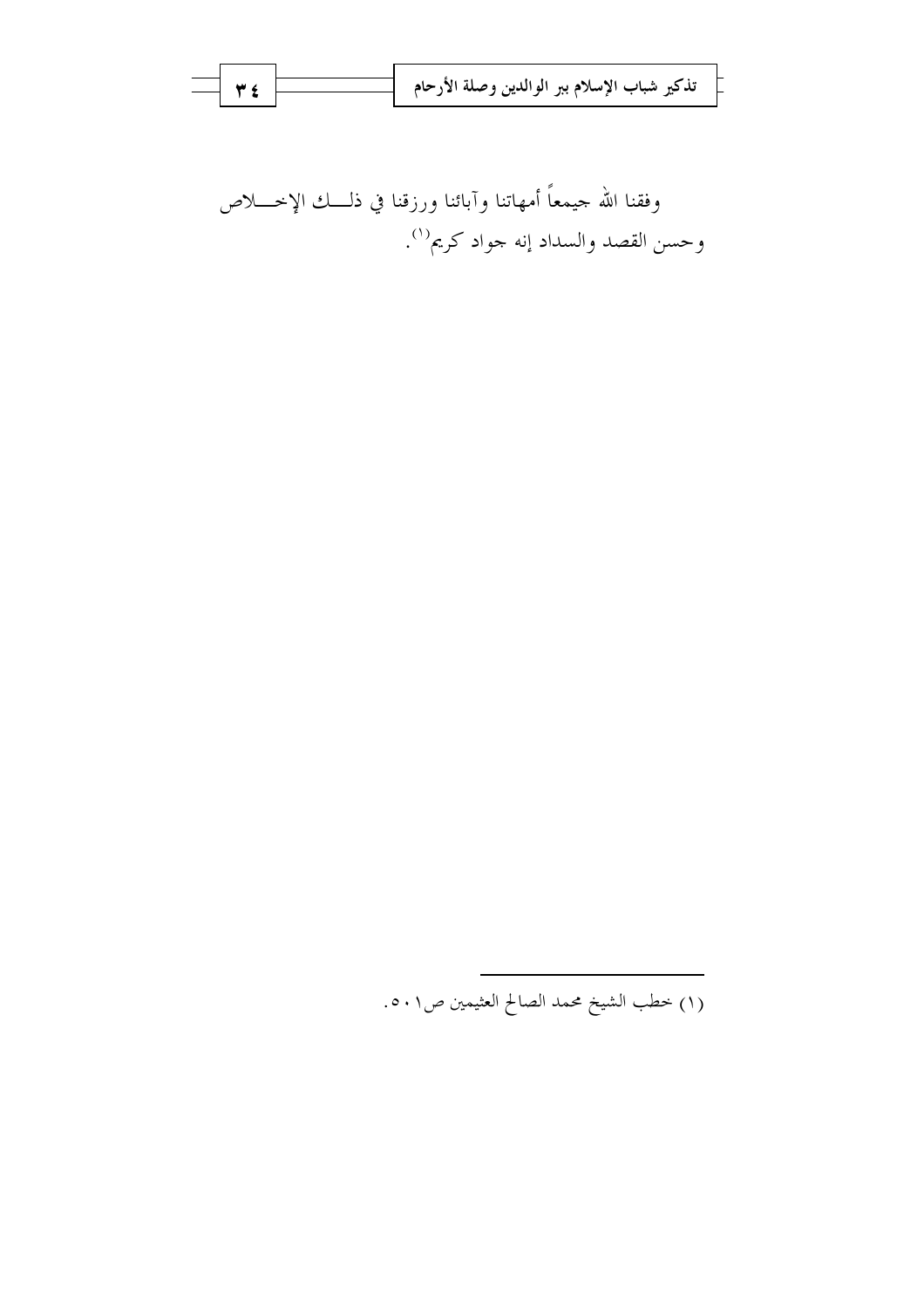## حقو ق الو الدين

لا ينكر أحد فضل الولدين على أولادهما فالوالسدان ســـبب وجود الولد ولهما عليه حق كبير فقد ربياه صغيراً وتعبأ من أجــــل راحته وسهرا من أحل منامه. تحملك أمك في بطنها وتعيش علـــي حساب غذائها وصحتها لمدة تسعة شهور غالباً، كما أشار الله إلى ذلك في قوله: ﴿حَمَلَتْهُ أُمُّهُ وَهْنًا عَلَى وَهْنٌ﴾'``.

ثم بعد ذلك حضانة ورضاع لمدة سنتين مع التعب والعنـــاء والصعوبة.. والأب كذلك يسعى لعيشك وقوتك من حين الصغر حبيّ تبلغ أن تقوم بنفسك ويسعى بتربيتك وتوجيهـــك وأنـــت لا تملك لنفسك ضراً ولا نفعاً، ولذلك أمر الله الولد بالإحسان بوالديه إحساناً و شكراً.

فقال تعالى: ﴿وَوَصَّيْنَا الاِنْسَانَ بِوَاللَّيْهِ حَمَلَتْهُ أُمُّهُ وَهْنَّــا عَلَى وَهْنِ وَفصَالُهُ في عَامَيْنِ أَنِ اشْكُرْ لي وَلِوَالِسدَيْكَ إِلَسيَّ الْمَصِيرُ﴾(``.

وقال تعالى: ﴿وَبِالْوَاللَّيْنِ إِحْسَانًا إِمَّا يَبْلُغَنَّ عِنْدَكَ الْكَبَرَ أَحَدُهُمَا أَوْ كلاهُمَا فَلا تَقُلْ لَهُمَا أُفٍّ وَلا تَنْهَرْهُمَا وَقُلْ لَهُمَا قَوْلاً كَرِيمًا \* وَاحْفضْ لَهُمَا جَنَاحَ الذُّلِّ منَ الرَّحْمَة وَقُلْ رَبِّ ارْحَمْهُمَا كَمَا رَبَّيَانِي صَغيرًا﴾(٣).

- (١) سورة لقمان آية ١٤. (٢) سورة لقمان آية ١٤.
- (٣) سورة الإسراء آية ٢٣-٢٤.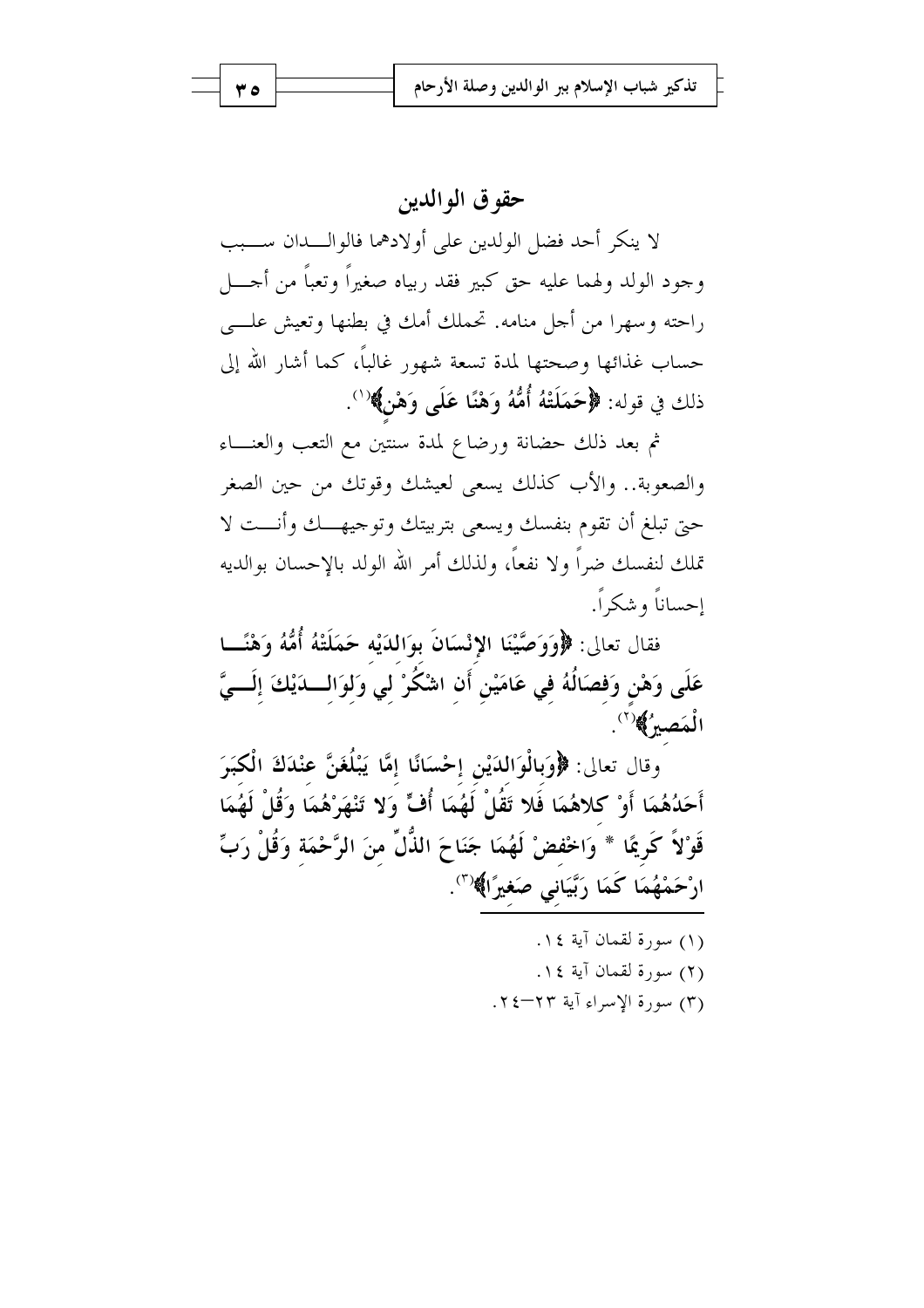إن حق الوالدين عليك أن تيرهما وذلك بالاحسان إليهما قولاً وفعلاً بالمال والبدن، وتمتثل أمرهما في غير معصية الله وفي غير ما فيه ضرر عليك، تلين لهما القول وتبسط لهما الوجه وتقوم بخدمتهما على الوجه اللائق بمما ولا تتضجر منهما عنـــد الكـــبر والمـــرض والضعف ولا تستثقل ذلك منهما فإنك سوف تكون بمترلتسهما، سوف تكون أباً كما كانا أبوين، وسوف تبلغ الكبر عنـــد أولادك إن قدر لك البقاء كما بلغاه عندك وسوف تحتاج إلى بسر أولادك كما احتاجا إلى برك، فإن كنت قد قمت ببرهما فأبسشر بسالأجر الجزيل والمحازاة بالمثل فمن بر والديه بره أولاده، ومن عق والديـــه عقه أولاده والجزاء من جنس العمل فكما تدين تدان. ولقد جعـــل الله مرتبة حق الوالدين مرتبة كبيرة عالية حيث جعل حقهما بعـــد حقه المتضمن لحقه وحق رسوله.

فقال تعالى: ﴿وَاعْبُـــدُوا اللَّهَ وَلا تُـــشْرِكُوا بِـــه شَـــيْئًا وَبِالْوَالدَيْنِ إحْسَانًا﴾(``.

وَقَالَ تَعَالَى: ﴿أَنَّ اشْكُرْ لَمِي وَلَوَاللَّهَاكَ﴾ ۚ ``

وقدم النبي ﷺ بر الوالدين على الجهاد في سبيل الله كمــــا في حديث ابن مسعود رضي الله عنه قال قلت يا رسول الله أي العمل أحب إلى الله؟ قال: الصلاة على وقتها، قلت ثم أي؟ قـــال: بــــر الوالدين. قلت: ثم أي؟ قال: الجهاد في سبيل الله. رواه البخــــاري

- (١) سورة النساء آية ٣٦.
- (٢) سورة لقمان آية ١٤.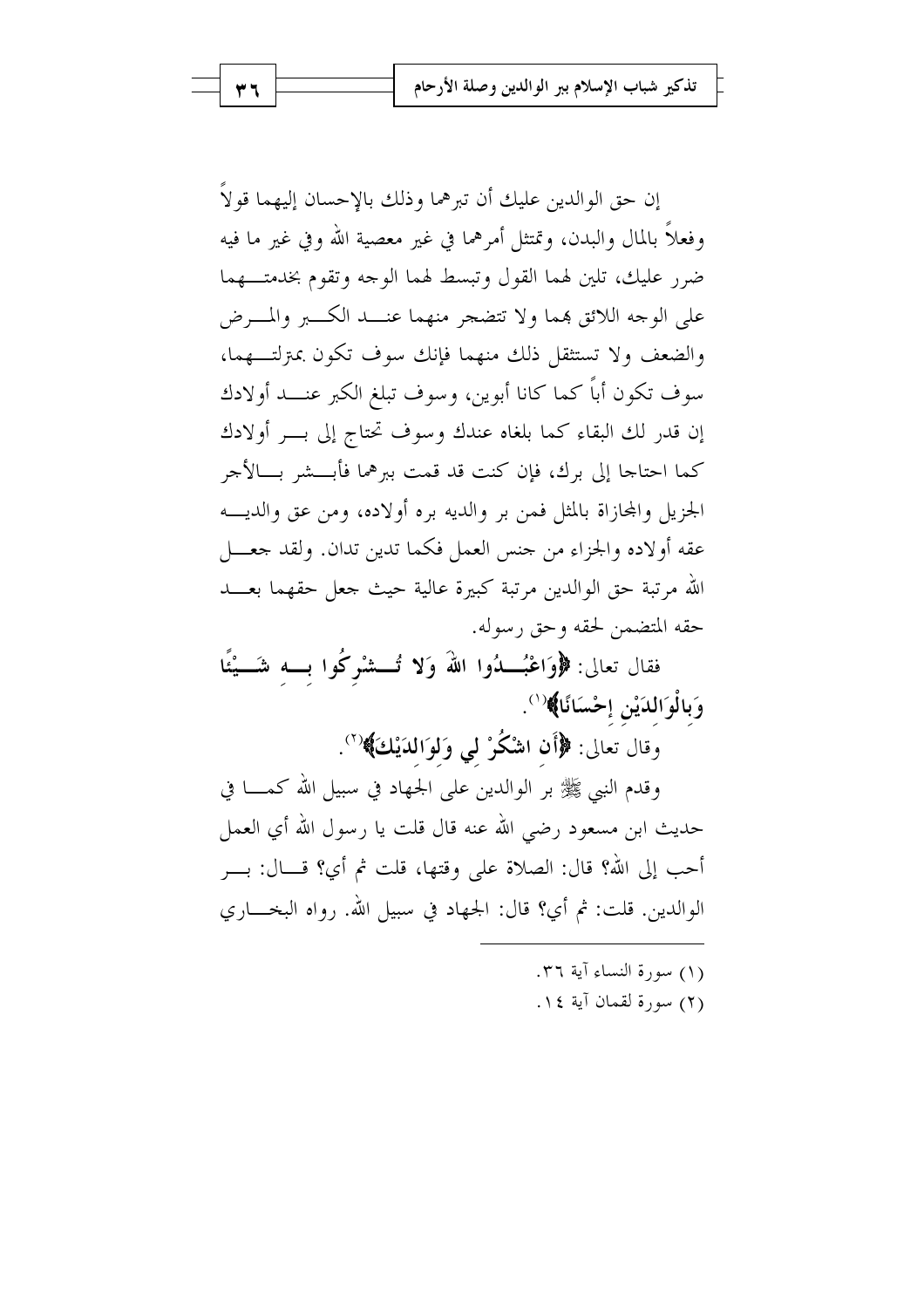| $ \mathbf{v}$ | تذكير شباب الإسلام ببر الوالدين وصلة الأرحام |
|---------------|----------------------------------------------|
|               |                                              |

ومسلم.. وهذا يدل على أهمية حق الوالدين الذي أضاعه كثير من الناس وصاروا إلى العقوق والقطيعة فترى الواحد منهم لا يرى لأبيه ولا لأمه حقاً وربما احتقرهما وازدراهما وترفع عليهما وسيلقى مثل هذا جزاءه العاجل أو الآجل''.

(١) حقوق دعت إليها الفطرة وقررتما الشريعة ص١١-١٤.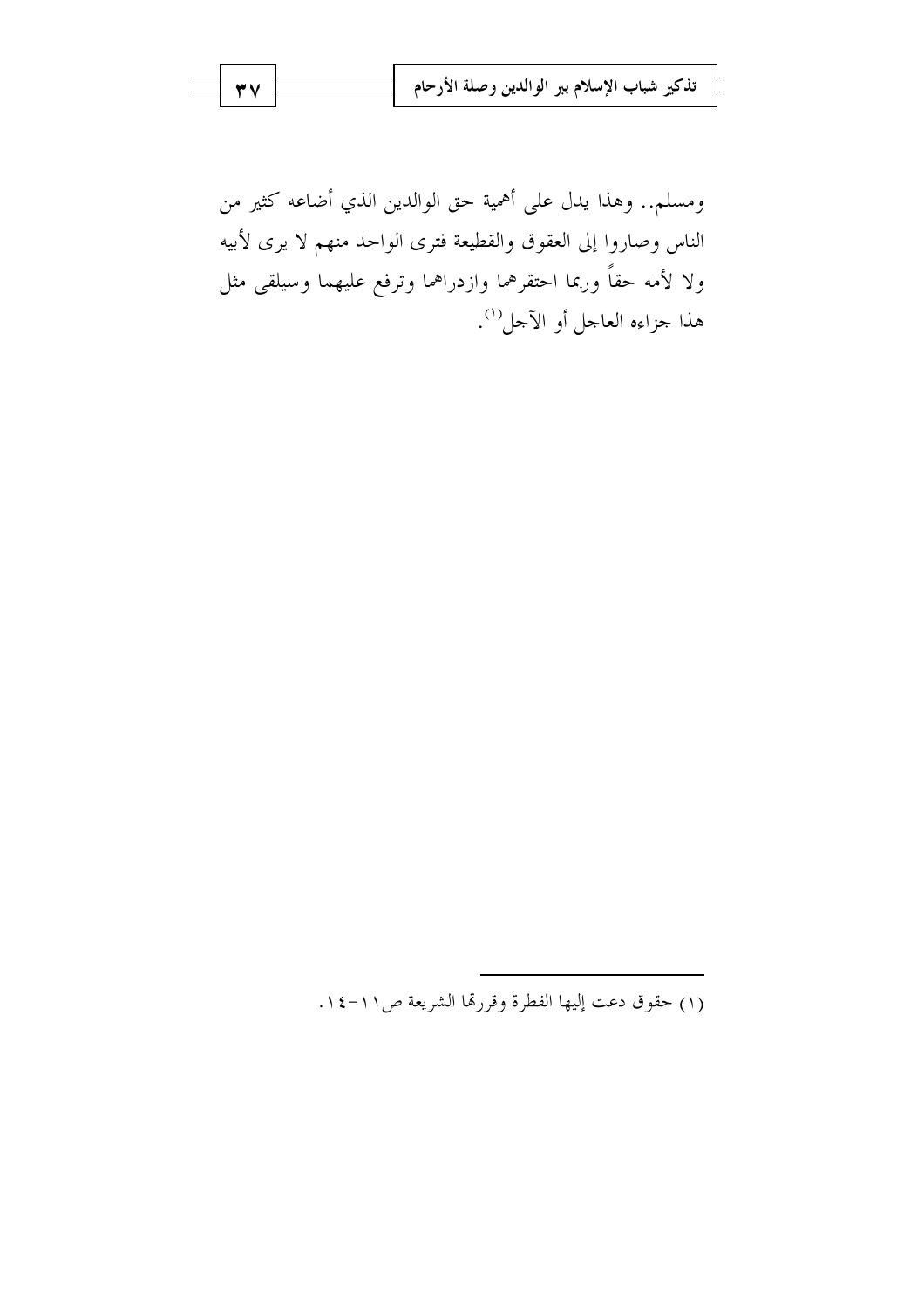أيها المسلم الكريم إذا أردت النجاح في الدنيا والآخرة فاعمل بالوصايا الآتية:

١- خطب والديك بسأدب "ولا تقـــل لهمــــا أف ولا تنهرهما وقل لهما قولاً كريماً".

٢ – أطع والديك دائماً في غير معصية فلا طاعة لمخلوق في معصية الخالق.

٣- تلطف بوالديك ولا تعبس في وجوههما ولا تحدق النظر إليهما غاضباً.

٤- حافظ على سمعة والديك وشرفهما ومالهمسا ولا تأخذ شبئاً بدون إذهمما.

٥- اعمل ما يسرهما ولو في غير أمرهما كالخدمة وشراء اللوازم والاجتهاد.

٦- شاورهما في أعمالــك كلـــها واعتــــذر لهمــــا إذا اضطر, ت للمخالفة.

٧– أحب نداءهما مسرعاً بوحه مبتسم قائلاً لبيك يا أبي لبيك يا أمي.

٨- أكرم صديقهما وأقرباءهما ولا تصادق عـــدوهما في حياتهما وبعد موتمما.

٩- لا تجادلهما ولا تخاطئهما وحاول بأدب أن تبين لهما الصو اب.

38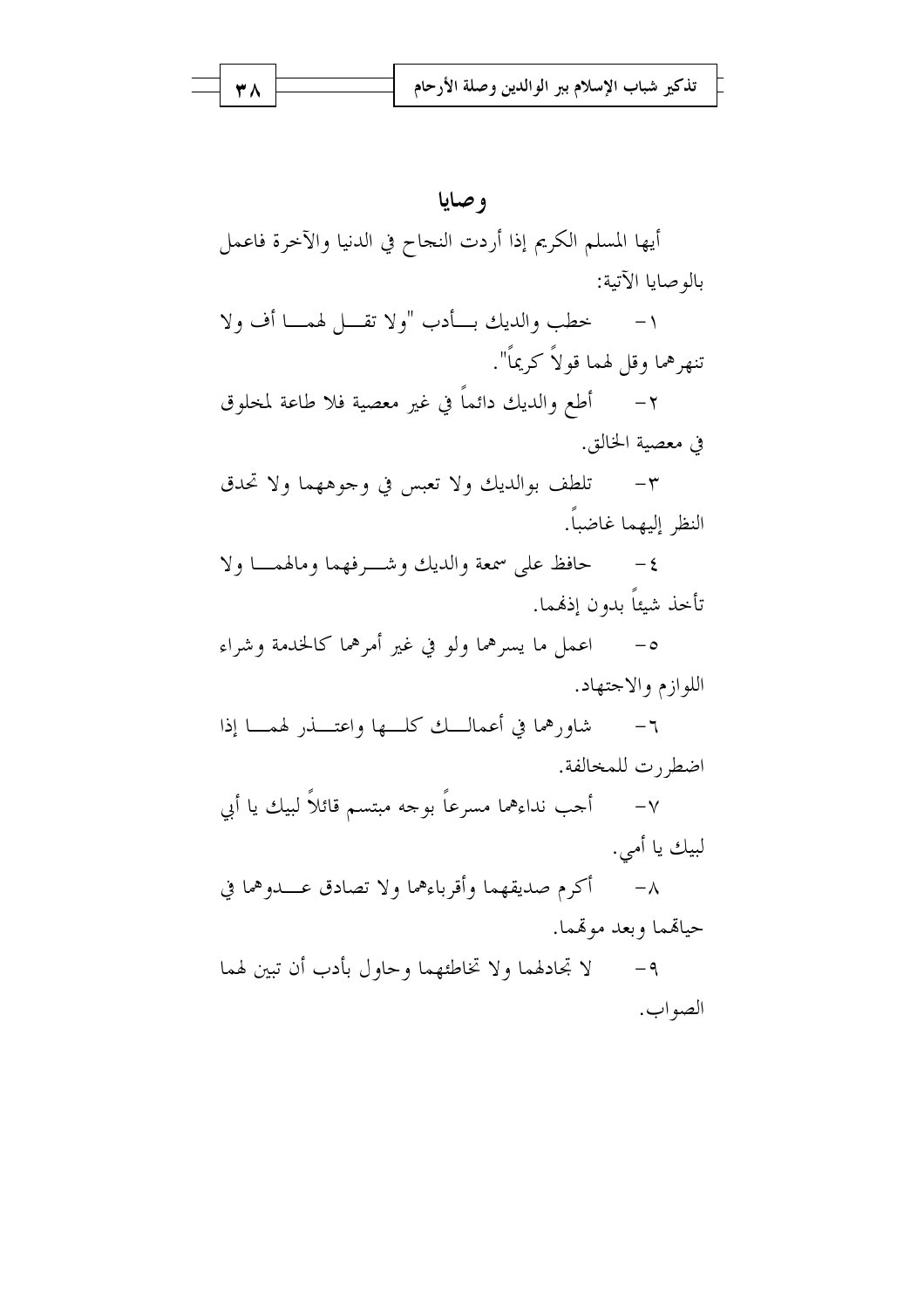١٠- لا تعاندهما ولا ترفع صوتك عليهمــا وأنـــصت لحيدثهما وتأدب معهما ولا تزعج أحد احوتك إكراماً لوالديك. ١١- ساعد أمك في البيت ولا تتأخر عن مساعدة أبيك

في عمله.

لا تسافر إذا لم يأذن لك ولو لأمـــر هـــام فـــإن  $-11$ اضطررت فاعتذر لهما ولا تقطع رسائلك عنهما.

١٣- لا تدخل عليهما بدون إذهما ولاسيما وقت نومهما و راحتهما.

١٤ - إذا كان عندهما ضيف فقم بالخدمة وراقب نظرهما لعلهما يريدان شيئاً.

١٥ – لا تتناول طعاماً قبلهما وإكرمهمــا في الطعـــام والشراب واللباس.

لا تكذب عليهما ولا تلمهما إذا عمـــلا عمـــلاً لا  $-17$ يعجبك.

لا تفضل زوجتك وأولادك عليهما واطلب رضاهما  $-\frac{1}{\sqrt{2}}$ قبل كل شيء – فرضا الله في رضا الوالدين وسخط الله في سخط الو الدين.

لا تجلس في مكان أعلى منهما ولا تمش أمامهما.  $-\lambda$ ١٩ – لا تتكبر من الانتساب إلى أبيك ولو كنت موظفً كبيراً واحذر أن تنكر معروفهما أو تؤذيهما ولو بكلمة واحدة. ٢٠ - لا تبخل بالنفقة على والديك حتى يشكواك فهـــذا

۳٩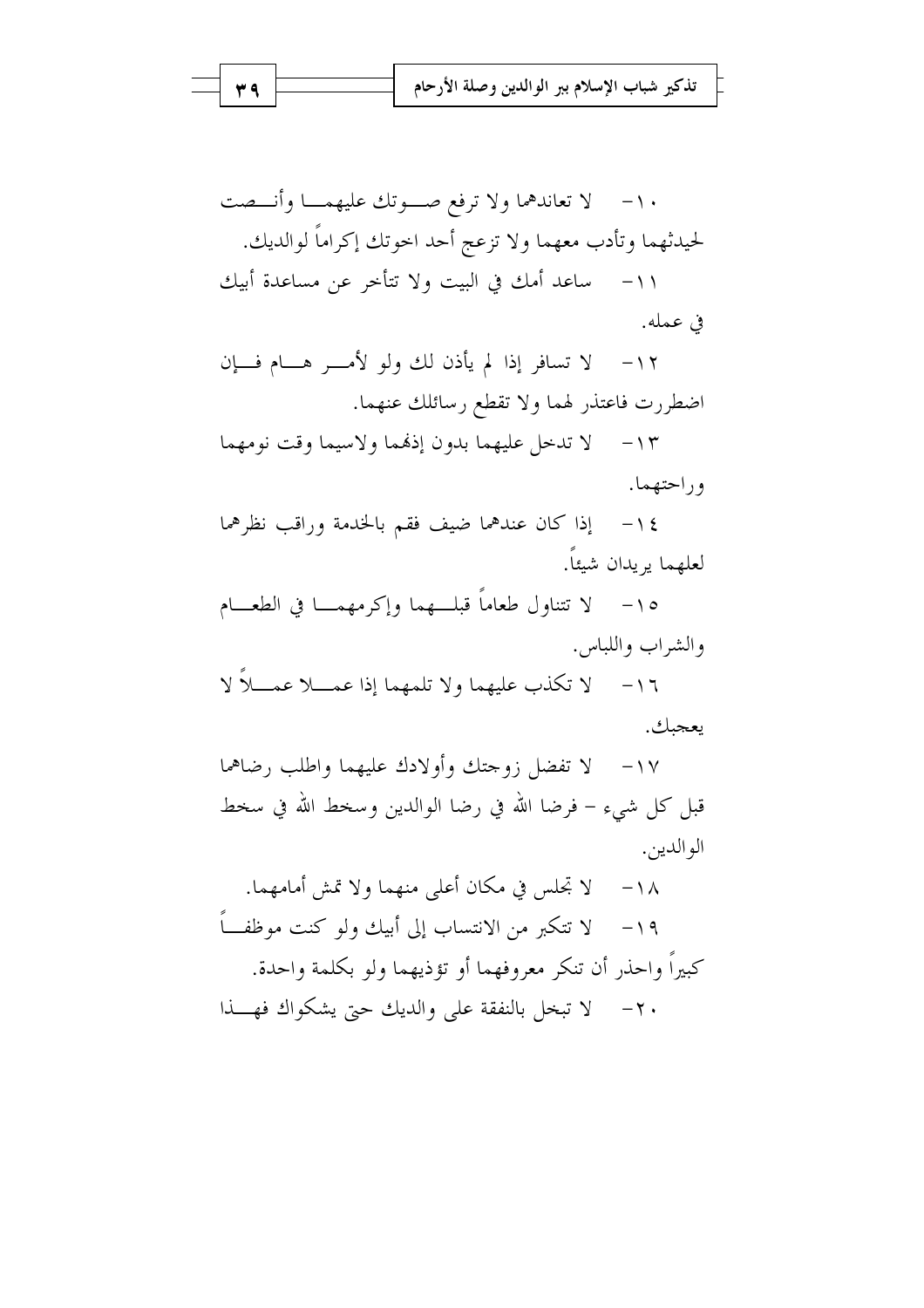عار عليك وسترى ذلك من أولادك فكما تدين تدان والجزاء مـــن جنس العمل.

٢١ – أكثر من زيارة والديك وتقديم الهدايا لهما واشكرهما على تربيتك وتعبهما عليك واعتبر بأولادك وما تقاسيه معهم.

٢٢– أحق الناس بالإكرام أمك ثم أبوك واعلم أن الجنسة تحت أقدام الأمهات.

٢٣- احذر عقوق الوالدين وغضبهما فتشقى في السدنيا والآخرة. وسيعاملك أولادك بمثل ما تعامل به والديك.

٢٤- \_ إذا طلبت شيئاً من والديك فتلطف بمما واشكرهما أن أعطياك وأعذرهما أن منعاك ولا تكثر طلباتك لئلا تزعجهما.

٢٥ – إذا أصبحت قادراً على كـــسب الــــرزق فاعمــــل وساعد والديك فأنت ومالك لأبيك.

٢٦– إن لوالديك عليك حقاً ولزوجتك عليـــك حقـــاً ولأولادك عليك حقاً ولإخوتك عليك حقاً فأعط كل ذي حـــق حقه وحاول التوفيق بين هذه الحقوق إن اختلفت وقدم لهما الهدايا سرأ وجهرأ وقمادوا تحابوا وتذهب الشحناء.

إذا اختصم أبواك مع زوجتك فكن حكيماً وأفهـــم  $-\gamma\gamma$ زوجتك أنك معها إن كان الحق لها وأنك مضطر لترضى والديك.

٢٨- إذا اختلفت مع والسديك في الـزواج والطـــلاق فاحتكموا إلى الشرع فهو حير عون لكم.

٢٩- دعاء الوالدين مستجاب فاحرص على أن يدعوا لك

بع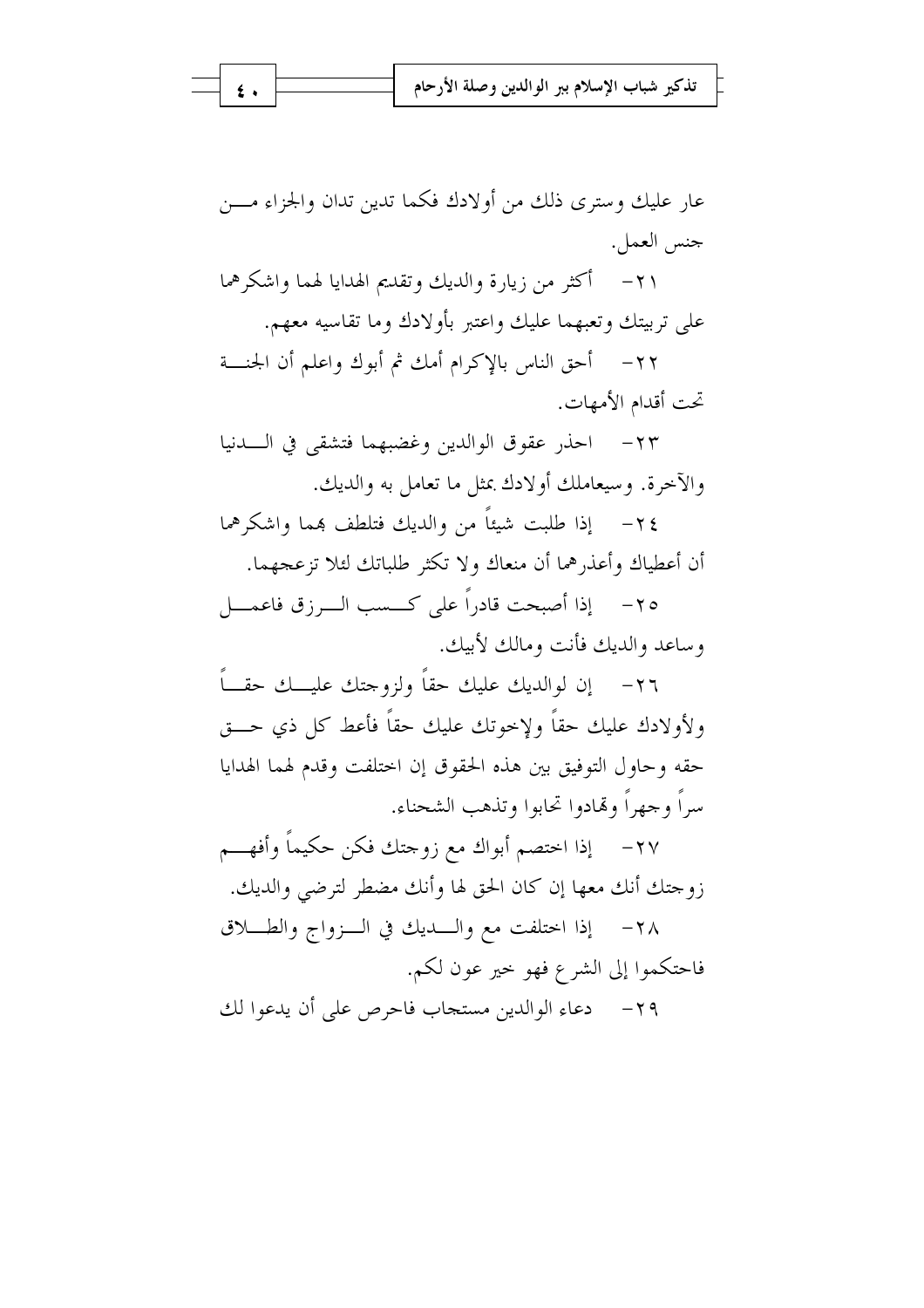|  | ]    تذكير شباب الإسلام ببر الوالدين وصلة الأرحام |
|--|---------------------------------------------------|
|  |                                                   |
|  |                                                   |

بالخير واحذر دعاءهما عليك بالشر. ٣٠ – تأدب مع الناس فمن سب الناس سبوه قال ﷺ "من الكبائر شتم الرحل والديه يسب أبا الرحل فيسب أباه ويسب أمه فيسب أمه" متفق عليه.

٣١- زر والديك في حياقما وبعد موقما وتصدق عنهما وأكثر من الدعاء لهما قائلاً: (رب اغفـــر لي ولوالــــدي) – (رب ارحمهما كما ربياني صغيرا)<sup>(١)</sup>.

(١) هجة الناطرين فيما يصلح الدنيا والدين للمؤلف ص٢٤٠.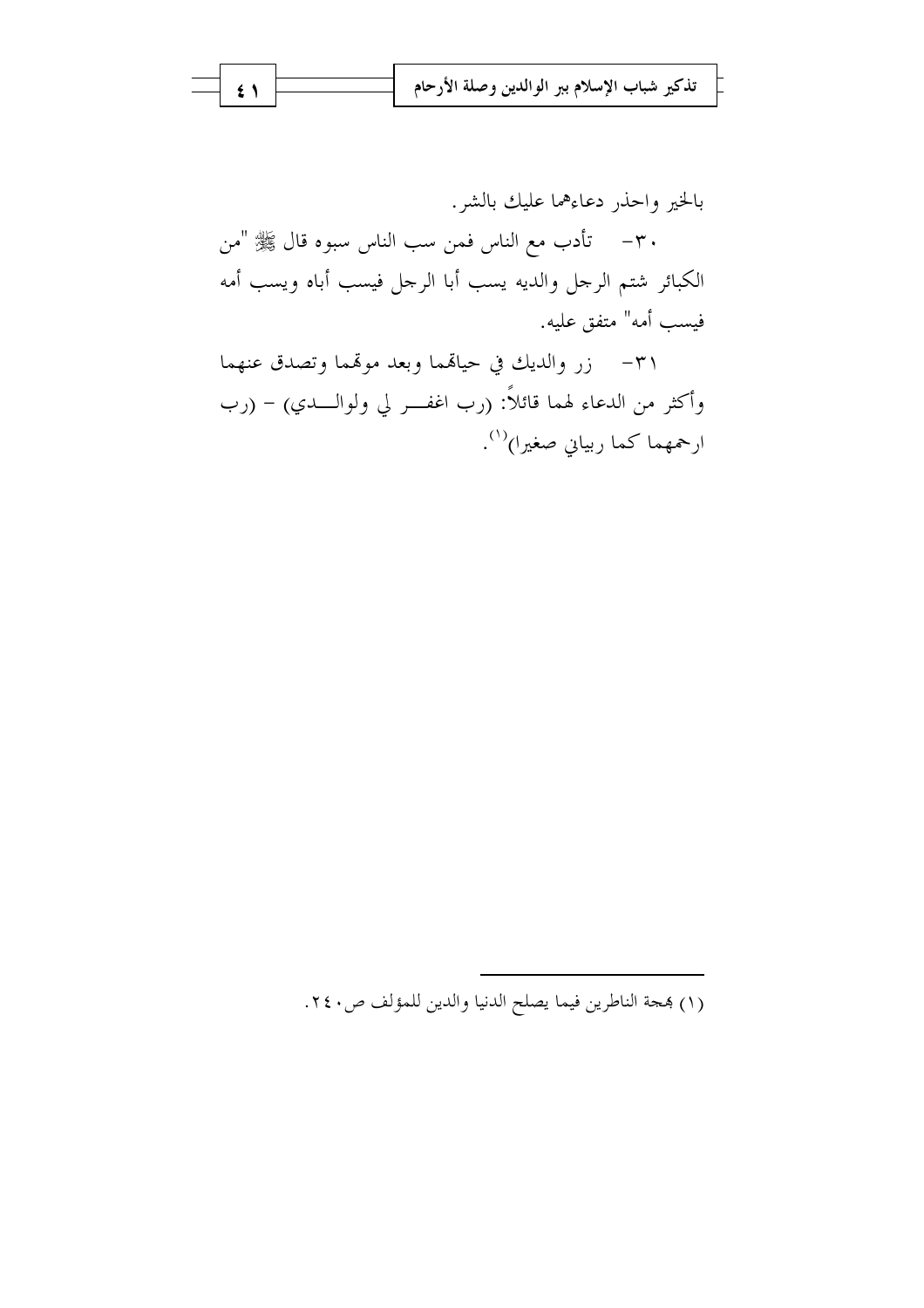$\epsilon$   $\tau$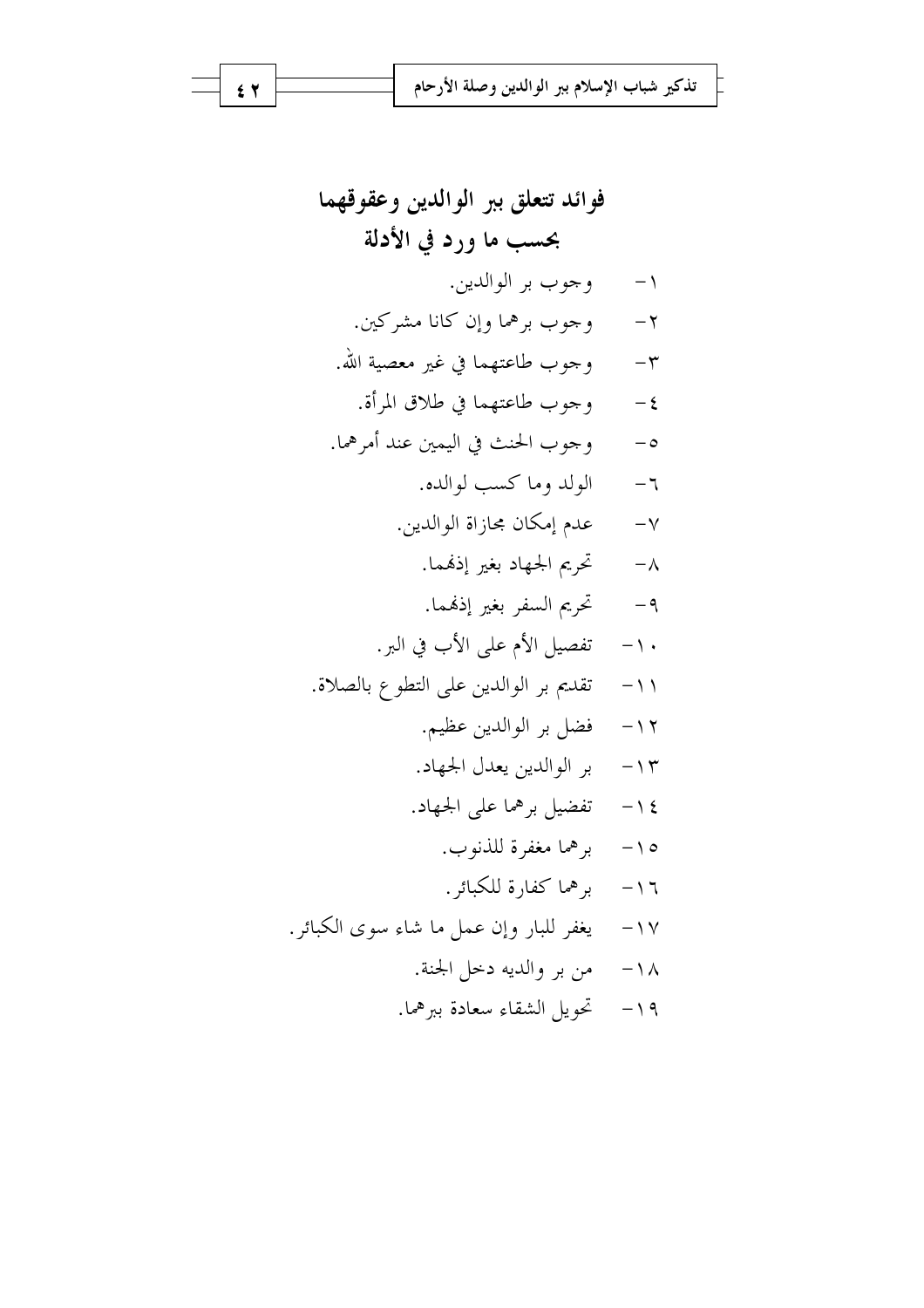7 - 
$$
cos\theta
$$
 (b)  $cos\theta$   
\n7 -  $cos\theta$  (d)  $sin\theta$   
\n8 -  $cos\theta$  (e)  $cos\theta$   
\n9 -  $cos\theta$  (f)  $cos\theta$   
\n17 -  $cos\theta$  (g)  $cos\theta$   
\n17 -  $cos\theta$  (h)  $cos\theta$   
\n18 -  $cos\theta$  (j)  $cos\theta$   
\n29 -  $cos\theta$  (l)  $cos\theta$   
\n30 -  $cos\theta$   
\n41 -  $cos\theta$  (l)  $cos\theta$   
\n52 -  $cos\theta$  (l)  $cos\theta$   
\n18 -  $cos\theta$  (l)  $cos\theta$   
\n29 -  $cos\theta$  (l)  $cos\theta$   
\n20 -  $cos\theta$  (l)  $cos\theta$   
\n21 -  $cos\theta$  (l)  $cos\theta$   
\n22 -  $cos\theta$  (l)  $cos\theta$   
\n33 -  $cos\theta$   
\n34 -  $cos\theta$   
\n35 -  $cos\theta$   
\n36 -  $cos\theta$   
\n37 -  $cos\theta$   
\n38 -  $cos\theta$   
\n39 -  $cos\theta$   
\n30 -  $cos\theta$   
\n31 -  $cos\theta$   
\n32 -  $cos\theta$   
\n33 -  $cos\theta$   
\n34 -  $cos\theta$   
\n35 -  $cos\theta$   
\n36 -  $cos\theta$   
\n37 -  $cos\theta$   
\n38 -  $cos\theta$   
\n39 -  $cos\theta$   
\n30 -  $cos\theta$   
\n30 -  $cos\theta$   
\n31 -  $cos\theta$   
\n32 -  $cos\theta$   
\n33 -  $cos\theta$   
\n34 -  $cos\theta$   
\n35 - <

 $\epsilon$   $\tau$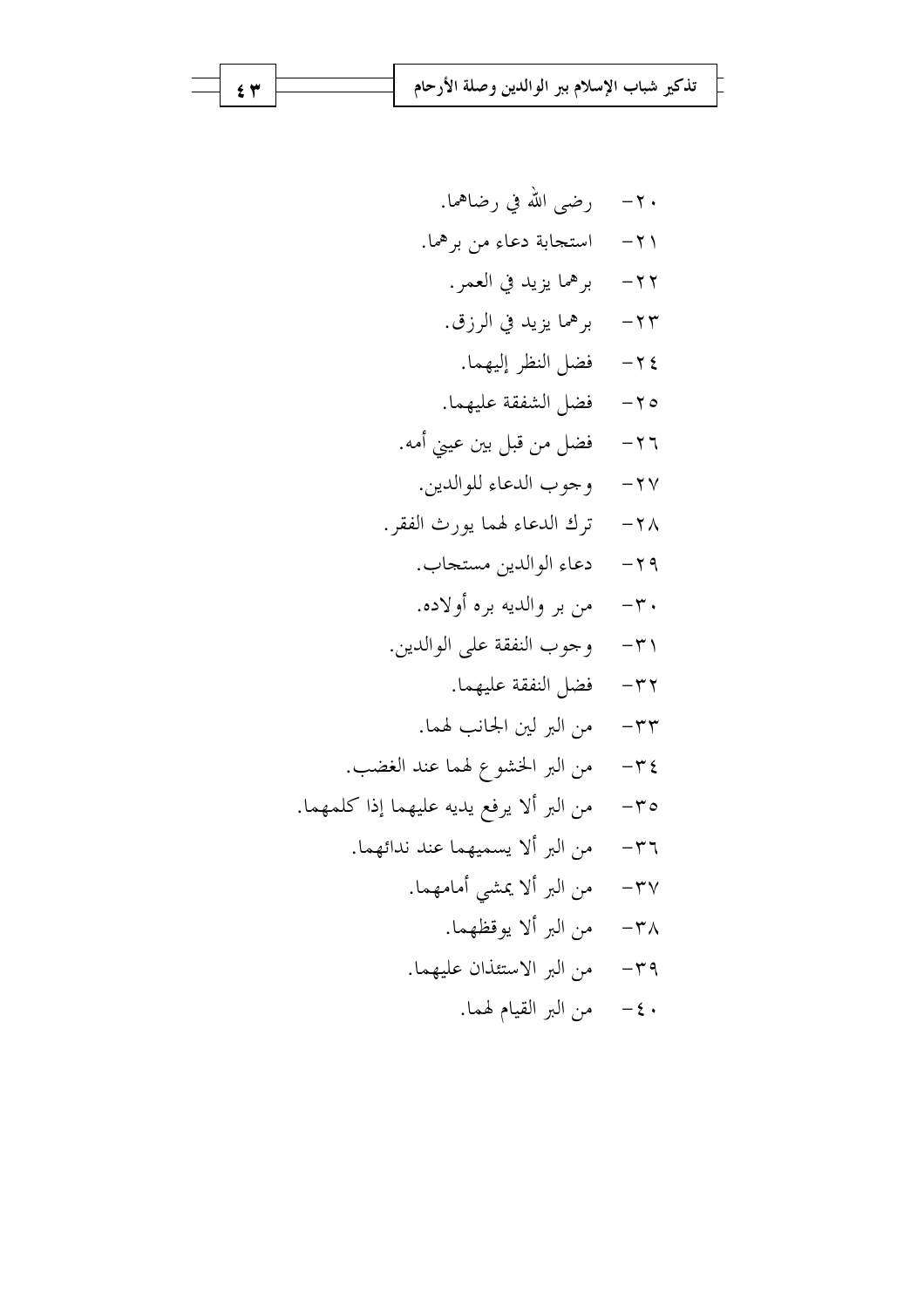$\epsilon$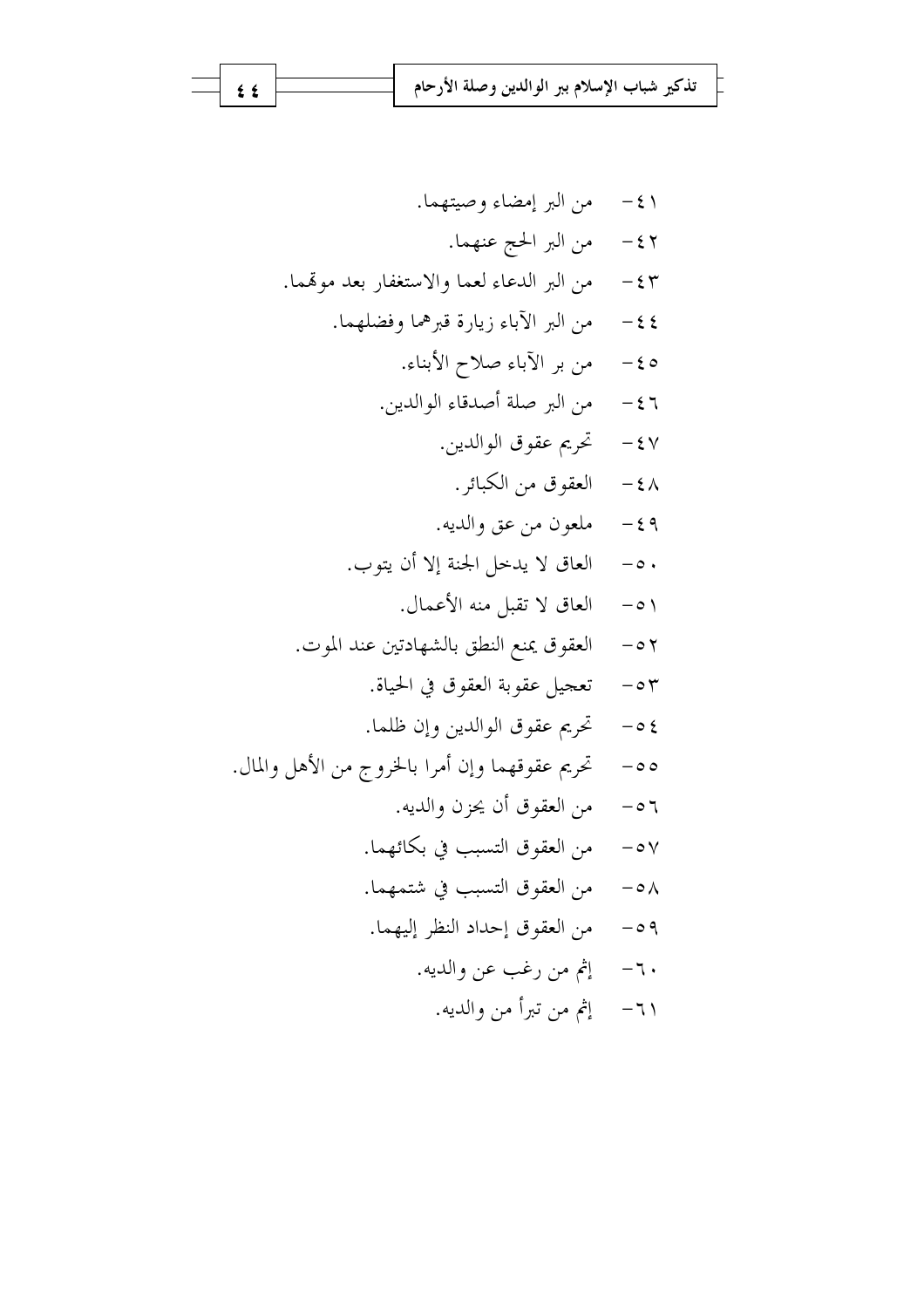(موعظة) أيها المضيع لآكد الحقوق، والمعتاض من بر الوالدين العقوق، الناسي لما يجب عليه، الغافل عما بين يديه، بر الوالــدين عليك دين، وأنت تتعاطاه باتباع الشين، تطلب الجنة بزعمك، وهي تحت أقدام أمك، حملتك في بطنها تسعة أشهر كألها تسع ســــنين، وكابدت عند الوضع ما يذيب المهج، وأرضعتك من ثديها لبنـــاً، وأطارت لأحلك وسنا، وغسلت بيمينها عنك الأذى، وآثرتك على نفسها بالغذاء، وصيرت حجرها لك مهداً، وأنالتك إحساناً ورفداً، فإن أصابك مرض أو شكاية، أظهرت من الأسف فوق النهايـــة، وأطالت الحزن والنحيب، وبذلت مالها للطبيب، ولو حيرت بسين حياتك وموقما، لطلبت حياتك بأعلى صوقما، هذا وكم عاملتها بسوء الخلق مراراً، فدعت لك بالتوفيق سراً وجهاراً، فلما احتاجب عند الكبر إليك، جعلتها من أهون الأشياء عليك، فشبعت وهـــي جائعة، ورويت وهي قانعة، وقـــدمت عليهـــا أهلـــك وأولادك بالإحسان، وقابلت أياديها بالنسيان، وصعب لديك أمرها وهسو يسير، وطال عليك عمرها وهو قصير، وهجرها ومالها سواك نصير،

(١) انظر كتاب بر الوالدين للشيخ أحمد الغماري الحسين.

ه ٤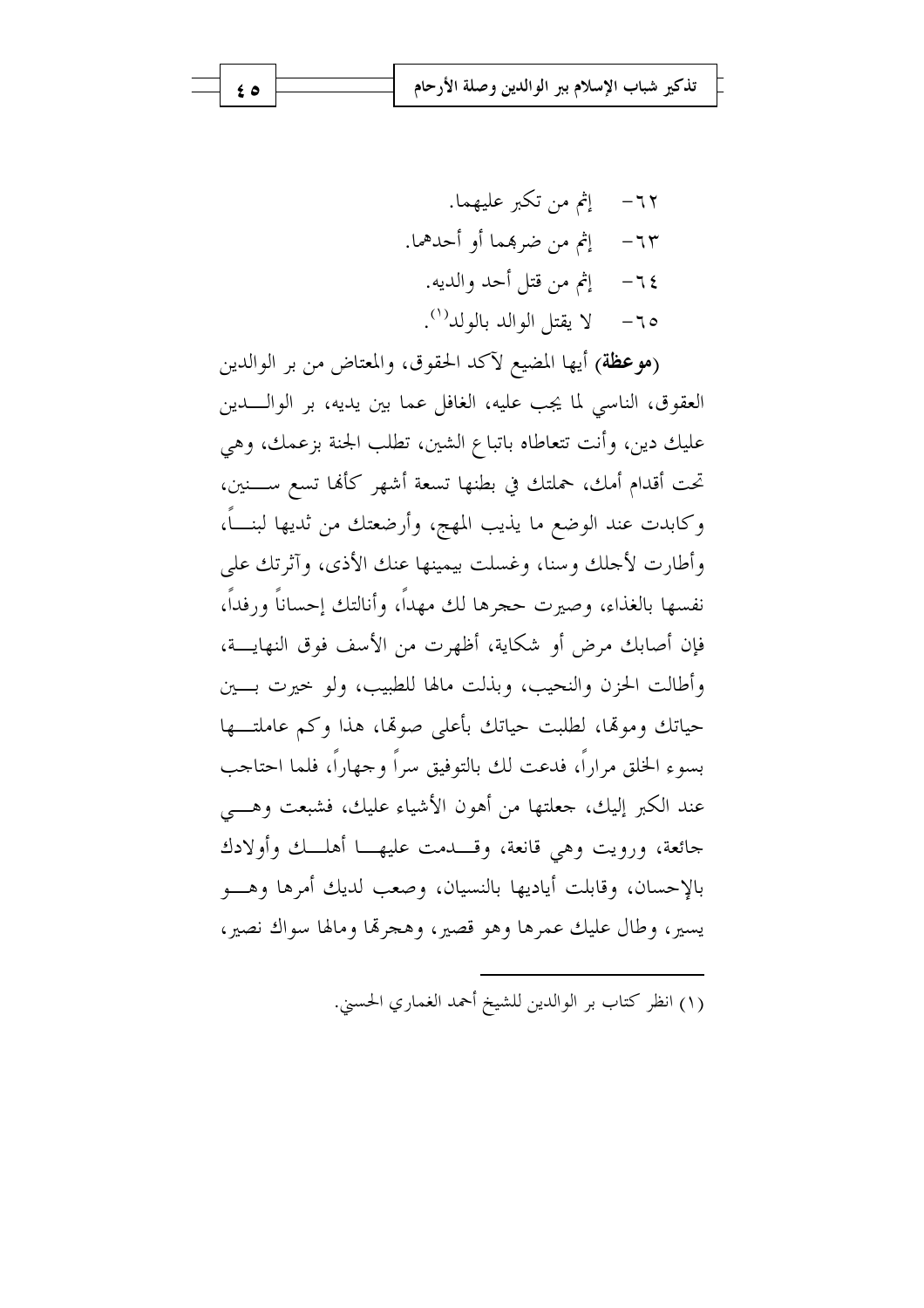هذا ومولاك قد نهاك عن التأفيف، وعاتبك في حقها بعتاب لطيف، ستعاقب في دنياك بعقوق البنين، وفي أخراك بالعبد من رب العالمين، يناديك بلسان التوبيخ والتهديد ﴿ذَلكَ بِمَا قَدَّمَتْ يَدَاكَ وَأَنَّ اللَّهَ لَيْسَ بِظَلامِ لِلْعَبِيدِ﴾(').

| كثيرك يا هــــذا لديــــه يــــسير     | لأمسك حق لـــو علمـــت كـــثير  |
|----------------------------------------|---------------------------------|
| لها مــــن جواهــــا أنــــة وزفــــير | فكم ليلة باتت بثقلــك تــــشتكي |
| فمن غصص منها الفؤاد يطــــير           | وفي الوضع لو تدري عليها مـــشقة |
| وما حجرها إلا لديك ســـرير             | وكم غسلت عنك الأذى بيمينــــها  |
|                                        |                                 |
| ومن ثديها شرب لـــدك نمـــير           | وتفديك ممسا تسشتكيه بنفسسها     |
| حناناً وإشفافاً وأنـــت صـــغير        | وكم مرة جاعت وأعطتك قوقمسا      |
| وآها لأعمى القلب وهو بصير              | فآها لذي عقسل ويتبسع الهسوى     |

(١) سورة الحج آية ١٠. (٢) من كتاب الكبائر للإمام الذهبي ص٤٨.

 $\epsilon$  ٦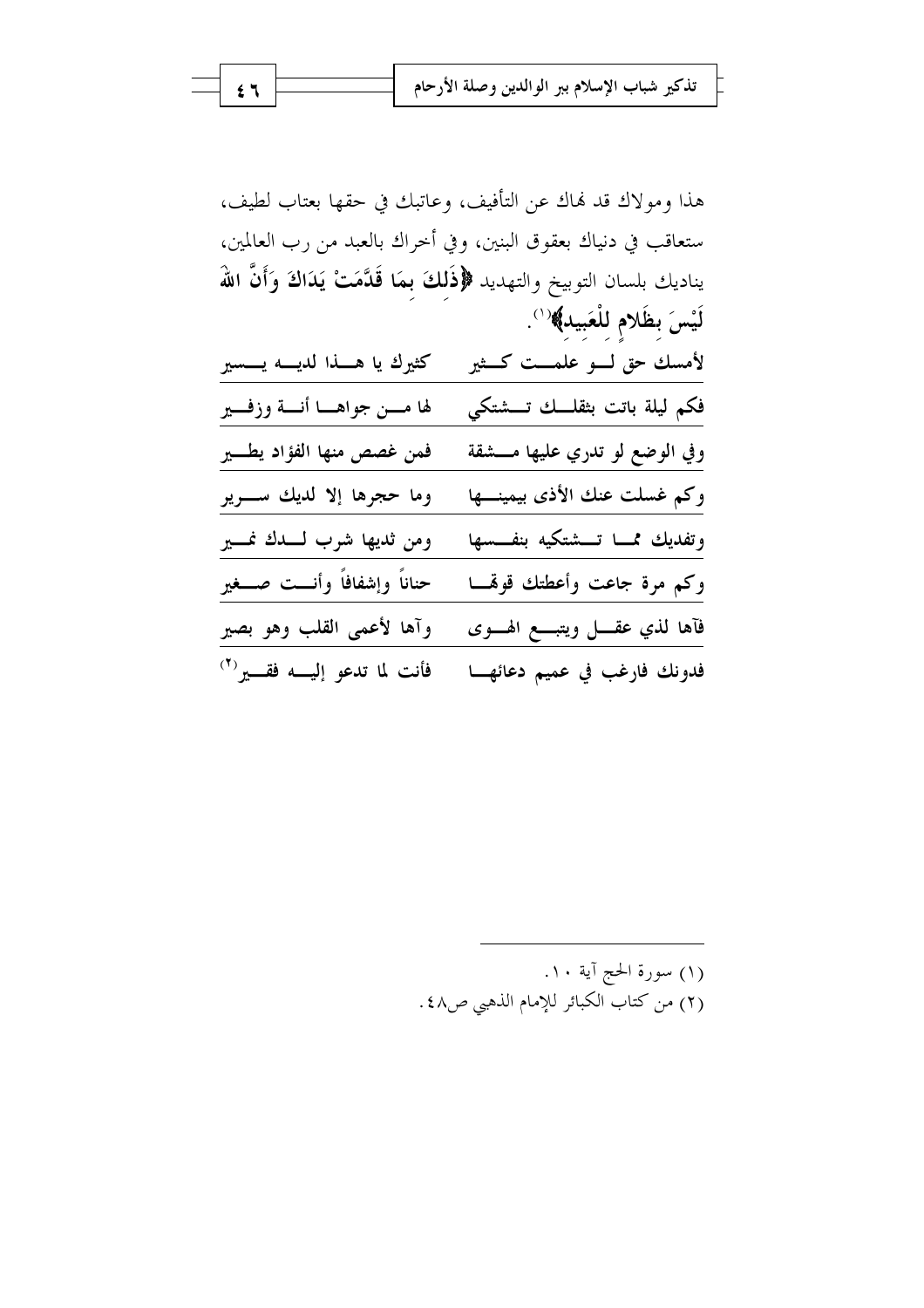صلة الأرحام'''

يركز الإسلام على توطيد الصلة وتقوية الأواصر بين أفـــراده ففي نطاق الأسرة نجد أن الإسلام يدعو إلى ترابطها بشكل يحقـــق الوئام والمودة ويمنع الإفساد ويقضى على القطيعة ولذلك نراه يدعو إلى حفظ حقوق الأقربين وإيتائهم حقهم من الصلة والبر والزيـــارة والتكريم وحاصة الأصول والفروع وما يلحق لهما من الحواشي قال تعالى:

﴿ذَا الْقُرْبَى حَقَّهُ وَالْمسْكِينَ وَابْنَ السَّبِيلِ﴾ [الإســـراء: ٢٧]. ومن السنة قوله ﷺ في حديث أنس بن مالك في الصحيحين في جزاء صلة الأرحام التي هي سبب في توسعة الرزق وحــصول البركة "من أحب أن يبسط له في رزقه وأن ينسأ له في أثره فليصل رحمه" وحديث جبير بن مطعم فيهما أيضاً عن أبيه "لا يدحل الجنة قاطع" يعني قاطع رحم.

والأرحام الذين تحب صلتهم هم جمع رحم وهم الأقسارب ويقع على كلِّ من يجمعك وإياه نسب من جهة الأبوة أو من جهة الأمومة وهي واجبة ويحرم قطعها. وتشمل الرحم الأصول والفروع والحواشي فريبة أو بعيدة وإن كان الوعيد على قطعها لا يتتزل إلا على قطع من وجبت له النفقة كالأصول والفـــروع. أمـــا الــــبر والإحسان إلى الأقارب فيكون بما يتيسر للإنسان على حسب حاله وحالهم من نفقة أو سلام أو زيارة أو تكريم وكلما دعت الحاجـــة (١) أصول المنهج الإسلامي ص٢٢٩-٢٣٠.

٤V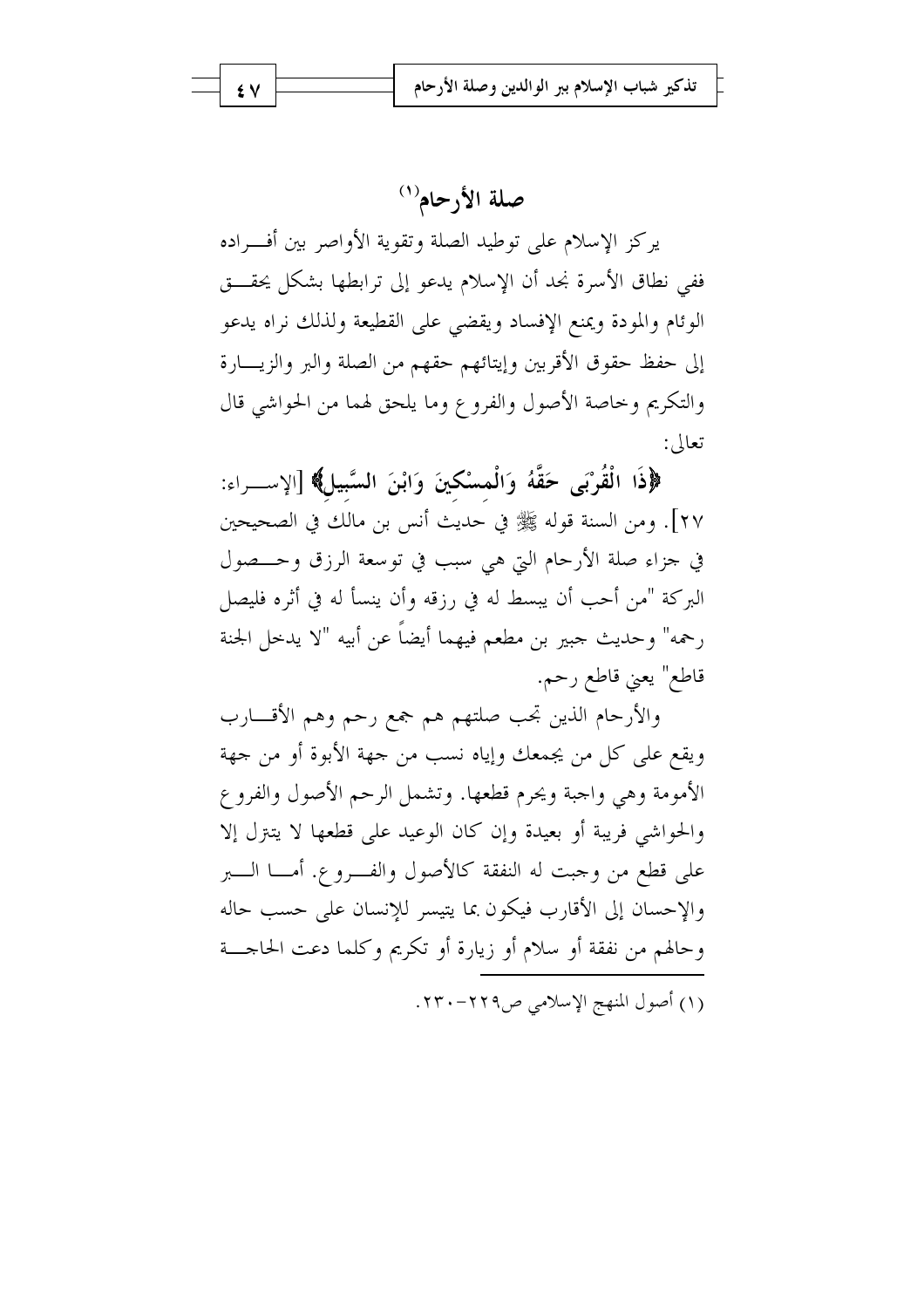|  |  | تذكير شباب الإسلام ببر الوالدين وصلة الأرحام |  |  |  |  |
|--|--|----------------------------------------------|--|--|--|--|
|--|--|----------------------------------------------|--|--|--|--|

إلى البر كانت المسئولية أكبر وأعظم امتثالاً لقوله تعالى: ﴿وَٱت ذَا **الْقُرْبَى حَقَّهُ﴾ ف**تبين أنه حق لازم وثابت واجب الأداء سواء كان حقاً مادياً أو معنوياً.

 $\sharp \wedge$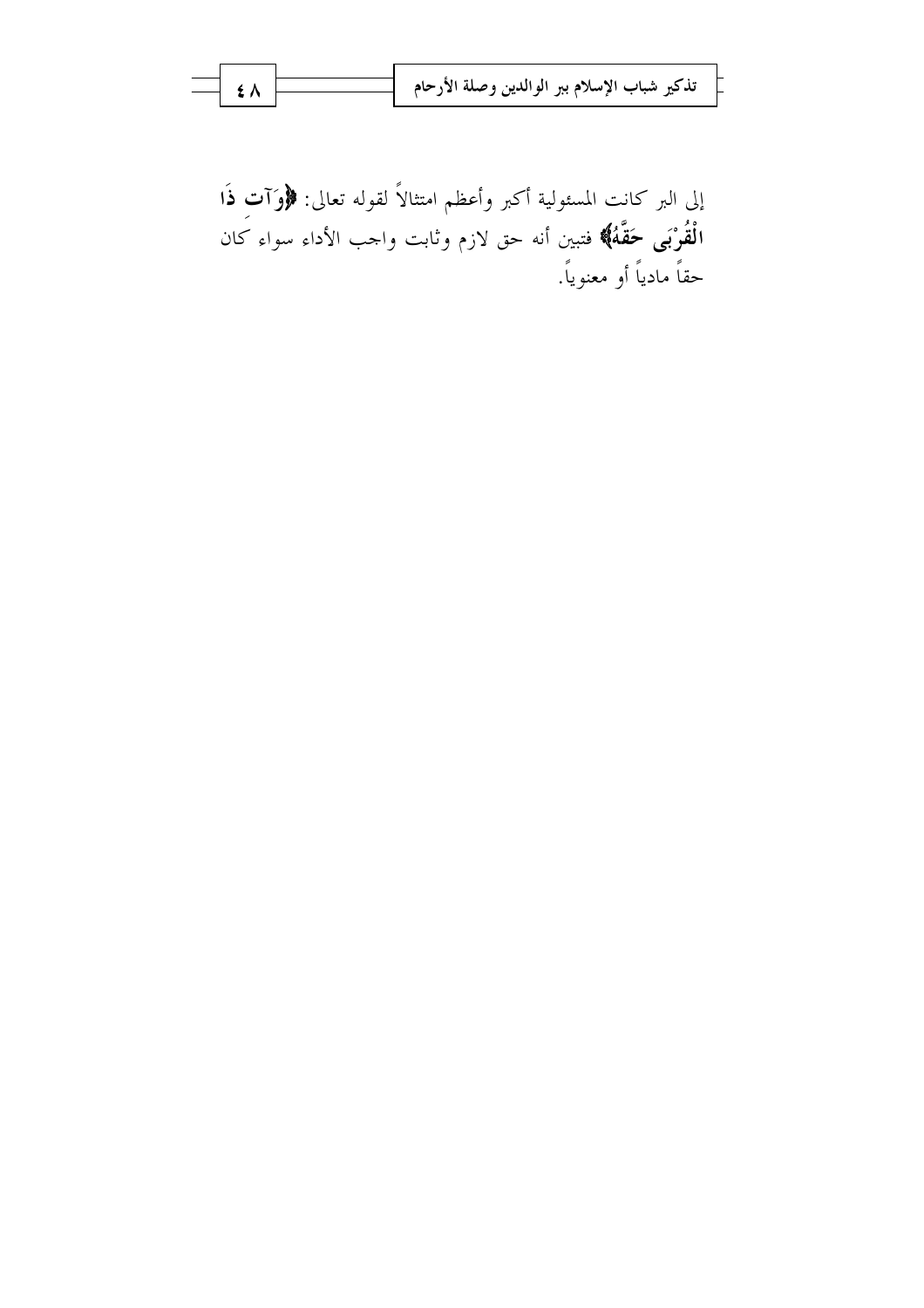# اشتقاق كلمة الرحم

 $69$ 

وفي تعلق الرحم بالعرش عند بدء الخلق ورد عن أبي هريــــرة رضي الله عنه عن النبي ﷺ قال: "إن الرحم شجنة من الرحمن فقال الله من وصلك وصلته ومسن قطعــك قطعتــه" [رواه البخـــاري والترمذي] ومعنى شجنة من الرحمن أي مشتقة من اســـم الــــرحمن تعالى فمن وصلها وصله الله بلطفه وإحسانه ولهما عـــن الـــنبي ﷺ قال: "إن الله حلق حتى إذا فرغ من خلقه قالت الرحم. هذا مقــــام العائذ بك من القطيعة قال نعم: أما ترضين أن أصل من وصلك من قطعك؟ قالت بلي يا رب قال فهو لك" قال رسول الله "فاقرأوا إن شئتم فهل عسيتم إن تـــوليتم أن تفـــسدوا في الأرض وتقطعـــوا أر حامكم أولئك الذين لعنهم الله فأصمهم وأعمى أبصارهم" [رواه الشيخان]. وعن عائشة رضي الله عنها عن النبي ﷺ قال: "الـــرحم معلقة بالعرش تقول من وصلني وصله الله ومن قطعني قطعـــه الله" [رواه مسلم]. وعن عبد الرحمن بن عوف رضي الله عنه عن السنبي عَلِيُّ قال: قال الله تعالى "أنا الله وأنا الرحمن حلقت الرحم وشققت لها اسماً من اسمى فمن وصلها وصلته ومن قطعها قطعه أو قال بتته" [, واه داود والترمذي وقال حديث حسن صحيح].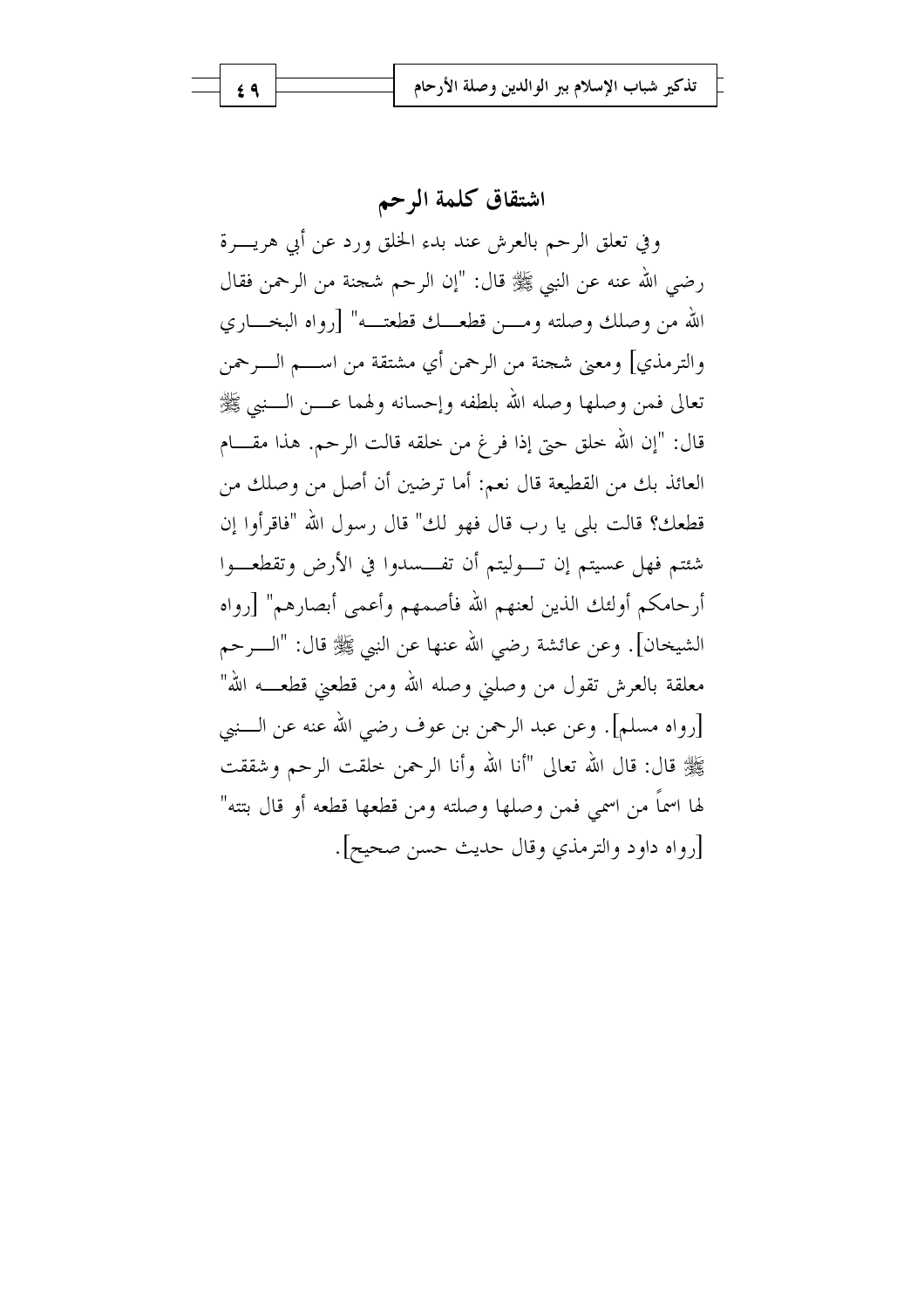### الآثار المترتبة على صلة الرحم

مما لا شك في أن صلة الرحم توجب المحبة والمودة بين الأسر خلافاً للقاطع والعياذ بالله، كما ألها تحد من الفتن والضغائن الــــــق تقوم بسبب إهمال الصلة والتعاون بين الناس ومن آثارها أيضاً محبة الأهل وسعة الرزق وطول العمر ففي صحيح البخساري أجساب الرسول ﷺ الرحل الذي يسأل عن عمل يدحله الجنة وعدلـــه الله وتوحيده، وإقامة الصلاة، وإيتاء الزكاة، ثم قال وصلة الرحم. وعن أبي هريرة رضي الله عنه عن النبي ﷺ قال: "من سره أن يبسط لـــه في رزقه وأن ينسأ له في أثره فليصل رحمه" [رواه البخاري ومسلم] والبسط هو الزيادة، والنسأ التأخير، والأثر هو الأحل، فمـــن أراد السعة في رزقه والزيادة في عمره فليحسن إلى أقاربه فإن صلة الرحم سبب في بسك الرزق وهذا وارد في عدة آيات مثل قوله تعالى:

﴿وَمَا أَنْفَقْتُمْ منْ شَيْء فَهُوَ يُخْلَفُهُ وَهُوَ خَيْرُ الــرَّازقينَ﴾  $\lceil r \cdot r \cdot \cdot \rceil$ 

والمراد بزيادة العمر البركة فيه فيوفق للأعمـــال الـــصالحة في سنين قليلة مثلاً، أكثر من سنوات طويلة. ويرشــــدنا الرســــول ﷺ أيضاً في حديث أبي هريرة حيث يقول: "تعلموا من أنسابكم مـــا تصلون به أر حامكم فإن صلة الرحم محبة في الأهل مثراة في المـــال منسأة في الأثر" وتقدم أن الأثر هو الأجل [رواه الترمذي وأحمسد والحاكم] بسند صحيح وعكس ذلك والعياذ بالله القاطع حيست تتواتر الآيات القرآنية توميه باللعن والصمم وعمى الأبسصار ومسا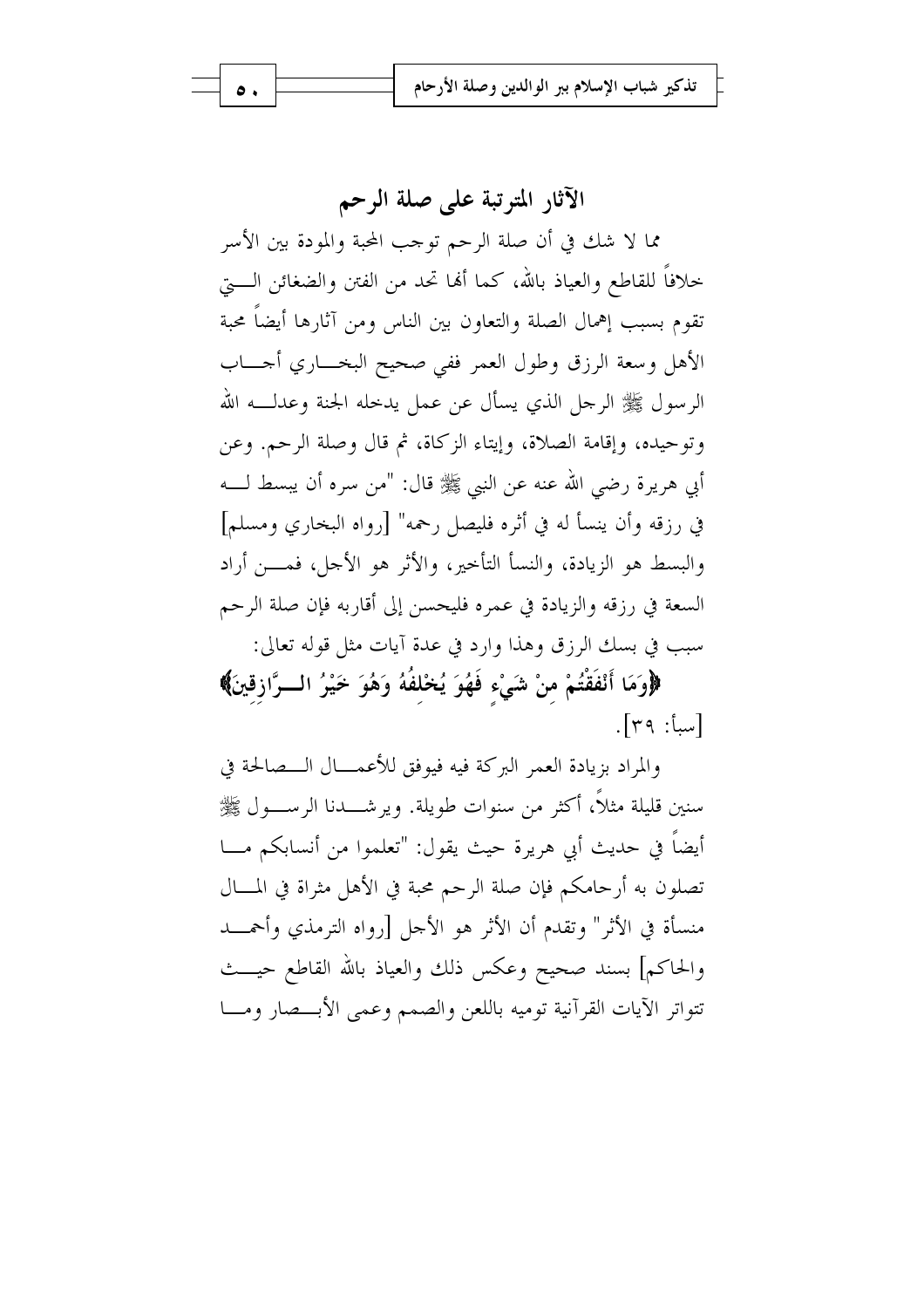| ۱ ه [ | تذكير شباب الإسلام ببر الوالدين وصلة الأرحام |
|-------|----------------------------------------------|
|       |                                              |
|       |                                              |

يلقاه من سوءِ العاقبة جزاء قطعه ما أمر الله به أن يوصل قال تعالى: ﴿فَهَلْ عَسَيْتُمْ إِنْ تَوَلَّيْتُمْ أَنْ تُفْسلُوا في الأَرْضِ وَتُقَطِّعُوا أَرْحَامَكُمْ \* أُولَئكَ الَّـــٰذينَ لَعَـــنَهُمُ اللَّهُ فَأَصَـــمَّهُمْ وَأَعْمَـــى أَبْصَارَهُمْ﴾ [محمد: ٢٢-٢٣]. وقال: ﴿وَالَّذِينَ يَنْقُضُونَ عَهْدَ الله مـــنْ بَعْـــد ميثَاقـــه وَيَقْطَعُونَ مَا أَمَرَ اللَّهُ به أَنْ يُوصَلَ وَيُفْــسدُونَ فـــي الأَرْضِ أُولَئكَ لَهُمُ اللَّعْنَةُ وَلَهُمْ سُوءُ الدَّارِ﴾ [الرعد: ٢٥].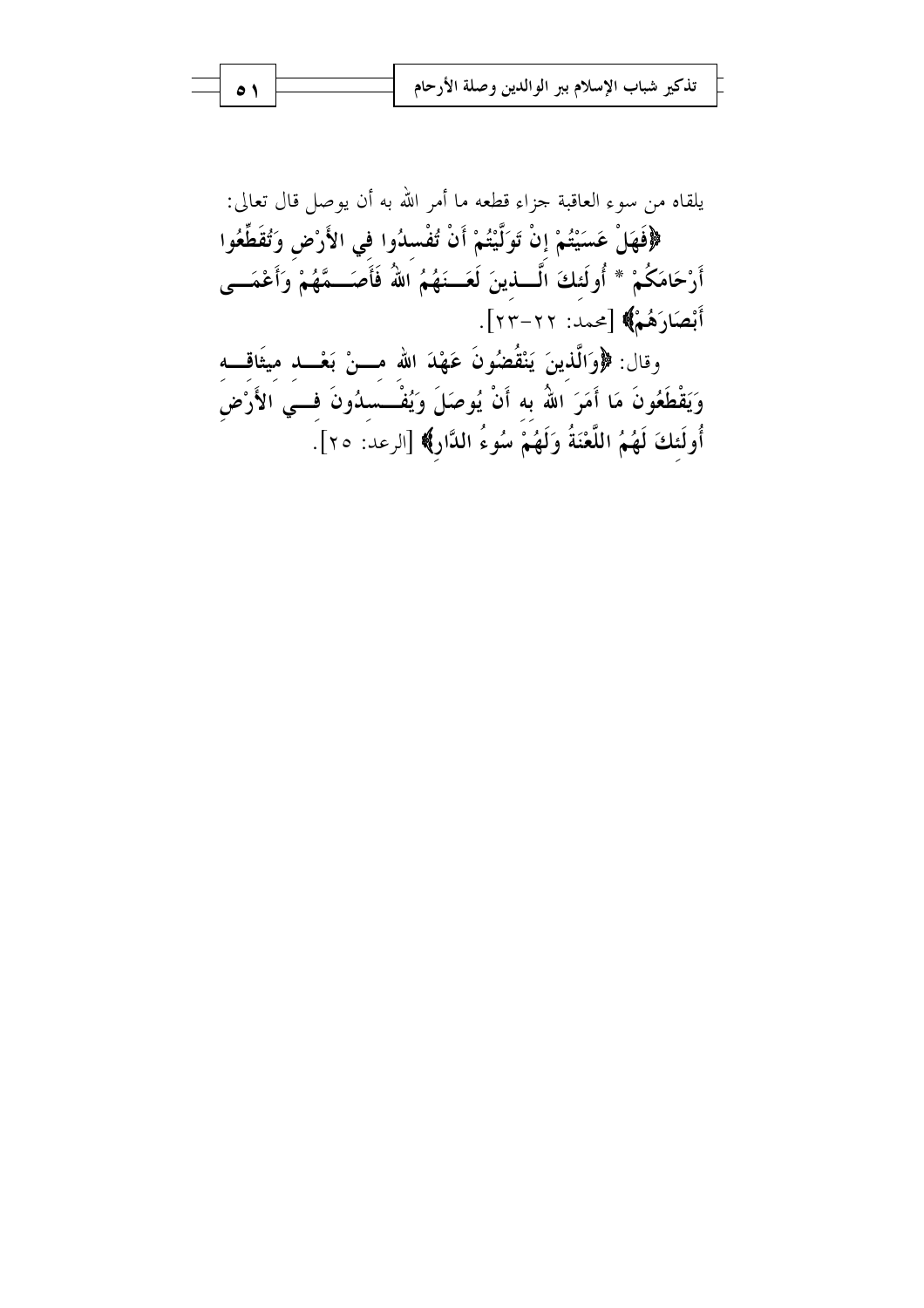بماذا تكون صلة الأرحام؟ الحمد لله الذي حلق من الماء بشراً فجعله نـــسباً وصـــهراً، وأوجب صلة الأنساب وأعظم في ذلك أجراً وأشهد أن لا إلـــه إلا الله وحده لا شريك له شهادة أعدها ليوم القيامة ذحراً، وأشهد أن محمداً عبده ورسوله أعظم الناس قدراً وأرفعهم ذكراً. صــــلى الله عليه وعلى آله وأصحابه الذين قاموا بالحق وكانوا به أحرى، وعلى التابعين لهم بإحسان وسلم تسليماً.

أما بعد: أيها المسلمون اتقوا الله تعالى وصلوا ما أمر الله به أن يوصل من حقوقه وحقوق عباده صـــلوا أرحـــامكم، والأرحـــام والأنساب هم أقارب وليسوا – كما يفهم بعض الناس – أقــــارب الزوج أو الزوجة، فإن أقارب الزوج أو الزوجة هـــم الأصــــهار، فأقارب زوجة المرء أصهار لها. وليسوا أنساباً لهـــا ولا أرحامـــاً، وأقارب زوجة المرء أصهار له وليسوا أرحاماً له ولا أنساباً، إنمـــا الأرحام والأنساب هم أقارب الإنسان نفسه كأمه وأبيه وابنه وبنته، وكل من كان بينه وبينه صلة من قبل أبيه أو من قبل أمه أو من قبل ابنه أو من قبل ابنته.

صلوا أرحامكم بالزيارات والهسدايا والنفقسات، صسلوهم بالعطف والحنان ولين الجانب وبشاشة الوجه والإكرام والاحترام، وكل ما يتعارف الناس من صلة. إن صلة الرحم ذكـرى حـــسنة وأجر كبير إلها سبب لدحول الجنة وصلة الله للعبـــد في الــــدنيا والآخرة اقرؤا إن شئتم قول الله تعالى: ﴿إِنَّمَا يَتَذَكَّرُ أُولُو الأَلْبَابِ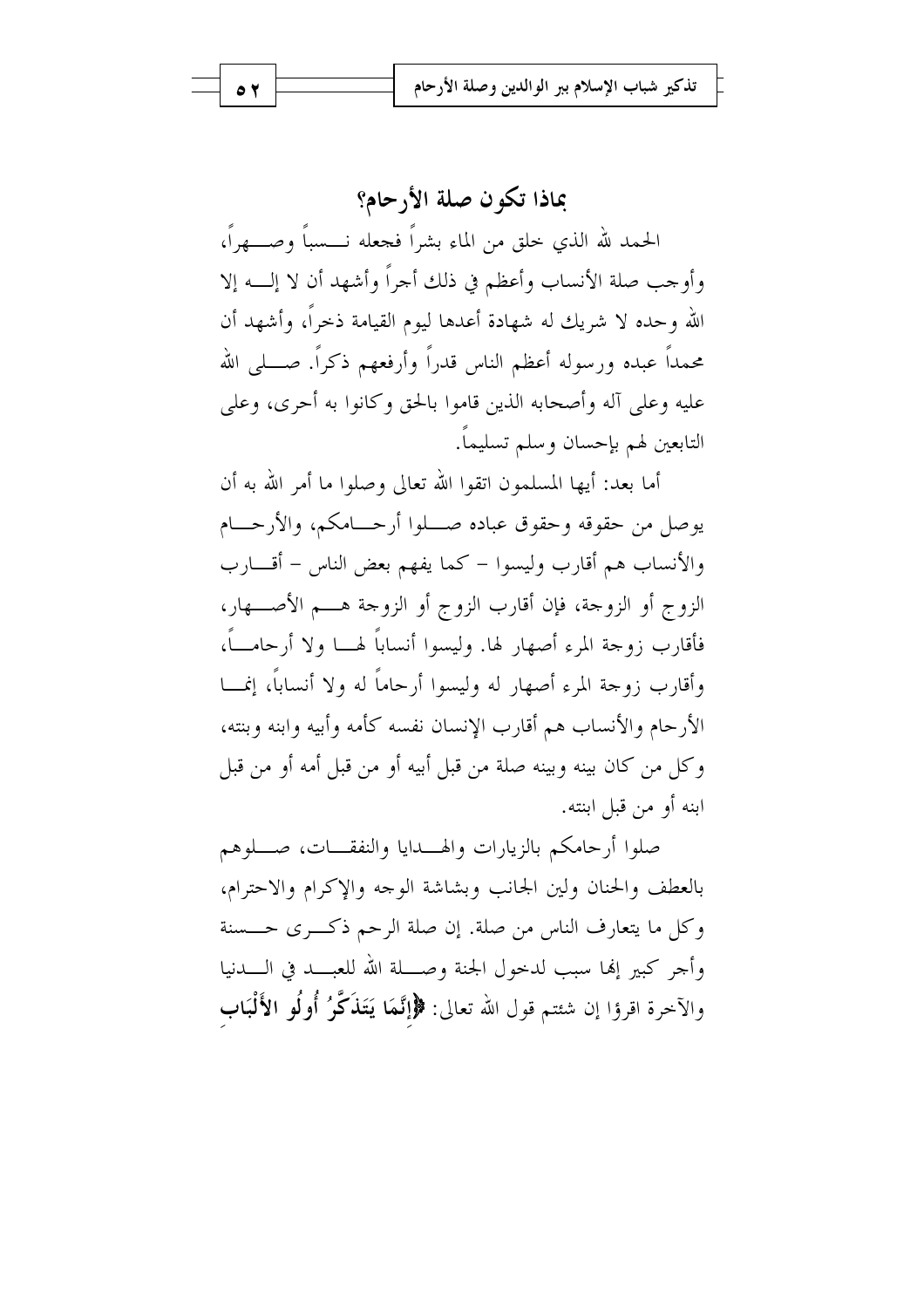\* الَّذِينَ يُوفُونَ بِعَهْدِ اللهِ وَلا يَنْقُضُونَ الْمِيثَــاقَ \* وَالَّـــذِينَ يَصلُونَ مَا أَمَرَ اللهُ به أَنْ يُوصَلَ وَيَخْشَوْنَ رَبَّهُمْ وَيَخَافُونَ سُوءَ الْحسَاب \* وَالَّذينَ صَبَرُوا ابْتغَاءَ وَجْه رَبِّهِمْ وَأَقَامُوا الصَّلاةَ وَأَنْفَقُوا ممَّا رَزَقْنَاهُمْ سرًّا وَعَلانيَةً وَيَدْرَءُونَ بِالْحَسَنَة السَّيِّئَةَ أُولَئكَ لَهُمْ عُقْبَى الدَّارِ \* جَنَّاتُ عَدْن يَدْخُلُونَهَا وَمَنْ صَــلَحَ منْ آبَائهمْ وَأَزْوَاجهمْ وَذُرِّيَّاتهمْ وَالْمَلَائكَةُ يَدْخُلُونَ عَلَيْهِمْ منْ كُلِّ بَاب \* سَلامٌ عَلَيْكُمْ بِمَا صَبَرْتُمْ فَنعْمَ عُقْبَى الدَّارِ﴾ ('').

وفي الصحيحين عن أبي أيوب الأنصاري رضى الله عنــــه أن رحلاً قال يا رسول الله أخبرني بما يدخلني الجنة ويباعدني من النار فقال النبي ﷺ لقد وفق أو قال هدي كيف قلت فأعاد الرحل فقال النبي ﷺ "تعبد الله ولا تشرك به شيئاً، وتقيم الصلاة، وتؤتي الزكاة، وتصل ذا رحمك فلما أدبر قال النبي ﷺ إن تمسك بما أمرته به دحل الجنة".

(١) سورة الرعد: الآيات ١٩-٢٤.

۲ ه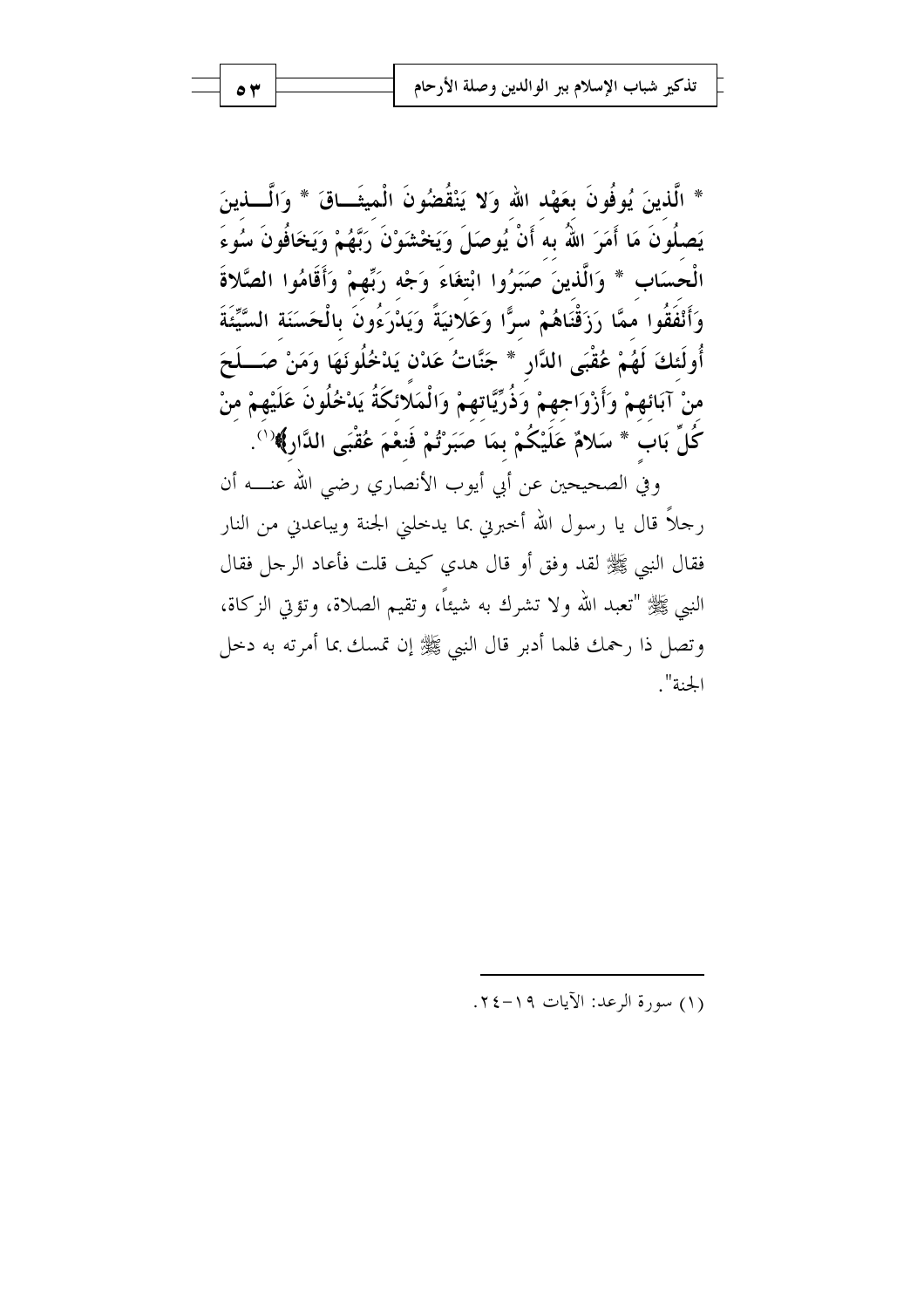(صلة الرحم سبب لطول العمر وكثرة الرزق)

قال النبي ﷺ "من سره أن يبسط له في رزقه وأن ينسأ له في أثره فليصل رحمه" (متفق عليه). وقال ﷺ: "إن الله تعالى خلق الخلق حتى إذا فرغ منهم قامت الرحم فقالت هذا مقام العائذ بك مـــن القطيعة قال الله نعم أما ترضين أن أصل من وصلك وأقطـــع مــــن قطعك. قالت: بلي. قال: فذلك لك".

وقال ﷺ: "الرحم متعلقة بالعرش تقول من وصلني وصله الله ومن قطعين قطعه الله" (متفق عليه). ولقد بين رســــول الله ﷺ أن صلة الرحم أعظم أجراً من العتق ففي الصحيحين عن ميمونــــة أم المؤمنين رضي الله عنها ألها قالت: يا رسول الله أشعرت أين أعتقت وليدني قال: أوفعلت قالت: نعم. قال: أما أنك لو أعطيتها أخوالك كان أعظم لأجرك.

أيها المسلمون إن بعض الناس لا يصل أقاربه إلا إذا وصلوه. وهذا في الحقيقة ليس بصلة فإنه مكافأة، إذ أن المسروءة والفطسرة السليمة تقتضي مكافأة من أحسن غليك قريباً كان أم بعيداً، يقول النبي ﷺ: "ليس الواصل بالمكافئ ولكن الواصل الذي إذا قطعـــت رحمه وصلها" (متفق عليه) فصلوا أرحامكم إن قطعوكم، وستكون العاقبة لكم عليهم، فقد حاء رحل إلى النبي ﷺ فقال: يا رسول الله إن لي قرابة أصلهم ويقطعوني، وأحسن إليهم ويسيئون إلى، وأحلم عليهم ويجهلون على فقال: "إن كنت كما قلت فكأنما تسفهم الملل – أي الرماد الحار – ولا يزال معك من الله ظهير عليم – أي معين

 $\circ$  {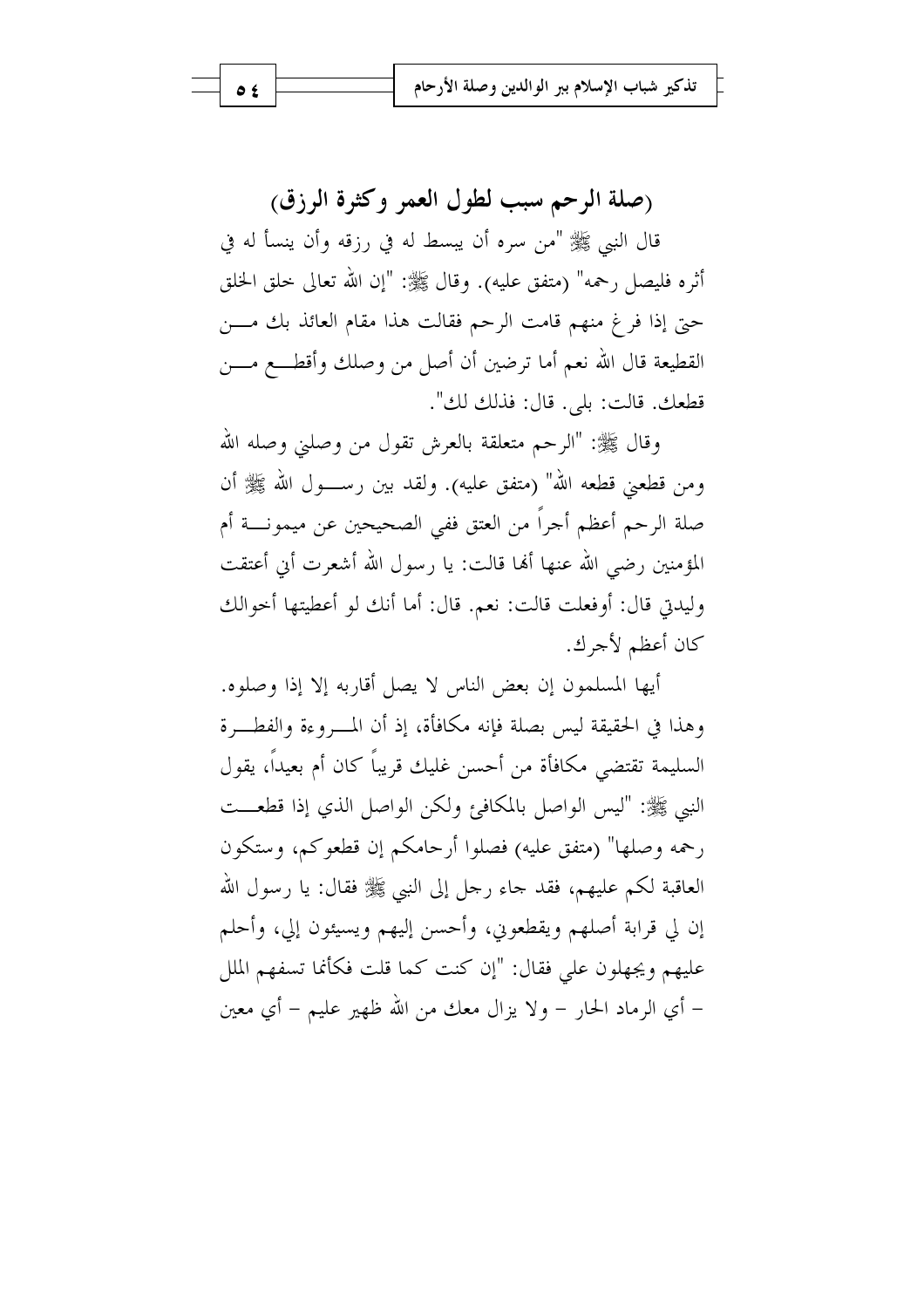عليهم – ما دمت على ذلك" (رواه مسلم). واحذروا أيها المؤمنون من قطيعة الرحم فإلها سب للعنــــة الله وعاقبه الله عز وحل: ﴿فَهَلْ عَسَيْتُمْ إِنْ تَوَلَّيْتُمْ أَنْ تُفْسِدُوا فِسَى الأَرْضِ وَتُقَطِّعُوا أَرْحَامَكُمْ \* أُولَئكَ الَّذينَ لَعَنَهُمُ اللَّهُ فَأَصَمَّهُمْ وَأَعْمَى أَبْصَارَهُمْ﴾ (').

وقال تعالى: ﴿وَالَّذِينَ يَنْقُضُونَ عَهْدَ الله منْ بَعْد ميثَاقَـــه وَيَقْطَعُونَ مَا أَمَرَ اللهُ به أَنْ يُوصَلَ وَيُفْــسدُونَ فـــي الأَرْض أُولَئِكَ لَهُمُ اللَّعْنَةُ وَلَهُمْ سُوءُ الدَّارِ ﴾ (<sup>٢)</sup>.

وقد تكفل الله سبحانه للرحم بأن يقطع من قطعهــــا حــــتى رضيت بذلك وأعلنته، فهي متعلقة بالعرض تقول من قطعني قطعه الله. وعن جبير بن مطعم رضي الله عنه أن النبي ﷺ قال: "لا يدخل الجنة قاطع بعني قاطع رحم" (متفق عليه).

وأعظم القطيعة قطيعة الوالدين ثم من كان أقرب فأقرب من القرابة ولهذا قال النبي ﷺ: "ألا أنبئكم بأكبر الكبائر ثلاث مـــرات قلنا بلي يا رسول الله قال: الإشراك بالله وعقوق الوالدين" سبحان الله ما أعظم عقوق الوالدين ما أشد إثمه إنه يلي الإشراك بالله تعالى إن عقوق الوالدين قطع برهما والإحسان إليهما وأعظم من ذلك أن يتبع قطع البر والإحسان بالإساءة والعدوان سواء بطريق مباشر أم

- (١) سورة محمد آية: ٢٢-٢٣.
	- (٢) سورة الرعد آية ٢٥.

ه ه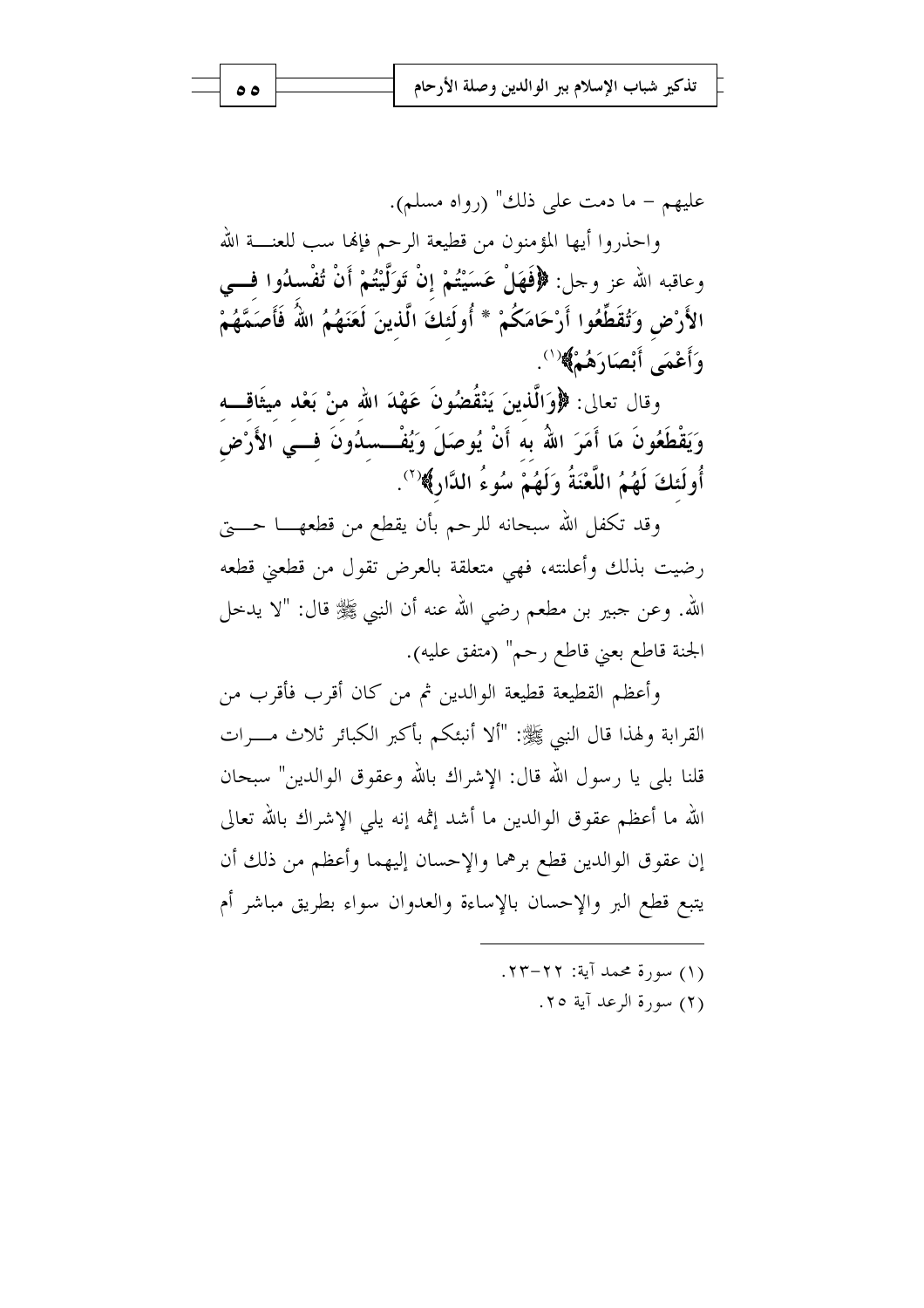غير مباشر. ففي الصحيحين عن عبد الله بن عمرو رضي الله عنهما أن النبي ﷺ قال: "من الكبائر شتم الرجل والديه قالوا: يا رسول الله وهي يشتم الرجل والديه؟ قال: نعم يسب أبا الرجل فيسب أبساه ويسب أمه فيسب أمه". استبعد الصحابة رضي الله عنهم أن يشتم الرجل والديه مباشرة، ولعمر الله إنه لبعيد لأنه ينافى المروءة والذوق السليم فبين النبي ﷺ أن ذلك قد لا يكون مباشرة ولكن يكون عن طريق التسبب بأن يشتم الرحل والدي شخص فيقابلـــه ويـــشتم والديه. وعن علي بن أبي طالب رضي الله عنه قال: حدثني رسول الله ﷺ بأربع كلمات: "لعن الله من ذبح لغير الله لعن الله من لعـــــن والديه لعن الله من آوى محدثاً لعن الله من غير منار الأرض" (رواه مسلم).

فيا عباد الله يا من آمنوا بالله ورسوله انظروا في حالكم انظروا في أقاربكم هل قمتم بما يجب لهم عليكم من صلة هل ألنــــتم لهــــم الجانب هل أطلقتم الوجوه لهم وهل شرحتم الصدور عند لقـــائهم هل قمتم بما يجب لهم من محبة وتكريم واحترام هــــل زرتمــــوهم في صحتهم تودداً وهي عدتموهم في مرضهم احتفاء وسؤالاً هل بذلتم ما يجب بذله لهم من نفقة وسداد حاجة فلننظر.

إن من الناس من لا ينظر إلى والديه اللذين أنجباه وربيساه إلا نظرة احتقار وسخرية وازدراء يكرم امرأته ويهين أمـــه ويقـــرب صديقه ويبعد أبه إذا جلس عند والديه فكأنه على جمسر يسستثقل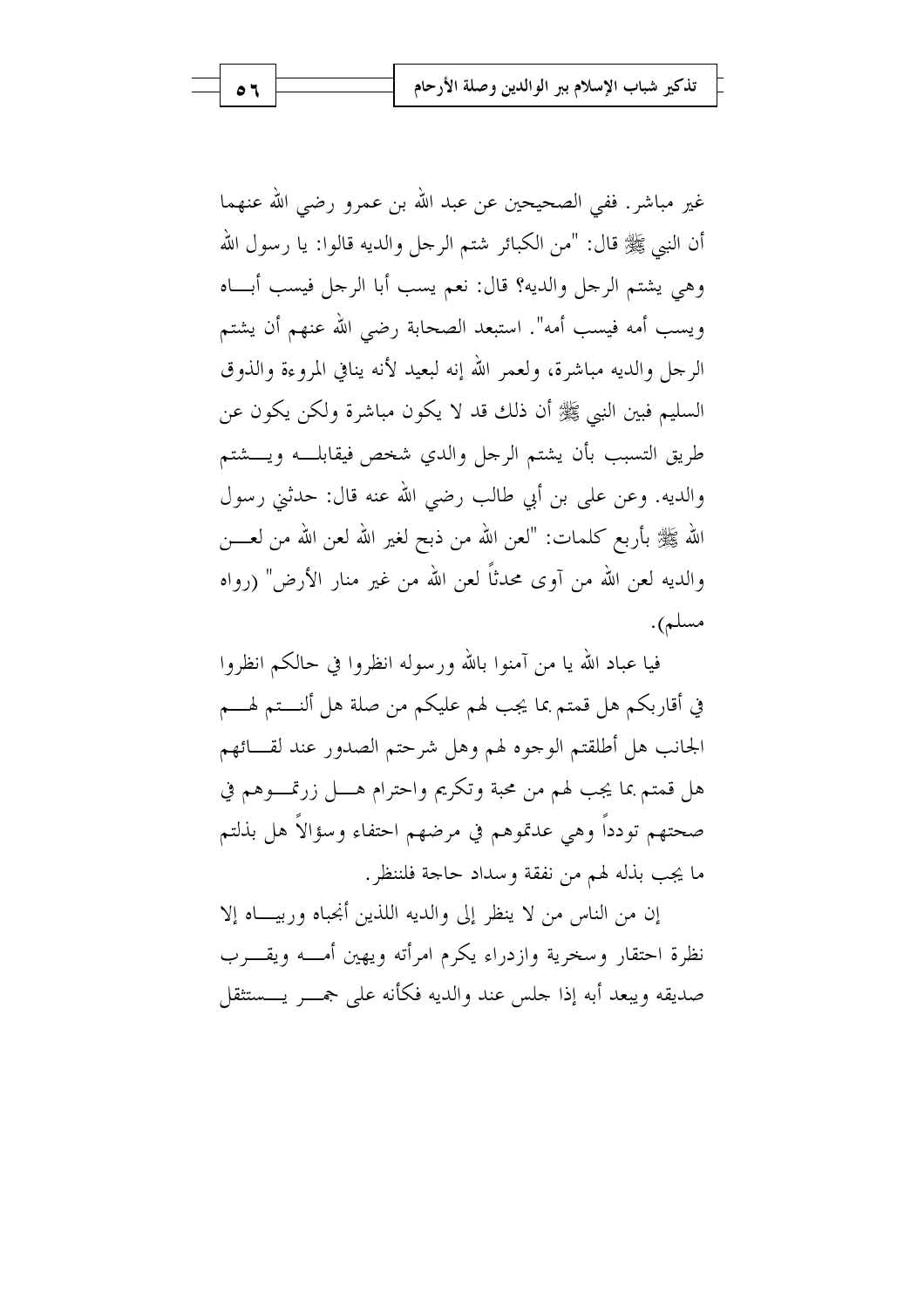الجلوس ويستطيل الزمن، اللحظة عنـــهما كالـــساعة أو أكثـــر لا يخاطبهما إلا ببطء وتثاقل ولا يفضى إليهما بسر ولا أمر مهم قـــد حرم نفسه لذة البر وعاقبته الحميدة. وإن من الناس من لا ينظر إلى أقاربه نظرة قريب لقريبه ولا يعاملهم معاملة تليق بمم يخاصمهم في أقل الأمور ويعاديهم في أتفه الأشياء ولا يقوم بواحب الصلة لا في الكلام ولا في الفعال ولا في بذل المال تجده مثرياً وأقاربه محساويج فلا يقوم بصلتهم بل قد يكونون ممن تجب نفقتهم عليه لعجزهم عن التكسب وقدرته على الإنفاق عليهم فلا ينفق وقد قال أهل العلم كل من يرث شخصاً من أقاربه فإنه تجب عليه نفقته إذا كان محتاجاً عاجزاً عن التكسب وكان الوارث قادراً على الإنفاق لأن الله تعالى يقول:

# ﴿وَعَلَى الْوَارِثِ مِثْلُ ذَلِكَ﴾ ``.

أي مثل ما على الوالد من الإنفاق فمن بخل بما يجب عليه من هذا الإنفاق فهو آثم محاسب عليه يوم القيامة سواء طلبه المسستحق منه أم استحيا و سكت.

عباد الله اتقوا الله تعالى وصلوا أرحـــامكم واحـــذروا مـــن قطيعتهم واستحضروا دائماً ما أعد الله تعالى للواصلين من الثــواب وللقاطعين من العقاب واستغفروا الله إنه هو الغفور الرحيم``.

> (١) سورة البقرة من آية ٢٣٣. (٢) خطب الشيخ محمد الصالح العثيمين ص٥٠٥.

 $\circ$   $\vee$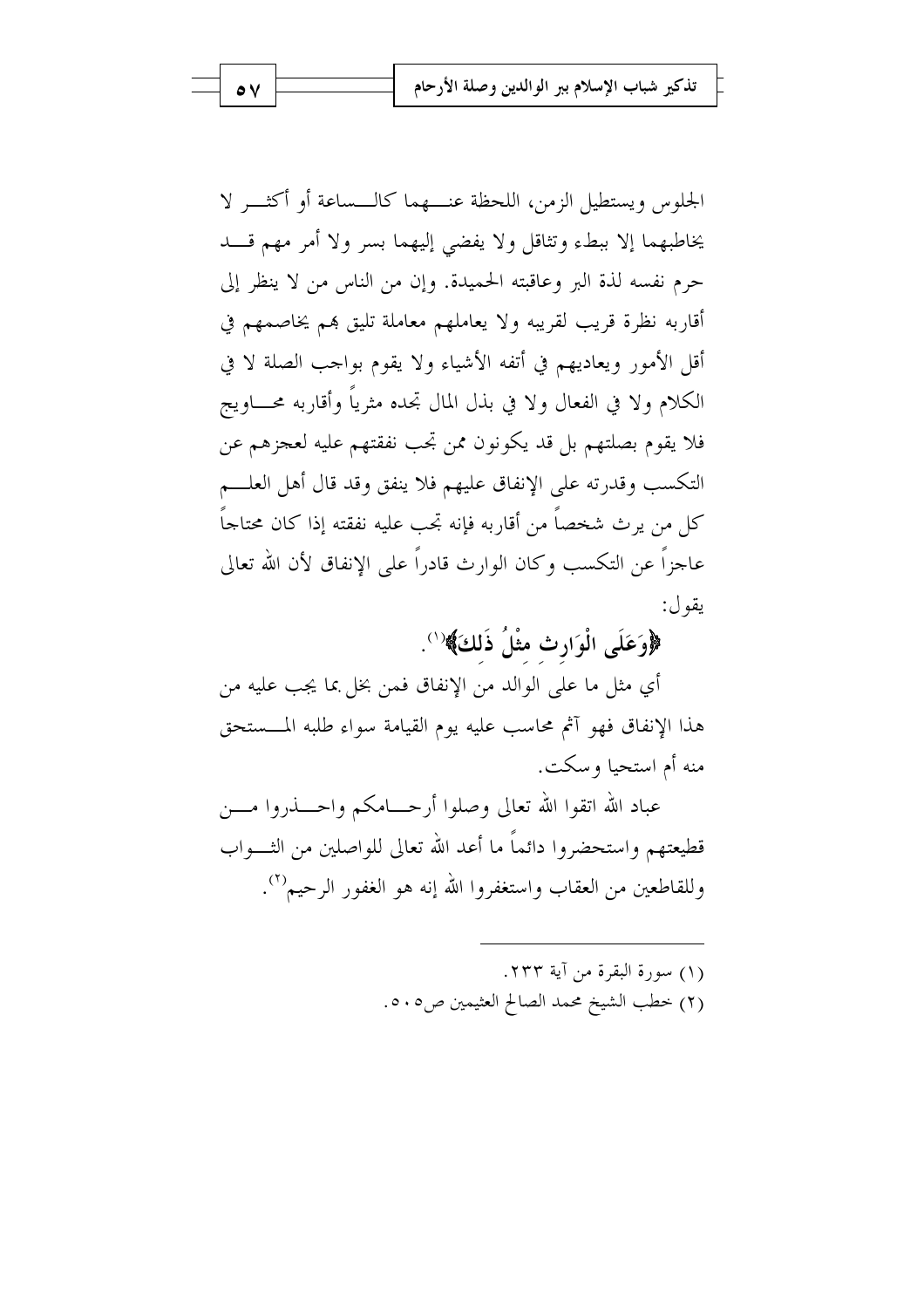# حقوق الأقارب

للقريب الذي يتصل بك في القرابة كالأخ والعـــم والخـــال وأولادهم وكل من ينتمي إليك بصلة فله حق هذه القرابة بحـــسب قربه قال الله تعالى: ﴿وَآتِ ذَا الْقُوْبَى حَقَّهُ﴾(``.

وقال: ﴿وَاعْبُدُوا اللَّهَ وَلا تُشْرِكُوا به شَيْئًا وَبِالْوَالِّــدَيْنِ إحْسَانًا وَبِذِي الْقُرْبَيِ﴾(``.

فيجب على كل قريب أن يصل قريبه بالمعروف ببذل الجساه والنفع البدني والنفع المالي بحسب ما تتطلبه قوة القرابسة والحاجسة وهذا ما يقتضيه الشرع والعقل والفطرة.

وقد كثرت النصوص في الحث على صلة الرحم وهو القريب والترغيب في ذلك ففي الصحيحين عن أبي هريرة أن النبي ﷺ قال: "إن الله حلق الخلق حتى إذا فرغ منهم قامت الرحم فقالت هــــذا مقام العائذ بك من القطيعة فقال الله نعم أما ترضين أن أصل مــــن وصلك وأقطع من قطعك. قالت: بلي. قال: فذلك لك" ثم قــال رسول الله ﷺ: اقرأوا إن شئتم ﴿فَهَلْ عَــسَيْتُمْ إِنْ تَــوَلَّيْتُمْ أَنْ تُفْسدُوا في الأَرْضِ وَتُقَطِّعُوا أَرْحَامَكُمْ \* أُولَئكَ الَّذينَ لَعَنَهُمُ اللَّهُ فَأَصَمَّهُمْ وَأَعْمَى أَبْصَارَهُمْ﴾( ؓ).

وقال النبي ﷺ: "من كان يؤمن بالله واليوم الآخــــر فليــــصل

(١) سورة الإسراء آية ٢٦. (٢) سورة النساء آية ٣٦. (٣) سورة محمد آية ٢٢-٢٣.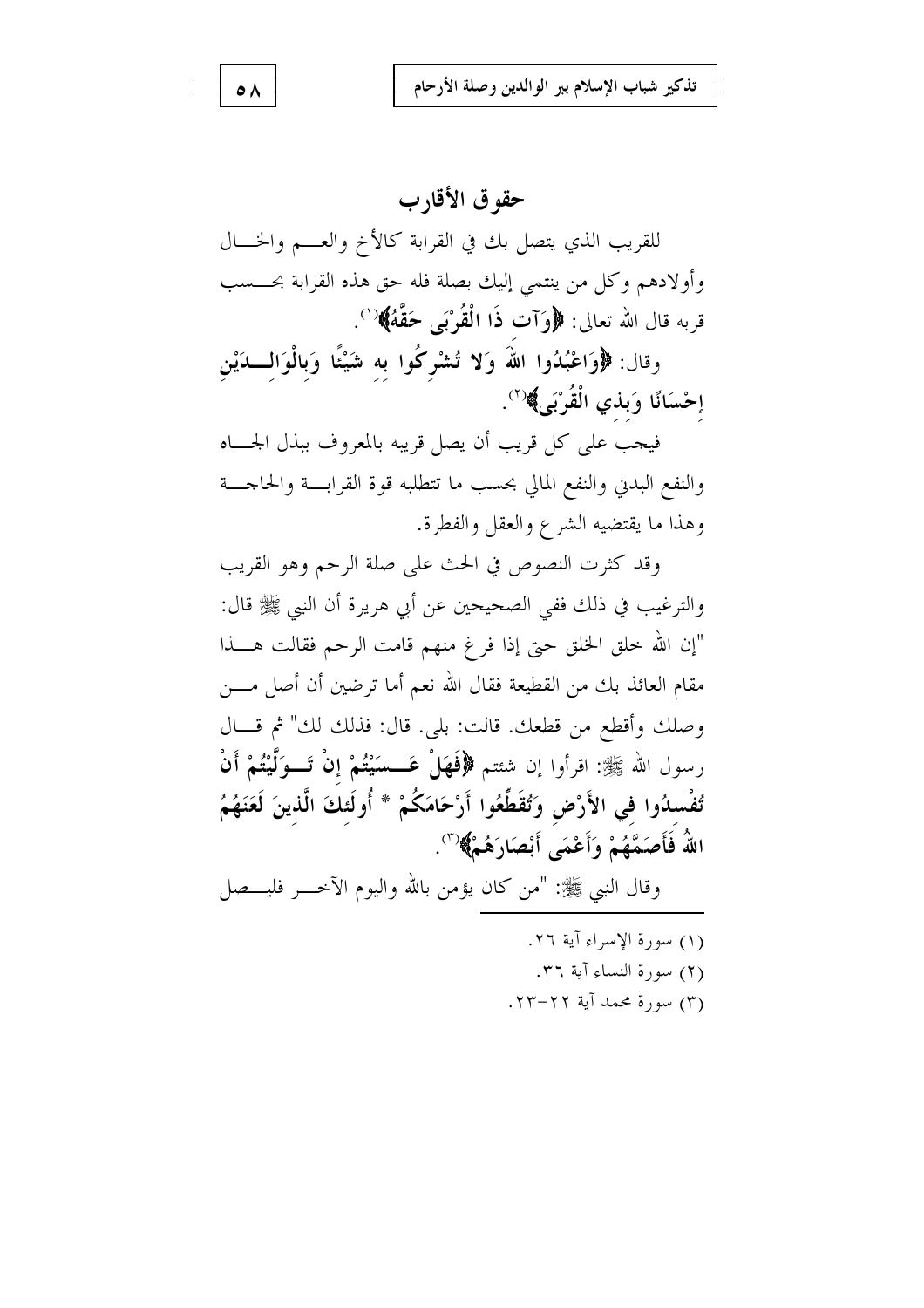$(1)^{11}$ do,

وكثير من الناس مضيعون لهذا الحق مفرطون فيه تجد الواحد منهم لا يعرف قرابته بصلة لا بالمال ولا بالجاه ولا بالخلق تمسضي الأيام والشهور ما رآهم ولا قام بزيارتهم ولا تودد إليهم بمدية ولا دفع عنهم ضرورة أو حاجة بل ربما أساء إليهم بالقول أو بالفعل أو بالقول والفعل جميعاً يصل البعيد ويقطع القريب.

ومن الناس من يصل أقاربه إن وصلوه ويقطعهم إذا قطعــوه وهذا ليس بواصل في الحقيقة وإنما هو مكافئ للمعروف بمثله وهو حاصل للقريب وغيره فإن المكافأة لا تختص بالقريب. والواصــــل حقيقة هو الذي يصل قرابته لله ولا يبالي سواءَ وصلوه أم لا، كما في صحيح البخاري عن عبد الله بن عمرو بن العاص أن الــــنبي ﷺ قال: "ليس الواصل بالمكافئ ولكن الواصل الذي إذا قطعت رحمسه وصلها". وسأله رجل فقال يا رســـول الله إن لي قرابـــة أصــــلهم ويقطعونني وأحسن إليهم ويسيئون إلى وأحلم عنهم ويجهلون على فقال النبي ﷺ: "لئن كنت كما قلت فكأنما تسفهم المل ولا يسزال معك من الله ظهير عليهم ما دمت علي ذلك" رواه مسلم.

ولو لم يكن في صلة الرحم إلا أن الله يصل الواصل في الدنيا والآخرة فيمده بالرحمة وييسر له الأمور ويفرج عنه الكربات مع ما في صلة الرحم من تقارب الأسرة وتوادهم وحنو بعــضهم علـــي

(۱) رواه البخاري ومسلم.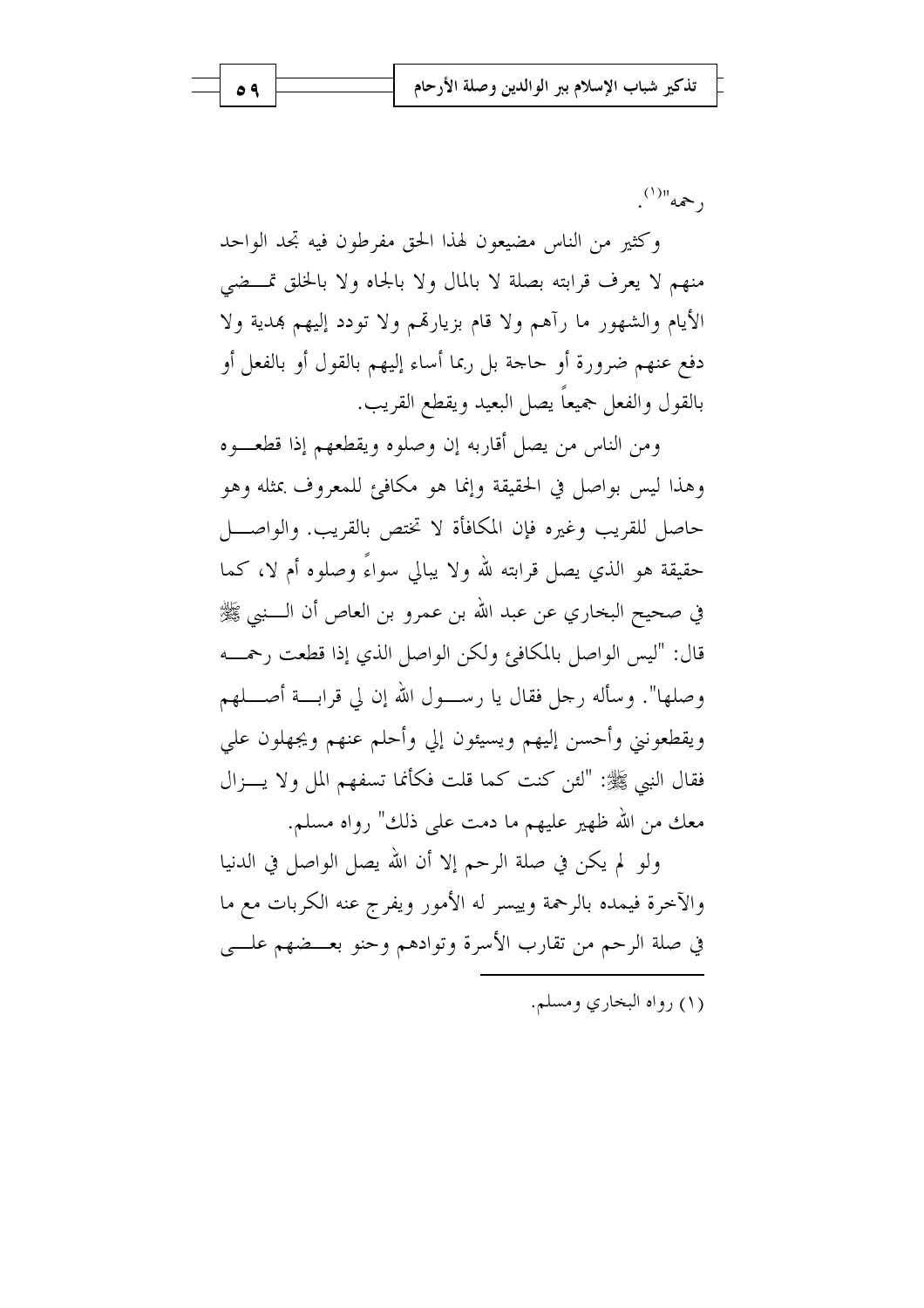| تذكير شباب الإسلام ببر الوالدين وصلة الأرحام ل |  |  |
|------------------------------------------------|--|--|
|                                                |  |  |

بعض ومعاونة بعضهم بعضاً في الشدائد والسرور والبهجة الحاصلة بذلك كما هو مجرب معلوم. وكل هذه الفوائد تنعكس حينما تحل القطيعة ويحصل التباعد<sup>(١)</sup>.

٦.

<sup>(</sup>١) حقوق دعت إليها الفطرة وقررتما الشريعة للشيخ محمد الصالح العثيمين  $.7 - 11$ ص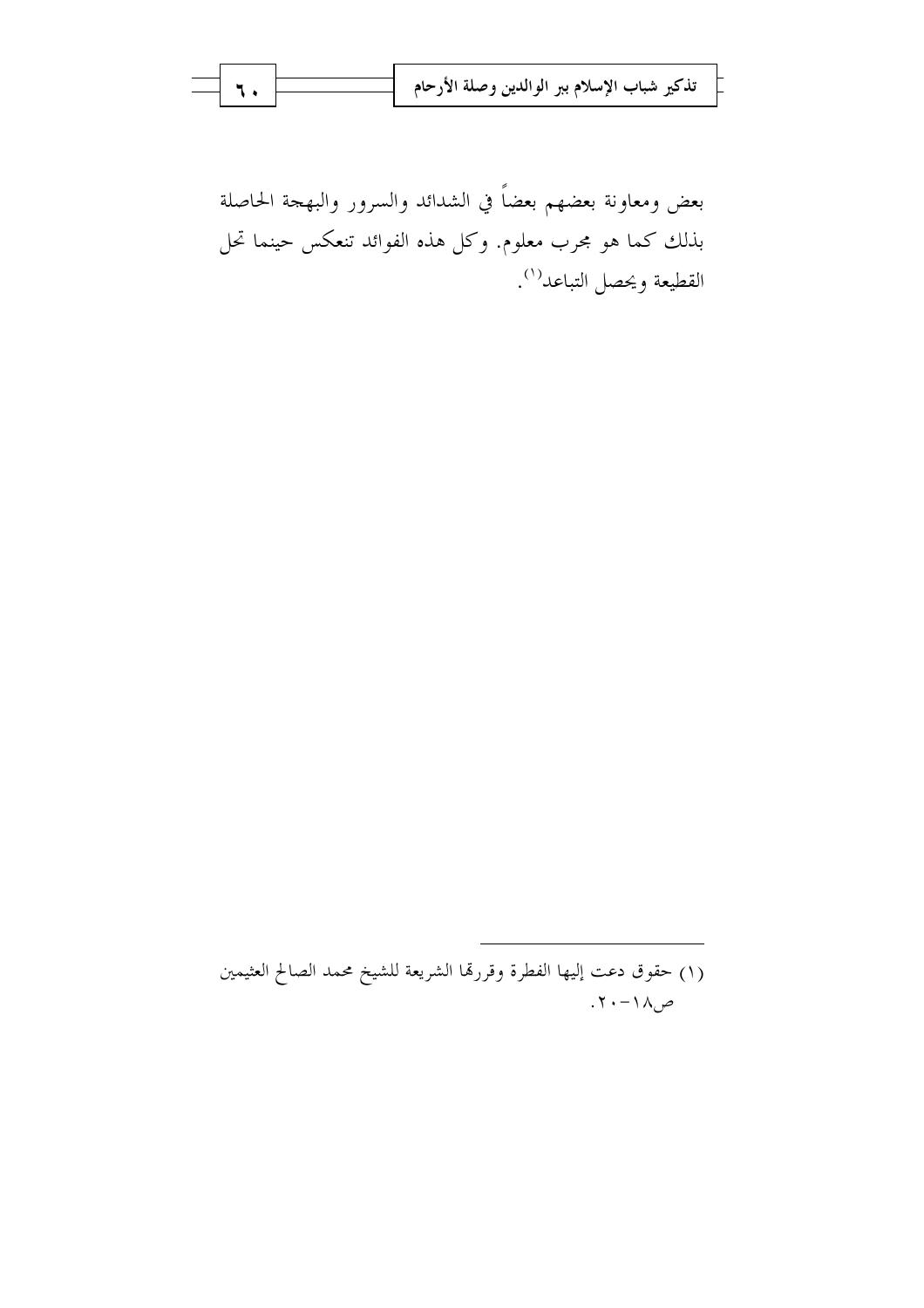تذكير الأنام بشأن صلة الأرحام بقلم الشيخ عبد الله بن صالح القصير عضو الوعظ والإرشاد بمركز الدعوة برئاسة إدارات البحوث العلمية والإفتاء والدعوة والإرشاد

> بسم الله الرحمن الرحيم مقدمة

الحمد لله الملك القدوس السلام أمر بصلة الأرحام وجعلها من خصال أهل الإسلام الذين وعدهم الجنة دار السلام وأصلى وأسلم على نبينا محمد أتقى الناس لربه وأوصلهم لرحمه صــــلى الله عليــــه وعلى آله وأصحابه الذين آمنوا به وعزروه ونصروه واتبعوا النسور الذي أنزل معه أولئك هم المفلحون وسلم تسليماً.

أ**ما بعد**: فإن صلة الرحم حاجة فطرية ضـــرورة احتماعيـــة تقتضيها الفطرة الصحيحة وتميل إليها الطباع السليمة فإنه يتم هما الأنس وتنتشر بواسطتها المحبة وتسود المودة وهي دليـــل الكـــرم وعلامة المروءة تكسب الشخص والعشيرة عزة وهيبة وقوة ومنعسة وفوق ذلك فإنها من أنفس القرب وأجل الطاعات وأعلاها مترلسة وأعظمها بركة وأعمها نفعاً في الدنيا والآخرة ولذلك يتنافس فيها الكرام أولوا الأحلام ويتظاهر بقطيعتها اللئام سفهاء الأحلام مع أن قطيعتها من أفظع أنواع المعاصي قبحاً وأخطرها شؤماً وأســـرعها عقوبة وأسوئها عاقبة في العاجل والآحل. ومع ذلك فإن كثيراً من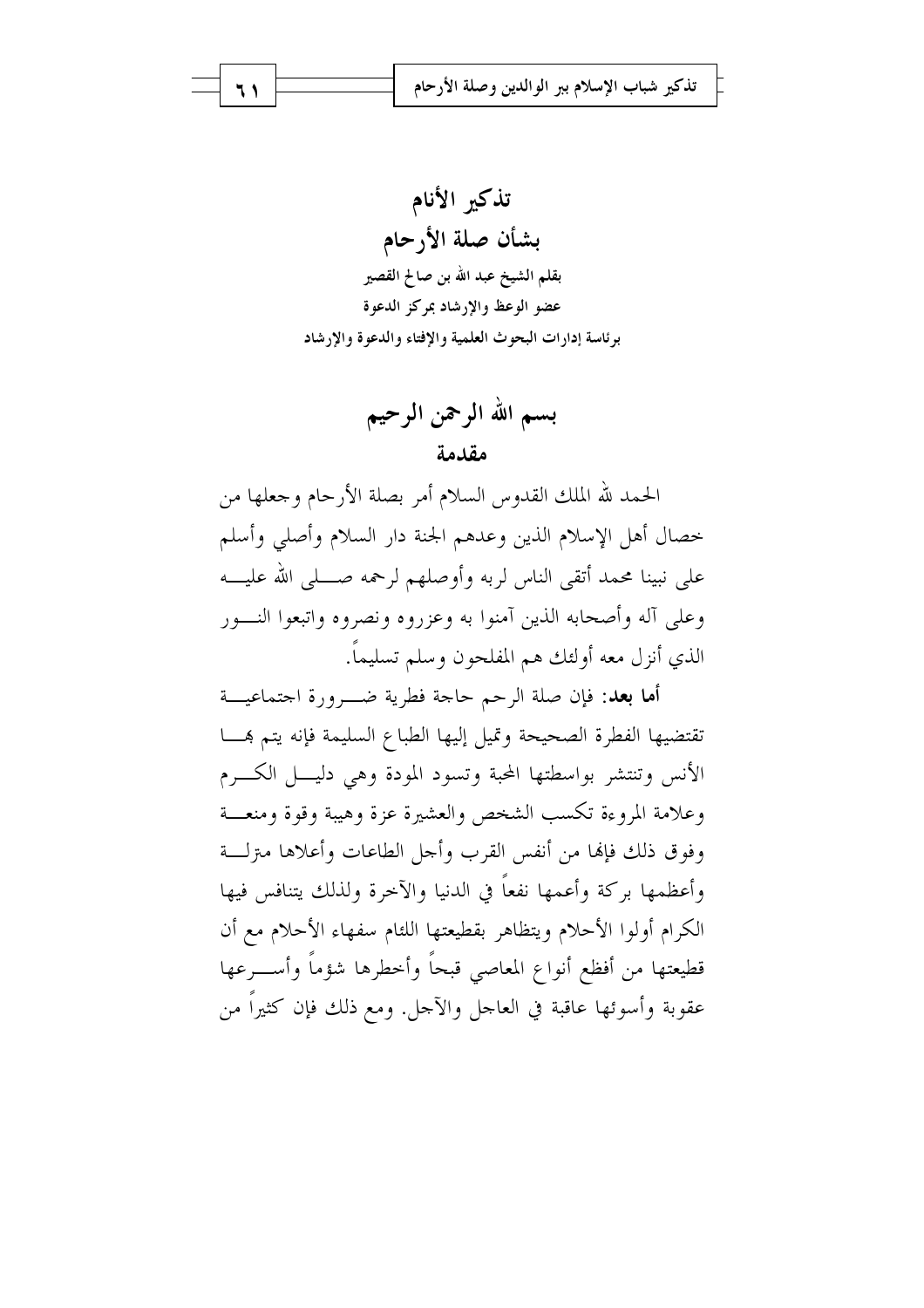الناس في هذا الزمن قد قصروا في صلتها وتظاهروا بقطيعتها جهلاً بحكمها وغفلة عن حكمها أو نسياناً لحقها وقماوناً بخطر قطيعتـــها ونسبة من الذين يقومون بشيء من الصلة إنما يفعلون ذلك من باب المجاملة أو على سبيل المكافأة ومع ألهم على شيء من الخير إلا أنــــه يفوقمم حير كثير وأجر كبير فقد قال صلى الله عليه وسلم: "إنمـــا الأعمال بالنيات وإنما لكل امرئ ما نوى" [متفق عليه]. لذا رأيت أنه من الضروري التذكير بمذا الواحب العظيم والتنبيه بخــصوصه لتقسيم النيات وتصلح الأعمال وتتنوع الصلة وتعم وتتسع فكتبت هذه النبذة – المباركة إن شاءِ الله – عملاً بما كان يأخذه صلى الله عليه وسلم على أصحابه عند البيعة وهو "النصح لكـــل مــــسلم" وطمعاً في النفع بالتذكير فقد قال تعالى: ﴿وَذَكَّوْ ۚ فَإِنَّ الْمَسْلِّكُورَى تَنْفَعُ الْمُؤْمِنينَ﴾ [الذاريات: ٥٥] وأسأل الله تعالى بأسمائه الحسني وصفاته العلى أن ينفع لها من كتبها وقرأها وسمعها وسعى في نشرها لتعم فائدتها إنه سميع قريب مجيب كريم آمين.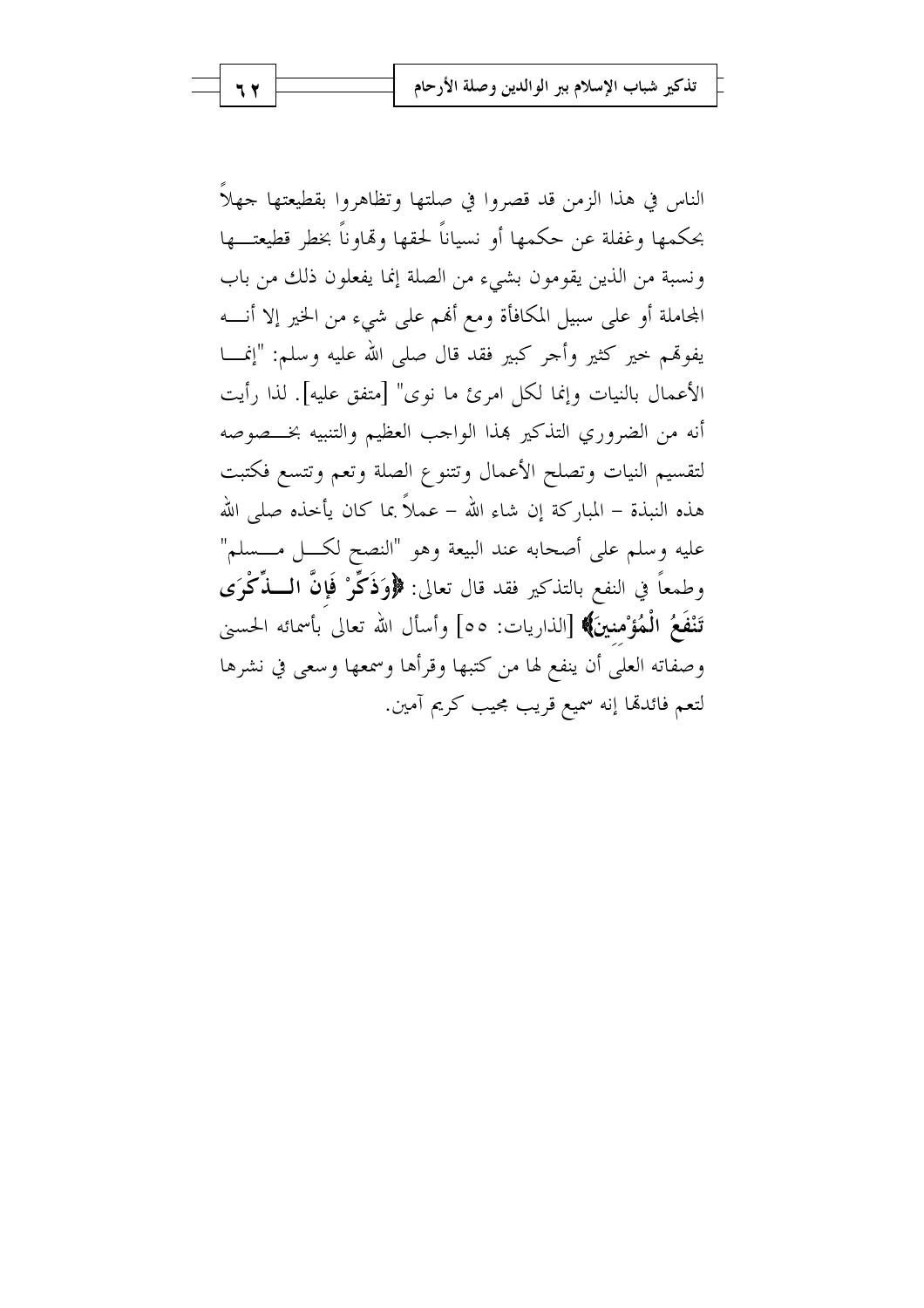تعريف ذوي الأرحام

الأرحام جمع رحم وهو في الأصل مكان تكون الجنين في بطن أمه ثم استعير لقبا للقرابة مطلقاً لكوفمم خارجين من رحم واحـــدة ولأنه من دواعي التراحم بين الأقرباء فصار اسماً لكافسة أقسارب الشخص كأبيه وأمه وأخيه وأخته وابنه وبنته وكل من بينه وبينهم صلة من هذه الجهات كالأجداد والجدات وإن علو والأبناء والبنات وإن نزلوا والإحوان والأحوات والأعمام والعمسات والأخسوال والخالات وأبناء الجميع سواء كان الواحد منهم قريباً مباشراً أو غير مباشر محرماً أو غير محرم كل له من الصلة بحسب متزلتــه وحالــه وحاجته. ولما كانت الرحم داعية للتراحم وأصل الناس من رحـــم واحدة قال تعالى مذكراً بذلك: ﴿ لَمَّا أَيُّهَا النَّاسُ اتَّقُوا رَبَّكُمُ الَّذِي خَلَقَكُمْ منْ نَفْسٍ وَاحِدَةٍ وَخَلَقَ مِنْهَا زَوْجَهَا وَبَــتَّ مِنْهُمَــا رجَالاً كَثيرًا وَنسَاءً وَاتَّقُوا اللهُ الَّذي تَسَاءَلُونَ به وَالأَرْحَامَ إنَّ اللَّهُ كَانَ عَلَيْكُمْ رَقِيبًا﴾ (').

فذكر سبحانه أن أصل الخلق من أب واحد وأم واحدة وذكر به ليعطف بعضهم على بعض ويحثهم على ضعفائهم وأخــــبر أنــــه سبحانه مراقب لجميع أحوالهم وأعمالهم وفي ذلك إرشاد بمراقبسة الرقيب سبحانه وعدم الغفلة عن حقه وحقوق عباده ومن ذلـــك مراعاة حق صلة الأرحام لاسيما عند الحاجة ولذلك كان صلى الله

(١) سورة النساء آية ١.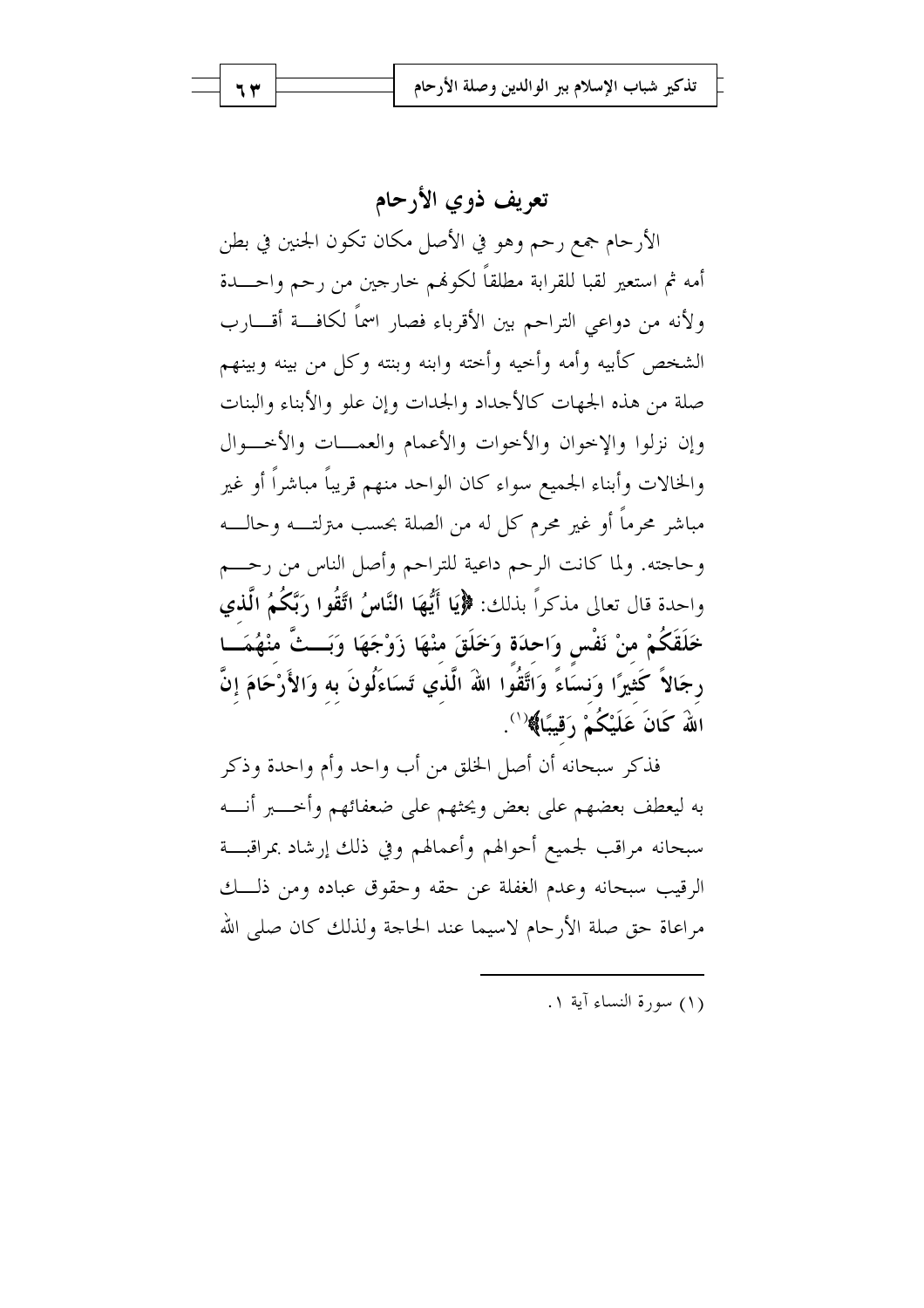عليه وسلم يذكر هذه الآية عند الحاجة ليحث الناس على مواســاة أهلها بالصدقة عطفاً عليهم ورغبة في ثواب صلتهم كما ثبـــت في صحيح مسلم عن جرير بن عبد الله رضي الله عنهما قال: كنا عند رسول الله ﷺ في صدر النهار قال فجاءه قوم حفاة عــــراة مجتــــابي النمار أو العباء متقلدي السيوف عامتهم من مضر بل كلهم مـــن مضرٍ. فتمعر وجه رسول الله ﷺ لما رأى هِم من الفاقة فـــدخل ثم خرج فأمر بلالاً فأذن وأقام فصلى ثم خطب فقال: ﴿يَا أَيُّهَا النَّاسُ اتَّقُوا رَبَّكُمُ الَّذي خَلَقَكُمْ منْ نَفْــس وَاحـــدَة...﴾ إلى آحـــر الحديث في ذكر حطبته ﷺ وحثه الناس على الصدقة عليهم قسال النووي رحمه الله وسبب قراءة هذه الآية ألها أبلغ في الحـــث علــــى الصدقة عليهم ولما فيها من تأكد الحق لكوفمم إحسوة. فالتـــذكير بأصل النسب ورابطة القرابة بسببه مما يدعو إلى الصلة ويسدفع إلى التعاطف والجود بالخير ولذلك قال ﷺ: "تعلموا من أنسابكم مـــا تصلون به أرحامكم"<sup>(۱)</sup>.

(۱), واه الترمذي وقال هذا حديث غريب.

۶ م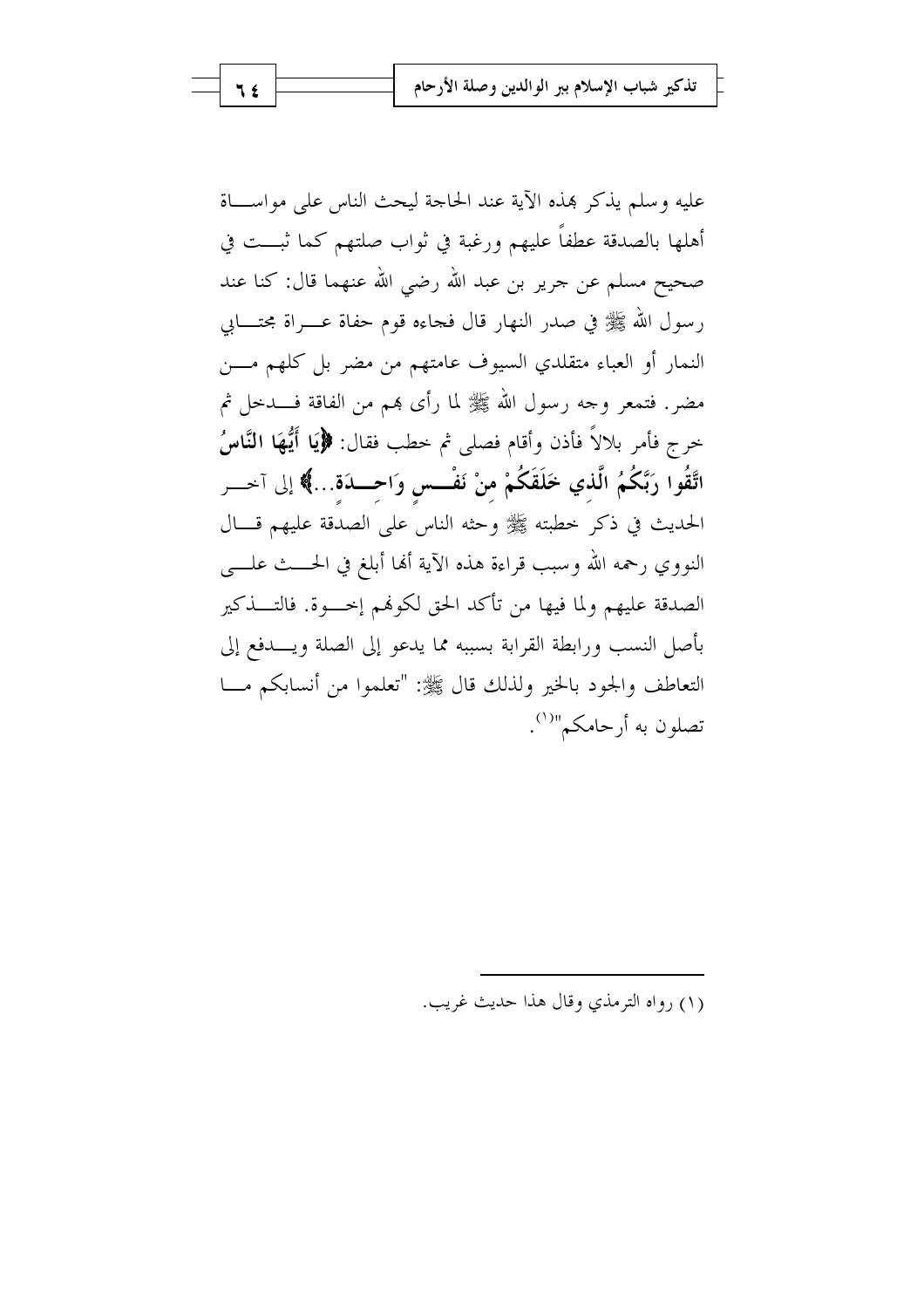معنى صلة الرحم

يقال وصل رحمه يصلها وصلاً إذا أحسن إلى ذوي رحمه أي قرابته من جهة النسب أو الصهر، كأنه بالإحسان يصل ما بينــــهم وبينه من علاقة القرابة والصهر قال تعالى:

﴿وَاعْبُدُوا اللَّهَ وَلا تُشْرِكُوا به شَيْئًا وَبِالْوَالدَيْنِ إحْـــسَانًا وَ**بِذِي الْقُرْبَيِ﴾**(') الآية.

فتحصل صلة الرحم بالإحسان إليهم بما تيسر مـــن أنـــواع الإحسان قال ابن أبي جمرة: تكون صلة الرحم بالمال وبالعون على الحاجة وبدفع الضرر وبطلاقة الوحه وبالدعاء. وقال القرطبي: تجب مواصلتها يعني "الرحم" بالتوادد والنتاصح والعسدل والإنسصاف والقيام بالحقوق الواجبة والمستحبة والنفقة على القريــب وتفقــد أحوالهم والتغافل عن زلاقم.

ومن صلة الرحم ابتداء زيارتهم وتتأكد عند المرض أو الحاجة، ومنها تقديمهم على غيرهم في إجابة دعوتهم والبداءة هم في الدعوة والضيافة – عند قرهم أو كون ذلك لا يشق عليهم ولا يجرحهم – وكذلك إيثارهم بالإحسان والصدقة والهدية على مسن سواهم ودعوهم وتوجيههم إلى الخير قبل جميع الناس تحقيقاً لقوله تعـــالى: ﴿وَأَنْذَرْ عَشْيَرَتَكَ الأَقْرَبِينَ﴾(`` وإقتداء بالنبي ﷺ في تطبيق هــــذه الآية حين دعا قرابته وعشيرته فأنذرهم وحثهم علــبي أن ينقـــذوا

- (١) سورة النساء آية ٣٦.
- (٢) سورة الشعراء آية ٢١٤.

ه ۲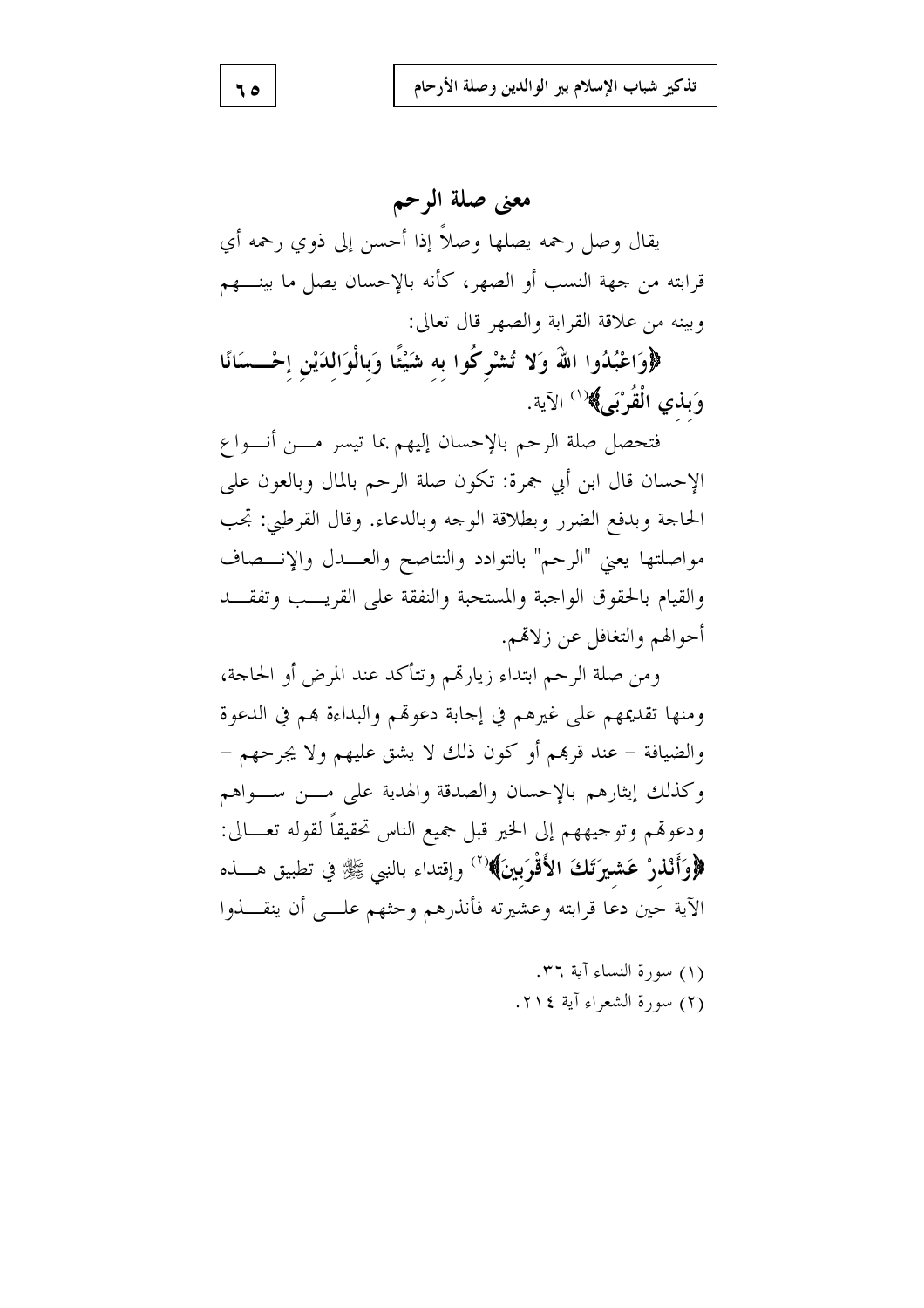أنفسهم من النار وأحبرهم أنه لن يغنى عنهم مــــن الله مـــــن شــــيئاً فنصيحتهم أوجب من نصيحة غيرهم في الأولوية خصوصاً عنـــد فعلهم للمنكر أو تقصيرهم في المعروف وذلك بحسب الاستطاعة.

ومن صلتهم التلطف بمم ولين الجانب معهم وإظهار محبتهم والاجتهاد في إيصال كفايتهم وخصوصاً – عند فقـــرهم وســــد حاجتهم وبذل المعروف لهم بطيب نفس وانشراح صدر. وكذلك المبادرة إلى صلحهم عند اختلافهم والتأليف بينهم وإعانتهم علـــى البر والتقوى وتحذيرهم من الإثم والبغي والعدوان وكل ما يؤدي إلى القطيعة وفساد الدين وإفساد ذات البين.

والمعنى الجامع للصلة: أَهَا إيصال ما أمكن من الخير إلـــيهم ودفع ما أمكن من الشر عنهم بحسب الوسع والطاقة ولكل شخص منهم بحسب مىزلته وحاله ومناسبة صلته وتيسر ذلك فقــد قــال تعالى: ﴿لا يُكَلِّفُ اللَّهُ نَفْسًا إلا وُسْعَهَا﴾ (''.

(١) سورة البقرة آية ٢٨٦.

٦٦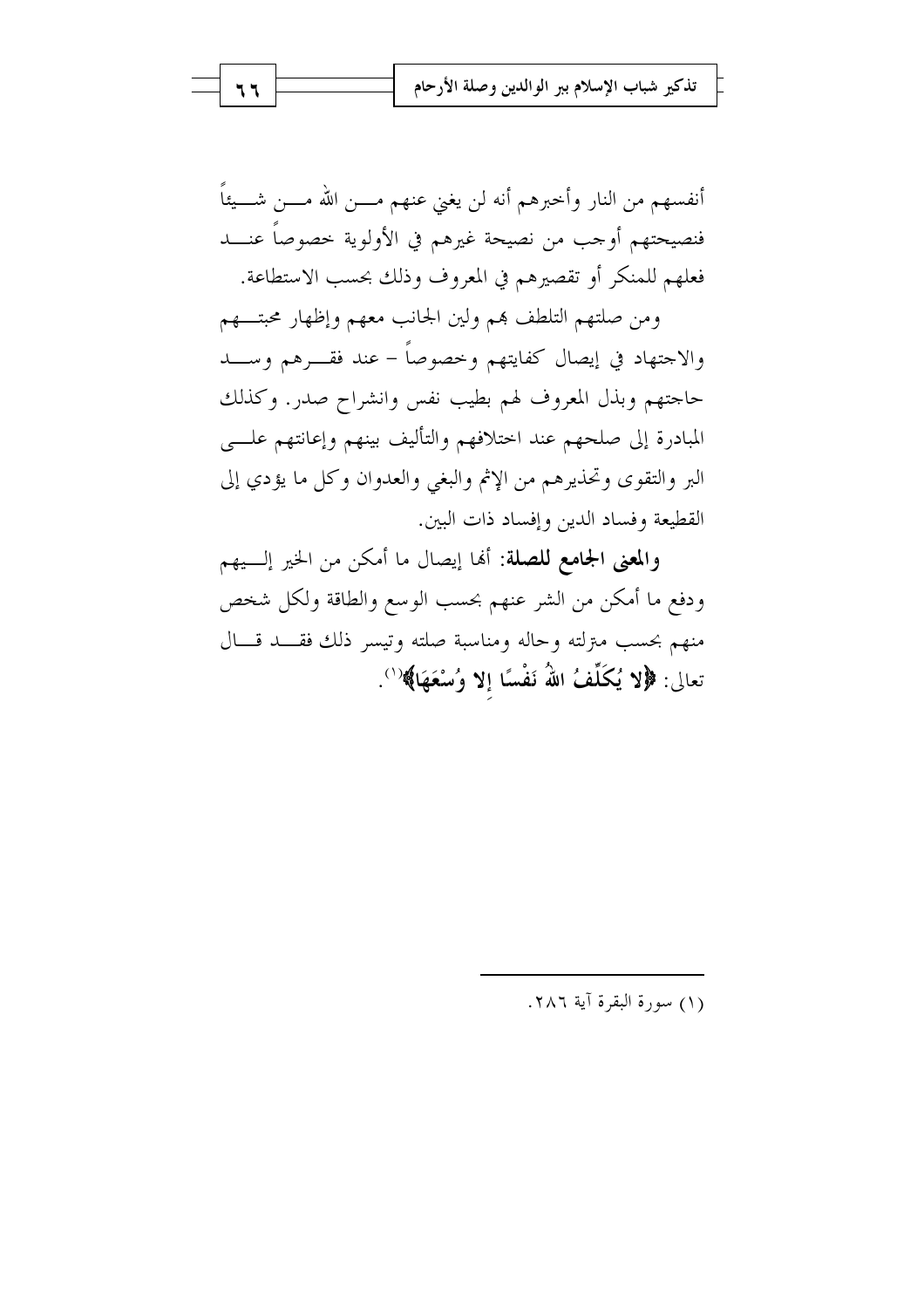٦٧

العناية بصلة الرحم في الكتاب والسنة لصلة الرحم عناية عظيمة وأهمية وأولوية في الذكر من بـــين سائر الأعمال الصالحة يقول تعالى:

﴿وَأُولُو الأَرْحَامِ بَعْضُهُمْ أَوْلَى بِبَعْضٍ في كتَابِ الله منَ الْمُؤْمنينَ وَالْمُهَاجرينَ﴾(١).

وجعل الله تعالى الوصية بصلة الأرحام قرينة الوصية بالتقوى فقال تعالى: ﴿وَاتَّقُوا اللَّهَ الَّذي تَسَاءَلُونَ به وَالأَرْحَامَ﴾(``.

أي اتقوا الله تعالى بفعل طاعته وترك معصيته واتقوا الأرحام أن تقطعوها ولكن صلوها وبروها – كما قاله ابن عبـــاس وغـــير واحد من السلف – فأمر سبحانه بصلة الأرحام بعد أمره بالتقوى منبهاً سبحانه على داعيها وهو ما بين الناس من صــــلة النــــسب، وليدل على أن صلة الرحم ابتغاء وجهه أثر مسن آثسار التقسوي المباركة، وعلامة من علامات تمكنها في القلوب، ودليل على صدق الإيمان، فأوصل الناس لرحمه أكملهم إيماناً بربه وأتقاهم له ولهــــذا كان ﷺ أوصل الناس لرحمه وأتقاهم له ولذلك ذكرته حديجة بذلك عند أول نزول الوحي حين قال لخديجة – أخبرها الخبر – إين قــــد خشيت على نفسي فقالت كلا والله ما يخزيك الله أبداً إنك لتصل الرحم وتحمل الكل وتكسب المعدوم وتقرئ الضيف وتعين علسى نوائب الحق. ولقد كانت الدعوة لصلة الرحم من أوائل ما دعا إليه

- (١) سورة الأحزاب آبة ٦.
	- (٢) سورة النساء آية ١.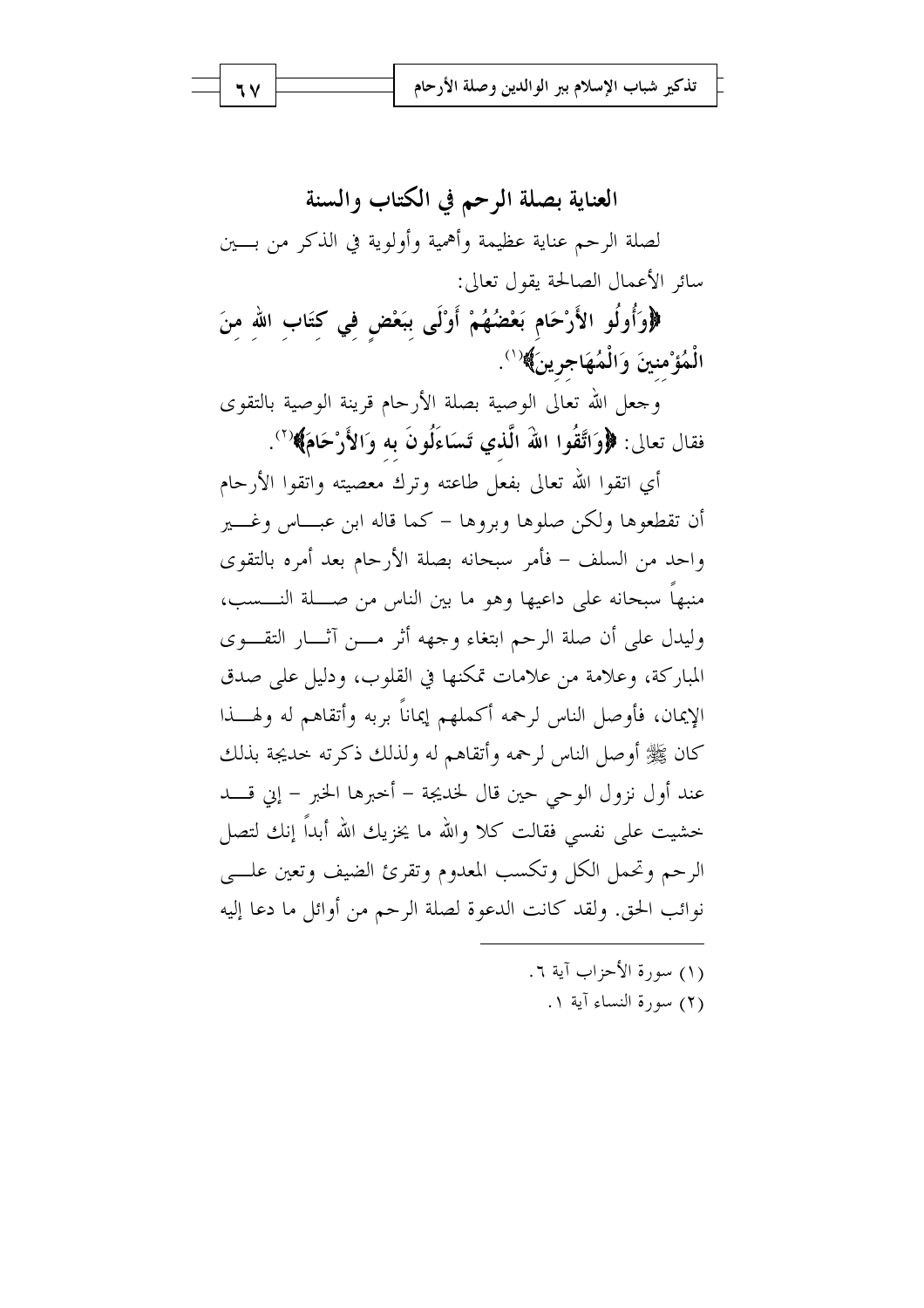النبي ﷺ أول بعثته كما في الصحيح من حديث أبي ســـفيان مــــع هرقل حين سأله هرقل قائلاً: فماذا يأمركم يعني النبي ﷺ قال أبـــو سفيان قلت: يقول: اعبدوا الله ولا تشركوا به شيئاً واتركــوا مـــا يقول آباؤكم ويأمرنا بالصلاة والصدق والعفاف والسصلة وروى البخاري ومسلم عن أبي هريرة رضي الله عنه قال: قـــال رســـول الله ﷺ: " من كان يؤمن بالله واليوم الآخر فليصل رحمه".

فقد جعل النبي ﷺ في هذا الحديث صلة الرحم من واجبـــات الإيمان وعلاماته وقد رغب النبي ﷺ في صلة الرحم وحــــذر مــــن قطيعتها بغاية من البيان والوضوح مذكراً مسرعة ظهور آثار الصلة أو القطيعة على الإنسان وأن ذلك من عاجل الجزاء ففي سنن ابـــن ماجة عن عائشة , ضي الله عنها قالت: قال , سول الله ﷺ: "أسو ع الخير ثواباً البر والصلة وأسرع الشر عقوبة البغي وقطيعة الرحم" وأخرج الإمام أحمد بإسناد رواته ثقات والبزار عن سعيد بن زيـــد رضي الله عنه عن النبي ﷺ أنه قال: "إن أربى الربا الإستطالة في عرض المسلم بغير حق وإن هذه الرحم شجنة من السرحمن عسز وجل فمن قطعها حرمه الله الجنة".

وأخرج أبو يعلي بسند جيد عن رجل من جثعم قال: أتيــت , سول الله ﷺ وهو في نفرٍ من أصحابه فقلت: أنت الذي تبــزعـم أنك نبي؛ قال: نعم قلت: يا رسول الله أي الأعمال أحب إلى الله، قال: الإيمان بالله قلت: يا رسول الله ثم مه؟ قال: ثم صلة الــــرحم. قال: قلت: يا ٫ سول الله أي الأعمال أبغض إلى الله؛ قال: الإشراك بالله . قال: قلت يا رسول الله صم مه؟ قال: قطيعة الأرحام. ففـــي

٦٨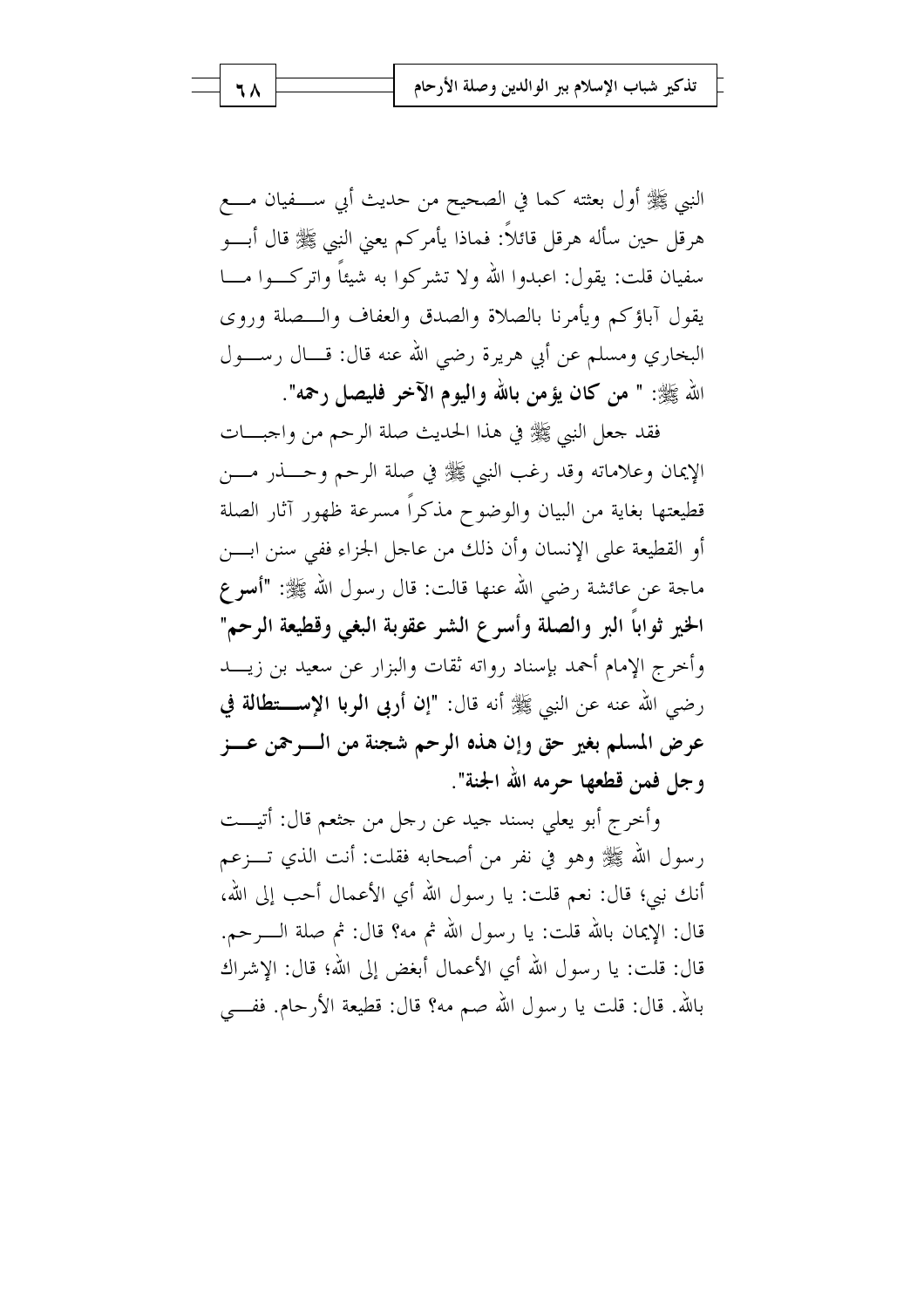تذكير شباب الإسلام ببر الوالدين وصلة الأرحام

هذا الحديث التنبيه على أن صلة الرحم من أحب الأعمــــال إلى الله لألها من آثار التوحيد ولذلك قرنت به في الذكر وعلى أن قطيعـــة الرحم من علامات نقصه ولذلك ذكرت بعد الشرك السذي هسو أكبر الكبائر وأعظم الفساد في الأرض ولذلك لما بين ﷺ – كما في الحديث الصحيح – أن صلة الرحم شجنة من الـــرحمن وأن مــــن وصلها وصله الله ومن قطعها قطعه الله قال: إقرؤا إن شئتم:

﴿فَهَلْ عَسَيْتُمْ إِنْ تَوَلَّيْتُمْ أَنْ تُفْسِدُوا في الأَرْضِ وَتُقَطِّعُوا أَرْحَامَكُمْ \* أُولَئكَ الَّذينَ لَعَنَهُمُ اللَّهُ فَأَصَمَّهُمْ وَأَعْمَى أَبْصَارَهُمْ \* أَفَلا يَتَدَبَّرُونَ الْقُرْآنَ أَمْ عَلَى قُلُوب أَقْفَالُهَا﴾ (').

وكفي بذلك بياناً لشأن صلة الرحم وتنبيهاً على مترلتها من الدين وحثاً على صلتها وتنفيراً من قطيعتها وتحـــذيراً مــــن عـــدم الاكتراث بما والله المستعان.

(١) سورة محمد الآيات ٢٢، ٢٢، ٢٤.

٦٩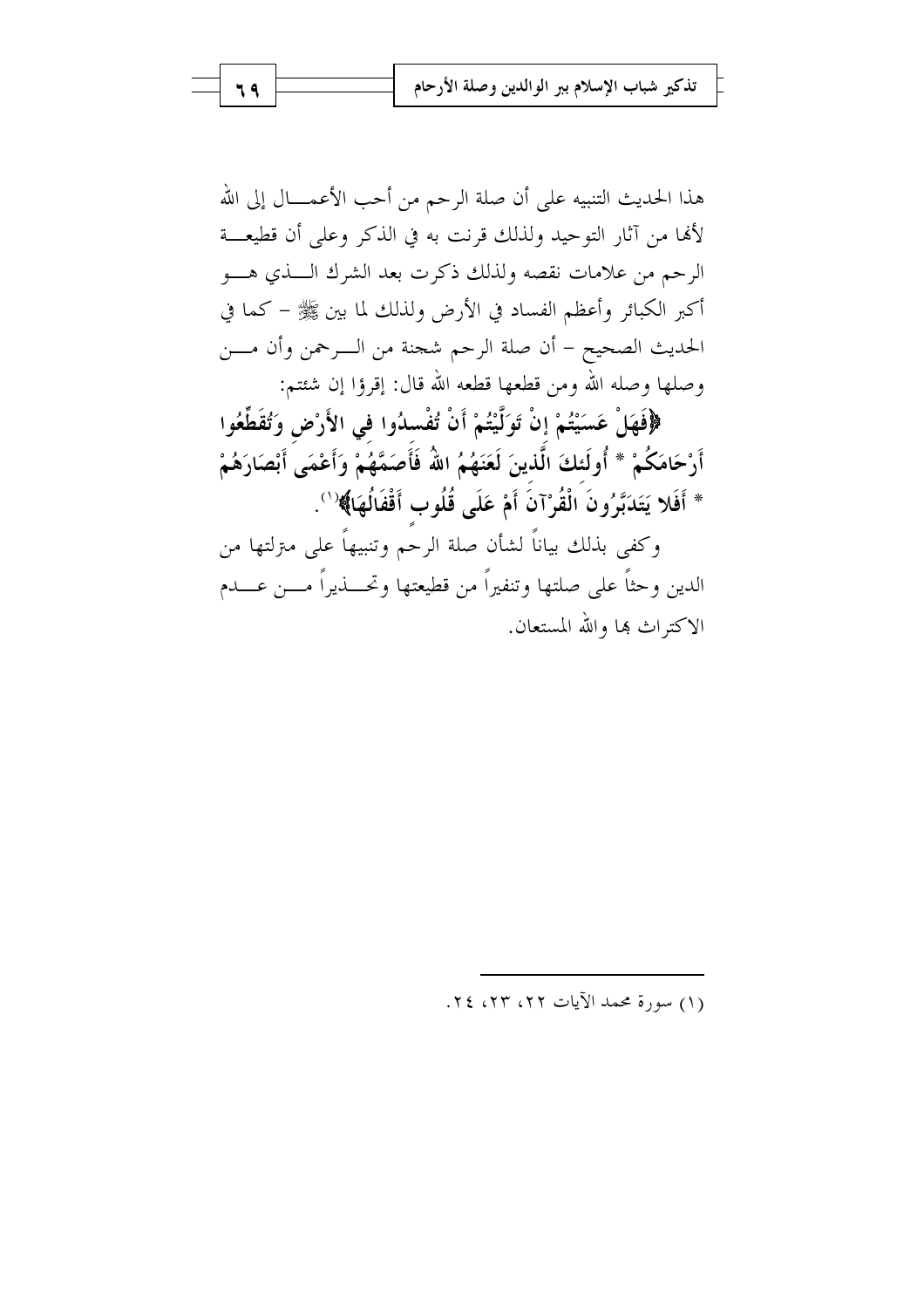مراتب ذوي الأرحام في الصلة

قال الإمام النووي رحمه الله: يستحب أن تقدم الأم في البر ثم الأب ثم الأولاد ثم الأجداد والجدات ثم الأحوة والأحوات ثم سائر المحارم من ذوي الأرحام كالأعمام والعمات والأحوال والخسالات ويقدم الأقرب فالأقرب ويقدم من أدلى بسأبوين علــي مـــن أدلى بأحدهما ثم بذي بذي الرحم غير المحرم كابن العـــم وبنتـــه وأولاد الأخوال والخالات وغيرهم ثم بالمصاهرة ثم الجار ويقدم القريسب البعيد الدار على الجار غير القريب. اهـــ.

وقد ثبت في الحديث الصحيح عن أبي هريرة رضي الله عنــــه قال: جاء رجل إلى رسول الله ﷺ فقال: يا رسول الله. من أحــــق الناس بحسن صحابيٍّ؛ قال: أمك. قال ثم من؟ قال: أمك. قـــال ثم من؟ قال: أمك. قال ثم من؟ قال أبوك. وأخرج البخاري في الأدب المفرد والإمام أحمد وغيرهما عن المقدام بن معـــدي كـــرب عــــن النبي ﷺ قال: إن الله يوصيكم بأمهاتكم. ثم يوصيكم بأمهاتكم. ثم يوصيكم بآبائكم، ثم بالأقرب فالأقرب. وفي الحديث آخر بنحـــو ذلك وفي آخره قال ﷺ أوصى امرءًا بمولاه الذي يليه وإن كان عليه أذى يؤذيه أخرجه ابن ماجة والحاكم وفي حديث أبي رمثه السذي رواه الحاكم وغيره. قال: انتهيت إلى رسول الله ﷺ فسمعته يقول: أمك وأباك ثم أحتك وأحاك ثم أدناك أدناك.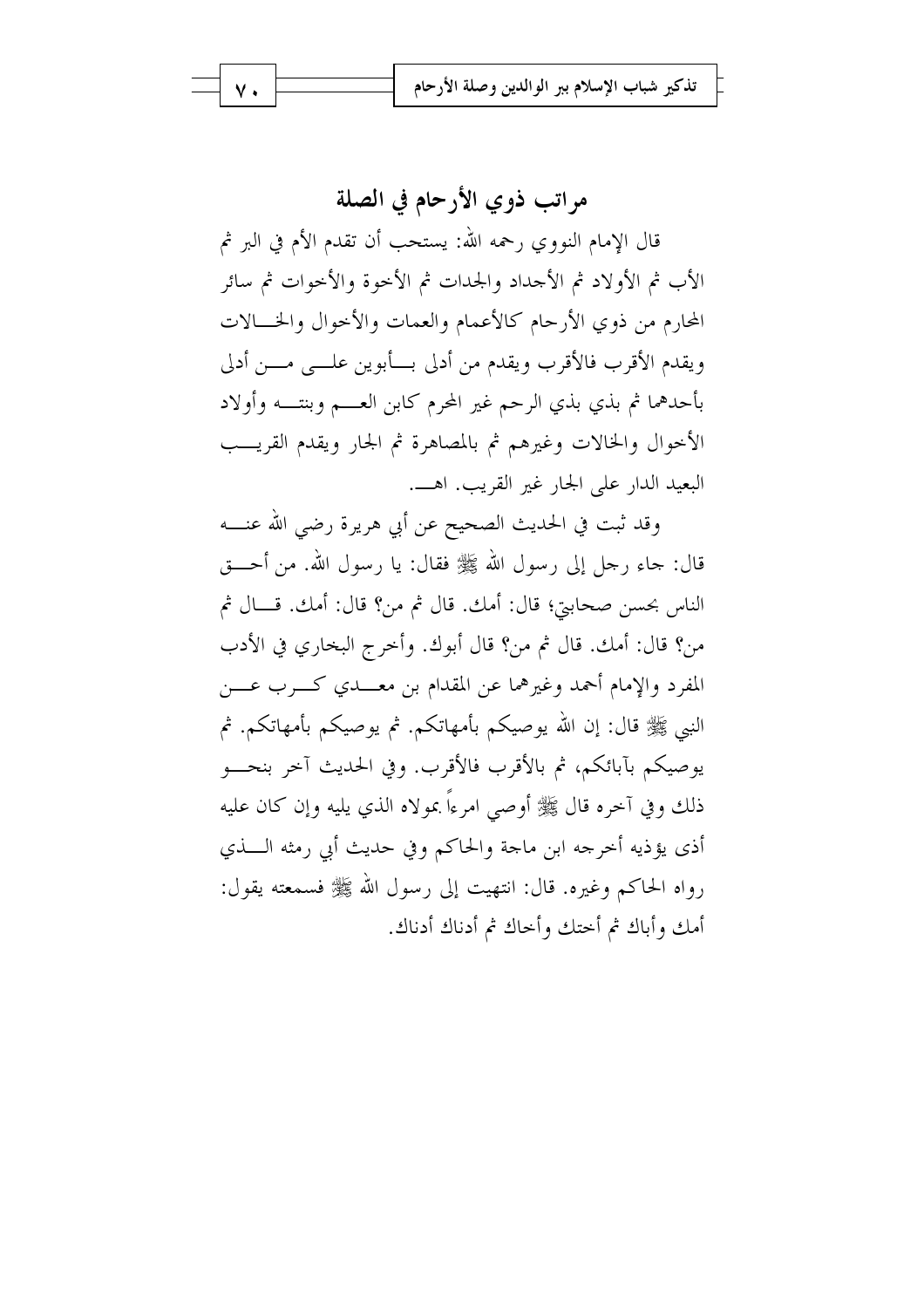صلة القريب المشترك لذي الرحم القريب – غير المسلم – حق في الصلة مراعــاة لقرابته بحسب الحال وحصوصاً والدى الإنسان فإن الــصلة لهمـــا والإحسان إليهما حتى ولو كانا غير مسلمين فقد قال تعالى:

﴿وَوَصَّيْنَا الإِنْسَانَ بِوَالِدَيْهِ حَمَلَتْهُ أُمُّهُ وَهْنًا عَلَى وَهْـــن وَفصَالُهُ في عَامَيْن أَن اشْكُرْ لي وَلوَالدَيْكَ إلَيَّ الْمَصيرُ \* وَإِنْ جَاهَدَاكَ عَلَى أَنْ تُشْرِكَ بي مَا لَيْسَ لَكَ به علْمٌ فَلا تُطعْهُمَـــا وَصَاحِبْهُمَا فِي الدُّنْيَا مَعْرُوفًا وَاتَّبِعْ سَبِيلَ مَنْ أَنَابَ إلَيَّ ثُـــمَّ إِلَى ۗ﴾ ( ' ) الآية.

فقد أمر سبحانه بالشكر للوالدين بعد شكره ومــصاحبتهما بالمعروف حبىٍّ ولو جاهدا الإنسان على الشرك غاية ما في الأمر أن الإنسان لا يتبع والديه فيما يدعوانه إليه من باطل بل يجب عليه إتباع داعي الحق وما ذلك إلا لعظيم حق الوالدين على ولدهما كما أوضح ذلك النبي ﷺ فيما رواه مسلم عن أبي هريرة رضي الله عنه قال: قال رسول الله ﷺ: "لا يجزي ولد والداً إلا أن يجده مملوكـــاً فيشتريه فيعتقه" [رواه مسلم] ولذلك لما استفتيت أسماء بنـــت أبي بكر رسول الله ﷺ فقالت قدمت على وهي راغبة – أي محتاجة – وفي رواية مشتركة أفأصل أمي؟ قال: نعم صلى أمك. وروى مسلم عن أبي هريرة رضي الله عنه دعوة النبي ﷺ لقريش فأنــــذرهم وفي

(١) سورة لقمان الآيات ١٤، ١٥.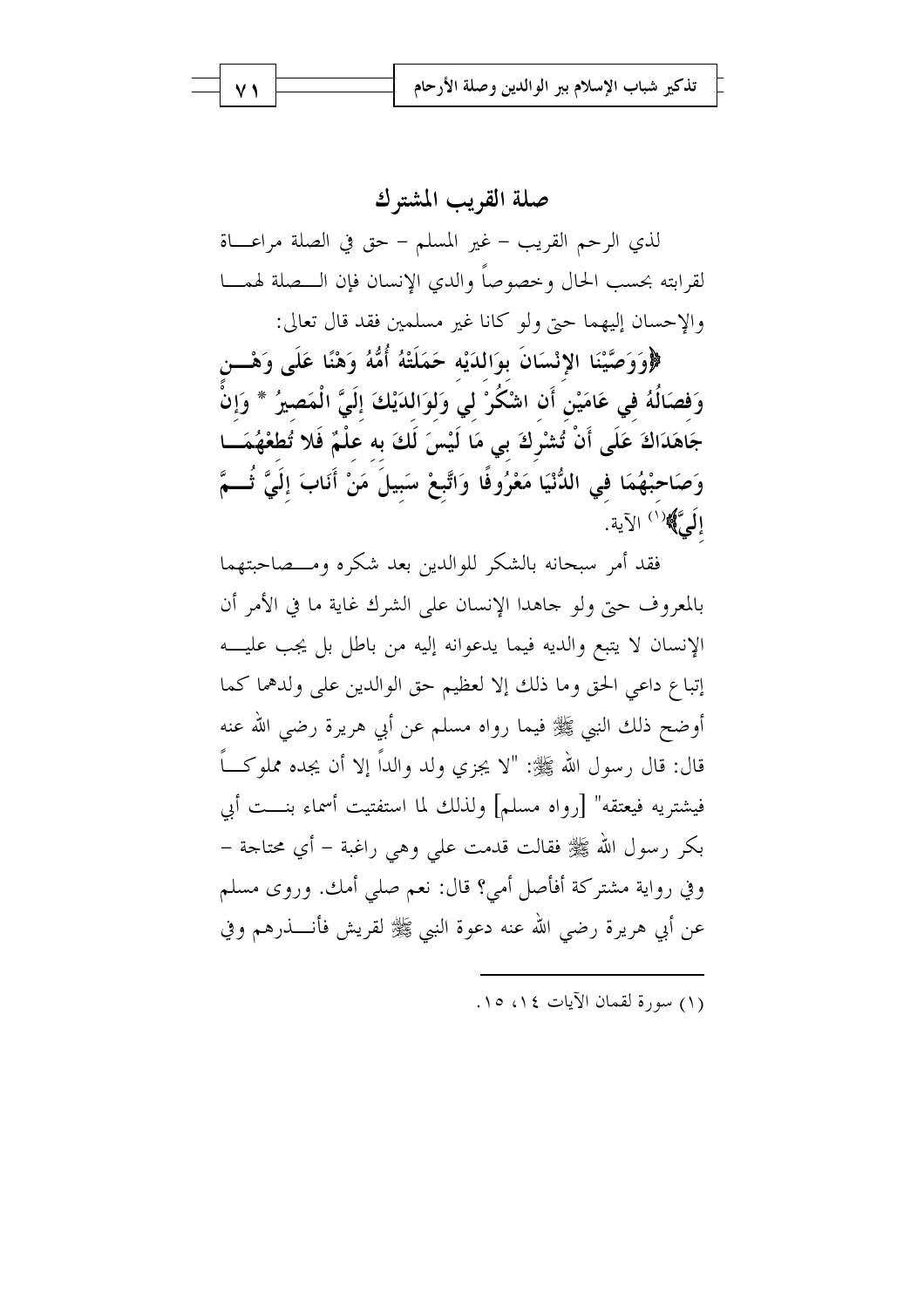| V Y | تذكير شباب الإسلام ببر الوالدين وصلة الأرحام |
|-----|----------------------------------------------|
|     |                                              |

آخره قال: فإني لا أملك لكم من الله شيئا غير أن لكم رحمًا سأبلها ببلالها. وفي حديث عمرو بن العاص رضي الله عنه قـــال سمعـــت رسول الله ﷺ جهارا غير سر يقول: إن آل بني فلان ليسوا بأوليائي إنما ولي الله وصالح المؤمنين ولكن لهم رحم سأبلها ببلالهــــا ــــ أي سأصلها بصلتها – وهذا إنما يكون عند الحاجة وفي غـــير حالـــة الحرب مع المسلمين.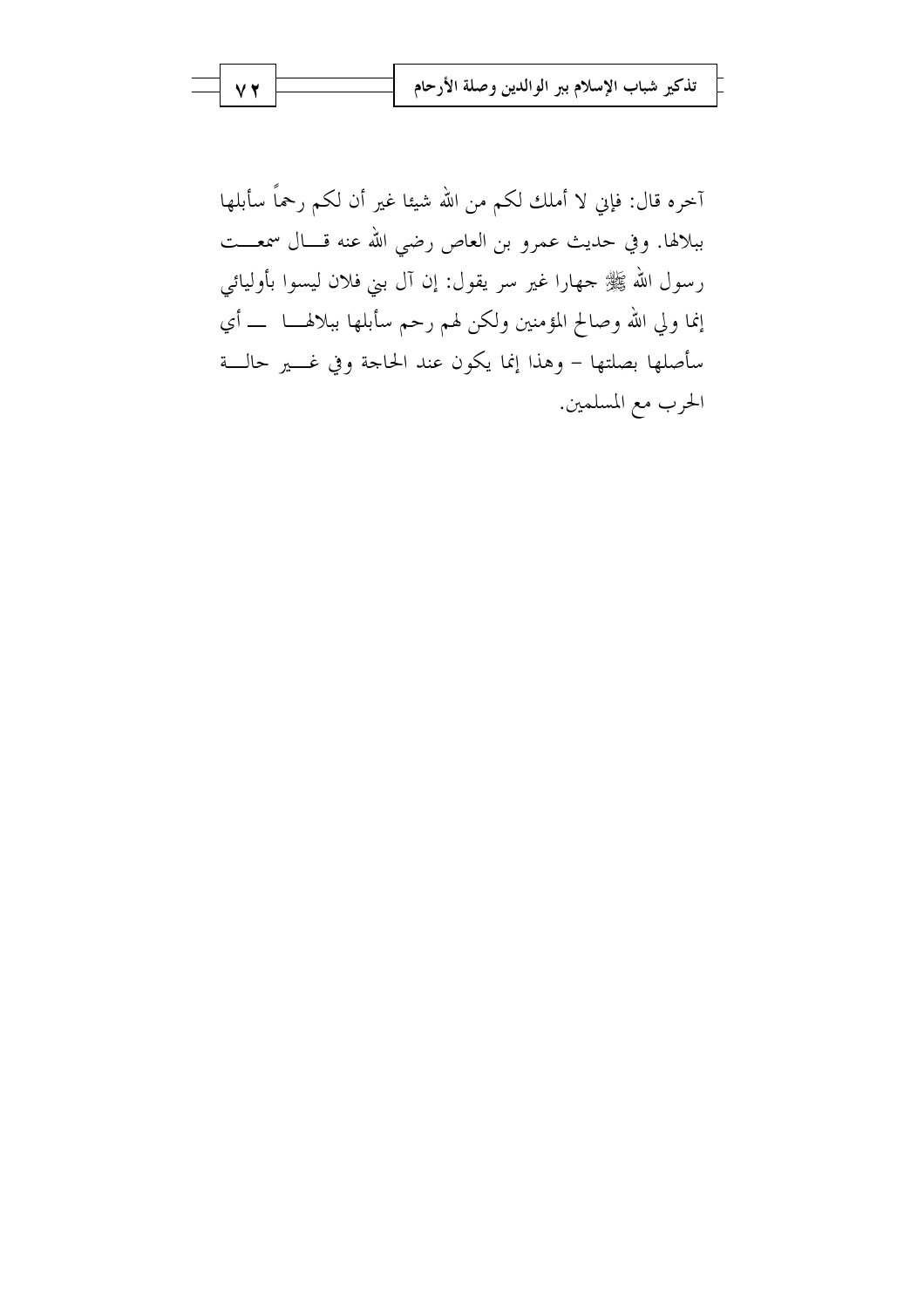#### صلة بعبد النسب

ولذي الرحم بعيد النسب حقه من الصلة عنـــدما تعـــرض مناسبة صلته كقدومك على بلده وقدومه بلدك محتاجاً إليك ومـــا أشبه ذلك فقد بقدم حث النبي ﷺ لأصحابه على الصدقة على وفد مضر لما قدموا عليه ورأى بمم من الفاقة ما غير وجهه وأقلقه فجمع أصحابه وخطبهم وذكرهم بما بينهم وبين هذا الوفد من صــــلة في النسب متقدمة حيث تلى عليهم قوله تعالى:

﴿إِيَا أَيُّهَا النَّاسُ اتَّقُوا رَبَّكُمُ الَّذي خَلَقَكُمْ مـــنْ نَفْــسِ وَاحِدَةٍ وَخَلَقَ مِنْهَا زَوْجَهَا وَبَتَّ مِنْهُمَا رِجَالاً كَثِيرًا وَنِــسَاءً وَاتَّقُوا اللَّهَ الَّذي تَسَاءَلُونَ به وَالأَرْحَامَ إنَّ اللهَ كَانَ عَلَـــيْكُمْ رَقِيبًا﴾''. الآية. وروى مسلم عن أبي ذر الغفاري رضي الله عنـــه قال: قال , سول الله ﷺ: "إنكم ستفتحون أرضاً يذكر فيها القيراط – وفي رواية أحرى – ستفتحون مصر وهي أرض يسذكر فيهسا القيراط فاستوصوا بأهلها حيراً فإن لهم ذمة ورحماً – وفي أخرى – فإن فتحتموها فأحسنوا إلى أهلها فإن لهم ذمة ورحمـــاً أو قــــال، صهراً" قال النووي رحمه الله: قال العلماء الرحم التي لهــــم كــــون هاجر أم إسماعيل ﷺ منهم. والصهر. كون مارية أم إبراهيم ابـــن النبي ﷺ منهم.

(١) سورة النساء آية ١.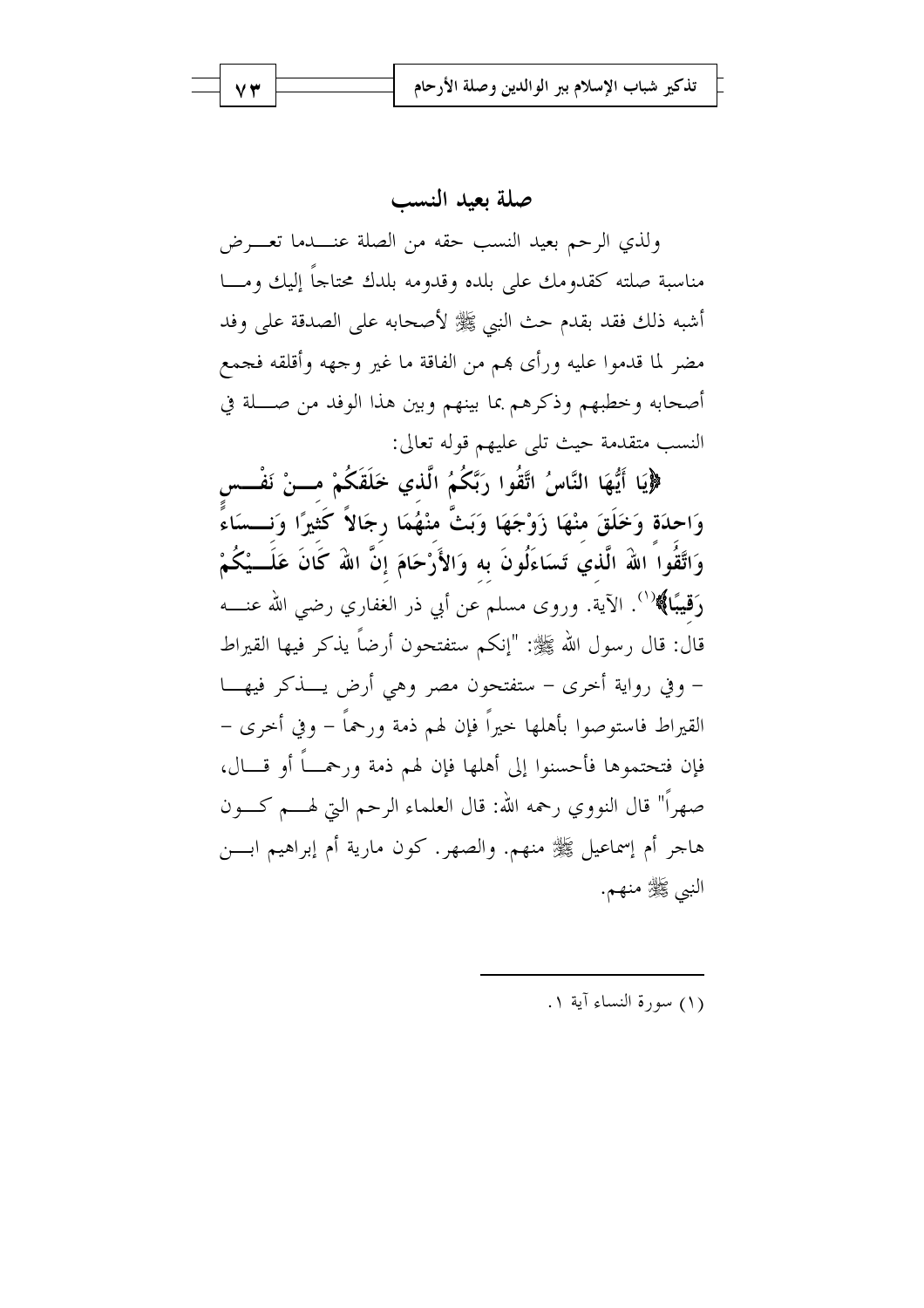صل ذا رحمك وإن قطعك

من نعم الله على عبده أن يكون ذووا رحمه مواصــــلين لــــه مقدرين لصلته شاكرين لإحسانه كافين لأذاهم عنه لأن ذلك ممسا يعين على الخير ويشجع على البر والصلة ولكن قد يجد بعض الناس جفاء من ذوي رحمه حيث قد يتعمدون قطيعته ويباشرون أذاه ولا يقبلون إحسانه ولا شك أن ذلك من البلاء العظيم ينبغي للحريص على صلة رحمه أن يصبر عليه ويصله رغم قطيعته طمعاً في حــــسن العاقبة ﴿إِنَّهُ مَـــنْ يَتَّـــق وَيَـــصْبـرْ فَـــإنَّ اللهَ لا يُـــضيعُ أَجْـــرَ الْمُخْسنينَ﴾(`` ورغبة في عظيم الأجر الـــذي لا حـــصر لــــه ولا حساب "إنما يوفي الصابرون أجرهم بغير حساب"<sup>(٢)</sup> ومثــــل هــــذا البلاء – ونسأل الله العافية – يطهر الله به قصد الإنسان من الصلة لذوى رحمه هل هو المجاملة والمكافأة أم الاحتـــساب والرغبـــة في الأحر ولذلك قال ﷺ في الحديث الصحيح: "ليس الواصل بالمكافئ ولكن الواصل الذي إذا قطعت رحمه وصلها"<sup>(٣)</sup>. وروى مسلم في صحيحه عن أبي هريرة رضي الله عنه أن رحلاً قال يا رسول الله إن لى قرابة أصلهم ويقطعونني وأحسن إليهم ويسيئون إلى وأحلم عنهم ويجهلون على. قال: "لئن كنت كما فكأنما قلت فكأنما تسفهم المل – أي كأنما تطعمهم الرماد الحار وذلك لما ينالهم من الإثم العظيم –

> (١) سورة يوسف آية ٩٠. (٢) سورة الزمر آية ١٠. (۳) رواه البخاري.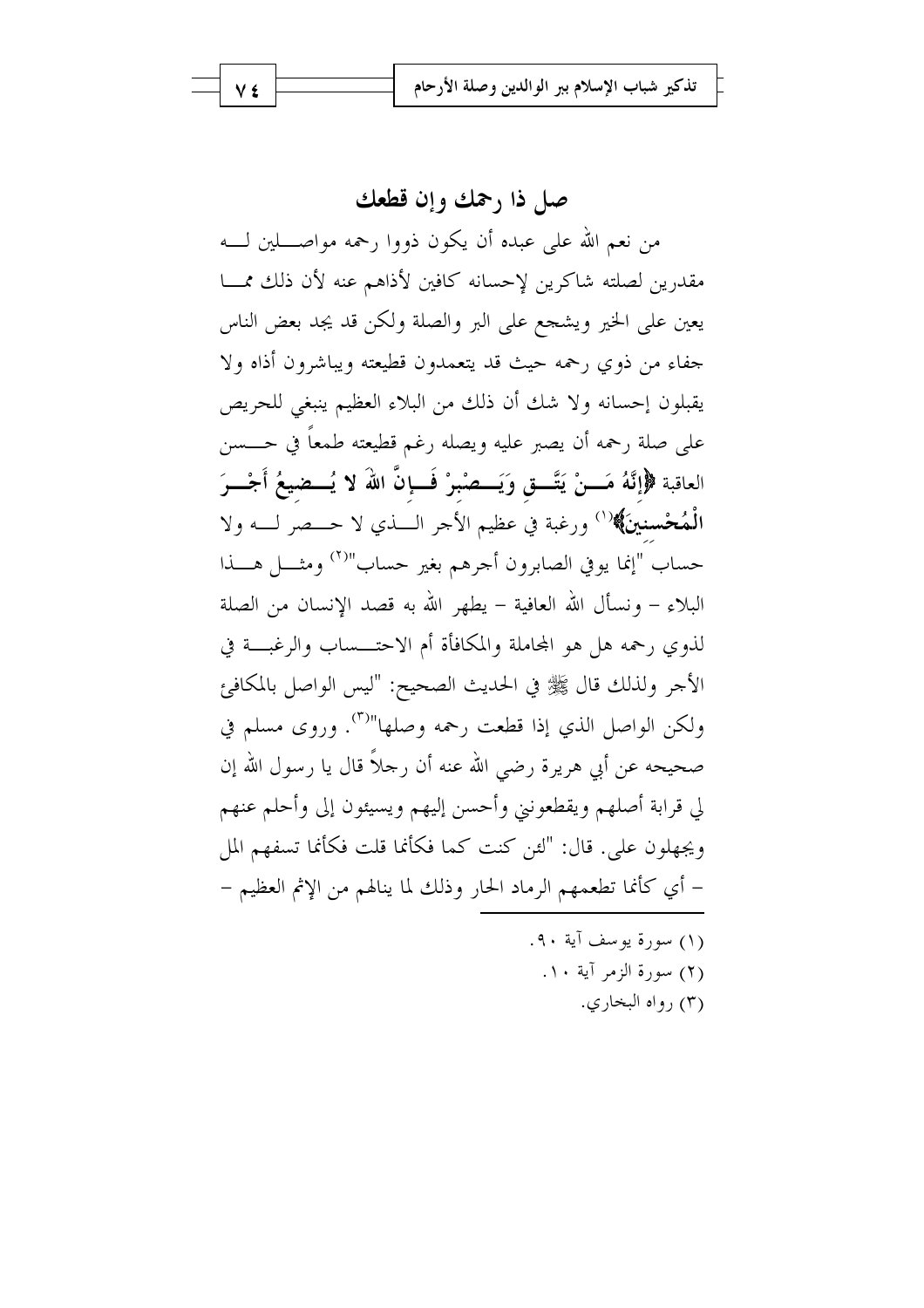ولا يزال معك من الله ظهير عليهم ما دمت علي ذلـــك". وعــــن عمرو بن شعيب عن أبيه عن جده قال جاءه رجل إلى رســـول الله ﷺ فقال: يا رسول الله إن لي ذوي أرحام أصل ويقطعون واعفـــوا ويظلمون وأحسن ويسيئون أفأكافئهم قال رســـول الله ﷺ: "لا إذا تتركون جميعاً ولكن جد بالفصل وصلهم فإنه لن يزال معك ظهير من الله عز وجل ما كنت على ذلك" رواه الإمام أحمد. وعن عقبة بن عامرٍ رضي الله عنه قال قلت: يا رسول الله أخـــــــبرين بفواضــــــل الأعمال؛ فقال: "يا عقبة صل من قطعك وأعــط مـــن حرمـــك واعرض عمن ظلمك. وفي رواية واعف عمن ظلمك"<sup>(١)</sup>. وقد ورد أن الصدقة على ذي الرحم المضمر للعداوة من أفضل الـــصداقات. فقد أخرج الطبراني والحاكم وغيرهما عن أم كلثوم بنت عقبة رضى الله عنها أن النبي ﷺ قال: "أف ضل الـــصدقة علـــي ذي الــــرحم الكاشح". وذلك والله أعلم لأن الصدقة عليه وهو في هذه الحالـــة دليل الإخلاص ومن أسباب تأليفه وإزالة السخيمة من قلبه ودعوته إلى معاودة صلة رحمه.

(١) رواه أحمد والحاكم.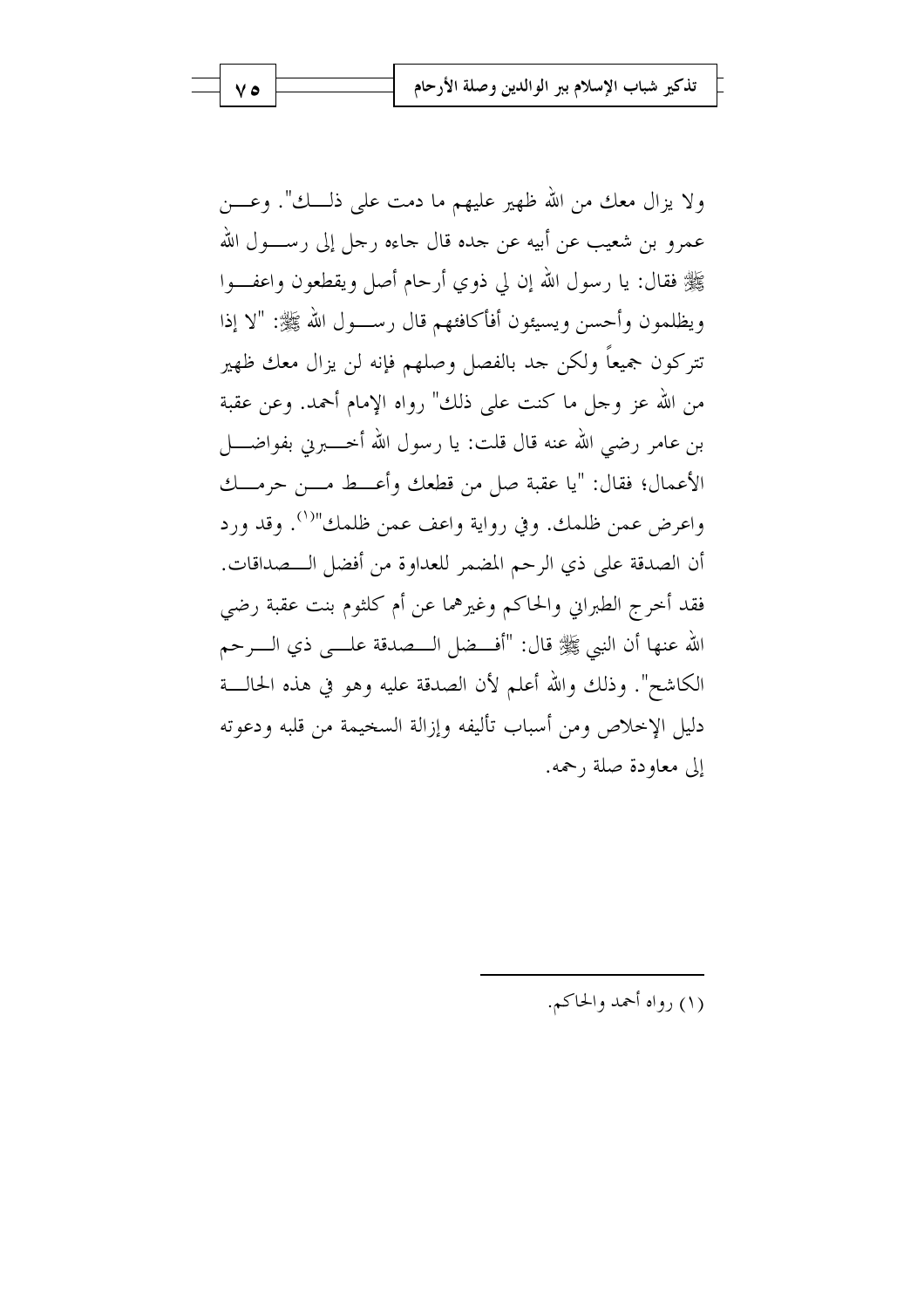من فضائل صلة الرحم وعواقبها الحميدة

صلة الرحم عمل صالح مبارك يجلب لصاحبه الخير في السدنيا والآخرة ويجعله الله به مباركاً أينما كان ويبارك الله لـــه في كــــل أحواله وأعماله عاجلاً وآحلاً وقد دلت على ذلك جملة أحاديـــث صحيحة ثابتة عن النبي ﷺ فقد روى أبو داود والترمذي عن عبـــد الرحمن بن عوف قال سمعت <sub>ر</sub>سول الله ﷺ يقول: **"قال الله عـــز** وجل أنا الله وأنا الرحمن خلقت الرحم وشققت لها اسماً من اسمي فمن وصلها وصلته ومن قطعها قطعته".

رواه البخاري ومسلم عن أبي هريرة رضي الله عنه أن الــــنبي ﷺ قال: "إن الرحم شجنة من الرحمن فقال الله: مــــن وصـــــلك وصلته ومن قطعك قطعته" وفي رواية قالت – أي الرحم – "هذا مقام العائذ بك من القطيعة قال: نعم أما ترضين أن أصــــل مــــن وصلك وأقطع من قطعك؟ قال: بلي. قال: فذلك لك" فواصـــل الرحم موصول من الله تعالى بكلِّ حيرٍ في حياته في دينه ودنياه وفي آخرته بكريم الجزاء وعظيم الأجر والرضوان من الله ومــــن هــــذه الصلة:

(أ) سعة الرزق وزيادة العمر:

وذلك أن الجزاء من جنس العمل فحيث قام الإنسان بـــصلة رحمه بالبر والإحسان وما يتيسر له من ألوان الصلة وأنواع الخير فإن الله – الكريم الرحمن – يصله من رحمته وإحسانه بكثــــرة في مالــــه وإمتداد في عمره مع البركة في ذلك كله ﴿وَمَا كَانَ عَطَاءُ رَبِّـــكَ

۷٦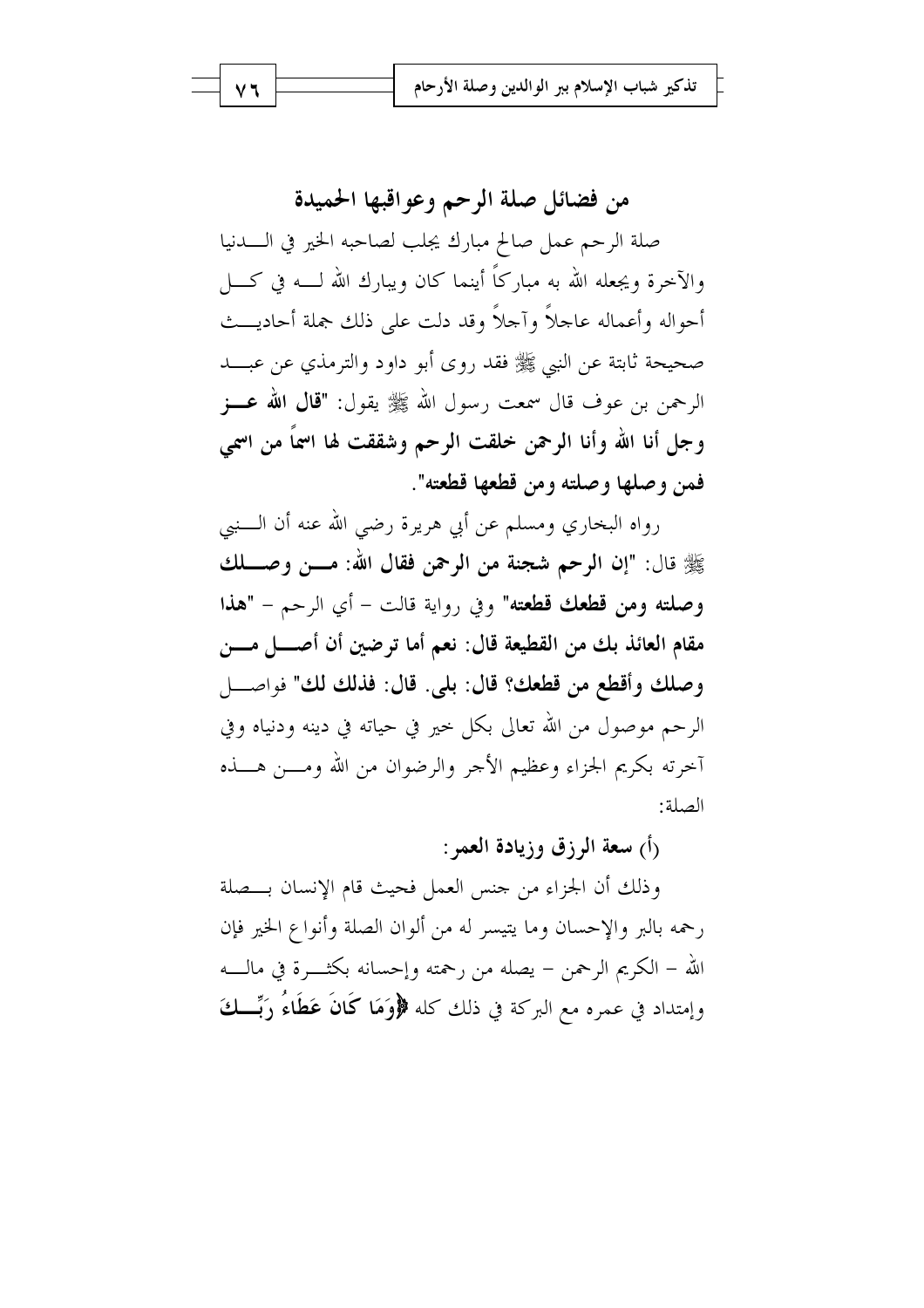**مَحْظُورًا﴾**('') فإنه سبحانه يرزق من يشاء بغير حساب فقــــد روى البخاري ومسلم عن أنس رضي الله عنه أن رسول الله ﷺ قـــال: "من أحب أن يبسط له في رزقه وينسأ له في أثره فليصل رحمــه" وروى البخاري والترمذي عن أبي هريرة رضي الله عنه قال سمعت رسول الله ﷺ يقول: "من سره أن يبسط له في رزقه وأن ينسأ له في أثره فليصل رحمه".

وفي رواية الترمذي قال ﷺ: "تعلموا من أنسابكم ما تصلون به أر حامكم فإن صلة الرحم محبة في الأهل مثراة في المال منسأة في الأثو". والأثر هو الأحل والنسأ معناه التأخير أي يؤخر أجلسه فيمتد عمره ويزداد ففي هذه الأحاديث الصحيحة الثابتة البسشارة لمن وصل رحمه بالبركة في العمر والرزق ومن ذلك طــول العمـــر وسعة الرزق وكثرته. حيث يفتح له من أبواب الرزق ما لم يخطر له على بال ويتهيأ له من أسباب الكسب ووسائله مالا يدحل تحــت الحصر من الحفظ من أسباب الآفات وموجبات التلــف والهلكــة والعسر والمشقة فإن من حفظ الله بطاعته حفظه الله برعايته وعنايته ولعل من أهم أسباب ذلك ما يحصل للواصل لرحمه مـــن الــــدعاء الصالح والثناء الجميل من الأقارب وصالح المؤمنين مع ما للطاعة من أثر محسوس في شرح الصدر وطمأنينة القلب وقوة البدن والعسزم على فعل الخير وكل هذه من أسباب التوفيق وملامـــح الـــسعادة

(١) سورة الأسراء آية ٢٠.

**VV**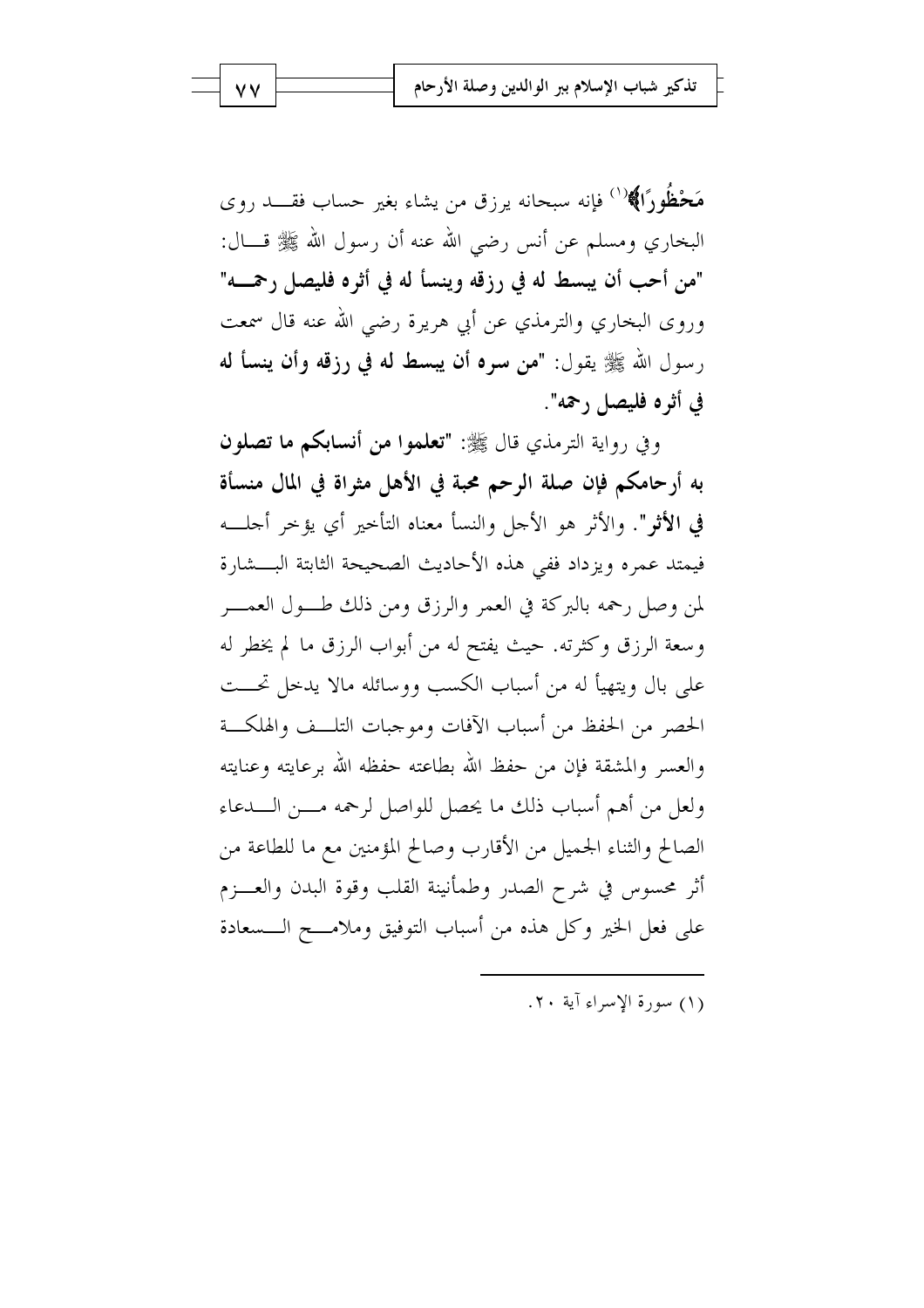وذلك من عاجل بشرى المؤمن وإلا فما عند الله له من حير أعظم وأكبر وأبقى.

﴿أَلا إِنَّ أَوْلَيَاءَ الله لا خَوْفٌ عَلَيْهِمْ وَلا هُمْ يَحْزَنُـــونَ \* الَّذينَ آمَنُوا وَكَانُوا يَتَّقُونَ \* لَهُمُ الْبُشْرَى في الْحَيَاة اللَّدُّنْيَا وَفِي الآخرَة لا تَبْديلَ لكَلمَات الله ذَلكَ هُوَ الْفَوْزُ الْعَظِيمُ﴾'``.

وزيادة العمر زيادة حقيقية يدل عليها ما رواه الإمام أحمسد بسند رجله ثقات عن عائشة مرفوعاً صلة الرحم وحسن الجب وار وحسن الخلق ويعمران الديار ويزيدان في الأعمار .

وجاء في الحديث عنه ﷺ أنه قال: "لا يود القدر إلا الدعاء ولا يزيد في العمر إلا البر وإن الرجل ليحرم السرزق بالسذنب **يصيبه"**(<sup>٢)</sup> ويروى عن على رضي الله عنه قال: من ضمن لي واحدة ضمنت له أربعاً: من وصل رحمه طال عمره وأحبه أهله ووسع عليه في رزقه ودخل جنة ربه.

وروى أبو الشيخ في الثواب عن أنس رضي الله عنه قال: إن المرء ليصل رحمه وما بقى من عمره إلا ثلاثة أيام فينسؤه الله – أي يؤخره – ثلاثين سنة. وإنه ليقطع الرحم وقد بقى من عمره ثلاثون سنة فيصيره الله إلى ثلاثة أيام.

ولا تعارض بين هذه الزيادة المذكورة في هذه الأحاديث وبين قوله تعالى: ﴿فَإِذَا جَــاءَ أَجَلُهُـــمْ لا يَـــسْتَأْخِرُونَ سَــاعَةً وَلا

> (١) سورة يونس الآيات ٦٢ ، ٦٢ ، ٤٤. (٢) رواه الترمذي وابن ماجة والحاكم وصححه السيوطي.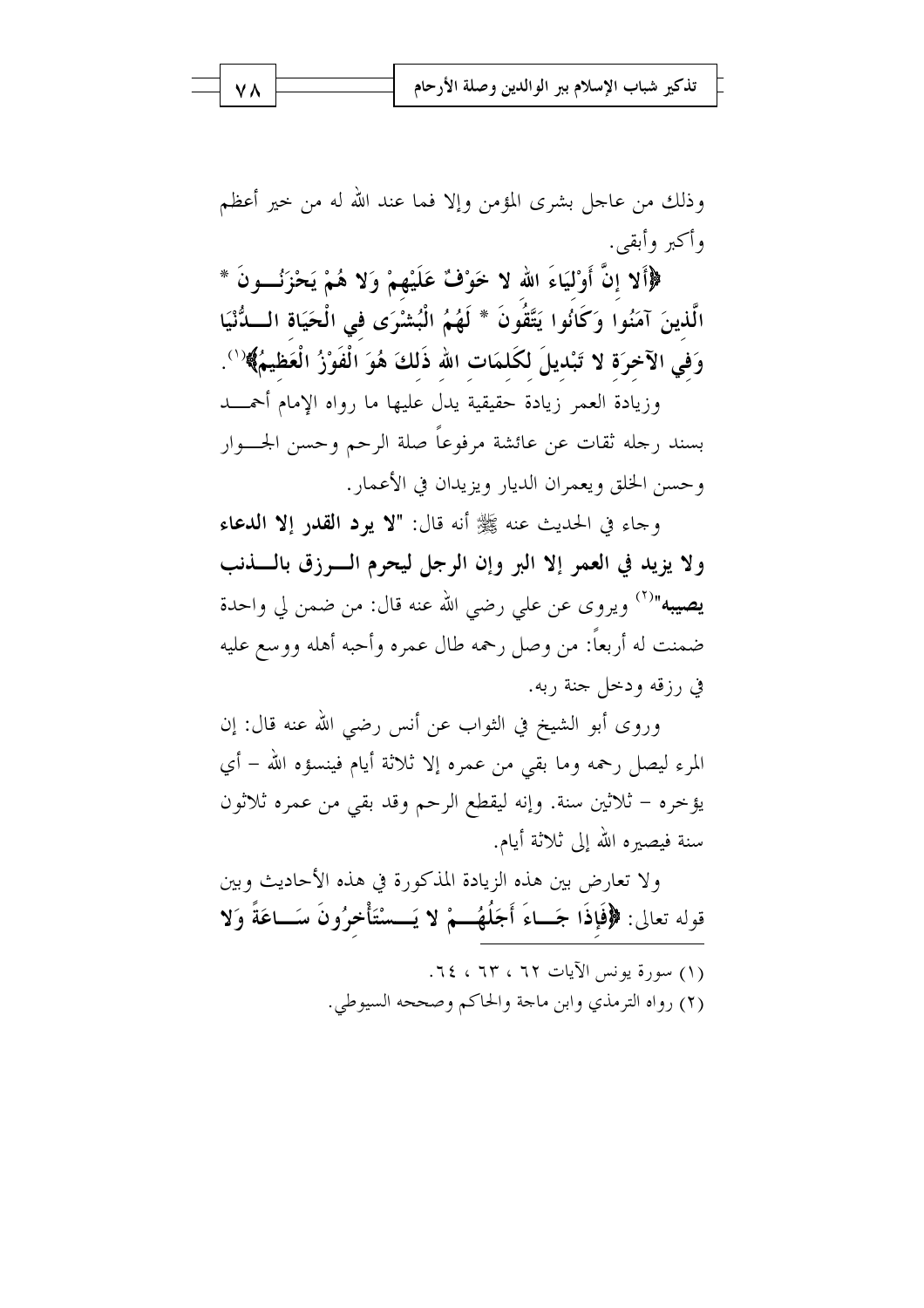يَسْتَقْدِمُو نَ﴾ (').

وذلك أن هذه الزيادة تكون بالنسبة لعلم الملك الموكل بالعمر وأما الأحل الذي دلت عليه الآية فبالنسبة لعلم الله تعالى. كأن يقال للملك – مثلاً – إن عمر فلان مائة سنة إن وصل رحمه وستون إن قطعها. وقد سبق في علم الله أنه يصل رحمه أو يقطعها فالــــذي في علم الله لا يتقدم ولا يتأخر ولا يزيد ولا ينقص. والذي في علـــم الملك هو الذي يمكن فيه الزيادة والنقصان وإليه الإشـــارة بقولـــه تعالى: ﴿يَمْحُو اللَّهُ مَا يَشَاءُ وَيُثْبِتُ وَعَنْدَهُ أُمُّ الْكَتَابِ﴾ (\*).

فالمحو بالنسبة لما في علم الملك وأما الذي في علـــم الله وهــــو الذي في أم الكتاب فلا محو فيه البتة. ومن أظهر وأنفع الزيـــادة في العمر التوفيق للطاعة والبعد عن المعصية وعمارة وقته بما ينفعسه في الآخرة وينتفع به كل من له به صلة كتحصيل العلم النافع وتيـــسير الخير له ونفع الناس والإحسان إليهم وبذل المعروف لهم بحيث يبقى له الذكر الجميل فكأنه لم يمت مع ما يخلفه بعد موته من علم ينتفع به أو صدقة جارية أو ولد صالح يدعو له.

> (١) سورة النحل آية ٦١. (٢) سورة الرعد آية ٣٩.

V ٩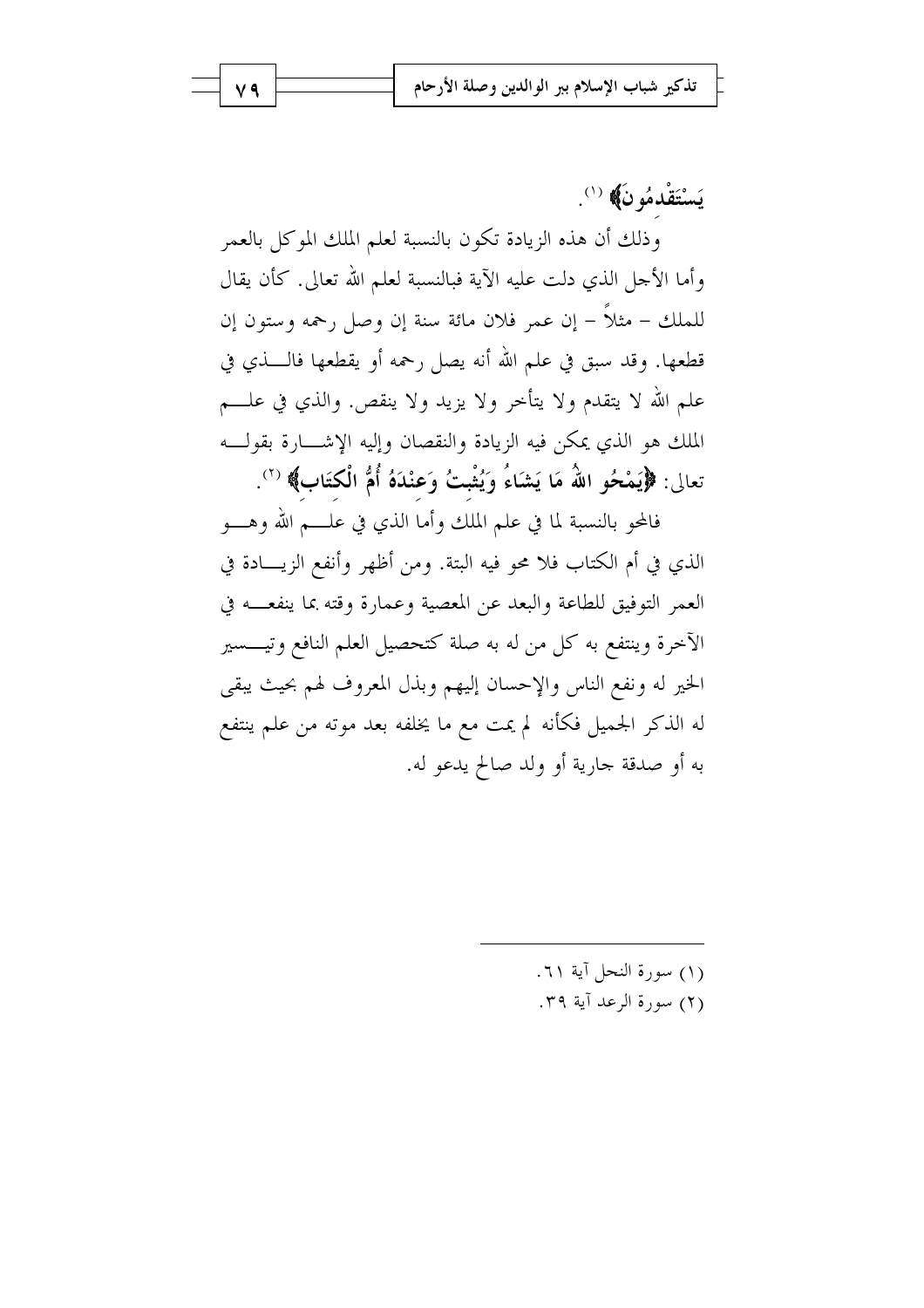عظم الأجر ومضاعفة الصدقة على ذي الرحم ذووا أرحام الإنسان أولى بخيره وبسره وعطفــه وإحـــسانه لقرابتهم منه وقد قال تعالى: ﴿وَأُولُو الأَرْحَامِ بَعْــضُهُمْ أَوْلَـــى ببَعْض في كتَاب اللهُ﴾(').

كل على قدر قربه ومتزلته فقد جاء رحل إلى النبي ﷺ يسأله عن أولى الناس ببره أو حسن صحبته فقال ﷺ : "أهك ثم أبساك ثم **أدناك أدناك" فيع**طى كل بحسب ما له من الصلة شرعاً فيكــــون في ذلك عظيم الأجر ووافر الخير فقد روى البخاري ومسلم عـــن أم المؤمنين ميمونة رضي الله عنها ألها أعتقت وليدة – أي جارية – لها و لم تستأذن النبي ﷺ فلما كان يومها الذي يدور عليها فيه قالت: أشعرت يا رسول الله أي أعتقت وليدتي؛ قال أو فعلـــت ذلـــك؟ قالت: نعم. قال: أما إنك لو أعطتها أخوالك كان أعظم لأجــــرك وفي حديث زينت الثقفية وقد سألت النبي ﷺ عن الـــصدقة علــــي الزوج والأيتام في حجرها فقال: لها أجران. أجر القرابـــة وأجــــر الصدقة. متفق عليه وروى الترمذي وحسنه عن سلمان بن عـــامر أنه ﷺ قال: الصدقة على المسكين صدقة وعلى ذي الرحم ثنتـــان صدقة وصلة.

(١) سورة الأنفال آية ٧٥.

۸.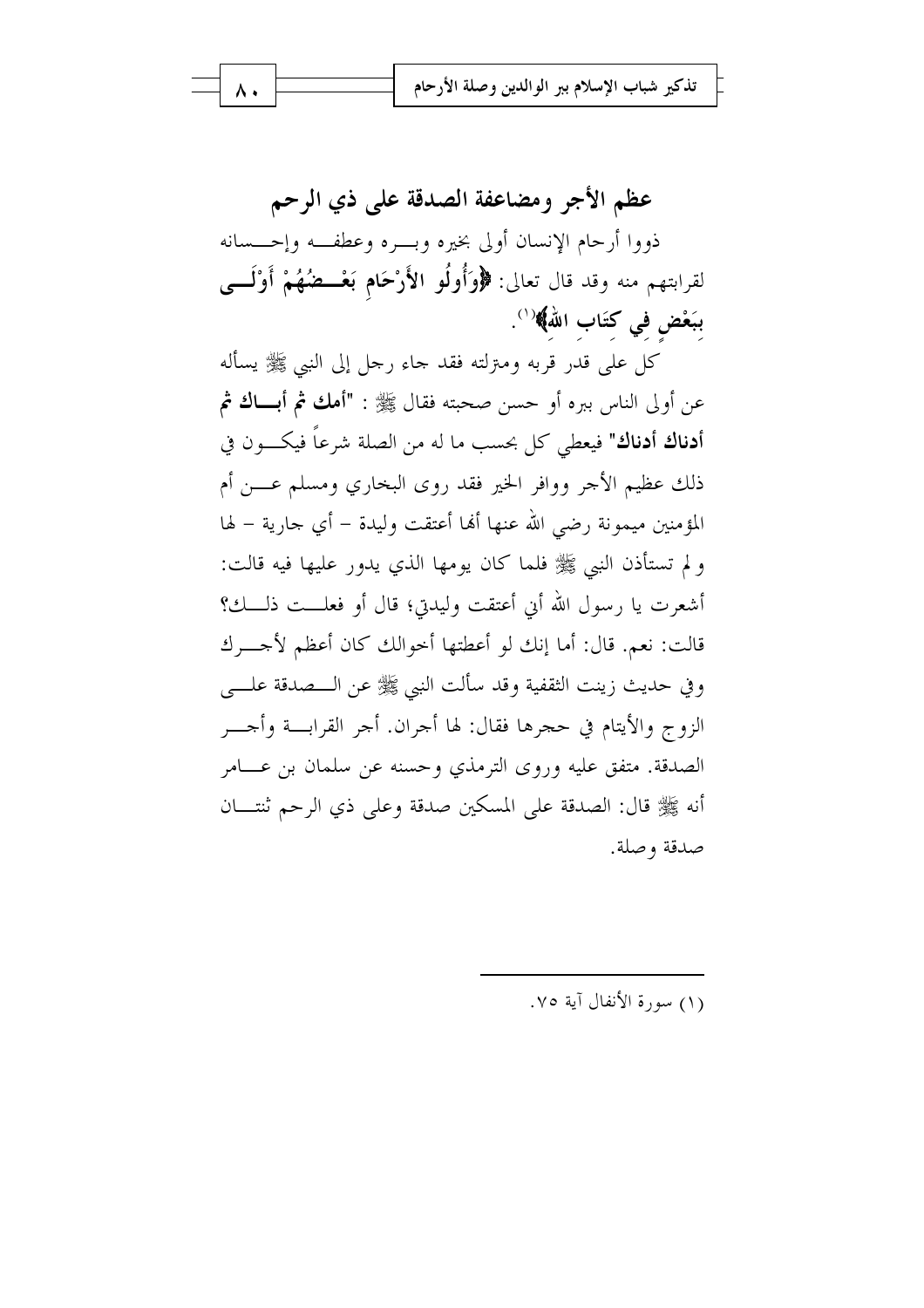الجنة جزاء صلة الرحم

روى البخاري ومسلم عن أبي أيوب الأنصاري رضي الله عنه أن , حلاً قال يا رسول الله أخبرنى بعمل يدخلنى الجنة. وفيه فقـــال رسول الله ﷺ: تعبد الله لا تشرك به شيئاً وتقيم الصلاة وتسؤتي الزكاة وتصل الرحم. وفي رواية قال: إن تمسك بما أمرته به دخل الجنة، وروى البغوي في شرح السنة عن النبي ﷺ أن الرحم تبعث يوم القيامة بلسان فصيح ذلق تقول: اللهم فلان وصلني فأدخله الجنة وتقول إن فلاناً قطعني فأدخله النار ولقد ذكر الله سبحانه أنه يكره عباده: ﴿وَالَّذِينَ يَصِلُونَ مَا أَمَرَ اللَّهُ به أَنْ يُوصَالَ» (').

ومن ذلك صلة الرحم فيجمع شمل ذوي الأرحام المسؤمنين المتواصلين في الدنيا وفي الجنة حيث تقر أعينهم وتطيــب قلــوبمم فيتلذذون بنعمة الاجتماع بالأحباب مع ما هم فيه من النعيم المقيم في حوار الرب الكريم كما قال تعالى: ﴿أُولَٰئِكَ لَهُمْ عُقْبَى اللَّارِ \* جَنَّاتُ عَدْنٍ يَدْخُلُونَهَا وَمَنْ صَلَحَ منْ آبَــائهِمْ وَأَزْوَاجِهِـــمْ وَذُرِّيَّاتهمْ وَالْمَلائكَةُ يَدْخُلُونَ عَلَيْهِمْ منْ كُلِّ بَابٍ \* سَــَـلامٌ عَلَيْكُمْ بِمَا صَبَرْتُمْ فَنِعْمَ عُقْبَى اللَّارِ﴾ (").

(١) سورة الرعد آبة ٢١.

(٢) سورة الرعد الآيات: ٢٢ ، ٢٢ ، ٢٤.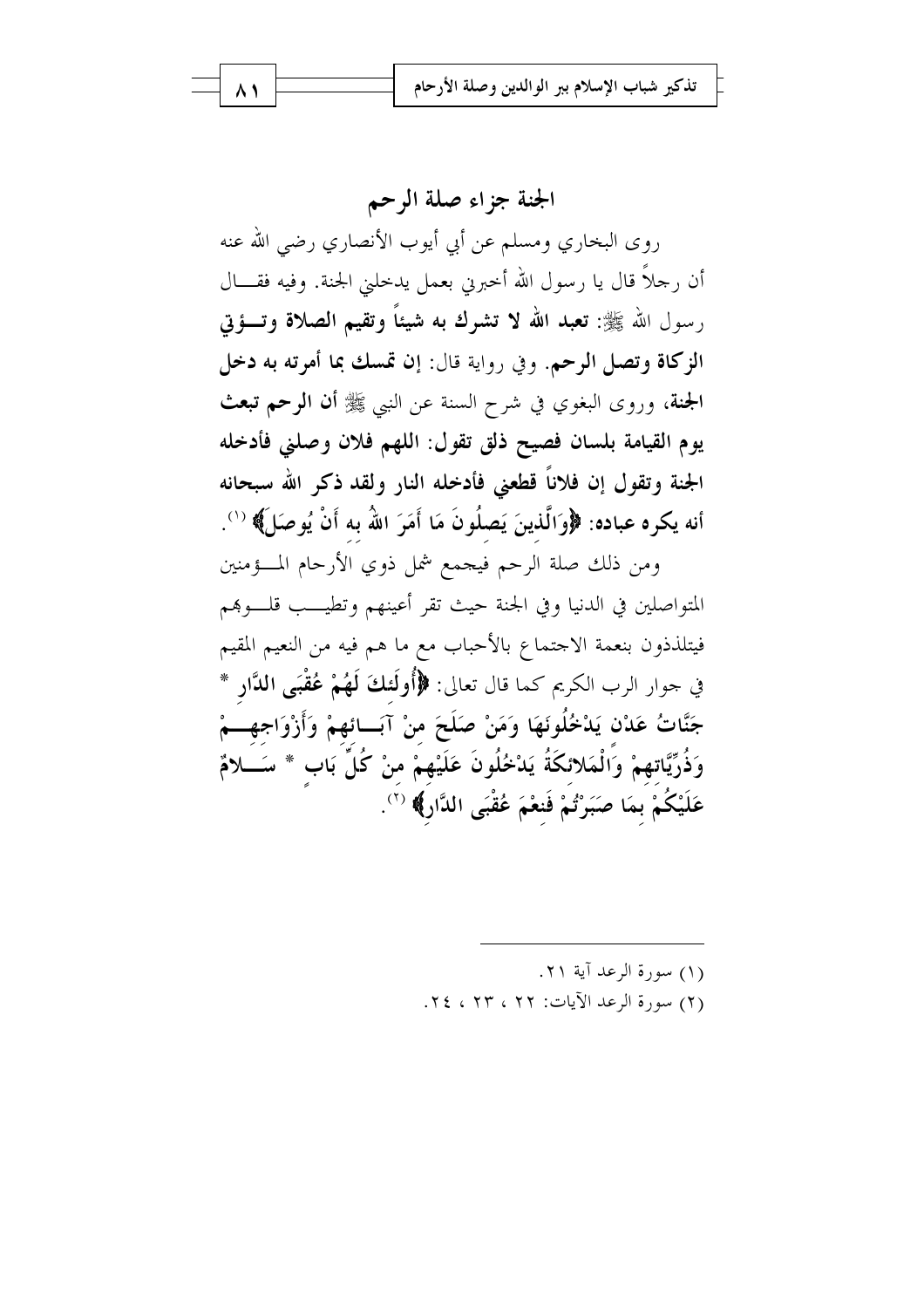## خطر قطيعة الأرحام

قطيعة الأرحام كبيرة من كبائر الذنوب التي توعد الله القوي العزيز مرتكبها بألوان من الوعيد والعقوبات العاجلة والآجلة في الدنيا والآخرة كيف وقد قال الله تعالى للرحم حين عاذت به مــــن القطيعة من قطعك قطعته فقاطع الرحم مقطوع من الله تعالى ومن قطعه الله عز وجل فأي حير يرجوه وأي شر وسوء يأمن منــــه في عاجل أمره وآجله مادام متصفاً بقطيعة الرحم فعن أبى بكرة رضى الله عنه عن النبي ﷺ قال: **"ما من ذنـــب أحـــــرى أن يعجـــــ**ل الله لصاحبه العقوبة في الدنيا مع ما يدخر له في الآخرة مسن البغسي وقطيعة الرحم"``.

وروى ابن ماجة عن عائشة رضي الله عنها قالت: قال رسول الله ﷺ : "أسرع الخير ثواباً البر وصلة الرحم وأســــرع الــــشر عقوبة البغي وقطيعة الرحم".

إذا علم ذلك فقطيعة الرحم – والعياذ بالله – مــــن أســــباب طمس القلوب وعمى البصائر والحرمان من العلم النافع بل ومسن كل خير لألها من الفساد في الأرض الذي حكم الله علـــي أهلــــه باللعن وسوء العقاب في الحال والمآل قال تعالى: ﴿فَهَا ۚ عَسَيْتُمْ إِنْ تَوَلَّيْتُمْ أَنْ تُفْسدُوا في الأَرْضِ وَتُقَطِّعُوا أَرْحَامَكُمْ \* أُولَئـــكَ الَّذِينَ لَعَنَهُمُ اللَّهُ فَأَصَمَّهُمْ وَأَعْمَى أَبْصَارَهُمْ \* أَفَلا يَتَـــا َبَّرُونَ

(١) سورة محمد الآيات: ٢٢ ، ٢٣ ، ٢٤.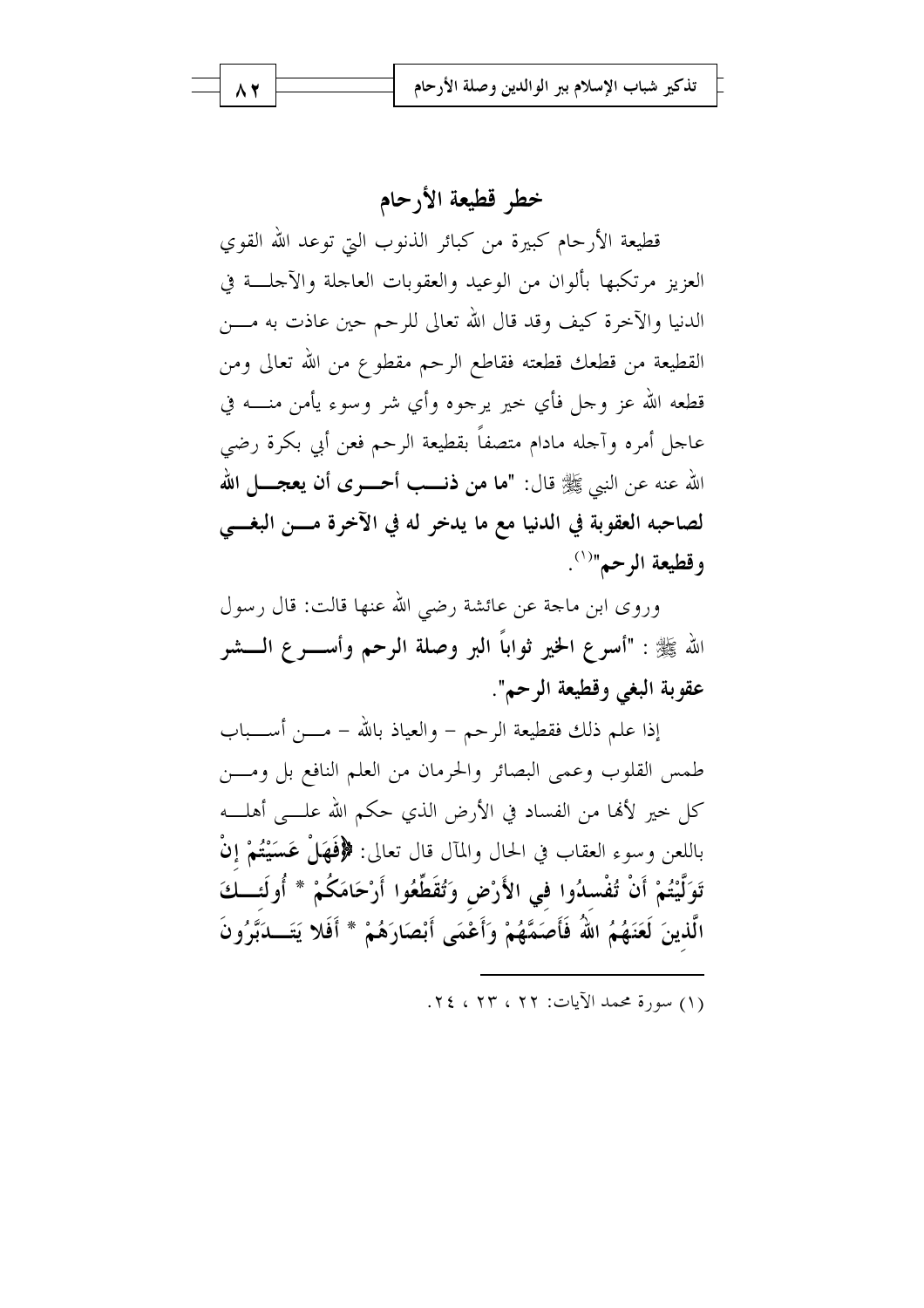الْقُرْ آنَ أَمْ عَلَى قُلُوبٍ أَقْفَالُهَا﴾ (`'.

وقال سبحانه: ﴿وَالَّذِينَ يَنْقُضُونَ عَهْدَ الله منْ بَعْد ميثَاقه وَيَقْطَعُونَ مَا أَمَرَ اللهُ به أَنْ يُوصَلَ وَيُفْــسدُونَ فـــي الأَرْض أُولَئِكَ لَهُمُ اللَّعْنَةُ وَلَهُمْ سُوءُ الدَّارِ﴾ (``.

وقد روي عن النبي ﷺ أنه قال: "إذا ظهر القول وخزن العمل وائتلفت الألسن وتباغضت القلوب وقطع كل ذي رحم رحمه فعند ذلك لعنهم الله فأصمهم وأعمى أبصارهم" (٣).

وقد ورد أن قاطع الرحم لا يقبل عمله فقد روى أحمد بإسناد رجاله ثقات عن أبي هريرة رضي الله عنه قال: سمعـــت رســـول الله ﷺ يقول: "إن أعمال بني آدم تعرض كل خميس ليلة الجمعــــة فلا يقبل عمل قاطع رحم". وقاطع الرحم قد عرض نفسه لعـــدم استجابة دعائه روي أن ابن مسعود رضي الله عنه كان يوماً جالــــساً بعد الصبح في حلقة فقال: أنشد الله قاطع رحم لما قام عنا فإنا نريد أن ندعو ربنا وإن أبواب السماء مرتجة –أي مغلقة– دون قاطع رحم.

وقطيعة الرحم تجعل صاحبها شؤماً على المحتمع الذي يوحد فيه روي عن عبد الله بن أبي أوفي رضي الله عنه قال: سمعت رسول الله ﷺ يقول: "لا تنــــزل الرحمة على قوم فيهم قاطع رحم"<sup>(٤)</sup>.

۸۳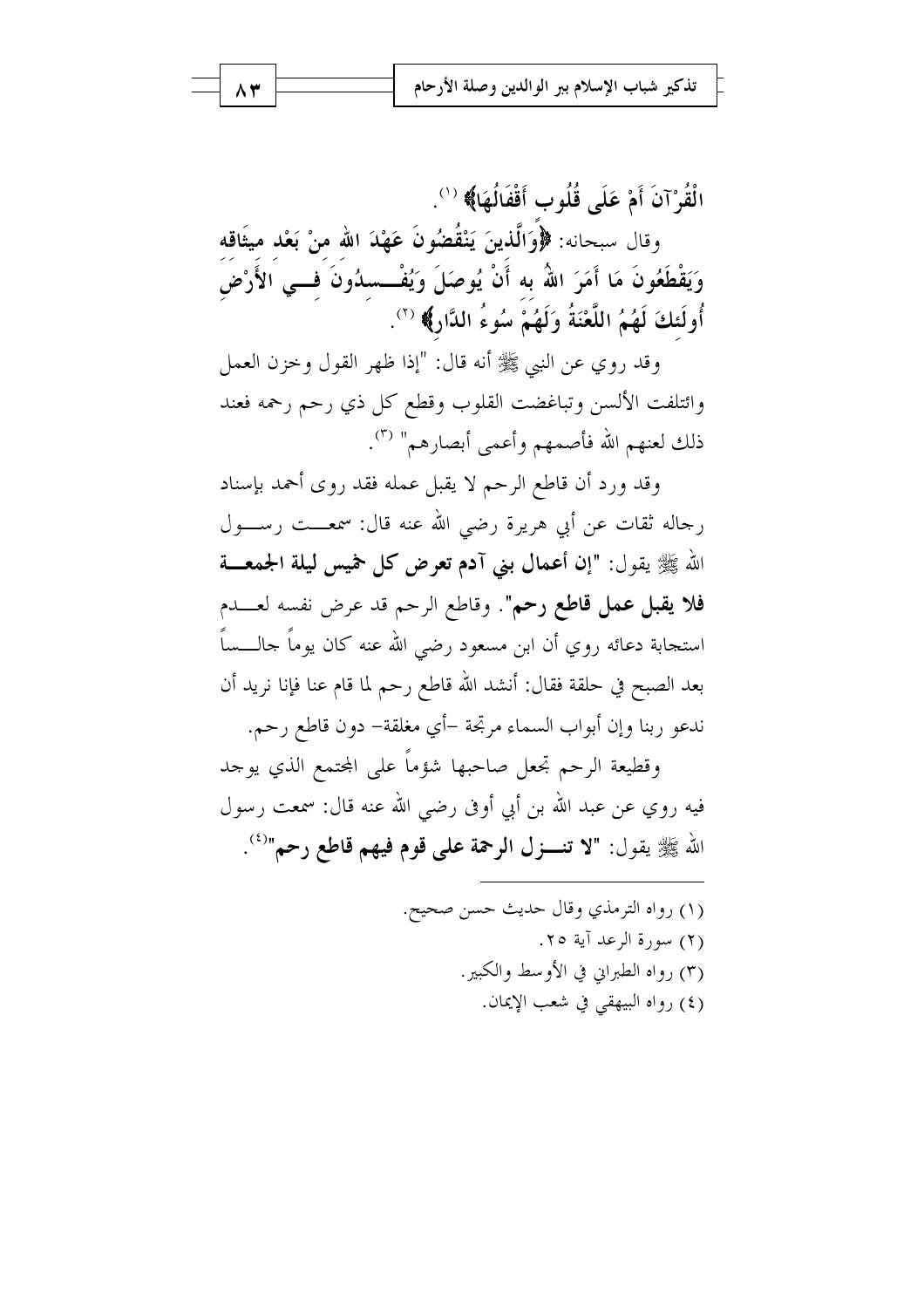وثبت في الصحيح أن قاطع الرحم مهدد بعدم دحول الجنسة فعن جبير بن مطعم رضي الله عنه عن النبي ﷺ قـــال: "لا يـــــدخل ا**لجنة قاطع رحم"** متفق عليه.

وعن أبي موسى رضى الله عنه أن النبي ﷺ قال: "ثلاثــــة لا يدخلون الجنة مدمن خمر، وقاطع رحم، ومصدق بالسحر" رواه ابن حبان وغيره تلك جملة من عقوبات قاطع الرحم أسأل الله تعالى أن يعافينا منها وإخواننا المسلمين وأن يجعلنا ممن يصلون أرحـــامهم ابتغاء وجهه وعلى طريقة نبيه محمد ﷺ إنه ســبحانه ولى ذلـــك والقادر عليه وصلى الله وسلم على نبينا محمد وعلى آله وصـــحبه أجمعين.

Λ ٤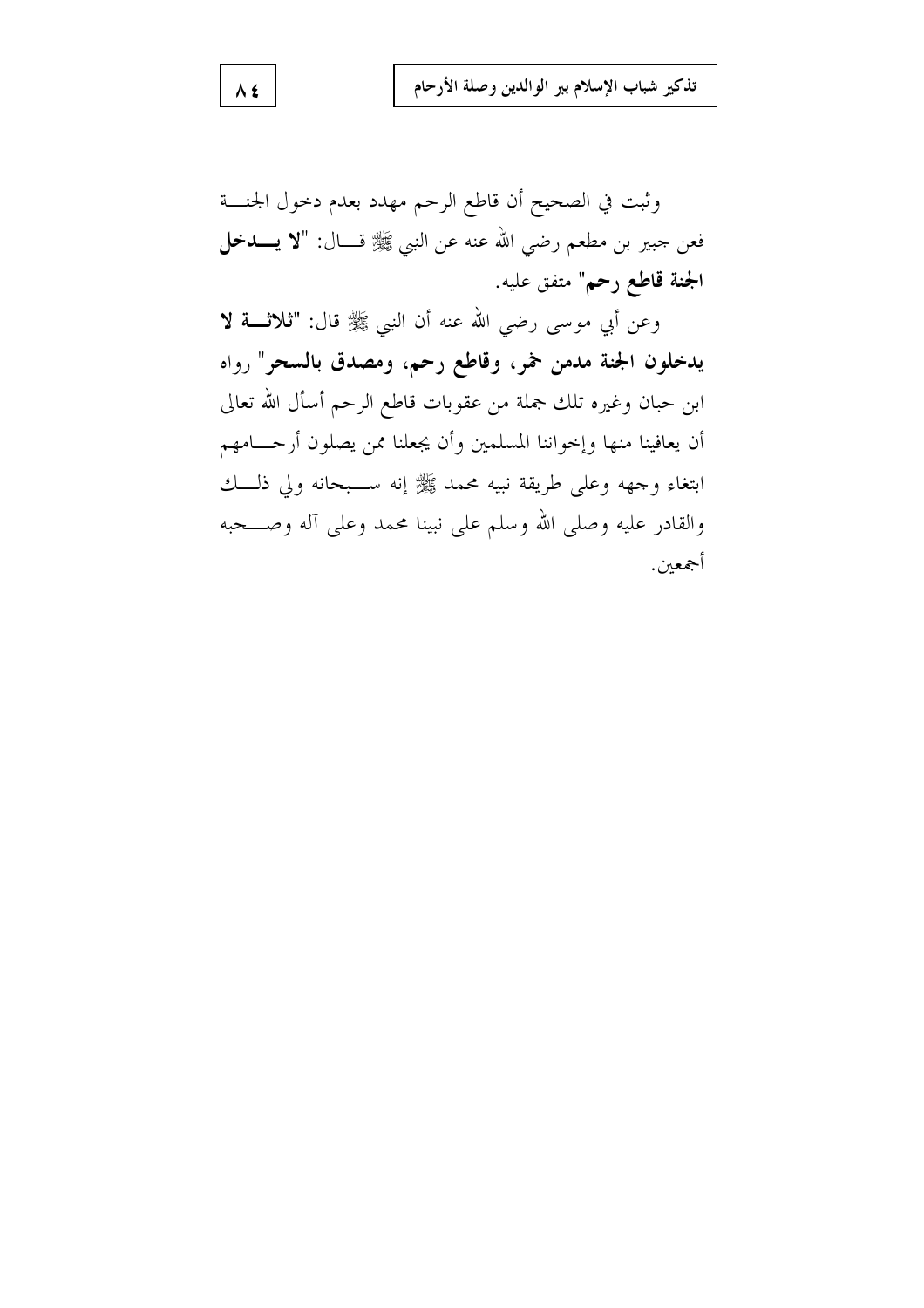مراجع هذه الرسالة (١) رياض الصالحين من كلام سيد المرسلين صــــلمي الله عليه وسلم للإمام النووي رحمه الله. (٢) أصول المنهج الإسلامي للشيخ عبد الرحمن بن عبد الكريم العبيد وفقه الله. (٣) خطب الشيخ محمد الصالح العثيمين وفقه الله. (٤) حقوق دعت إليها الفطرة وققرقما الشريعة له. (٥) كتاب الكبائر للإمام الذهبي رحمه الله. (٦) رسالة (بر الوالدين) للشيخ أحمد الغماري الحسيني رحمه الله. بمجة الناظرين فيما يصلح الدنيا والدين للمؤلف  $(\vee)$ 

رحمه الله ووفقه.

ه ۸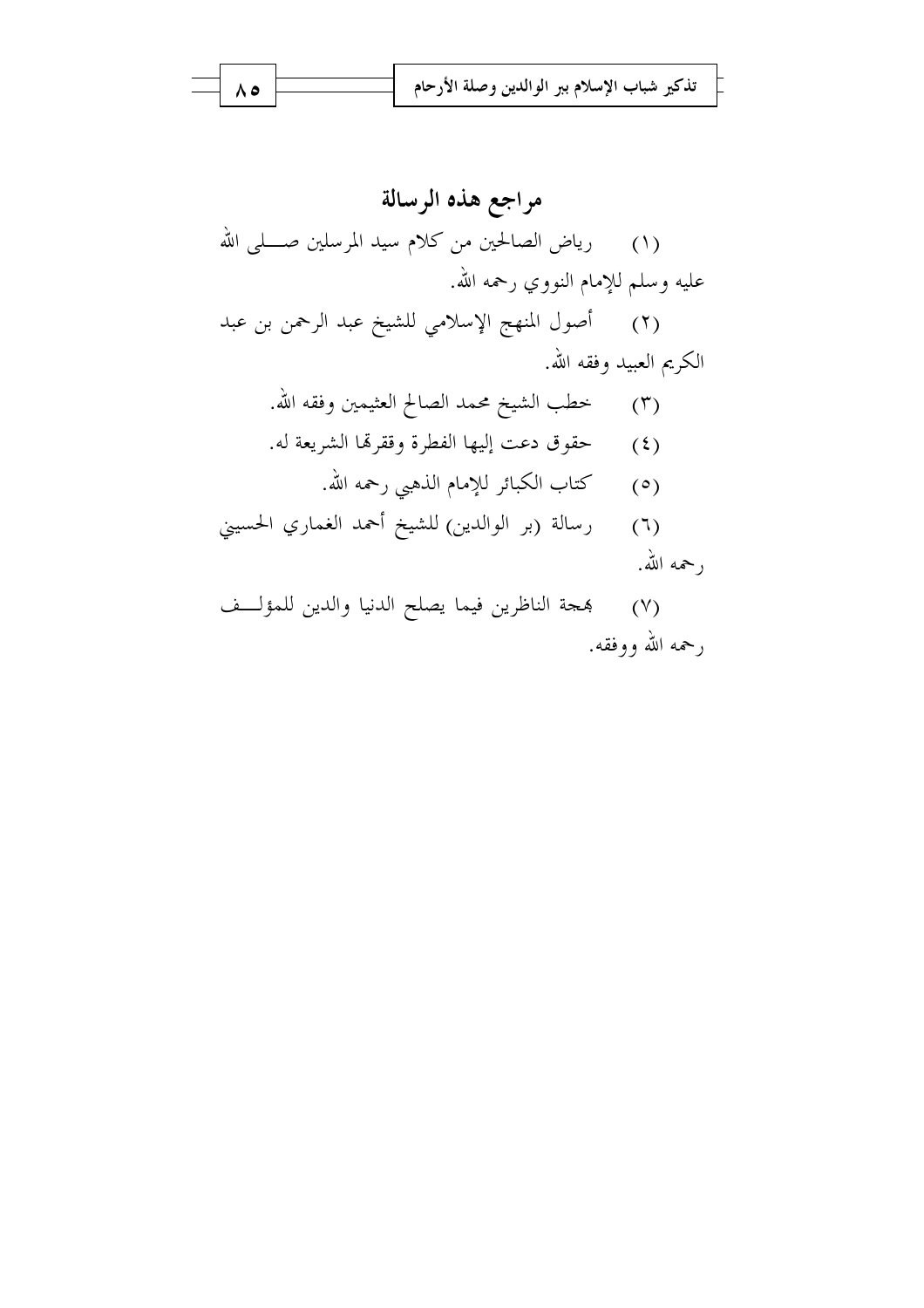$$
\equiv \boxed{\mathbf{1.1}}
$$

| بر الوالدين وصلة الأرحام في الكتاب والسنة٩ |  |
|--------------------------------------------|--|
| تحريم العقوق وقطيعة الرحم ٢٣               |  |
| بر أصدقاء الأب والأم والزوحة والأقارب ٢٦   |  |
| أهمية بر الوالدين في الإسلام ٣٠            |  |
|                                            |  |
|                                            |  |
|                                            |  |
| واحبنا نحو الوالدين وبماذا يكون برهم٣٦     |  |
|                                            |  |
|                                            |  |
|                                            |  |
|                                            |  |
| $\circ \vee$                               |  |
|                                            |  |
| الآثار المترتبة على صلة الأرحام<br>09      |  |
| بماذا تكون صلة الأرحام<br>٦٢               |  |
| ٦٩                                         |  |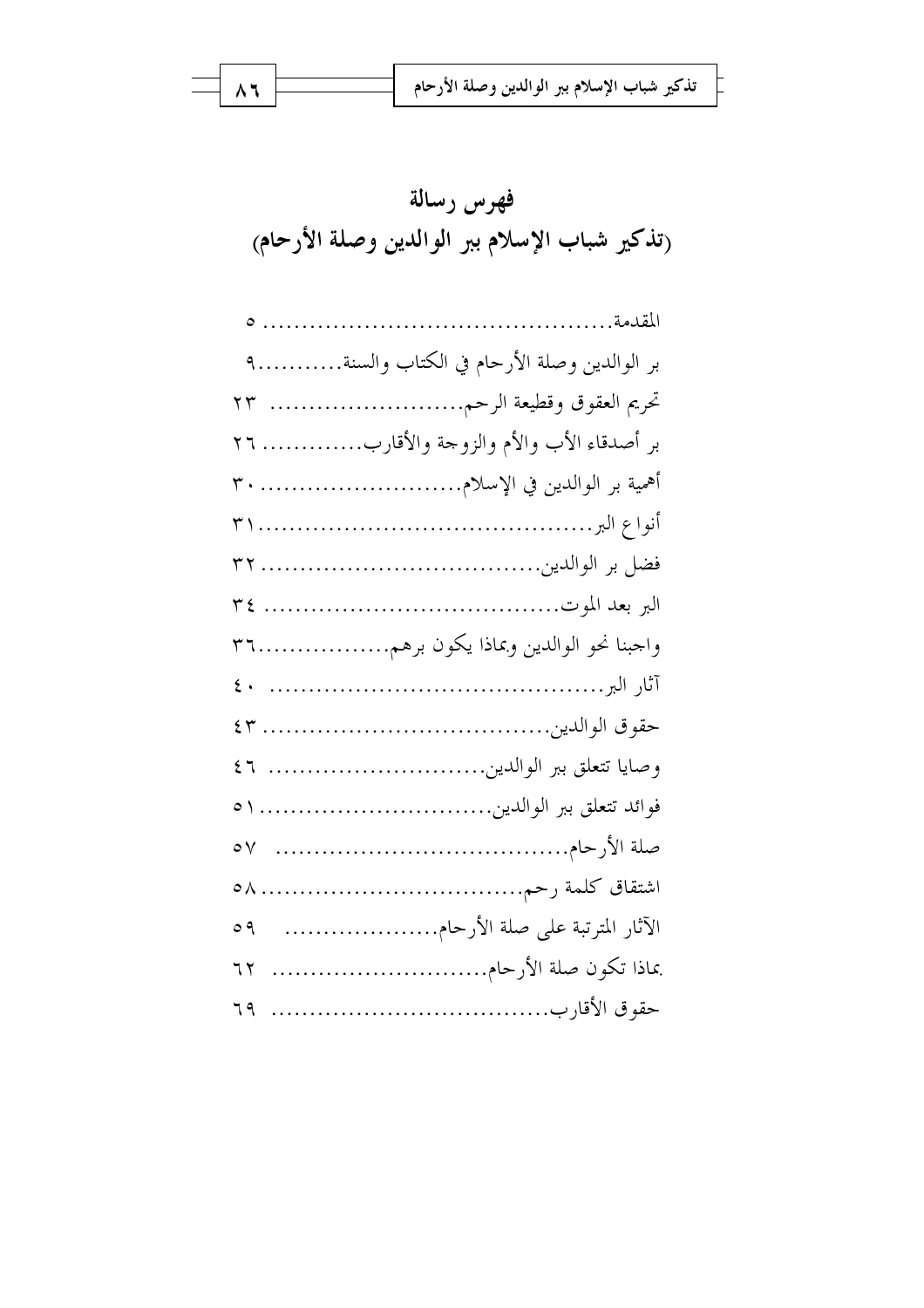| تذكير شباب الإسلام ببر الوالدين وصلة الأرحام ل $\overrightarrow{a}$ |
|---------------------------------------------------------------------|
|                                                                     |

 $\wedge$  Y

| بر الوالدين وصلة الأرحام في الكتاب والسنة  ٥        |  |
|-----------------------------------------------------|--|
| تحريم العقوق وقطيعة الرحم  ١٦                       |  |
| بر أصدقاء الأب والأم والأقارب والزوجة وسائر من يندب |  |
|                                                     |  |
|                                                     |  |
| واحبنا نحو الوالدين وبماذا يكون برهم؟  ٢٨           |  |
|                                                     |  |
|                                                     |  |
|                                                     |  |
| فوائد تتعلق ببر الوالدين وعقوقهما  ٤٢               |  |
|                                                     |  |
|                                                     |  |
|                                                     |  |
|                                                     |  |
|                                                     |  |
| (صلة الرحم سبب لطول العمر وكثرة الرزق) ٥٤           |  |